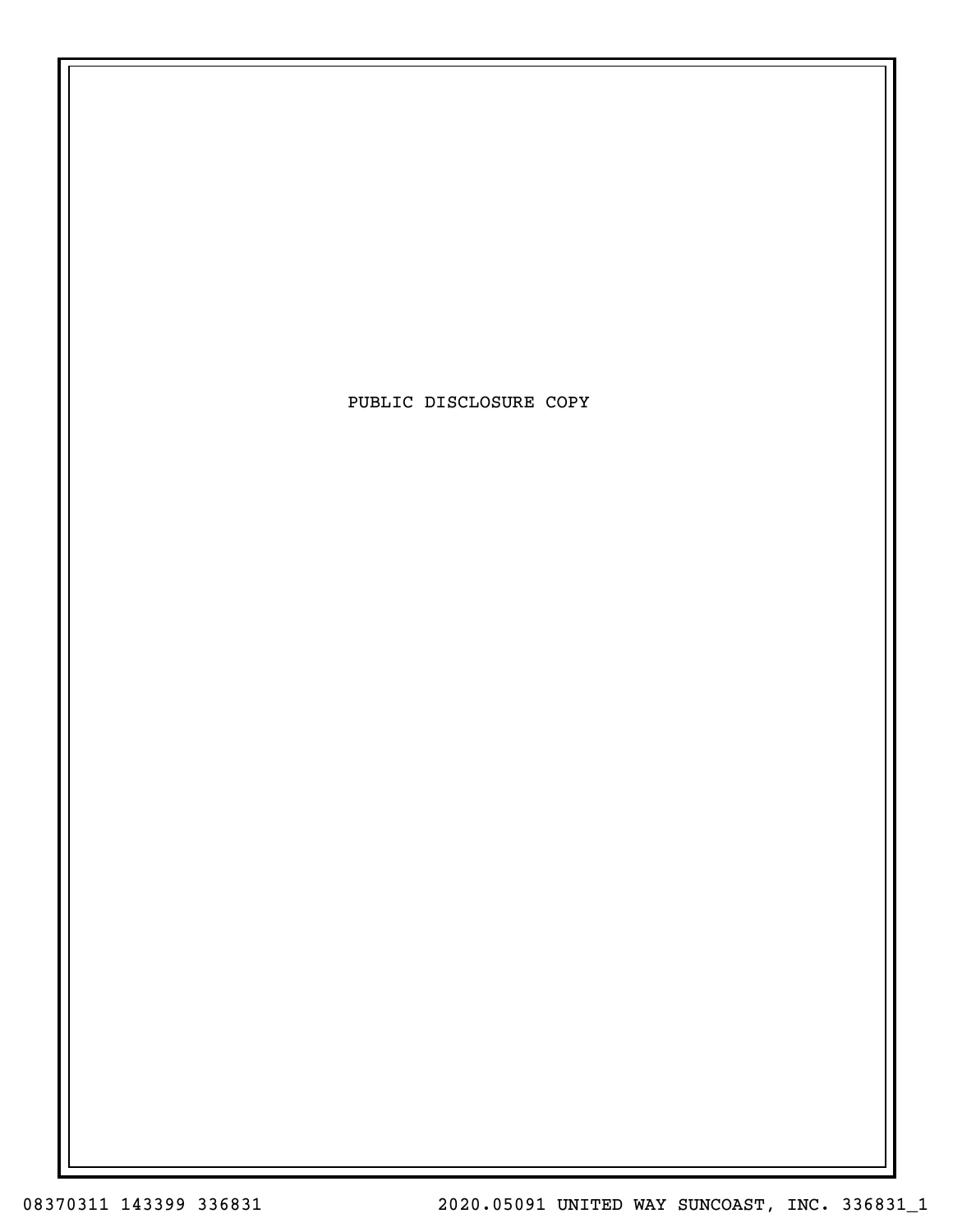# **TAX RETURN FILING INSTRUCTIONS**

FORM 990

# **FOR THE YEAR ENDING**

JUNE 30, 2021

# **PREPARED FOR:**

UNITED WAY SUNCOAST, INC. 5201 W KENNEDY BLVD NO. 600 TAMPA, FL 33609

# **PREPARED BY:**

CBIZ MHM, LLC 140 FOUNTAIN PKWY N, STE 410 ST. PETERSBURG, FL 33716

# **AMOUNT DUE OR REFUND:**

NOT APPLICABLE

# **MAKE CHECK PAYABLE TO:**

NOT APPLICABLE

# **MAIL TAX RETURN AND CHECK (IF APPLICABLE) TO:**

NOT APPLICABLE

# **RETURN MUST BE MAILED ON OR BEFORE:**

NOT APPLICABLE

# **SPECIAL INSTRUCTIONS:**

THIS COPY OF THE RETURN IS PROVIDED ONLY FOR PUBLIC DISCLOSURE PURPOSES. ANY CONFIDENTIAL INFORMATION REGARDING LARGE DONORS HAS BEEN REMOVED.

THIS RETURN HAS BEEN PREPARED FOR ELECTRONIC FILING. IF YOU WISH TO HAVE IT TRANSMITTED ELECTRONICALLY TO THE IRS, PLEASE SIGN, DATE, AND RETURN FORM 8879-EO TO OUR OFFICE. WE WILL THEN SUBMIT THE ELECTRONIC RETURN TO THE IRS. DO NOT MAIL A PAPER COPY OF THE RETURN TO THE IRS. RETURN FORM 8879-EO TO US BY MAY 16, 2022.

PLEASE NOTE THAT SHOULD YOU PROVIDE FORM 990 AND ITS ATTACHMENTS TO ANY THIRD PARTY, INCLUDING ANY STATE GOVERNMENT AGENCY, SCHEDULE B NAMES AND ADDRESSES SHOULD BE REDACTED.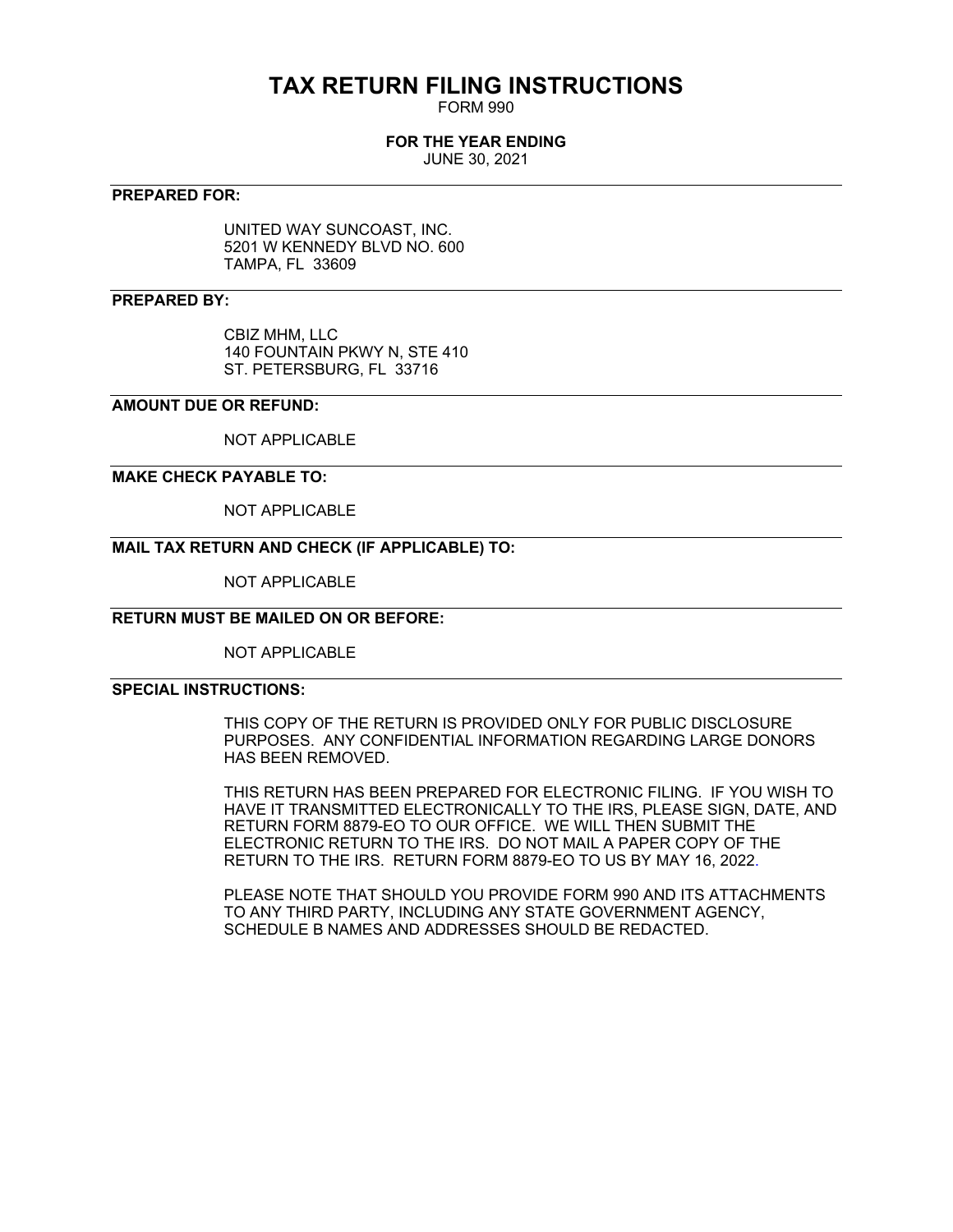| Form | 8879-1<br>E |
|------|-------------|
|      |             |

# **IRS e-file Signature Authorization for an Exempt Organization**

OMB No. 1545-0047

| Department of the Treasury |  |
|----------------------------|--|
| Internal Revenue Service   |  |

For calendar year 2020, or fiscal year beginning  $\rm\,JUL~$   $1$   $\rm\,$  , 2020, and ending  $\rm\,JUN~$   $30$   $\rm\,$  , 20 $21$ 

**| Do not send to the IRS. Keep for your records.**

**| Go to www.irs.gov/Form8879EO for the latest information.**



Name of exempt organization or person subject to tax

Name and title of officer or person subject to tax

UNITED WAY SUNCOAST, INC.

**Taxpayer identification number**

| 59-3725701 |  |  |  |  |
|------------|--|--|--|--|
|------------|--|--|--|--|

Signature of officer or person subject to tax **Enter five numbers, but do not enter all zeros ERO firm name Do not enter all zeros** check the box on line **1a, 2a, 3a, 4a, 5a, 6a,** or **7a** below, and the amount on that line for the return being filed with this form was blank, then leave line **1b, 2b, 3b, 4b, 5b, 6b, or 7b,** whichever is applicable, blank (do not enter -0-). But, if you entered -0- on the return, then enter -0- on the applicable line below. **Do not** complete more than one line in Part I. **1a Form 990 | b Total revenue, 1b** check here if any (Form 990, Part VIII, column (A), line 12) ~~~~~~~ X 40,544,184. **2a Form 990-EZ** check here ▶ □ **3aForm 1120-POL** check here **4aForm 990-PF |** check here **5aForm 8868** check here **6aForm 990-T | <sup>b</sup> Total tax**  *Ta***Form 4720** check here  $\bullet$  **b Total tax 2b b Total revenue,**  if any (Form 990-EZ, line 9) ~~~~~~~~~~~~~~~ **3b b Total tax**  (Form 1120-POL, line 22) ~~~~~~~~~~~~~~~~~ **b b Tax based on investment income** (Form 990-PF, Part VI, line 5) **https://www.programmers. 5b b Balance due**  ~~~~~~~~~~~~~~~~~~~ (Form 8868, line 3c) **6b** check here (Form 990-T, Part III, line 4) ~~~~~~~~~~~~~~~~~~ **7b||**to receive from the IRS **(a)** an acknowledgement of receipt or reason for rejection of the transmission, **(b)** the reason for any delay in processing the return or refund, and (**c)** the date of any refund. If applicable, I authorize the U.S. Treasury and its designated Financial **PIN: check one box only ERO's EFIN/PIN.** Enter your six-digit electronic filing identification that I am submitting this return in accordance with the requirements of Pub. 4163, Modernized e-File (MeF) Information for Authorized **For Paperwork Reduction Act Notice, see instructions.** LHAIRS <sub>e-file</sub> Providers for Business Returns. Date  $\blacktriangleright$  $ERO's signature \triangleright \textbf{CBIZ}$   $\textbf{MHM}$ ,  $\textbf{LLC}$  and  $\textbf{Date}$  and  $\textbf{Date}$  and  $\textbf{Date}$   $\textbf{Date}$ Form (2020) **8879-EO Part I** | Type of Return and Return Information (Whole Dollars Only) Check the box for the return for which you are using this Form 8879-EO and enter the applicable amount, if any, from the return. If you b Total tax (Form 4720, Part III, line 1) ... Under penalties of perjury, I declare that  $[\![\boldsymbol{\mathbf{X}}]\!]$  I am an officer of the above organization or  $[\![\;]\!]$  I am a person subject to tax with respect to (name of organization) **(a)** and that I have examined a copy (FIN) and that I have examined a copy of the 2020 electronic return and accompanying schedules and statements, and, to the best of my knowledge and belief, they are true, correct, and complete. I further declare that the amount in Part I above is the amount shown on the copy of the electronic return. I consent to allow my intermediate service provider, transmitter, or electronic return originator (ERO) to send the return to the IRS and Agent to initiate an electronic funds withdrawal (direct debit) entry to the financial institution account indicated in the tax preparation<br>software for payment of the federal taxes owed on this return, and the financial i a payment, I must contact the U.S. Treasury Financial Agent at 1-888-353-4537 no later than 2 business days prior to the payment (settlement) date. I also authorize the financial institutions involved in the processing of the electronic payment of taxes to receive<br>confidential information necessary to answer inquiries and resolve issues related to t identification number (PIN) as my signature for the electronic return and, if applicable, the consent to electronic funds withdrawal.  $\boxed{\textbf{X}}$  I authorize CBIZ MHM, LLC  $\boxed{\textbf{X}}$  authorize CBIZ MHM, LLC as my signature on the tax year 2020 electronically filed return. If I have indicated within this return that a copy of the return is being filed with a state agency(ies) regulating charities as part of the IRS Fed/State program, I also authorize the aforementioned ERO to enter my PIN on the return's disclosure consent screen. As an officer or person subject to tax with respect to the organization, I will enter my PIN as my signature on the tax year 2020 electronically filed return. If I have indicated within this return that a copy of the return is being filed with a state agency(ies) regulating charities as part of the IRS Fed/State program, I will enter my PIN on the return's disclosure consent screen. **Part III Certification and Authentication** number (EFIN) followed by your five-digit self-selected PIN. I certify that the above numeric entry is my PIN, which is my signature on the 2020 electronically filed return indicated above. I confirm **Part II Declaration and Signature Authorization of Officer or Person Subject to Tax ERO Must Retain This Form - See Instructions Do Not Submit This Form to the IRS Unless Requested To Do So**  $\mathcal{L}^{\text{max}}$  $\mathcal{L}^{\text{max}}$  $\mathcal{L}^{\text{max}}$  $\mathcal{L}^{\text{max}}$  $\mathcal{L}^{\text{max}}$ CEO 50465100222 JESSICA MUROFF

023051 11-03-20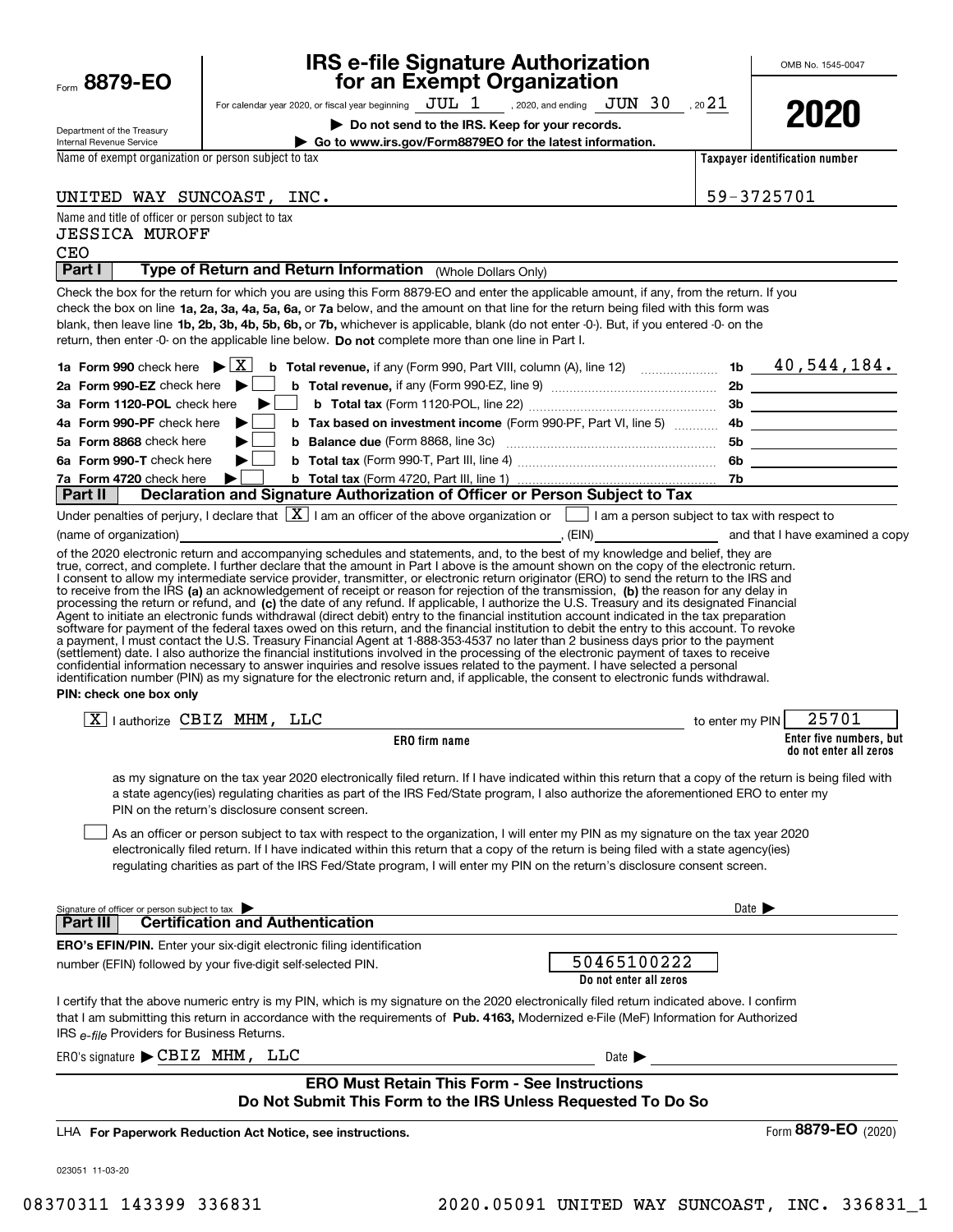|                                |                          | PUBLIC DISCLOSURE COPY - STATE REGISTRATION NO. N01000003742<br><b>Return of Organization Exempt From Income Tax</b>                                                                |                                  |                                                     | OMB No. 1545-0047                                           |
|--------------------------------|--------------------------|-------------------------------------------------------------------------------------------------------------------------------------------------------------------------------------|----------------------------------|-----------------------------------------------------|-------------------------------------------------------------|
|                                | Form 990                 | Under section 501(c), 527, or 4947(a)(1) of the Internal Revenue Code (except private foundations)                                                                                  |                                  |                                                     |                                                             |
|                                | Internal Revenue Service | Do not enter social security numbers on this form as it may be made public.<br>Department of the Treasury<br>Go to www.irs.gov/Form990 for instructions and the latest information. |                                  |                                                     | <b>Open to Public</b><br><b>Inspection</b>                  |
|                                |                          | JUL 1, 2020<br>A For the 2020 calendar year, or tax year beginning                                                                                                                  | and ending JUN 30, 2021          |                                                     |                                                             |
| <b>B</b> Check if              |                          | <b>C</b> Name of organization                                                                                                                                                       |                                  | D Employer identification number                    |                                                             |
|                                | applicable:              |                                                                                                                                                                                     |                                  |                                                     |                                                             |
|                                | Address<br>change        | UNITED WAY SUNCOAST, INC.                                                                                                                                                           |                                  |                                                     |                                                             |
|                                | Name<br>change           | Doing business as                                                                                                                                                                   |                                  | 59-3725701                                          |                                                             |
|                                | Initial<br>return        | Number and street (or P.O. box if mail is not delivered to street address)                                                                                                          | Room/suite                       | E Telephone number                                  |                                                             |
|                                | Final<br>return/         | 5201 W KENNEDY BLVD                                                                                                                                                                 | 600                              | $(813)$ 274-0900                                    |                                                             |
|                                | termin-<br>ated          | City or town, state or province, country, and ZIP or foreign postal code                                                                                                            | <b>G</b> Gross receipts \$       |                                                     | 45,638,288.                                                 |
|                                | Amended<br> return       | TAMPA, FL 33609                                                                                                                                                                     |                                  | H(a) Is this a group return                         |                                                             |
|                                | Applica-<br>tion         | F Name and address of principal officer: JESSICA MUROFF                                                                                                                             |                                  |                                                     | for subordinates? $\Box$ Yes $\boxed{X}$ No                 |
|                                | pending                  | SAME AS C ABOVE                                                                                                                                                                     |                                  | $H(b)$ Are all subordinates included? $\Box$ Yes    | ∣No                                                         |
|                                |                          | Tax-exempt status: $\boxed{\mathbf{X}}$ 501(c)(3) $\boxed{\mathbf{X}}$<br>$501(c)$ (<br>$\sqrt{\frac{1}{1}}$ (insert no.)<br>$4947(a)(1)$ or                                        | 527                              |                                                     | If "No," attach a list. See instructions                    |
|                                |                          | J Website: WWW.UNITEDWAYSUNCOAST.ORG                                                                                                                                                |                                  | $H(c)$ Group exemption number $\blacktriangleright$ |                                                             |
|                                |                          | K Form of organization: $\boxed{\mathbf{X}}$ Corporation<br>Other $\blacktriangleright$<br>Trust<br>Association                                                                     |                                  |                                                     | L Year of formation: $2001$ M State of legal domicile: $FL$ |
| Part I                         |                          | Summarv                                                                                                                                                                             |                                  |                                                     |                                                             |
|                                | 1.                       | Briefly describe the organization's mission or most significant activities: TO PROVIDE LEADERSHIP THAT                                                                              |                                  |                                                     |                                                             |
| Activities & Governance        |                          | IMPROVES LIVES AND CREATES LASTING COMMUNITY CHANGE                                                                                                                                 |                                  |                                                     |                                                             |
|                                | 2                        | Check this box $\blacktriangleright$ $\Box$ if the organization discontinued its operations or disposed of more than 25% of its net assets.                                         |                                  |                                                     |                                                             |
|                                | З                        |                                                                                                                                                                                     |                                  | 3                                                   | 24                                                          |
|                                | 4                        |                                                                                                                                                                                     |                                  | $\overline{\mathbf{4}}$                             | 24                                                          |
|                                | 5                        |                                                                                                                                                                                     |                                  | 5                                                   | 84                                                          |
|                                |                          |                                                                                                                                                                                     |                                  | 6                                                   | 3675                                                        |
|                                |                          |                                                                                                                                                                                     |                                  | l 7a                                                | $0$ .                                                       |
|                                |                          |                                                                                                                                                                                     |                                  | 7b                                                  | 0.                                                          |
|                                |                          |                                                                                                                                                                                     | <b>Prior Year</b>                |                                                     | <b>Current Year</b>                                         |
|                                | 8                        | Contributions and grants (Part VIII, line 1h)                                                                                                                                       |                                  | 18,979,073.                                         | 38,846,249.                                                 |
| Revenue                        | 9                        | Program service revenue (Part VIII, line 2g)                                                                                                                                        |                                  | 351,574.                                            | 217,475.                                                    |
|                                | 10                       |                                                                                                                                                                                     |                                  | 1,192,543.                                          | 1,480,251.                                                  |
|                                | 11                       | Other revenue (Part VIII, column (A), lines 5, 6d, 8c, 9c, 10c, and 11e)                                                                                                            |                                  | 602.                                                | 209.                                                        |
|                                | 12                       | Total revenue - add lines 8 through 11 (must equal Part VIII, column (A), line 12)                                                                                                  |                                  | 20, 523, 792.                                       | 40,544,184.                                                 |
|                                | 13                       | Grants and similar amounts paid (Part IX, column (A), lines 1-3)                                                                                                                    |                                  | 11, 413, 261.                                       | 10,831,400.                                                 |
|                                | 14                       |                                                                                                                                                                                     |                                  | 0.                                                  | 0.                                                          |
|                                |                          | 15 Salaries, other compensation, employee benefits (Part IX, column (A), lines 5-10)                                                                                                |                                  | 5,531,730.                                          | 5,652,820.                                                  |
|                                |                          | <b>16a</b> Professional fundraising fees (Part IX, column (A), line 11e)                                                                                                            |                                  | 0.                                                  | $0$ .                                                       |
| Expenses                       |                          | $2,116,454$ .<br><b>b</b> Total fundraising expenses (Part IX, column (D), line 25)                                                                                                 |                                  |                                                     |                                                             |
|                                | 17                       |                                                                                                                                                                                     |                                  | 2,945,506.                                          | 3,129,352.                                                  |
|                                | 18                       | Total expenses. Add lines 13-17 (must equal Part IX, column (A), line 25)                                                                                                           |                                  | 19,890,497.                                         | 19,613,572.                                                 |
|                                | 19                       | Revenue less expenses. Subtract line 18 from line 12                                                                                                                                |                                  | 633,295.                                            | 20,930,612.                                                 |
|                                |                          |                                                                                                                                                                                     | <b>Beginning of Current Year</b> |                                                     | <b>End of Year</b>                                          |
|                                | 20                       | Total assets (Part X, line 16)                                                                                                                                                      |                                  | 44,526,386.                                         | 69, 244, 541.                                               |
|                                |                          | Total liabilities (Part X, line 26)                                                                                                                                                 |                                  | 9,747,774.                                          | 9,561,048.                                                  |
|                                |                          |                                                                                                                                                                                     |                                  |                                                     |                                                             |
| t Assets or<br>d Balances<br>鲳 | 21<br>22                 |                                                                                                                                                                                     |                                  | $\overline{34}$ , 778, 612.                         | 59,683,493.                                                 |

| Under penalties of perjury, I declare that I have examined this return, including accompanying schedules and statements, and to the best of my knowledge and belief, it is |  |
|----------------------------------------------------------------------------------------------------------------------------------------------------------------------------|--|
| true, correct, and complete. Declaration of preparer (other than officer) is based on all information of which preparer has any knowledge.                                 |  |
|                                                                                                                                                                            |  |

| Sign<br>Here                                                                                                                            | Signature of officer<br><b>JESSICA MUROFF, CEO</b><br>Type or print name and title                           |  | Date                         |                              |  |  |  |
|-----------------------------------------------------------------------------------------------------------------------------------------|--------------------------------------------------------------------------------------------------------------|--|------------------------------|------------------------------|--|--|--|
| Date<br><b>PTIN</b><br>Check<br>Print/Type preparer's name<br>Preparer's signature<br>P00100222<br>PAUL DUNHAM<br>Paid<br>self-emploved |                                                                                                              |  |                              |                              |  |  |  |
| Firm's name CBIZ MHM, LLC<br>Preparer                                                                                                   |                                                                                                              |  |                              | Firm's EIN $\geq 27-3605969$ |  |  |  |
| Firm's address 140 FOUNTAIN PKWY N, STE 410<br>Use Only                                                                                 |                                                                                                              |  |                              |                              |  |  |  |
|                                                                                                                                         | ST. PETERSBURG, FL 33716                                                                                     |  | Phone no. $727 - 572 - 1400$ |                              |  |  |  |
|                                                                                                                                         | x<br>Yes<br>No<br>May the IRS discuss this return with the preparer shown above? See instructions            |  |                              |                              |  |  |  |
|                                                                                                                                         | Form 990 (2020)<br>LHA For Paperwork Reduction Act Notice, see the separate instructions.<br>032001 12-23-20 |  |                              |                              |  |  |  |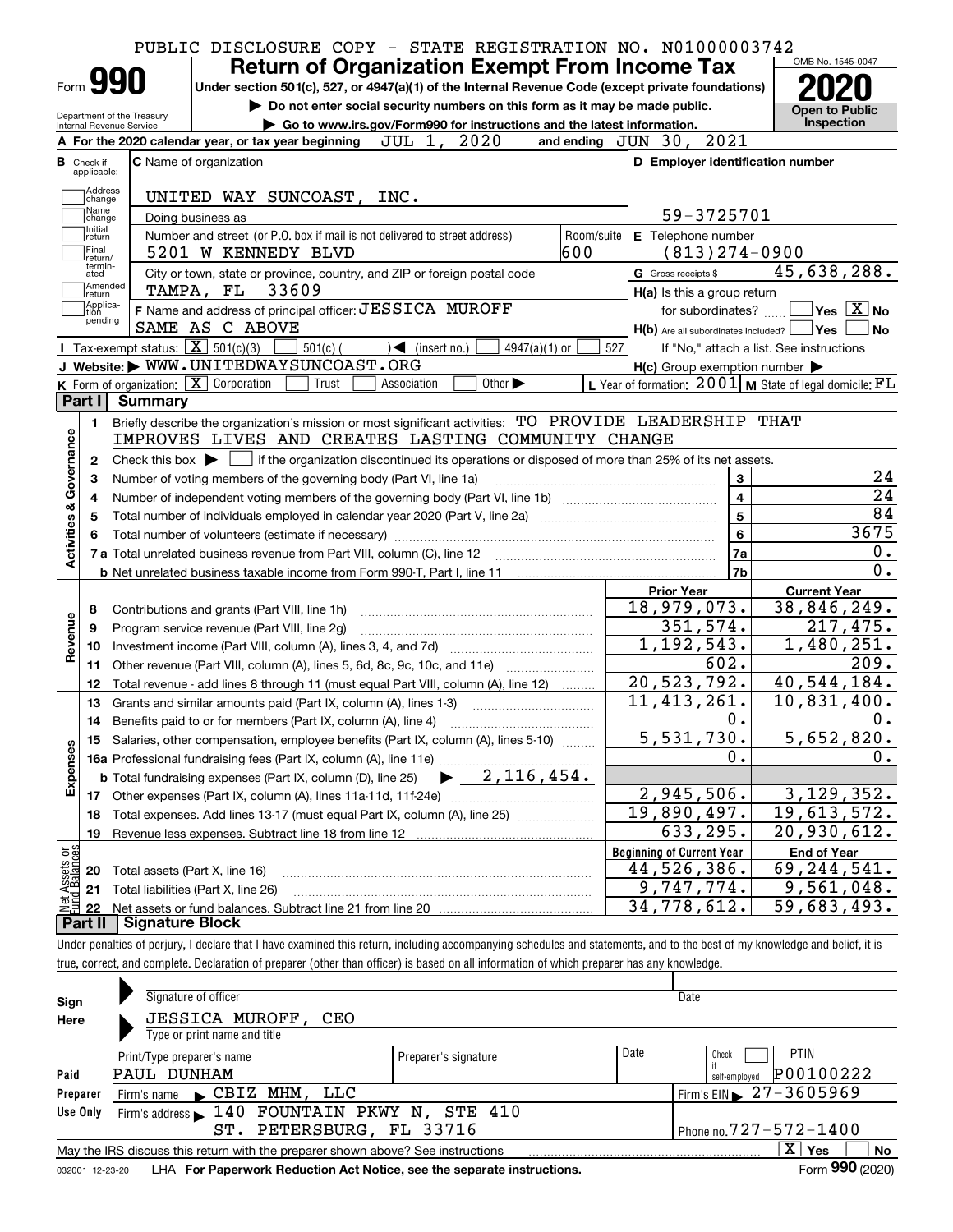|              | <b>Part III   Statement of Program Service Accomplishments</b>                                                                               |
|--------------|----------------------------------------------------------------------------------------------------------------------------------------------|
|              | $\overline{\mathbf{x}}$                                                                                                                      |
| 1            | Briefly describe the organization's mission:                                                                                                 |
|              | TO PROVIDE LEADERSHIP THAT IMPROVES LIVES AND CREATES LASTING                                                                                |
|              | COMMUNITY CHANGE BY MOBILIZING THE CARING PEOPLE OF OUR COMMUNITIES TO                                                                       |
|              | GIVE, ADVOCATE, AND VOLUNTEER.<br>(CONTINUED ON SCHEDULE O)                                                                                  |
|              |                                                                                                                                              |
| $\mathbf{2}$ | Did the organization undertake any significant program services during the year which were not listed on the                                 |
|              | $]$ Yes $[\overline{\mathrm{X}}]$ No<br>prior Form 990 or 990-EZ?                                                                            |
|              | If "Yes," describe these new services on Schedule O.                                                                                         |
|              | $\boxed{\text{X}}$ Yes                                                                                                                       |
| 3            | ∣ No<br>Did the organization cease conducting, or make significant changes in how it conducts, any program services?                         |
|              | If "Yes," describe these changes on Schedule O.                                                                                              |
| 4            | Describe the organization's program service accomplishments for each of its three largest program services, as measured by expenses.         |
|              | Section 501(c)(3) and 501(c)(4) organizations are required to report the amount of grants and allocations to others, the total expenses, and |
|              | revenue, if any, for each program service reported.                                                                                          |
| 4a           | 4,540,473. ) (Revenue \$<br>5, 368, 524. including grants of \$<br>(Expenses \$<br>(Code:                                                    |
|              | EARLY LEARNING: EARLY LEARNING IS CRITICALLY IMPORTANT TO ENSURING THAT                                                                      |
|              | CHILDREN ARE PREPARED FOR SCHOOL AND THAT THEY THRIVE IN THE EARLY                                                                           |
|              | YEARS OF THEIR EDUCATION, SETTING THE PATH FOR FUTURE SUCCESS. THE                                                                           |
|              | UNITED WAY SUNCOAST FOCUSES ON IMPROVING SCHOOL READINESS AND EARLY                                                                          |
|              | GRADE READING SKILLS FOR CHILDREN IN THE REGION.                                                                                             |
|              | CONTINUED ON SCHEDULE O)                                                                                                                     |
|              |                                                                                                                                              |
|              |                                                                                                                                              |
|              |                                                                                                                                              |
|              |                                                                                                                                              |
|              |                                                                                                                                              |
|              |                                                                                                                                              |
|              | 813,873. ) (Revenue \$<br>80,974.<br>2,592,990. including grants of \$                                                                       |
| 4b           | (Expenses \$<br>(Code:<br>SUPPORT SERVICES: A NETWORK OF SERVICES IS PROVIDED TO HELP                                                        |
|              | INDIVIDUALS/FAMILIES MOVE PAST IMMEDIATE NEEDS TO FULLY PARTICIPATE IN                                                                       |
|              |                                                                                                                                              |
|              | UNITED WAY SUNCOAST'S PRIORITY AREAS OF EARLY LEARNING, YOUTH SUCCESS                                                                        |
|              | AND FINANCIAL STABILITY. PROGRAMS INCLUDE SCREENINGS AND TREATMENT OF                                                                        |
|              |                                                                                                                                              |
|              | DENTAL, VISION, AND ASTHMA ISSUES FOR CHILDREN; ACCESS TO IDENTIFIED                                                                         |
|              | LEGAL SUPPORTS FOR ADULTS, NUTRITION AND FOOD ASSISTANCE,<br>AND                                                                             |
|              | INFORMATION/REFERRAL SERVICES. (CONTINUED ON SCHEDULE O)                                                                                     |
|              |                                                                                                                                              |
|              |                                                                                                                                              |
|              |                                                                                                                                              |
|              |                                                                                                                                              |
|              |                                                                                                                                              |
| 4с           | 3,377,863.<br>4, 214, 917. including grants of \$<br>(Revenue \$<br>(Expenses \$<br>(Code:                                                   |
|              | FINANCIAL STABILITY: TO ACHIEVE FINANCIAL STABILITY, FAMILIES MUST HAVE                                                                      |
|              | STABLE, ADEQUATE INCOME AS WELL AS STABLE, ADEQUATE FINANCIAL                                                                                |
|              | RESOURCES. STABLE, ADEQUATE INCOME IS DERIVED FROM A JOB PAYING                                                                              |
|              |                                                                                                                                              |
|              | FAMILY-SUSTAINING WAGES AND PUBLIC, EMPLOYER AND INFORMAL INCOME                                                                             |
|              | SUPPORTS AND SUBSIDIES. STABLE, ADEQUATE FINANCIAL RESOURCES INCLUDE                                                                         |
|              | SAVINGS AND ASSETS TO COVER UNEXPECTED EXPENSES, AFFORDABLE AND                                                                              |
|              | ACCESSIBLE GOODS AND SERVICES, AND SAFE, AFFORDABLE HOUSING.                                                                                 |
|              | CONTINUED ON SCHEDULE O)                                                                                                                     |
|              |                                                                                                                                              |
|              |                                                                                                                                              |
|              |                                                                                                                                              |
|              |                                                                                                                                              |
|              | 4d Other program services (Describe on Schedule O.)                                                                                          |
|              | 136, 501.<br>2,891,258. including grants of \$<br>$2,099,191.$ (Revenue \$<br>(Expenses \$                                                   |
|              | 15,067,689.<br><b>4e</b> Total program service expenses $\blacktriangleright$                                                                |
|              | Form 990 (2020)                                                                                                                              |
|              | SEE SCHEDULE O FOR CONTINUATION(S)<br>032002 12-23-20                                                                                        |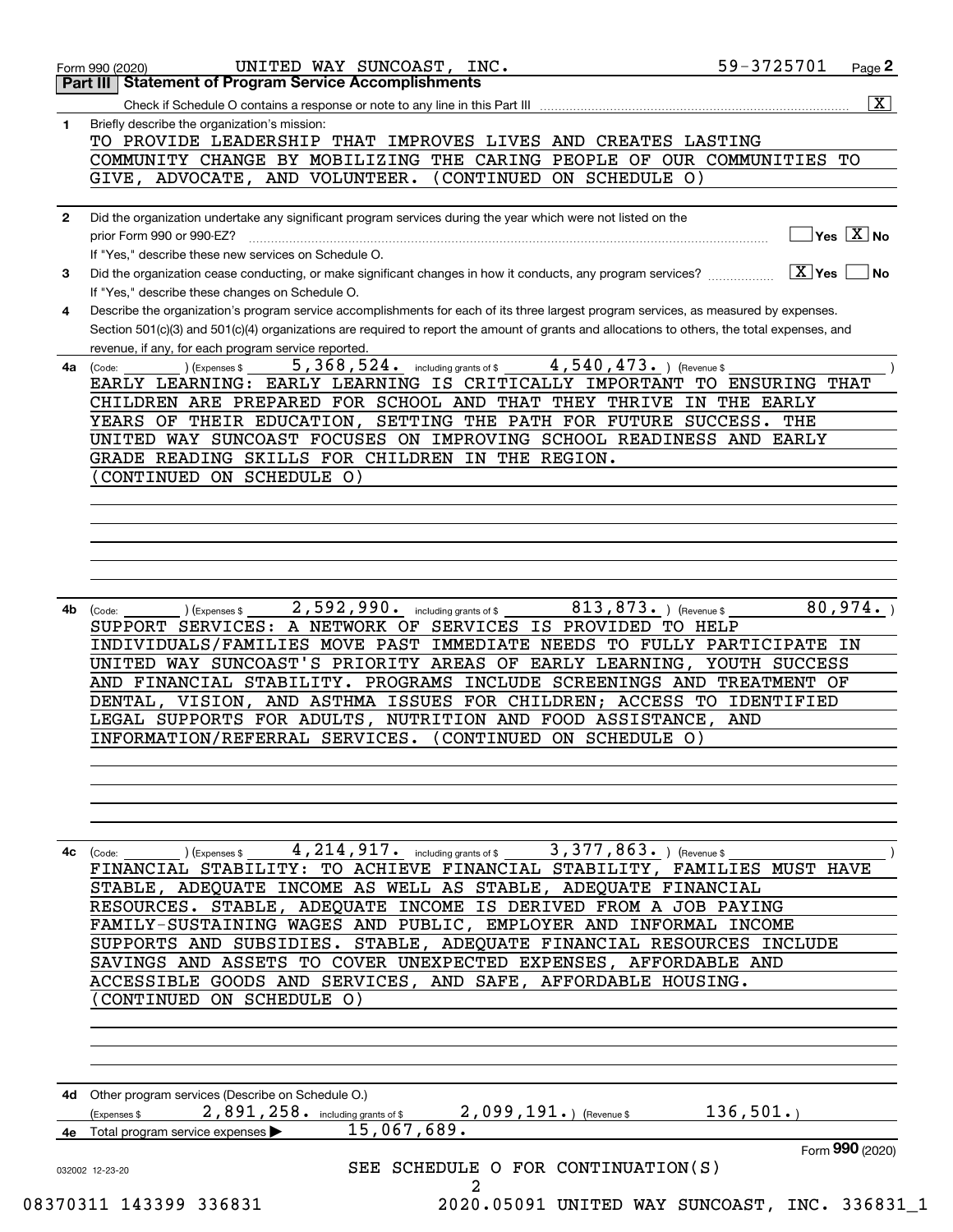| Form 990 (2020) |  |  |
|-----------------|--|--|
|                 |  |  |

|     |                                                                                                                                                                                                                                                           |                 | Yes                     | No              |
|-----|-----------------------------------------------------------------------------------------------------------------------------------------------------------------------------------------------------------------------------------------------------------|-----------------|-------------------------|-----------------|
| 1.  | Is the organization described in section $501(c)(3)$ or $4947(a)(1)$ (other than a private foundation)?                                                                                                                                                   |                 |                         |                 |
|     |                                                                                                                                                                                                                                                           | 1.              | X                       |                 |
| 2   |                                                                                                                                                                                                                                                           | $\overline{2}$  | $\overline{\mathbf{x}}$ |                 |
| 3   | Did the organization engage in direct or indirect political campaign activities on behalf of or in opposition to candidates for                                                                                                                           |                 |                         |                 |
|     |                                                                                                                                                                                                                                                           | 3               |                         | x               |
| 4   | Section 501(c)(3) organizations. Did the organization engage in lobbying activities, or have a section 501(h) election in effect                                                                                                                          |                 | X                       |                 |
|     |                                                                                                                                                                                                                                                           | 4               |                         |                 |
| 5   | Is the organization a section 501(c)(4), 501(c)(5), or 501(c)(6) organization that receives membership dues, assessments, or                                                                                                                              |                 |                         | x               |
|     |                                                                                                                                                                                                                                                           | 5               |                         |                 |
| 6   | Did the organization maintain any donor advised funds or any similar funds or accounts for which donors have the right to<br>provide advice on the distribution or investment of amounts in such funds or accounts? If "Yes," complete Schedule D, Part I | 6               |                         | x               |
| 7   | Did the organization receive or hold a conservation easement, including easements to preserve open space,                                                                                                                                                 |                 |                         |                 |
|     |                                                                                                                                                                                                                                                           | $\overline{7}$  |                         | X               |
| 8   | Did the organization maintain collections of works of art, historical treasures, or other similar assets? If "Yes," complete                                                                                                                              |                 |                         |                 |
|     |                                                                                                                                                                                                                                                           | 8               |                         | x               |
| 9   | Did the organization report an amount in Part X, line 21, for escrow or custodial account liability, serve as a custodian for                                                                                                                             |                 |                         |                 |
|     | amounts not listed in Part X; or provide credit counseling, debt management, credit repair, or debt negotiation services?                                                                                                                                 |                 |                         |                 |
|     |                                                                                                                                                                                                                                                           | 9               |                         | x               |
| 10  | Did the organization, directly or through a related organization, hold assets in donor-restricted endowments                                                                                                                                              |                 |                         |                 |
|     |                                                                                                                                                                                                                                                           | 10              | х                       |                 |
| 11  | If the organization's answer to any of the following questions is "Yes," then complete Schedule D, Parts VI, VIII, VIII, IX, or X                                                                                                                         |                 |                         |                 |
|     | as applicable.                                                                                                                                                                                                                                            |                 |                         |                 |
|     | a Did the organization report an amount for land, buildings, and equipment in Part X, line 10? If "Yes." complete Schedule D.                                                                                                                             |                 |                         |                 |
|     |                                                                                                                                                                                                                                                           | 11a             | X                       |                 |
|     | <b>b</b> Did the organization report an amount for investments - other securities in Part X, line 12, that is 5% or more of its total                                                                                                                     |                 |                         |                 |
|     |                                                                                                                                                                                                                                                           | 11b             |                         | х               |
|     | c Did the organization report an amount for investments - program related in Part X, line 13, that is 5% or more of its total                                                                                                                             |                 |                         |                 |
|     |                                                                                                                                                                                                                                                           | 11c             |                         | х               |
|     | d Did the organization report an amount for other assets in Part X, line 15, that is 5% or more of its total assets reported in                                                                                                                           |                 | х                       |                 |
|     |                                                                                                                                                                                                                                                           | 11d<br>11e      | $\mathbf X$             |                 |
| f   | e Did the organization report an amount for other liabilities in Part X, line 25? If "Yes," complete Schedule D, Part X<br>Did the organization's separate or consolidated financial statements for the tax year include a footnote that addresses        |                 |                         |                 |
|     | the organization's liability for uncertain tax positions under FIN 48 (ASC 740)? If "Yes," complete Schedule D, Part X                                                                                                                                    | 11f             | X                       |                 |
|     | 12a Did the organization obtain separate, independent audited financial statements for the tax year? If "Yes," complete                                                                                                                                   |                 |                         |                 |
|     |                                                                                                                                                                                                                                                           | 12a             |                         | х               |
|     | <b>b</b> Was the organization included in consolidated, independent audited financial statements for the tax year?                                                                                                                                        |                 |                         |                 |
|     | If "Yes," and if the organization answered "No" to line 12a, then completing Schedule D, Parts XI and XII is optional                                                                                                                                     | 12D             | ▵                       |                 |
| 13  |                                                                                                                                                                                                                                                           | 13              |                         | X               |
| 14a | Did the organization maintain an office, employees, or agents outside of the United States?                                                                                                                                                               | 14a             |                         | $\mathbf X$     |
|     | <b>b</b> Did the organization have aggregate revenues or expenses of more than \$10,000 from grantmaking, fundraising, business,                                                                                                                          |                 |                         |                 |
|     | investment, and program service activities outside the United States, or aggregate foreign investments valued at \$100,000                                                                                                                                |                 |                         |                 |
|     |                                                                                                                                                                                                                                                           | 14b             |                         | x               |
| 15  | Did the organization report on Part IX, column (A), line 3, more than \$5,000 of grants or other assistance to or for any                                                                                                                                 |                 |                         |                 |
|     |                                                                                                                                                                                                                                                           | 15              |                         | x               |
| 16  | Did the organization report on Part IX, column (A), line 3, more than \$5,000 of aggregate grants or other assistance to                                                                                                                                  |                 |                         |                 |
|     |                                                                                                                                                                                                                                                           | 16              |                         | X               |
| 17  | Did the organization report a total of more than \$15,000 of expenses for professional fundraising services on Part IX,                                                                                                                                   |                 |                         |                 |
|     |                                                                                                                                                                                                                                                           | 17              |                         | X               |
| 18  | Did the organization report more than \$15,000 total of fundraising event gross income and contributions on Part VIII, lines                                                                                                                              |                 |                         | x               |
|     |                                                                                                                                                                                                                                                           | 18              |                         |                 |
| 19  | Did the organization report more than \$15,000 of gross income from gaming activities on Part VIII, line 9a? If "Yes."                                                                                                                                    | 19              |                         | X               |
|     |                                                                                                                                                                                                                                                           | 20a             |                         | $\mathbf X$     |
|     | b If "Yes" to line 20a, did the organization attach a copy of its audited financial statements to this return?                                                                                                                                            | 20 <sub>b</sub> |                         |                 |
| 21  | Did the organization report more than \$5,000 of grants or other assistance to any domestic organization or                                                                                                                                               |                 |                         |                 |
|     |                                                                                                                                                                                                                                                           | 21              | X                       |                 |
|     | 032003 12-23-20                                                                                                                                                                                                                                           |                 |                         | Form 990 (2020) |

3

032003 12-23-20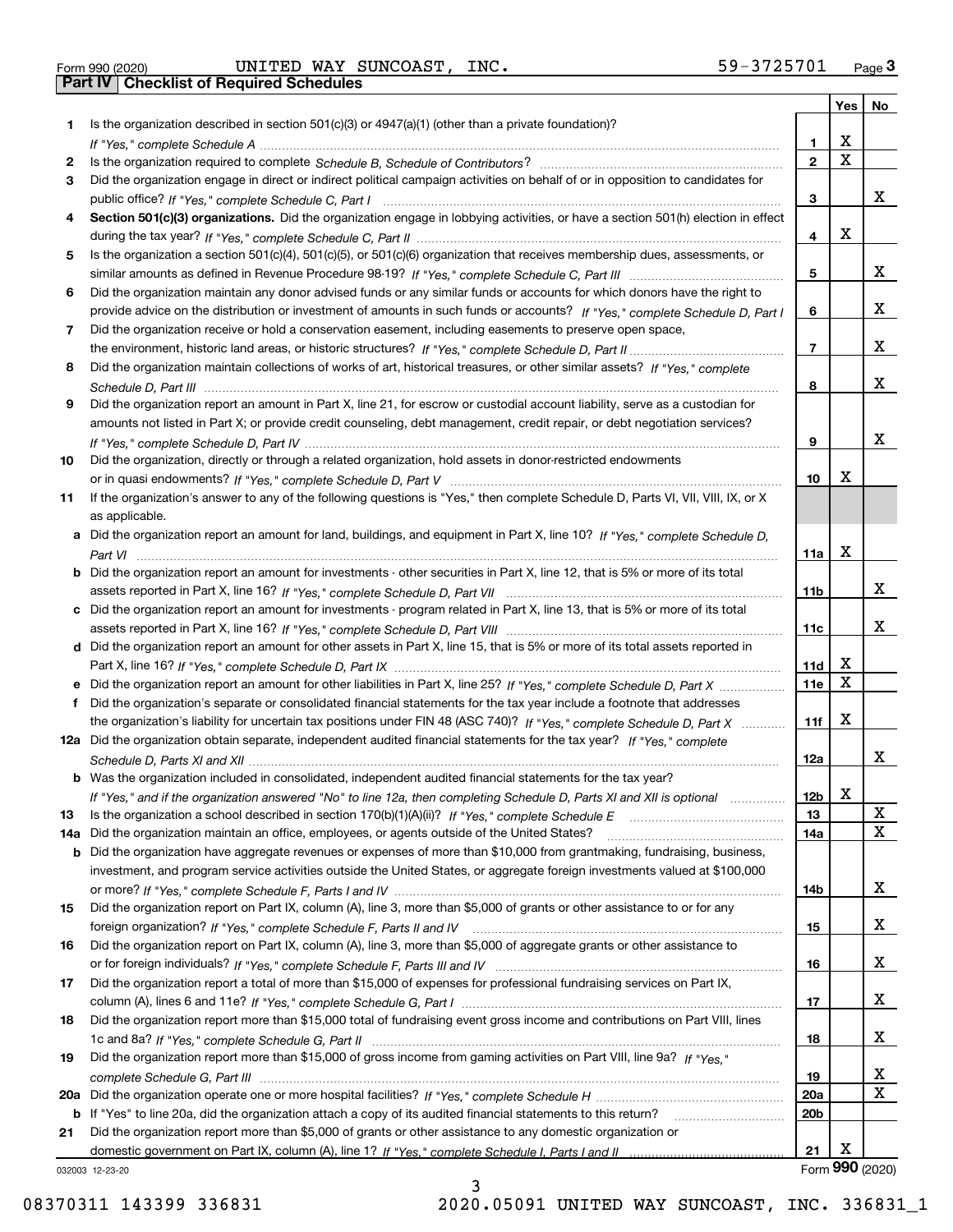|  | Form 990 (2020) |
|--|-----------------|
|  |                 |

*(continued)*

|               |                                                                                                                                   |                 | Yes | No              |
|---------------|-----------------------------------------------------------------------------------------------------------------------------------|-----------------|-----|-----------------|
| 22            | Did the organization report more than \$5,000 of grants or other assistance to or for domestic individuals on                     |                 |     |                 |
|               |                                                                                                                                   | 22              | X   |                 |
| 23            | Did the organization answer "Yes" to Part VII, Section A, line 3, 4, or 5 about compensation of the organization's current        |                 |     |                 |
|               | and former officers, directors, trustees, key employees, and highest compensated employees? If "Yes," complete                    |                 |     |                 |
|               |                                                                                                                                   | 23              | X   |                 |
|               | 24a Did the organization have a tax-exempt bond issue with an outstanding principal amount of more than \$100,000 as of the       |                 |     |                 |
|               | last day of the year, that was issued after December 31, 2002? If "Yes," answer lines 24b through 24d and complete                |                 |     |                 |
|               |                                                                                                                                   | 24a             |     | x.              |
|               | <b>b</b> Did the organization invest any proceeds of tax-exempt bonds beyond a temporary period exception?                        | 24 <sub>b</sub> |     |                 |
|               | c Did the organization maintain an escrow account other than a refunding escrow at any time during the year to defease            |                 |     |                 |
|               | any tax-exempt bonds?                                                                                                             | 24c             |     |                 |
|               | d Did the organization act as an "on behalf of" issuer for bonds outstanding at any time during the year?                         | 24d             |     |                 |
|               | 25a Section 501(c)(3), 501(c)(4), and 501(c)(29) organizations. Did the organization engage in an excess benefit                  |                 |     |                 |
|               |                                                                                                                                   | 25a             |     | x               |
|               | b Is the organization aware that it engaged in an excess benefit transaction with a disqualified person in a prior year, and      |                 |     |                 |
|               | that the transaction has not been reported on any of the organization's prior Forms 990 or 990-EZ? If "Yes," complete             |                 |     |                 |
|               | Schedule L, Part I                                                                                                                | 25b             |     | x               |
| 26            | Did the organization report any amount on Part X, line 5 or 22, for receivables from or payables to any current                   |                 |     |                 |
|               | or former officer, director, trustee, key employee, creator or founder, substantial contributor, or 35%                           |                 |     |                 |
|               |                                                                                                                                   | 26              |     | х               |
| 27            | Did the organization provide a grant or other assistance to any current or former officer, director, trustee, key employee,       |                 |     |                 |
|               | creator or founder, substantial contributor or employee thereof, a grant selection committee member, or to a 35% controlled       |                 |     |                 |
|               | entity (including an employee thereof) or family member of any of these persons? If "Yes," complete Schedule L, Part III          | 27              |     | x               |
| 28            | Was the organization a party to a business transaction with one of the following parties (see Schedule L, Part IV                 |                 |     |                 |
|               | instructions, for applicable filing thresholds, conditions, and exceptions):                                                      |                 |     |                 |
|               | a A current or former officer, director, trustee, key employee, creator or founder, or substantial contributor? If                |                 |     |                 |
|               |                                                                                                                                   | 28a             |     | х               |
|               |                                                                                                                                   | 28 <sub>b</sub> |     | х               |
|               | c A 35% controlled entity of one or more individuals and/or organizations described in lines 28a or 28b? If                       |                 |     |                 |
|               |                                                                                                                                   | 28c             |     | x               |
| 29            |                                                                                                                                   | 29              | X   |                 |
| 30            | Did the organization receive contributions of art, historical treasures, or other similar assets, or qualified conservation       |                 |     |                 |
|               |                                                                                                                                   | 30              |     | x               |
| 31            | Did the organization liquidate, terminate, or dissolve and cease operations? If "Yes," complete Schedule N, Part I                | 31              |     | X               |
| 32            | Did the organization sell, exchange, dispose of, or transfer more than 25% of its net assets? If "Yes," complete                  |                 |     |                 |
|               |                                                                                                                                   | 32              |     | х               |
| 33            | Did the organization own 100% of an entity disregarded as separate from the organization under Regulations                        |                 |     |                 |
|               |                                                                                                                                   | 33              |     | х               |
| 34            | Was the organization related to any tax-exempt or taxable entity? If "Yes," complete Schedule R, Part II, III, or IV, and         |                 |     |                 |
|               |                                                                                                                                   | 34              | х   |                 |
|               | 35a Did the organization have a controlled entity within the meaning of section 512(b)(13)?                                       | 35a             |     | X               |
|               | b If "Yes" to line 35a, did the organization receive any payment from or engage in any transaction with a controlled entity       |                 |     |                 |
|               |                                                                                                                                   | 35b             |     |                 |
| 36            | Section 501(c)(3) organizations. Did the organization make any transfers to an exempt non-charitable related organization?        |                 |     |                 |
|               |                                                                                                                                   | 36              |     | х               |
| 37            | Did the organization conduct more than 5% of its activities through an entity that is not a related organization                  |                 |     |                 |
|               |                                                                                                                                   | 37              |     | х               |
| 38            | Did the organization complete Schedule O and provide explanations in Schedule O for Part VI, lines 11b and 19?                    |                 |     |                 |
|               |                                                                                                                                   | 38              | х   |                 |
| <b>Part V</b> | Note: All Form 990 filers are required to complete Schedule O<br><b>Statements Regarding Other IRS Filings and Tax Compliance</b> |                 |     |                 |
|               | Check if Schedule O contains a response or note to any line in this Part V                                                        |                 |     |                 |
|               |                                                                                                                                   |                 | Yes | No              |
|               | 27<br>1a                                                                                                                          |                 |     |                 |
|               | 0<br><b>b</b> Enter the number of Forms W-2G included in line 1a. Enter -0- if not applicable<br>1b                               |                 |     |                 |
|               | c Did the organization comply with backup withholding rules for reportable payments to vendors and reportable gaming              |                 |     |                 |
|               | (gambling) winnings to prize winners?                                                                                             | 1c              | X   |                 |
|               | 032004 12-23-20                                                                                                                   |                 |     | Form 990 (2020) |
|               |                                                                                                                                   |                 |     |                 |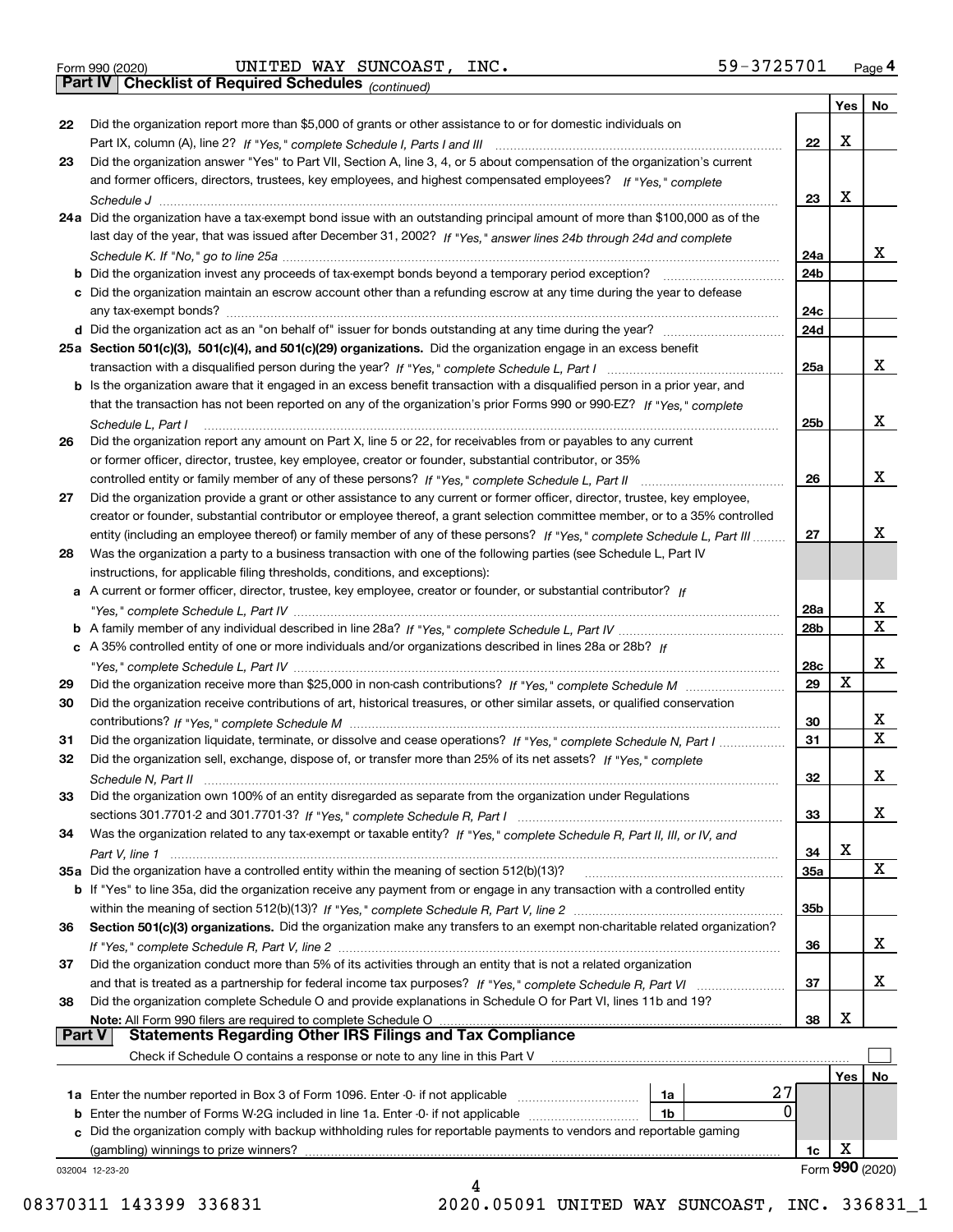|               | 59-3725701<br>UNITED WAY SUNCOAST,<br>INC.<br>Form 990 (2020)                                                                                                                                     |                |     | $Page$ <sup>5</sup> |
|---------------|---------------------------------------------------------------------------------------------------------------------------------------------------------------------------------------------------|----------------|-----|---------------------|
| <b>Part V</b> | Statements Regarding Other IRS Filings and Tax Compliance (continued)                                                                                                                             |                |     |                     |
|               |                                                                                                                                                                                                   |                | Yes | No                  |
|               | 2a Enter the number of employees reported on Form W-3, Transmittal of Wage and Tax Statements,                                                                                                    |                |     |                     |
|               | filed for the calendar year ending with or within the year covered by this return <i>manumumumum</i><br>2a                                                                                        | 84             |     |                     |
|               |                                                                                                                                                                                                   | 2 <sub>b</sub> |     | х                   |
|               |                                                                                                                                                                                                   |                |     |                     |
| За            | Did the organization have unrelated business gross income of \$1,000 or more during the year?                                                                                                     | 3a             |     | х                   |
|               |                                                                                                                                                                                                   | 3b             |     |                     |
|               | 4a At any time during the calendar year, did the organization have an interest in, or a signature or other authority over, a                                                                      |                |     |                     |
|               |                                                                                                                                                                                                   | 4a             |     | х                   |
|               | <b>b</b> If "Yes," enter the name of the foreign country $\blacktriangleright$                                                                                                                    |                |     |                     |
|               | See instructions for filing requirements for FinCEN Form 114, Report of Foreign Bank and Financial Accounts (FBAR).                                                                               |                |     |                     |
| 5а            | Was the organization a party to a prohibited tax shelter transaction at any time during the tax year?                                                                                             | 5a             |     | х                   |
| b             |                                                                                                                                                                                                   | 5b             |     | х                   |
| с             |                                                                                                                                                                                                   | 5c             |     |                     |
|               | 6a Does the organization have annual gross receipts that are normally greater than \$100,000, and did the organization solicit                                                                    |                |     |                     |
|               | any contributions that were not tax deductible as charitable contributions?                                                                                                                       | 6a             |     | х                   |
|               | <b>b</b> If "Yes," did the organization include with every solicitation an express statement that such contributions or gifts                                                                     |                |     |                     |
|               | were not tax deductible?                                                                                                                                                                          | 6b             |     |                     |
| 7             | Organizations that may receive deductible contributions under section 170(c).                                                                                                                     |                |     |                     |
| а             | Did the organization receive a payment in excess of \$75 made partly as a contribution and partly for goods and services provided to the payor?                                                   | 7a             |     | х                   |
| b             | If "Yes," did the organization notify the donor of the value of the goods or services provided?                                                                                                   | 7b             |     |                     |
| с             | Did the organization sell, exchange, or otherwise dispose of tangible personal property for which it was required                                                                                 |                |     |                     |
|               |                                                                                                                                                                                                   | 7c             |     | x                   |
| d             | 7d                                                                                                                                                                                                |                |     |                     |
| е             |                                                                                                                                                                                                   | 7e             |     | х<br>$\mathbf X$    |
| f             | Did the organization, during the year, pay premiums, directly or indirectly, on a personal benefit contract?                                                                                      | 7f             | N/R |                     |
| g             | If the organization received a contribution of qualified intellectual property, did the organization file Form 8899 as required?                                                                  | 7g             | N/R |                     |
| h             | If the organization received a contribution of cars, boats, airplanes, or other vehicles, did the organization file a Form 1098-C?                                                                | 7h             |     |                     |
| 8             | Sponsoring organizations maintaining donor advised funds. Did a donor advised fund maintained by the<br>N/A<br>sponsoring organization have excess business holdings at any time during the year? | 8              |     |                     |
| 9             | Sponsoring organizations maintaining donor advised funds.                                                                                                                                         |                |     |                     |
| а             | N/A<br>Did the sponsoring organization make any taxable distributions under section 4966?                                                                                                         | <b>9a</b>      |     |                     |
| b             | N/A<br>Did the sponsoring organization make a distribution to a donor, donor advisor, or related person?                                                                                          | 9b             |     |                     |
| 10            | Section 501(c)(7) organizations. Enter:                                                                                                                                                           |                |     |                     |
|               | N/A<br>10a<br>a Initiation fees and capital contributions included on Part VIII, line 12 [111] [12] [12] [12] [13] [13] [13]                                                                      |                |     |                     |
|               | Gross receipts, included on Form 990, Part VIII, line 12, for public use of club facilities<br>10 <sub>b</sub>                                                                                    |                |     |                     |
| 11            | Section 501(c)(12) organizations. Enter:                                                                                                                                                          |                |     |                     |
| a             | N/A<br>11a<br>Gross income from members or shareholders                                                                                                                                           |                |     |                     |
| b             | Gross income from other sources (Do not net amounts due or paid to other sources against                                                                                                          |                |     |                     |
|               | 11 <sub>b</sub>                                                                                                                                                                                   |                |     |                     |
|               | 12a Section 4947(a)(1) non-exempt charitable trusts. Is the organization filing Form 990 in lieu of Form 1041?                                                                                    | 12a            |     |                     |
|               | <b>b</b> If "Yes," enter the amount of tax-exempt interest received or accrued during the year $\ldots \mathbf{N}/\mathbf{A}$<br>12b                                                              |                |     |                     |
| 13            | Section 501(c)(29) qualified nonprofit health insurance issuers.                                                                                                                                  |                |     |                     |
| a             | N/A<br>Is the organization licensed to issue qualified health plans in more than one state?                                                                                                       | 13a            |     |                     |
|               | Note: See the instructions for additional information the organization must report on Schedule O.                                                                                                 |                |     |                     |
| b             | Enter the amount of reserves the organization is required to maintain by the states in which the                                                                                                  |                |     |                     |
|               | 13 <sub>b</sub>                                                                                                                                                                                   |                |     |                     |
|               | 13с                                                                                                                                                                                               |                |     |                     |
| 14a           | Did the organization receive any payments for indoor tanning services during the tax year?                                                                                                        | 14a            |     | х                   |
|               | <b>b</b> If "Yes," has it filed a Form 720 to report these payments? If "No," provide an explanation on Schedule O                                                                                | 14b            |     |                     |
| 15            | Is the organization subject to the section 4960 tax on payment(s) of more than \$1,000,000 in remuneration or                                                                                     |                |     |                     |
|               | excess parachute payment(s) during the year?                                                                                                                                                      | 15             |     | X.                  |
|               | If "Yes," see instructions and file Form 4720, Schedule N.                                                                                                                                        |                |     |                     |
| 16            | Is the organization an educational institution subject to the section 4968 excise tax on net investment income?                                                                                   | 16             |     | x                   |
|               | If "Yes," complete Form 4720, Schedule O.                                                                                                                                                         |                |     | $000 \; \text{m}$   |

Form (2020) **990**

032005 12-23-20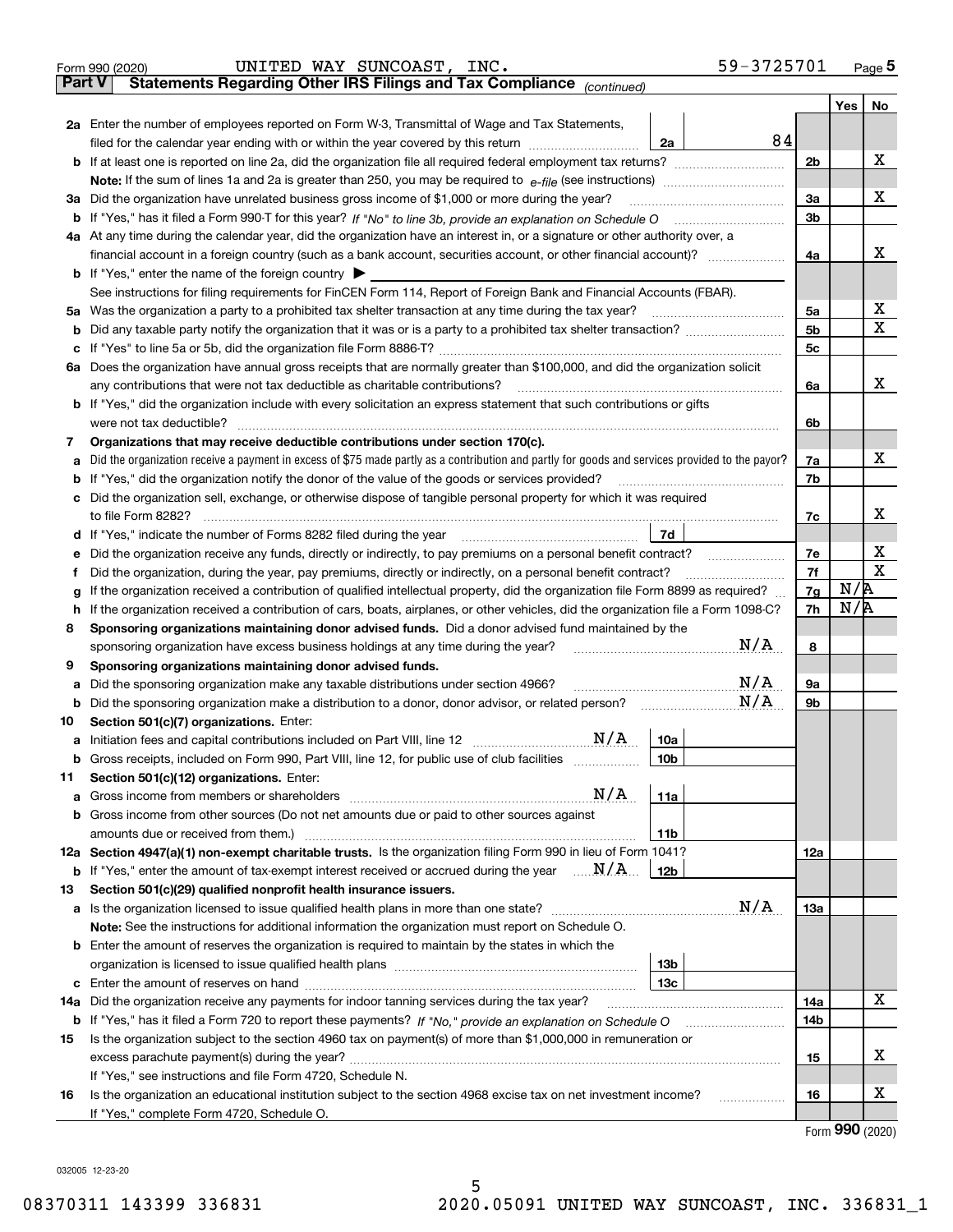|  | Form 990 (2020) |
|--|-----------------|
|  |                 |

| Form 990 (2020) |  | UNITED WAY SUNCOAST, INC. | 59-3725701                                                                                                                  | $P_{\text{aqe}}$ 6 |
|-----------------|--|---------------------------|-----------------------------------------------------------------------------------------------------------------------------|--------------------|
|                 |  |                           | Part VI Governance, Management, and Disclosure For each "Yes" response to lines 2 through 7b below, and for a "No" response |                    |
|                 |  |                           | to line 8a, 8b, or 10b below, describe the circumstances, processes, or changes on Schedule O. See instructions.            |                    |

|    |                                                                                                                                                                               |    |    |              | Yes             | No |
|----|-------------------------------------------------------------------------------------------------------------------------------------------------------------------------------|----|----|--------------|-----------------|----|
|    | <b>1a</b> Enter the number of voting members of the governing body at the end of the tax year <i>manumum</i>                                                                  | 1a | 24 |              |                 |    |
|    | If there are material differences in voting rights among members of the governing body, or if the governing                                                                   |    |    |              |                 |    |
|    | body delegated broad authority to an executive committee or similar committee, explain on Schedule O.                                                                         |    |    |              |                 |    |
| b  | Enter the number of voting members included on line 1a, above, who are independent                                                                                            | 1b | 24 |              |                 |    |
| 2  | Did any officer, director, trustee, or key employee have a family relationship or a business relationship with any other                                                      |    |    |              |                 |    |
|    | officer, director, trustee, or key employee?                                                                                                                                  |    |    | $\mathbf{2}$ |                 | X  |
| 3  | Did the organization delegate control over management duties customarily performed by or under the direct supervision                                                         |    |    |              |                 |    |
|    |                                                                                                                                                                               |    |    | 3            |                 | X  |
| 4  | Did the organization make any significant changes to its governing documents since the prior Form 990 was filed?                                                              |    |    | 4            | X               |    |
| 5  |                                                                                                                                                                               |    |    | 5            |                 | X  |
| 6  | Did the organization have members or stockholders?                                                                                                                            |    |    | 6            | X               |    |
| 7a | Did the organization have members, stockholders, or other persons who had the power to elect or appoint one or                                                                |    |    |              |                 |    |
|    |                                                                                                                                                                               |    |    | 7a           | Χ               |    |
|    | <b>b</b> Are any governance decisions of the organization reserved to (or subject to approval by) members, stockholders, or                                                   |    |    |              |                 |    |
|    | persons other than the governing body?                                                                                                                                        |    |    | 7b           |                 | x  |
| 8  | Did the organization contemporaneously document the meetings held or written actions undertaken during the year by the following:                                             |    |    |              |                 |    |
| а  |                                                                                                                                                                               |    |    | 8a           | X               |    |
| b  |                                                                                                                                                                               |    |    | 8b           | X               |    |
| 9  | Is there any officer, director, trustee, or key employee listed in Part VII, Section A, who cannot be reached at the                                                          |    |    |              |                 |    |
|    |                                                                                                                                                                               |    |    | 9            |                 | х  |
|    | Section B. Policies <sub>(This</sub> Section B requests information about policies not required by the Internal Revenue Code.)                                                |    |    |              |                 |    |
|    |                                                                                                                                                                               |    |    |              | Yes             | No |
|    |                                                                                                                                                                               |    |    | 10a          |                 | X  |
|    | <b>b</b> If "Yes," did the organization have written policies and procedures governing the activities of such chapters, affiliates,                                           |    |    |              |                 |    |
|    |                                                                                                                                                                               |    |    | 10b          |                 |    |
|    | 11a Has the organization provided a complete copy of this Form 990 to all members of its governing body before filing the form?                                               |    |    | 11a          | X               |    |
|    | <b>b</b> Describe in Schedule O the process, if any, used by the organization to review this Form 990.                                                                        |    |    |              |                 |    |
|    |                                                                                                                                                                               |    |    | 12a          | X               |    |
| b  |                                                                                                                                                                               |    |    | 12b          | X               |    |
| c  | Did the organization regularly and consistently monitor and enforce compliance with the policy? If "Yes," describe                                                            |    |    |              |                 |    |
|    | in Schedule O how this was done manufactured and contact the state of the state of the state of the state of t                                                                |    |    | 12c          | X               |    |
| 13 |                                                                                                                                                                               |    |    | 13           | X               |    |
| 14 | Did the organization have a written document retention and destruction policy? manufactured and the organization have a written document retention and destruction policy?    |    |    | 14           | X               |    |
| 15 | Did the process for determining compensation of the following persons include a review and approval by independent                                                            |    |    |              |                 |    |
|    | persons, comparability data, and contemporaneous substantiation of the deliberation and decision?                                                                             |    |    |              |                 |    |
| a  | The organization's CEO, Executive Director, or top management official manufactured content content of the organization's CEO, Executive Director, or top management official |    |    | 15a          | X               |    |
|    | <b>b</b> Other officers or key employees of the organization                                                                                                                  |    |    | 15b          | X               |    |
|    | If "Yes" to line 15a or 15b, describe the process in Schedule O (see instructions).                                                                                           |    |    |              |                 |    |
|    | 16a Did the organization invest in, contribute assets to, or participate in a joint venture or similar arrangement with a                                                     |    |    |              |                 |    |
|    | taxable entity during the year?                                                                                                                                               |    |    | 16a          |                 | X  |
|    | b If "Yes," did the organization follow a written policy or procedure requiring the organization to evaluate its participation                                                |    |    |              |                 |    |
|    | in joint venture arrangements under applicable federal tax law, and take steps to safequard the organization's                                                                |    |    |              |                 |    |
|    | exempt status with respect to such arrangements?                                                                                                                              |    |    | 16b          |                 |    |
|    | <b>Section C. Disclosure</b>                                                                                                                                                  |    |    |              |                 |    |
| 17 | List the states with which a copy of this Form 990 is required to be filed $\blacktriangleright$ $\underline{FL}$                                                             |    |    |              |                 |    |
| 18 | Section 6104 requires an organization to make its Forms 1023 (1024 or 1024-A, if applicable), 990, and 990-T (Section 501(c)(3)s only) available                              |    |    |              |                 |    |
|    | for public inspection. Indicate how you made these available. Check all that apply.                                                                                           |    |    |              |                 |    |
|    | $\boxed{\textbf{X}}$ Another's website<br>$\boxed{\text{X}}$ Upon request<br>  X   Own website<br>Other (explain on Schedule O)                                               |    |    |              |                 |    |
| 19 | Describe on Schedule O whether (and if so, how) the organization made its governing documents, conflict of interest policy, and financial                                     |    |    |              |                 |    |
|    | statements available to the public during the tax year.                                                                                                                       |    |    |              |                 |    |
| 20 | State the name, address, and telephone number of the person who possesses the organization's books and records                                                                |    |    |              |                 |    |
|    | DANIELLE LONG, VP FINANCE - (813) 274-0930                                                                                                                                    |    |    |              |                 |    |
|    | 5201 W KENNEDY BLVD, STE 600, TAMPA, FL<br>33609                                                                                                                              |    |    |              |                 |    |
|    |                                                                                                                                                                               |    |    |              | Form 990 (2020) |    |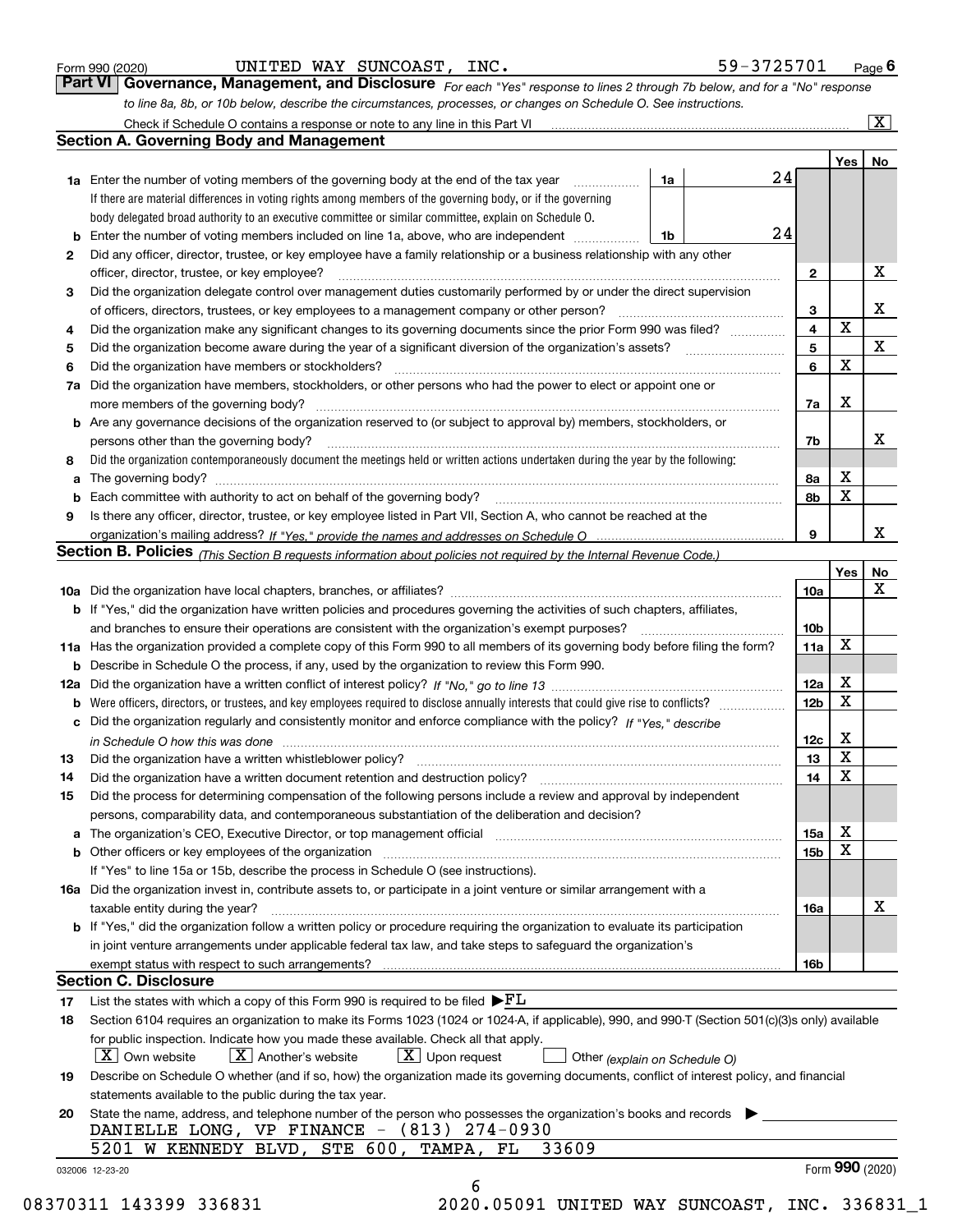| Form 990 (2020)                                                                                                                 | UNITED WAY SUNCOAST, INC.                                                    |  |  | 59-3725701                                                                                 | Page |  |  |  |  |
|---------------------------------------------------------------------------------------------------------------------------------|------------------------------------------------------------------------------|--|--|--------------------------------------------------------------------------------------------|------|--|--|--|--|
|                                                                                                                                 |                                                                              |  |  | Part VII Compensation of Officers, Directors, Trustees, Key Employees, Highest Compensated |      |  |  |  |  |
| <b>Employees, and Independent Contractors</b>                                                                                   |                                                                              |  |  |                                                                                            |      |  |  |  |  |
|                                                                                                                                 | Check if Schedule O contains a response or note to any line in this Part VII |  |  |                                                                                            |      |  |  |  |  |
| Officers, Directors, Trustees, Key Employees, and Highest Compensated Employees<br>Section A.                                   |                                                                              |  |  |                                                                                            |      |  |  |  |  |
| de Academic Bartista el carecero a anterior la bartista de carecero de fue estado a carecero da carecero de conceledade terremo |                                                                              |  |  |                                                                                            |      |  |  |  |  |

**1a**  Complete this table for all persons required to be listed. Report compensation for the calendar year ending with or within the organization's tax year. **•** List all of the organization's current officers, directors, trustees (whether individuals or organizations), regardless of amount of compensation. Enter -0- in columns (D), (E), and (F) if no compensation was paid.

 $\bullet$  List all of the organization's  $\,$ current key employees, if any. See instructions for definition of "key employee."

**•** List the organization's five current highest compensated employees (other than an officer, director, trustee, or key employee) who received reportable compensation (Box 5 of Form W-2 and/or Box 7 of Form 1099-MISC) of more than \$100,000 from the organization and any related organizations.

**•** List all of the organization's former officers, key employees, and highest compensated employees who received more than \$100,000 of reportable compensation from the organization and any related organizations.

**former directors or trustees**  ¥ List all of the organization's that received, in the capacity as a former director or trustee of the organization, more than \$10,000 of reportable compensation from the organization and any related organizations.

See instructions for the order in which to list the persons above.

Check this box if neither the organization nor any related organization compensated any current officer, director, or trustee.  $\mathcal{L}^{\text{max}}$ 

| (A)                                               | (B)                      |                               |                                         | (C)     |              |                                                                  |           | (D)             | (E)             | (F)                         |
|---------------------------------------------------|--------------------------|-------------------------------|-----------------------------------------|---------|--------------|------------------------------------------------------------------|-----------|-----------------|-----------------|-----------------------------|
| Name and title                                    | Average                  |                               | Position<br>(do not check more than one |         | Reportable   | Reportable                                                       | Estimated |                 |                 |                             |
|                                                   | hours per                |                               |                                         |         |              | box, unless person is both an<br>officer and a director/trustee) |           | compensation    | compensation    | amount of                   |
|                                                   | week                     |                               |                                         |         |              |                                                                  |           | from            | from related    | other                       |
|                                                   | (list any                |                               |                                         |         |              |                                                                  |           | the             | organizations   | compensation                |
|                                                   | hours for                |                               |                                         |         |              |                                                                  |           | organization    | (W-2/1099-MISC) | from the                    |
|                                                   | related<br>organizations |                               |                                         |         |              |                                                                  |           | (W-2/1099-MISC) |                 | organization<br>and related |
|                                                   | below                    |                               |                                         |         |              |                                                                  |           |                 |                 | organizations               |
|                                                   | line)                    | ndividual trustee or director | nstitutional trustee                    | Officer | key employee | Highest compensated<br> employee                                 | Former    |                 |                 |                             |
| <b>JESSICA MUROFF</b><br>(1)                      | 45.00                    |                               |                                         |         |              |                                                                  |           |                 |                 |                             |
| PRESIDENT & CEO                                   | 1.00                     |                               |                                         | X       |              |                                                                  |           | 205,811.        | $0$ .           | 7,345.                      |
| TIMOTHY DUTTON<br>(2)                             | 45.00                    |                               |                                         |         |              |                                                                  |           |                 |                 |                             |
| CEO UNITE PINELLAS                                | 0.00                     |                               |                                         |         |              | х                                                                |           | 152,655.        | $\mathbf 0$ .   | 17,485.                     |
| EMERY IVERY<br>(3)                                | 45.00                    |                               |                                         |         |              |                                                                  |           |                 |                 |                             |
| CHIEF IMPACT OFFICER                              | 0.00                     |                               |                                         |         | X            |                                                                  |           | 154,802.        | $0$ .           | 13,070.                     |
| M. BRONWYN BEIGHTOL<br>(4)                        | 45.00                    |                               |                                         |         |              |                                                                  |           |                 |                 |                             |
| MANATEE AREA PRESIDENT                            | 0.00                     |                               |                                         |         |              | х                                                                |           | 123,881.        | 0.              | 18,073.                     |
| BEMETRA SIMMONS<br>(5)                            | 45.00                    |                               |                                         |         |              |                                                                  |           |                 |                 |                             |
| CHIEF STRATEGY & OPERATIONS                       | 0.00                     |                               |                                         | X       |              |                                                                  |           | 131,179.        | 0.              | 957.                        |
| DALLAS SMITH JR.<br>(6)                           | 45.00                    |                               |                                         |         |              |                                                                  |           |                 |                 |                             |
| VP INFORMATION TECHNOLOGY                         | 0.00                     |                               |                                         |         |              | х                                                                |           | 115,148.        | 0.              | 16,357.                     |
| <b>JAN RESCH</b><br>(7)                           | 45.00                    |                               |                                         |         |              |                                                                  |           |                 |                 |                             |
| VP MAJOR GIFTS                                    | 0.00                     |                               |                                         |         |              | X                                                                |           | 109,664.        | 0.              | 11,678.                     |
| <b>GAIL NURSEY</b><br>(8)                         | 45.00                    |                               |                                         |         |              |                                                                  |           |                 |                 |                             |
| CHIEF DEVELOPMENT OFFICER                         | 0.00                     |                               |                                         |         |              | X                                                                |           | 103,028.        | о.              | 4,391.                      |
| <b>BRIAN DEMING</b><br>(9)                        | 1.00                     |                               |                                         |         |              |                                                                  |           |                 |                 |                             |
| <b>CHAIR</b>                                      | 0.00                     | $\mathbf{X}$                  |                                         |         |              |                                                                  |           | $\mathbf 0$ .   | $\mathbf{0}$ .  | 0.                          |
| (10) DAN VIGNE                                    | 1.00                     |                               |                                         |         |              |                                                                  |           |                 |                 |                             |
| IMMEDIATE PAST CHAIR                              | 0.00                     | $\mathbf x$                   |                                         |         |              |                                                                  |           | 0.              | $\mathbf 0$ .   | $0_{.}$                     |
| (11) DAVID PIZZO                                  | 0.50                     |                               |                                         |         |              |                                                                  |           |                 |                 |                             |
| VICE CHAIR                                        | 0.00                     | $\mathbf X$                   |                                         |         |              |                                                                  |           | 0.              | 0.              | $0_{.}$                     |
| (12) KIMBERLY HOPPER                              | 0.50                     |                               |                                         |         |              |                                                                  |           |                 |                 |                             |
| <b>SECRETARY</b>                                  | 0.00                     | $\mathbf x$                   |                                         |         |              |                                                                  |           | 0.              | $\mathbf 0$ .   | 0.                          |
| (13) TRACI LARSEN (1/1/21-6/30/21)                | 1.00                     |                               |                                         |         |              |                                                                  |           |                 |                 |                             |
| TREASURER/FINANCE CHAIR                           | 0.00<br>1.00             | $\mathbf{X}$                  |                                         |         |              |                                                                  |           | 0.              | 0.              | 0.                          |
| (14) DAVID WALKER (7/1/20-12/31/20)               | 0.00                     | $\mathbf x$                   |                                         |         |              |                                                                  |           | 0.              | 0.              |                             |
| PAST TREASURER/FINANCE CHAIR<br>(15) LORI BAGGETT | 0.25                     |                               |                                         |         |              |                                                                  |           |                 |                 | 0.                          |
| DIRECTOR (8/26/20-6/30/21)                        | 0.00                     | $\mathbf X$                   |                                         |         |              |                                                                  |           | 0.              | о.              | 0.                          |
| (16) ERIC BAILEY                                  | 0.25                     |                               |                                         |         |              |                                                                  |           |                 |                 |                             |
| <b>DIRECTOR</b>                                   | 0.00                     | $\mathbf x$                   |                                         |         |              |                                                                  |           | 0.              | $\mathbf 0$ .   | 0.                          |
| (17) MELVA MCKAY BASS                             | 0.25                     |                               |                                         |         |              |                                                                  |           |                 |                 |                             |
| DIRECTOR (1/1/21-6/30/21)                         | 0.00                     | $\mathbf x$                   |                                         |         |              |                                                                  |           | 0.              | 0.              | $0$ .                       |
|                                                   |                          |                               |                                         |         |              |                                                                  |           |                 |                 |                             |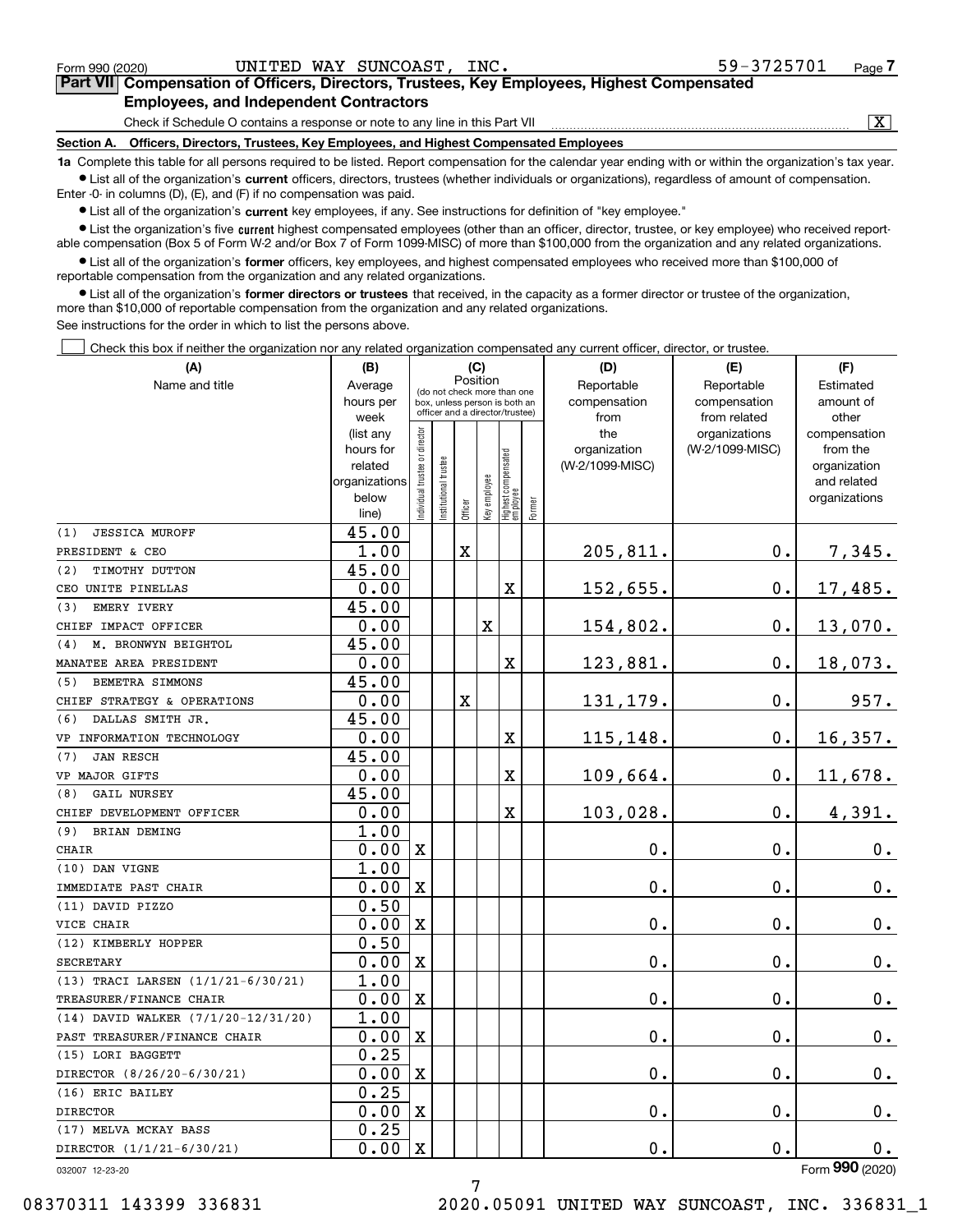|  | Form 990 (2020) |
|--|-----------------|
|  |                 |

| Part VII Section A. Officers, Directors, Trustees, Key Employees, and Highest Compensated Employees (continued)                              |                      |                                         |                       |                                 |              |                                   |        |                         |                 |                  |              |                              |       |
|----------------------------------------------------------------------------------------------------------------------------------------------|----------------------|-----------------------------------------|-----------------------|---------------------------------|--------------|-----------------------------------|--------|-------------------------|-----------------|------------------|--------------|------------------------------|-------|
| (A)                                                                                                                                          | (B)                  |                                         |                       | (C)                             |              |                                   |        | (D)                     | (E)             |                  |              | (F)                          |       |
| Name and title                                                                                                                               | Average              | Position<br>(do not check more than one |                       | Reportable                      | Reportable   |                                   |        | Estimated               |                 |                  |              |                              |       |
|                                                                                                                                              | hours per            |                                         |                       | box, unless person is both an   |              |                                   |        | compensation            | compensation    |                  |              | amount of                    |       |
|                                                                                                                                              | week                 |                                         |                       | officer and a director/trustee) |              |                                   |        | from                    | from related    |                  |              | other                        |       |
|                                                                                                                                              | (list any            |                                         |                       |                                 |              |                                   |        | the                     | organizations   |                  |              | compensation                 |       |
|                                                                                                                                              | hours for<br>related |                                         |                       |                                 |              |                                   |        | organization            | (W-2/1099-MISC) |                  |              | from the                     |       |
|                                                                                                                                              | organizations        |                                         |                       |                                 |              |                                   |        | (W-2/1099-MISC)         |                 |                  |              | organization                 |       |
|                                                                                                                                              | below                |                                         |                       |                                 |              |                                   |        |                         |                 |                  |              | and related<br>organizations |       |
|                                                                                                                                              | line)                | Individual trustee or director          | Institutional trustee | Officer                         | Key employee | Highest compensated<br>  employee | Former |                         |                 |                  |              |                              |       |
| (18) JAMES CAMP                                                                                                                              | 0.25                 |                                         |                       |                                 |              |                                   |        |                         |                 |                  |              |                              |       |
| DIRECTOR (1/1/21-6/30/21)                                                                                                                    | 0.00                 | $\mathbf X$                             |                       |                                 |              |                                   |        | 0.                      |                 | 0.               |              |                              | 0.    |
| (19) SCOTT CURTIS                                                                                                                            | 0.25                 |                                         |                       |                                 |              |                                   |        |                         |                 |                  |              |                              |       |
| <b>DIRECTOR</b>                                                                                                                              | 0.00                 | X                                       |                       |                                 |              |                                   |        | 0.                      |                 | 0.               |              |                              | $0$ . |
| (20) JACKI DEZELSKI                                                                                                                          | 1.00                 |                                         |                       |                                 |              |                                   |        |                         |                 |                  |              |                              |       |
| <b>DIRECTOR</b>                                                                                                                              | 0.00                 | X                                       |                       |                                 |              |                                   |        | 0.                      |                 | 0.               |              |                              | 0.    |
| (21) RAE DOWLING                                                                                                                             | 1.00                 |                                         |                       |                                 |              |                                   |        |                         |                 |                  |              |                              |       |
| <b>DIRECTOR</b>                                                                                                                              | 0.00                 | X                                       |                       |                                 |              |                                   |        | 0.                      |                 | 0.               |              |                              | 0.    |
| (22) J.P. DU BUQUE                                                                                                                           | 0.25                 |                                         |                       |                                 |              |                                   |        |                         |                 |                  |              |                              |       |
| DIRECTOR (1/1/21-6/30/21)                                                                                                                    | 0.00                 | X                                       |                       |                                 |              |                                   |        | 0.                      |                 | 0.               |              |                              | 0.    |
| (23) JAMIE EGASTI                                                                                                                            | 0.50                 |                                         |                       |                                 |              |                                   |        |                         |                 |                  |              |                              |       |
| DIRECTOR (1/1/21-6/30/21)                                                                                                                    | 0.00                 | $\mathbf X$                             |                       |                                 |              |                                   |        | 0.                      |                 | 0.               |              |                              | $0$ . |
| (24) MARK FERNANDEZ                                                                                                                          | 0.25                 |                                         |                       |                                 |              |                                   |        |                         |                 |                  |              |                              |       |
| <b>DIRECTOR</b>                                                                                                                              | 0.00                 | X                                       |                       |                                 |              |                                   |        | 0.                      |                 | 0.               |              |                              | 0.    |
| (25) ESTELLA GRAY                                                                                                                            | 0.50                 |                                         |                       |                                 |              |                                   |        |                         |                 |                  |              |                              |       |
| <b>DIRECTOR</b>                                                                                                                              | 0.00                 | $\mathbf X$                             |                       |                                 |              |                                   |        | 0.                      |                 | 0.               |              |                              | 0.    |
| (26) BILL MERRILL                                                                                                                            | 0.25                 |                                         |                       |                                 |              |                                   |        |                         |                 |                  |              |                              |       |
| <b>DIRECTOR</b>                                                                                                                              | 0.00                 | $\mathbf X$                             |                       |                                 |              |                                   |        | 0.                      |                 | 0.               |              |                              | $0$ . |
| 1b Subtotal                                                                                                                                  |                      |                                         |                       |                                 |              |                                   |        | 1,096,168.              |                 | $\overline{0}$ . |              | 89,356.                      |       |
| c Total from continuation sheets to Part VII, Section A manufactor continues                                                                 |                      |                                         |                       |                                 |              |                                   |        | 0.                      |                 | $\overline{0}$ . |              |                              | 0.    |
|                                                                                                                                              |                      |                                         |                       |                                 |              |                                   |        | 1,096,168.              |                 | $\overline{0}$ . |              | 89,356.                      |       |
| Total number of individuals (including but not limited to those listed above) who received more than \$100,000 of reportable<br>$\mathbf{2}$ |                      |                                         |                       |                                 |              |                                   |        |                         |                 |                  |              |                              |       |
| compensation from the organization $\blacktriangleright$                                                                                     |                      |                                         |                       |                                 |              |                                   |        |                         |                 |                  |              |                              | 10    |
|                                                                                                                                              |                      |                                         |                       |                                 |              |                                   |        |                         |                 |                  |              | <b>Yes</b>                   | No    |
| 3<br>Did the organization list any former officer, director, trustee, key employee, or highest compensated employee on                       |                      |                                         |                       |                                 |              |                                   |        |                         |                 |                  |              |                              |       |
| line 1a? If "Yes," complete Schedule J for such individual                                                                                   |                      |                                         |                       |                                 |              |                                   |        |                         |                 |                  | 3            |                              | X     |
| For any individual listed on line 1a, is the sum of reportable compensation and other compensation from the organization<br>4                |                      |                                         |                       |                                 |              |                                   |        |                         |                 |                  |              |                              |       |
|                                                                                                                                              |                      |                                         |                       |                                 |              |                                   |        |                         |                 |                  | 4            | $\mathbf X$                  |       |
| Did any person listed on line 1a receive or accrue compensation from any unrelated organization or individual for services<br>5              |                      |                                         |                       |                                 |              |                                   |        |                         |                 |                  |              |                              |       |
|                                                                                                                                              |                      |                                         |                       |                                 |              |                                   |        |                         |                 |                  | 5            |                              | X     |
| <b>Section B. Independent Contractors</b>                                                                                                    |                      |                                         |                       |                                 |              |                                   |        |                         |                 |                  |              |                              |       |
| Complete this table for your five highest compensated independent contractors that received more than \$100,000 of compensation from<br>1    |                      |                                         |                       |                                 |              |                                   |        |                         |                 |                  |              |                              |       |
| the organization. Report compensation for the calendar year ending with or within the organization's tax year.                               |                      |                                         |                       |                                 |              |                                   |        |                         |                 |                  |              |                              |       |
| (A)                                                                                                                                          |                      |                                         |                       |                                 |              |                                   |        | (B)                     |                 |                  | (C)          |                              |       |
| Name and business address                                                                                                                    |                      |                                         |                       |                                 |              |                                   |        | Description of services |                 |                  | Compensation |                              |       |
| SOLUTIONS, 334 BEECHWOOD RD, STE 403,<br>UPIC                                                                                                |                      |                                         |                       |                                 |              |                                   |        | <b>IT DATA HOSTING</b>  |                 |                  |              |                              |       |
| FORT MITCHELL, KY 41017                                                                                                                      |                      |                                         |                       |                                 |              |                                   |        | SERVICES & SUPPORT      |                 |                  |              | 233,482.                     |       |

|                                                                       | Total number of independent contractors (including but not limited to those listed above) who received more than |  |  |  |  |  |  |  |  |
|-----------------------------------------------------------------------|------------------------------------------------------------------------------------------------------------------|--|--|--|--|--|--|--|--|
| \$100,000 of compensation from the organization $\blacktriangleright$ |                                                                                                                  |  |  |  |  |  |  |  |  |
|                                                                       | SEE PART VII, SECTION A CONTINUATION SHEETS                                                                      |  |  |  |  |  |  |  |  |

032008 12-23-20

ST, STE 2500, TAMPA, FL 33602

CLIFTON LARSON ALLEN LLP, 201 N FRANKLIN

8

SERVICES

INTERIM ACCOUNTING

Form (2020) **990**

127,587.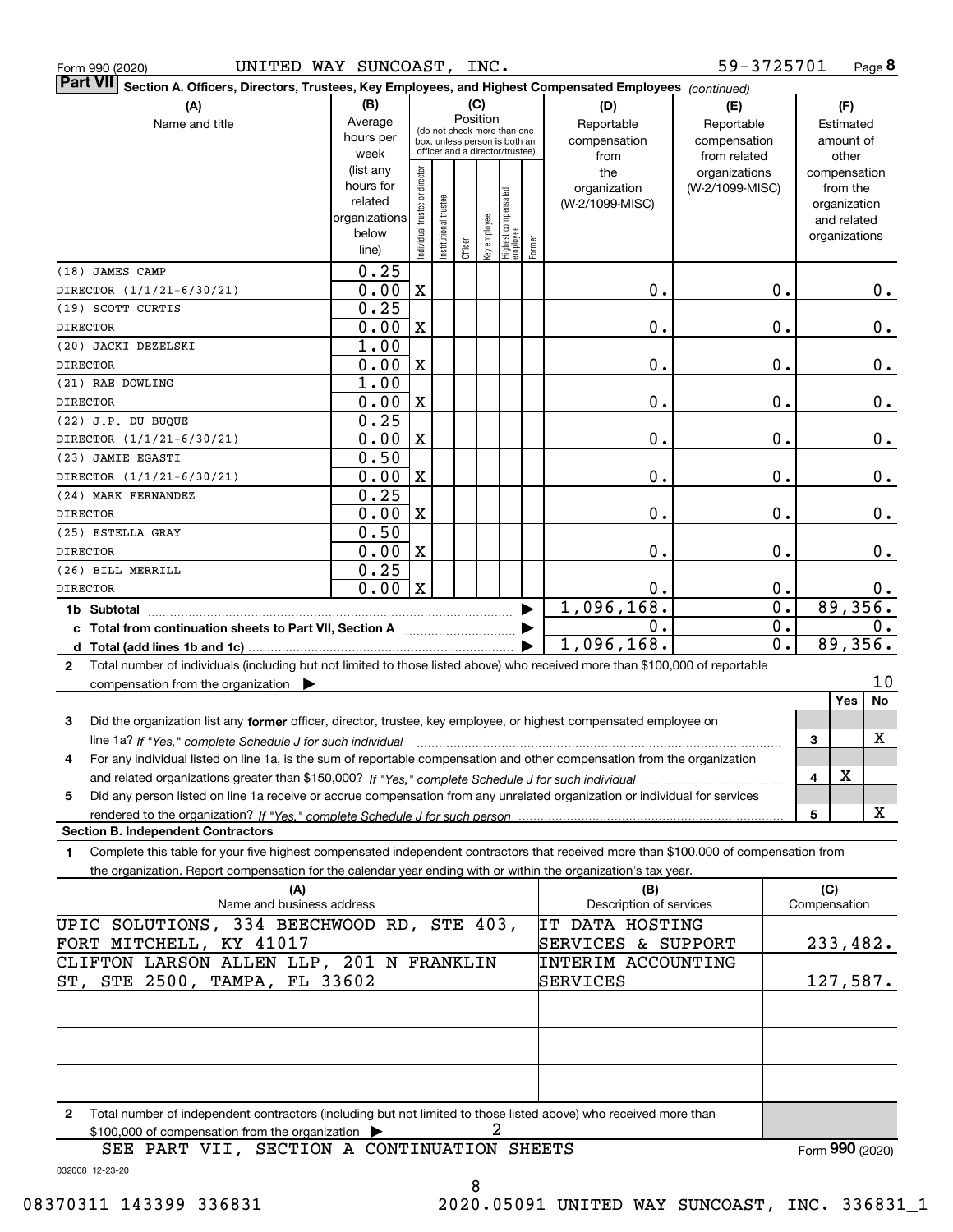| 59-3725701<br>UNITED WAY SUNCOAST, INC.<br>Form 990                                                                       |                |                                |                       |                        |              |                              |        |                 |                               |                       |  |
|---------------------------------------------------------------------------------------------------------------------------|----------------|--------------------------------|-----------------------|------------------------|--------------|------------------------------|--------|-----------------|-------------------------------|-----------------------|--|
| <b>Part VII</b><br>Section A. Officers, Directors, Trustees, Key Employees, and Highest Compensated Employees (continued) |                |                                |                       |                        |              |                              |        |                 |                               |                       |  |
| (A)                                                                                                                       | (B)            |                                |                       |                        | (C)          |                              |        | (D)             | (E)                           | (F)                   |  |
| Name and title                                                                                                            | Average        |                                |                       | Position               |              |                              |        | Reportable      | Reportable                    | Estimated             |  |
|                                                                                                                           | hours          |                                |                       | (check all that apply) |              |                              |        | compensation    | compensation                  | amount of             |  |
|                                                                                                                           | per<br>week    |                                |                       |                        |              |                              |        | from<br>the     | from related<br>organizations | other<br>compensation |  |
|                                                                                                                           | (list any      |                                |                       |                        |              |                              |        | organization    | (W-2/1099-MISC)               | from the              |  |
|                                                                                                                           | hours for      |                                |                       |                        |              |                              |        | (W-2/1099-MISC) |                               | organization          |  |
|                                                                                                                           | related        |                                |                       |                        |              |                              |        |                 |                               | and related           |  |
|                                                                                                                           | organizations  |                                |                       |                        |              |                              |        |                 |                               | organizations         |  |
|                                                                                                                           | below<br>line) | Individual trustee or director | Institutional trustee | Officer                | Key employee | Highest compensated employee | Former |                 |                               |                       |  |
| (27) BECKY PICKETT                                                                                                        | 0.25           |                                |                       |                        |              |                              |        |                 |                               |                       |  |
| DIRECTOR (1/1/21-6/30/21)                                                                                                 | 0.00           | $\mathbf X$                    |                       |                        |              |                              |        | $\mathbf 0$ .   | $\mathbf 0$ .                 | 0.                    |  |
| (28) JULIO RAMIREZ                                                                                                        | 0.25           |                                |                       |                        |              |                              |        |                 |                               |                       |  |
| DIRECTOR (1/1/21-6/30/21)                                                                                                 | 0.00           | $\mathbf X$                    |                       |                        |              |                              |        | $\mathbf 0$ .   | $\mathbf 0$ .                 | 0.                    |  |
| (29) THAIS RODRIGUEZ-CAEZ                                                                                                 | 0.25           |                                |                       |                        |              |                              |        |                 |                               |                       |  |
| DIRECTOR (1/1/21-6/30/21)                                                                                                 | 0.00           | $\mathbf X$                    |                       |                        |              |                              |        | $\mathbf 0$ .   | 0.                            | 0.                    |  |
| (30) STUART ROGEL                                                                                                         | 0.50           |                                |                       |                        |              |                              |        |                 |                               |                       |  |
| <b>DIRECTOR</b>                                                                                                           | 0.00           | $\mathbf X$                    |                       |                        |              |                              |        | $\mathbf 0$ .   | 0.                            | 0.                    |  |
| (31) KAREN RUSHING                                                                                                        | 0.25           |                                |                       |                        |              |                              |        |                 |                               |                       |  |
| <b>DIRECTOR</b>                                                                                                           | 0.00           | $\mathbf X$                    |                       |                        |              |                              |        | $\mathbf 0$ .   | 0.                            | 0.                    |  |
| (32) ALEX SINK                                                                                                            | 0.50           |                                |                       |                        |              |                              |        |                 |                               |                       |  |
| <b>DIRECTOR</b>                                                                                                           | 0.00           | $\mathbf X$                    |                       |                        |              |                              |        | $\mathbf 0$ .   | 0.                            | 0.                    |  |
| (33) ROBERT THOMPSON                                                                                                      | 1.00           |                                |                       |                        |              |                              |        |                 |                               |                       |  |
| <b>DIRECTOR</b>                                                                                                           | 1.00           | $\mathbf X$                    |                       |                        |              |                              |        | $\mathbf 0$ .   | 0.                            | 0.                    |  |
| (34) BOB DUTKOWSKY                                                                                                        | 0.00           |                                |                       |                        |              |                              |        |                 |                               |                       |  |
| DIRECTOR (7/1/20-12/31/20)                                                                                                | 0.00           | $\mathbf X$                    |                       |                        |              |                              |        | $\mathbf 0$ .   | 0.                            | 0.                    |  |
|                                                                                                                           |                |                                |                       |                        |              |                              |        |                 |                               |                       |  |
|                                                                                                                           |                |                                |                       |                        |              |                              |        |                 |                               |                       |  |
|                                                                                                                           |                |                                |                       |                        |              |                              |        |                 |                               |                       |  |
|                                                                                                                           |                |                                |                       |                        |              |                              |        |                 |                               |                       |  |
|                                                                                                                           |                |                                |                       |                        |              |                              |        |                 |                               |                       |  |
|                                                                                                                           |                |                                |                       |                        |              |                              |        |                 |                               |                       |  |
|                                                                                                                           |                |                                |                       |                        |              |                              |        |                 |                               |                       |  |
|                                                                                                                           |                |                                |                       |                        |              |                              |        |                 |                               |                       |  |
|                                                                                                                           |                |                                |                       |                        |              |                              |        |                 |                               |                       |  |
|                                                                                                                           |                |                                |                       |                        |              |                              |        |                 |                               |                       |  |
|                                                                                                                           |                |                                |                       |                        |              |                              |        |                 |                               |                       |  |
|                                                                                                                           |                |                                |                       |                        |              |                              |        |                 |                               |                       |  |
|                                                                                                                           |                |                                |                       |                        |              |                              |        |                 |                               |                       |  |
|                                                                                                                           |                |                                |                       |                        |              |                              |        |                 |                               |                       |  |
|                                                                                                                           |                |                                |                       |                        |              |                              |        |                 |                               |                       |  |
|                                                                                                                           |                |                                |                       |                        |              |                              |        |                 |                               |                       |  |
|                                                                                                                           |                |                                |                       |                        |              |                              |        |                 |                               |                       |  |
|                                                                                                                           |                |                                |                       |                        |              |                              |        |                 |                               |                       |  |
|                                                                                                                           |                |                                |                       |                        |              |                              |        |                 |                               |                       |  |
|                                                                                                                           |                |                                |                       |                        |              |                              |        |                 |                               |                       |  |
|                                                                                                                           |                |                                |                       |                        |              |                              |        |                 |                               |                       |  |
|                                                                                                                           |                |                                |                       |                        |              |                              |        |                 |                               |                       |  |
| Total to Part VII, Section A, line 1c                                                                                     |                |                                |                       |                        |              |                              |        |                 |                               |                       |  |

032201 04-01-20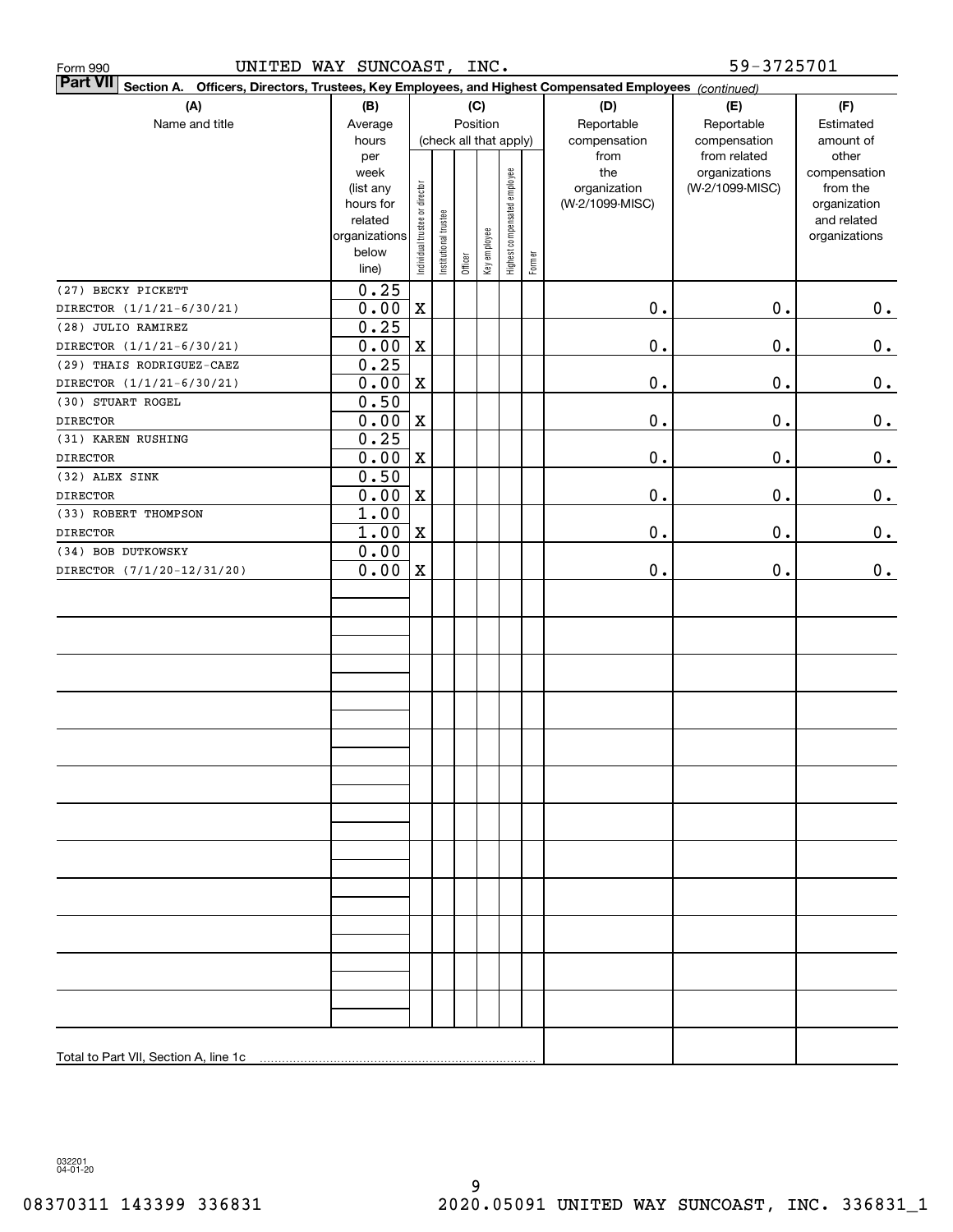|                                                           |                  |   | Form 990 (2020)                                                                           |          |                |                 | UNITED WAY SUNCOAST, | INC.          |                                       | 59-3725701                     | Page 9                                                   |
|-----------------------------------------------------------|------------------|---|-------------------------------------------------------------------------------------------|----------|----------------|-----------------|----------------------|---------------|---------------------------------------|--------------------------------|----------------------------------------------------------|
|                                                           | <b>Part VIII</b> |   | <b>Statement of Revenue</b>                                                               |          |                |                 |                      |               |                                       |                                |                                                          |
|                                                           |                  |   | Check if Schedule O contains a response or note to any line in this Part VIII             |          |                |                 |                      | (A)           | (B)                                   | $\overline{(C)}$               | (D)                                                      |
|                                                           |                  |   |                                                                                           |          |                |                 |                      | Total revenue | Related or exempt<br>function revenue | Unrelated<br>lbusiness revenue | Revenue excluded<br>from tax under<br>sections 512 - 514 |
|                                                           |                  |   | 1 a Federated campaigns                                                                   |          | 1a             |                 | 35,517.              |               |                                       |                                |                                                          |
|                                                           |                  |   | <b>b</b> Membership dues<br>$\ldots \ldots \ldots \ldots \ldots$                          |          | 1 <sub>b</sub> |                 |                      |               |                                       |                                |                                                          |
|                                                           |                  |   | c Fundraising events                                                                      |          | 1 <sub>c</sub> |                 |                      |               |                                       |                                |                                                          |
|                                                           |                  |   | d Related organizations                                                                   |          | 1 <sub>d</sub> |                 |                      |               |                                       |                                |                                                          |
|                                                           |                  |   | e Government grants (contributions)                                                       |          | 1e             |                 | 1,389,878.           |               |                                       |                                |                                                          |
| Contributions, Gifts, Grants<br>and Other Similar Amounts |                  |   | f All other contributions, gifts, grants, and                                             |          |                |                 |                      |               |                                       |                                |                                                          |
|                                                           |                  |   | similar amounts not included above                                                        |          | 1f             |                 | 37,420,854.          |               |                                       |                                |                                                          |
|                                                           |                  | g | Noncash contributions included in lines 1a-1f                                             |          | $1g$ \$        |                 | 307,010.             |               |                                       |                                |                                                          |
|                                                           |                  |   |                                                                                           |          |                |                 | <b>Business Code</b> | 38,846,249.   |                                       |                                |                                                          |
|                                                           | 2a               |   | SERVICE FEES                                                                              |          |                |                 | 561110               | 136,501.      | 136,501.                              |                                |                                                          |
|                                                           |                  | b | FUNDRAISING FEES                                                                          |          |                |                 | 561110               | 80,974.       | 80,974.                               |                                |                                                          |
|                                                           |                  | c |                                                                                           |          |                |                 |                      |               |                                       |                                |                                                          |
|                                                           |                  | d | the control of the control of the control of the control of the control of                |          |                |                 |                      |               |                                       |                                |                                                          |
| Program Service<br>Revenue                                |                  | е |                                                                                           |          |                |                 |                      |               |                                       |                                |                                                          |
|                                                           |                  |   | f All other program service revenue                                                       |          |                |                 |                      |               |                                       |                                |                                                          |
|                                                           |                  | a |                                                                                           |          |                |                 |                      | 217,475.      |                                       |                                |                                                          |
|                                                           | 3                |   | Investment income (including dividends, interest, and                                     |          |                |                 |                      |               |                                       |                                |                                                          |
|                                                           |                  |   |                                                                                           |          |                |                 |                      | 510,672.      |                                       |                                | 510,672.                                                 |
|                                                           | 4                |   | Income from investment of tax-exempt bond proceeds                                        |          |                |                 |                      |               |                                       |                                |                                                          |
|                                                           | 5                |   |                                                                                           |          | (i) Real       |                 | (ii) Personal        |               |                                       |                                |                                                          |
|                                                           |                  |   |                                                                                           |          |                |                 |                      |               |                                       |                                |                                                          |
|                                                           | 6а               | b | Gross rents<br>.<br>Less: rental expenses                                                 | 6а<br>6b |                |                 |                      |               |                                       |                                |                                                          |
|                                                           |                  | c | Rental income or (loss)                                                                   | 6с       |                |                 |                      |               |                                       |                                |                                                          |
|                                                           |                  |   | d Net rental income or (loss)                                                             |          |                |                 |                      |               |                                       |                                |                                                          |
|                                                           |                  |   | 7 a Gross amount from sales of                                                            |          | (i) Securities |                 | (ii) Other           |               |                                       |                                |                                                          |
|                                                           |                  |   | assets other than inventory                                                               | 7al      | 6,008,216.     |                 | 55,467.              |               |                                       |                                |                                                          |
|                                                           |                  |   | <b>b</b> Less: cost or other basis                                                        |          |                |                 |                      |               |                                       |                                |                                                          |
|                                                           |                  |   | and sales expenses                                                                        | 7b l     | 5,075,818.     |                 | 18,286.              |               |                                       |                                |                                                          |
| evenue                                                    |                  |   | c Gain or (loss)                                                                          | 7c       | 932,398.       |                 | 37,181.              |               |                                       |                                |                                                          |
| Œ                                                         |                  |   |                                                                                           |          |                |                 |                      | 969,579.      |                                       |                                | 969,579.                                                 |
| Other                                                     |                  |   | 8 a Gross income from fundraising events (not                                             |          |                |                 |                      |               |                                       |                                |                                                          |
|                                                           |                  |   | contributions reported on line 1c). See                                                   |          |                |                 |                      |               |                                       |                                |                                                          |
|                                                           |                  |   |                                                                                           |          |                | 8a<br>8bl       |                      |               |                                       |                                |                                                          |
|                                                           |                  |   | <b>b</b> Less: direct expenses <i></i><br>c Net income or (loss) from fundraising events  |          |                |                 |                      |               |                                       |                                |                                                          |
|                                                           |                  |   | 9 a Gross income from gaming activities. See                                              |          |                |                 | .                    |               |                                       |                                |                                                          |
|                                                           |                  |   |                                                                                           |          |                | 9a              |                      |               |                                       |                                |                                                          |
|                                                           |                  |   | <b>b</b> Less: direct expenses <b>manually</b>                                            |          |                | 9b              |                      |               |                                       |                                |                                                          |
|                                                           |                  |   | c Net income or (loss) from gaming activities                                             |          |                |                 | .                    |               |                                       |                                |                                                          |
|                                                           |                  |   | 10 a Gross sales of inventory, less returns                                               |          |                |                 |                      |               |                                       |                                |                                                          |
|                                                           |                  |   |                                                                                           |          |                |                 |                      |               |                                       |                                |                                                          |
|                                                           |                  |   |                                                                                           |          |                | 10 <sub>b</sub> |                      |               |                                       |                                |                                                          |
|                                                           |                  |   | c Net income or (loss) from sales of inventory                                            |          |                |                 |                      |               |                                       |                                |                                                          |
|                                                           |                  |   |                                                                                           |          |                |                 | <b>Business Code</b> |               |                                       |                                |                                                          |
|                                                           | 11 a             |   | the control of the control of the control of the control of the control of                |          |                |                 |                      |               |                                       |                                |                                                          |
| Revenue                                                   |                  | b | the control of the control of the control of the control of the control of the control of |          |                |                 |                      |               |                                       |                                |                                                          |
| Miscellaneous                                             |                  | с | the contract of the contract of the contract of the contract of the contract of           |          |                |                 | 624190               | 209.          |                                       |                                |                                                          |
|                                                           |                  |   |                                                                                           |          |                |                 |                      | 209.          |                                       |                                | 209.                                                     |
|                                                           |                  |   |                                                                                           |          |                |                 |                      | 40, 544, 184. | 217,475.                              | 0.                             | 1,480,460.                                               |
|                                                           | 12               |   |                                                                                           |          |                |                 |                      |               |                                       |                                | Form 990 (2020)                                          |
|                                                           | 032009 12-23-20  |   |                                                                                           |          |                |                 |                      |               |                                       |                                |                                                          |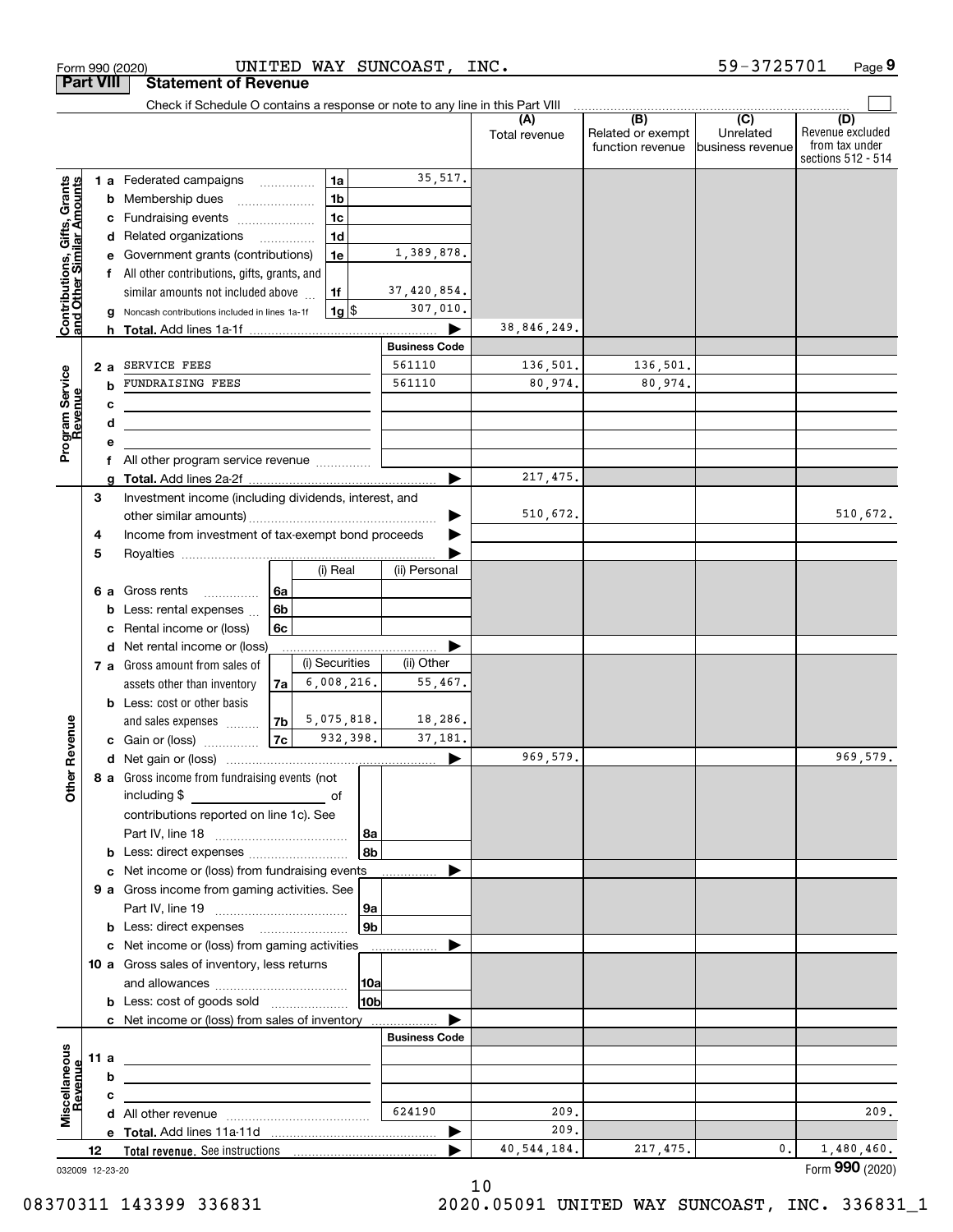Form 990 (2020) UNITED WAY SUNCOAST, INC.  $59-3725701$  Page **Part IX Statement of Functional Expenses**

|              | Section 501(c)(3) and 501(c)(4) organizations must complete all columns. All other organizations must complete column (A).                                                                                 |                        |                                    |                                           |                                |
|--------------|------------------------------------------------------------------------------------------------------------------------------------------------------------------------------------------------------------|------------------------|------------------------------------|-------------------------------------------|--------------------------------|
|              | Check if Schedule O contains a response or note to any line in this Part IX                                                                                                                                |                        |                                    |                                           |                                |
|              | Do not include amounts reported on lines 6b,<br>7b, 8b, 9b, and 10b of Part VIII.                                                                                                                          | (A)<br>Total expenses  | (B)<br>Program service<br>expenses | (C)<br>Management and<br>general expenses | (D)<br>Fundraising<br>expenses |
| 1.           | Grants and other assistance to domestic organizations                                                                                                                                                      |                        |                                    |                                           |                                |
|              | and domestic governments. See Part IV, line 21                                                                                                                                                             |                        | $10, 762, 900.$ 10, 762, 900.      |                                           |                                |
| $\mathbf{2}$ | Grants and other assistance to domestic                                                                                                                                                                    |                        |                                    |                                           |                                |
|              | individuals. See Part IV, line 22                                                                                                                                                                          | 68,500.                | 68,500.                            |                                           |                                |
| 3            | Grants and other assistance to foreign                                                                                                                                                                     |                        |                                    |                                           |                                |
|              | organizations, foreign governments, and foreign                                                                                                                                                            |                        |                                    |                                           |                                |
|              | individuals. See Part IV, lines 15 and 16                                                                                                                                                                  |                        |                                    |                                           |                                |
| 4            | Benefits paid to or for members                                                                                                                                                                            |                        |                                    |                                           |                                |
| 5            | Compensation of current officers, directors,                                                                                                                                                               |                        |                                    |                                           |                                |
|              | trustees, and key employees                                                                                                                                                                                | 548,558.               | 322,137.                           | 155,470.                                  | 70,951.                        |
| 6            | Compensation not included above to disqualified                                                                                                                                                            |                        |                                    |                                           |                                |
|              | persons (as defined under section 4958(f)(1)) and                                                                                                                                                          |                        |                                    |                                           |                                |
|              | persons described in section 4958(c)(3)(B)                                                                                                                                                                 |                        |                                    |                                           |                                |
| 7            |                                                                                                                                                                                                            | 4, 111, 552.           | 2,089,351.                         | 792,387.                                  | 1,229,814.                     |
| 8            | Pension plan accruals and contributions (include                                                                                                                                                           |                        |                                    |                                           |                                |
|              | section 401(k) and 403(b) employer contributions)                                                                                                                                                          | 92,198.                | 44,096.                            | $\frac{17,433.}{54,711.}$                 | 30,669.                        |
| 9            |                                                                                                                                                                                                            | 470,603.               | $\overline{273,731}$ .             |                                           | 142, 161.                      |
| 10           |                                                                                                                                                                                                            | 429,909.               | $\overline{240,637}$ .             | 55,450.                                   | 133,822.                       |
| 11           | Fees for services (nonemployees):                                                                                                                                                                          |                        |                                    |                                           |                                |
| a            |                                                                                                                                                                                                            |                        |                                    |                                           |                                |
| b            |                                                                                                                                                                                                            | 22,420.                | 10, 211.                           | 11,070.                                   | 1,139.                         |
| c            |                                                                                                                                                                                                            | 64,620.                | 31,478.                            | 16, 332.                                  | 16,810.                        |
| d            |                                                                                                                                                                                                            |                        |                                    |                                           |                                |
| е            | Professional fundraising services. See Part IV, line 17                                                                                                                                                    |                        |                                    |                                           |                                |
| f            | Investment management fees                                                                                                                                                                                 | 150,032.               |                                    | 150,032.                                  |                                |
| q            | Other. (If line 11g amount exceeds 10% of line 25,                                                                                                                                                         |                        |                                    |                                           |                                |
|              | column (A) amount, list line 11g expenses on Sch O.)                                                                                                                                                       | 322,843.               | 97,002.                            | 208, 291.                                 | 17,550.                        |
| 12           |                                                                                                                                                                                                            | 398,040.               | 3,827.                             | 392,412.                                  | 1,801.                         |
| 13           |                                                                                                                                                                                                            | 372,007.               | 222,493.                           | 110,801.                                  | 38, 713.                       |
| 14           |                                                                                                                                                                                                            | 583,648.               | 321, 371.                          | 145,485.                                  | 116,792.                       |
| 15           |                                                                                                                                                                                                            |                        |                                    |                                           |                                |
| 16           |                                                                                                                                                                                                            | $\overline{673,782}$ . | $\overline{345}$ , 299.            | 140,365.                                  | 188,118.                       |
| 17           |                                                                                                                                                                                                            | 10, 148.               | 5,092.                             | 2,438.                                    | 2,618.                         |
| 18           | Payments of travel or entertainment expenses                                                                                                                                                               |                        |                                    |                                           |                                |
|              | for any federal, state, or local public officials                                                                                                                                                          |                        |                                    |                                           |                                |
| 19           | Conferences, conventions, and meetings                                                                                                                                                                     | 39,732.                | 3,372.                             | 35,027.                                   | 1,333.                         |
| 20           | Interest                                                                                                                                                                                                   | 16,672.                | 454.<br>124,972.                   | 15,952.                                   | 266.<br>76, 575.               |
| 21           |                                                                                                                                                                                                            | 260, 165.              |                                    | 58,618.                                   |                                |
| 22           | Depreciation, depletion, and amortization                                                                                                                                                                  | 140,148.<br>47,759.    | 75, 157.<br>25,072.                | 31,380.<br>9,421.                         | 33,611.<br>13, 266.            |
| 23           | Insurance                                                                                                                                                                                                  |                        |                                    |                                           |                                |
| 24           | Other expenses. Itemize expenses not covered<br>above (List miscellaneous expenses on line 24e. If<br>line 24e amount exceeds 10% of line 25, column (A)<br>amount, list line 24e expenses on Schedule O.) |                        |                                    |                                           |                                |
| а            | <u> 1989 - Johann Barn, amerikansk politiker (</u>                                                                                                                                                         |                        |                                    |                                           |                                |
| b            | <u> 1989 - Johann Barbara, martin amerikan basar dan berasal dalam basar dalam basar dalam basar dalam basar dala</u>                                                                                      |                        |                                    |                                           |                                |
| с            | <u> 1989 - Johann Stein, marwolaethau a bhann an t-Amhain an t-Amhain an t-Amhain an t-Amhain an t-Amhain an t-A</u>                                                                                       |                        |                                    |                                           |                                |
| d            | <u> 1989 - Johann Stein, marwolaethau a bhann an t-Amhair an t-Amhair an t-Amhair an t-Amhair an t-Amhair an t-A</u>                                                                                       |                        |                                    |                                           |                                |
|              | e All other expenses                                                                                                                                                                                       | 27,336.                | 537.                               | 26, 354.                                  | 445.                           |
| 25           | Total functional expenses. Add lines 1 through 24e                                                                                                                                                         | 19,613,572.            | 15,067,689.                        | 2,429,429.                                | 2, 116, 454.                   |
| 26           | Joint costs. Complete this line only if the organization                                                                                                                                                   |                        |                                    |                                           |                                |
|              | reported in column (B) joint costs from a combined                                                                                                                                                         |                        |                                    |                                           |                                |
|              | educational campaign and fundraising solicitation.                                                                                                                                                         |                        |                                    |                                           |                                |

11

032010 12-23-20

Check here

 $\mathcal{L}^{\text{max}}$ 

if following SOP 98-2 (ASC 958-720)

Form (2020) **990**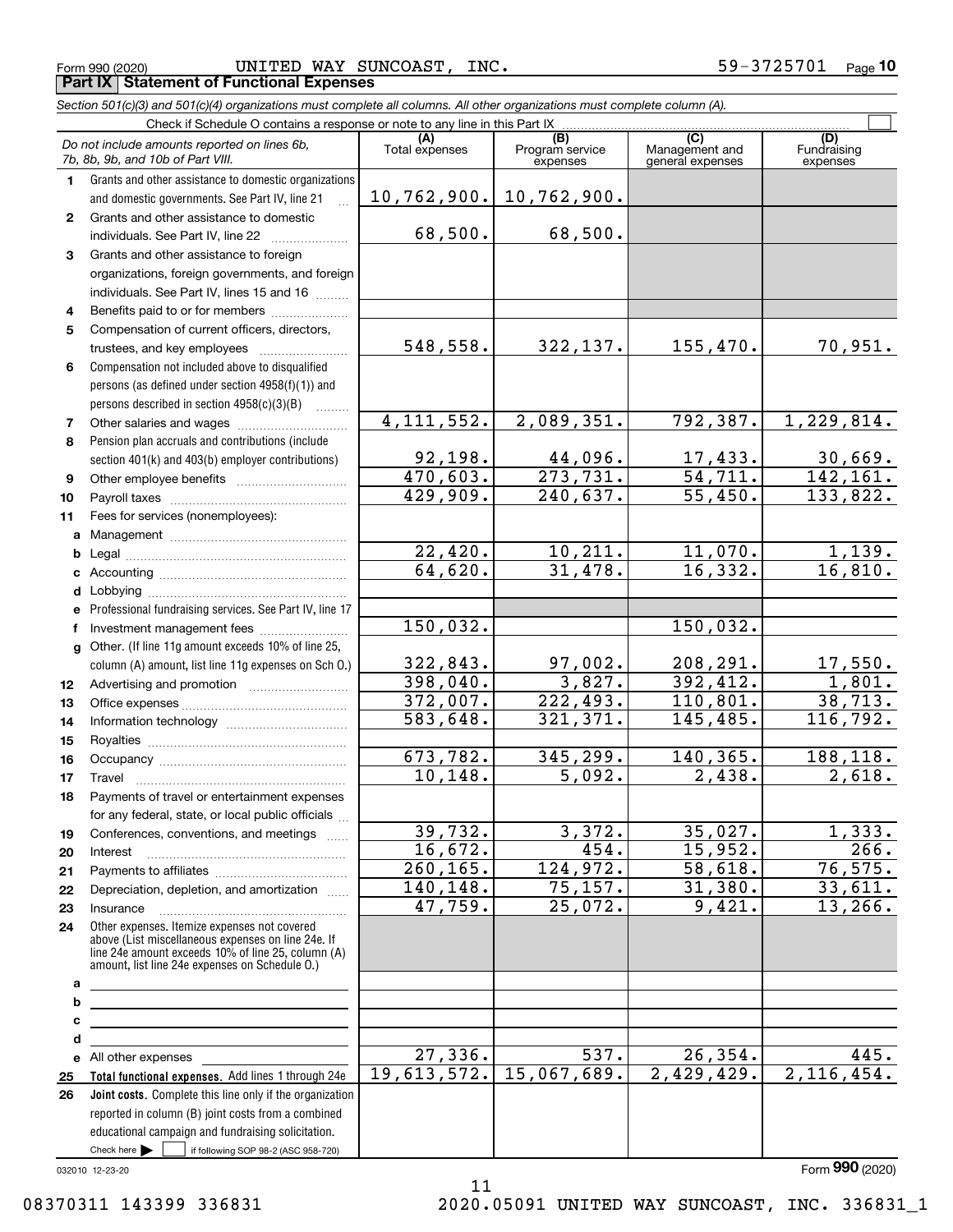# Form 990 (2020) UNITED WAY SUNCOAST, INC.  $59-3725701$  Page

Check if Schedule O contains a response or note to any line in this Part X ..........

|                             |          |                                                                                                         | (A)<br>Beginning of year |                 | (B)<br>End of year        |
|-----------------------------|----------|---------------------------------------------------------------------------------------------------------|--------------------------|-----------------|---------------------------|
|                             | 1        | Cash - non-interest-bearing                                                                             | 7,331,985.               | 1               | 23,808,798.               |
|                             | 2        |                                                                                                         |                          | $\overline{2}$  |                           |
|                             | 3        |                                                                                                         | 5,558,699.               | 3               | <u>7,187,384.</u>         |
|                             | 4        |                                                                                                         | 258,658.                 | 4               | 253, 333.                 |
|                             | 5        | Loans and other receivables from any current or former officer, director,                               |                          |                 |                           |
|                             |          | trustee, key employee, creator or founder, substantial contributor, or 35%                              |                          |                 |                           |
|                             |          | controlled entity or family member of any of these persons                                              |                          | 5               |                           |
|                             | 6        | Loans and other receivables from other disqualified persons (as defined                                 |                          |                 |                           |
|                             |          | under section $4958(f)(1)$ , and persons described in section $4958(c)(3)(B)$                           |                          | 6               |                           |
|                             | 7        |                                                                                                         |                          | $\overline{7}$  |                           |
| Assets                      | 8        |                                                                                                         |                          | 8               |                           |
|                             | 9        | Prepaid expenses and deferred charges                                                                   | 123,780.                 | 9               | 84, 159.                  |
|                             |          | 10a Land, buildings, and equipment: cost or other                                                       |                          |                 |                           |
|                             |          |                                                                                                         |                          |                 |                           |
|                             |          | <b>b</b> Less: accumulated depreciation                                                                 | 1,574,649.               | 10 <sub>c</sub> | <u>1,603,235.</u>         |
|                             | 11       |                                                                                                         | 23,856,180.              | 11              | 29, 103, 358.             |
|                             | 12       |                                                                                                         |                          | 12              |                           |
|                             | 13       |                                                                                                         |                          | 13              |                           |
|                             | 14       |                                                                                                         |                          | 14              |                           |
|                             | 15       |                                                                                                         | $\overline{5,822,435}$ . | 15              | 7,204,274.                |
|                             | 16       |                                                                                                         | 44,526,386.              | 16              | 69, 244, 541.             |
|                             | 17       |                                                                                                         | 1, 137, 465.             | 17              | 1,041,386.<br>7,591,109.  |
|                             | 18       |                                                                                                         | 6,785,870.<br>420,344.   | 18<br>19        | 470,807.                  |
|                             | 19<br>20 |                                                                                                         |                          | 20              |                           |
|                             | 21       | Escrow or custodial account liability. Complete Part IV of Schedule D                                   |                          | 21              |                           |
|                             | 22       | .<br>Loans and other payables to any current or former officer, director,                               |                          |                 |                           |
| Liabilities                 |          | trustee, key employee, creator or founder, substantial contributor, or 35%                              |                          |                 |                           |
|                             |          | controlled entity or family member of any of these persons                                              |                          | 22              |                           |
|                             | 23       | Secured mortgages and notes payable to unrelated third parties                                          |                          | 23              |                           |
|                             | 24       | Unsecured notes and loans payable to unrelated third parties                                            | 1,030,500.               | 24              | 0.                        |
|                             | 25       | Other liabilities (including federal income tax, payables to related third                              |                          |                 |                           |
|                             |          | parties, and other liabilities not included on lines 17-24). Complete Part X                            |                          |                 |                           |
|                             |          | of Schedule D                                                                                           | <u>373,595.</u>          | 25              | 457,746.                  |
|                             | 26       |                                                                                                         | 9,747,774.               | 26              | 9,561,048.                |
|                             |          | Organizations that follow FASB ASC 958, check here $\overline{\triangleright \big[ \overline{X} \big]}$ |                          |                 |                           |
|                             |          | and complete lines 27, 28, 32, and 33.                                                                  |                          |                 |                           |
|                             | 27       | Net assets without donor restrictions                                                                   | 24,728,616.              | 27              | 47,552,234.               |
|                             | 28       | Net assets with donor restrictions                                                                      | 10,049,996.              | 28              | 12, 131, 259.             |
|                             |          | Organizations that do not follow FASB ASC 958, check here $\blacktriangleright$                         |                          |                 |                           |
|                             |          | and complete lines 29 through 33.                                                                       |                          |                 |                           |
| Net Assets or Fund Balances | 29       |                                                                                                         |                          | 29              |                           |
|                             | 30       | Paid-in or capital surplus, or land, building, or equipment fund                                        |                          | 30              |                           |
|                             | 31       | Retained earnings, endowment, accumulated income, or other funds                                        |                          | 31              |                           |
|                             | 32       | Total net assets or fund balances                                                                       | 34,778,612.              | 32              | $\overline{59,683,493}$ . |
|                             | 33       |                                                                                                         | 44,526,386.              | 33              | $\overline{69,244,541}$ . |

 $\mathcal{L}^{\text{max}}$ 

Form (2020) **990**

**Part X Balance Sheet**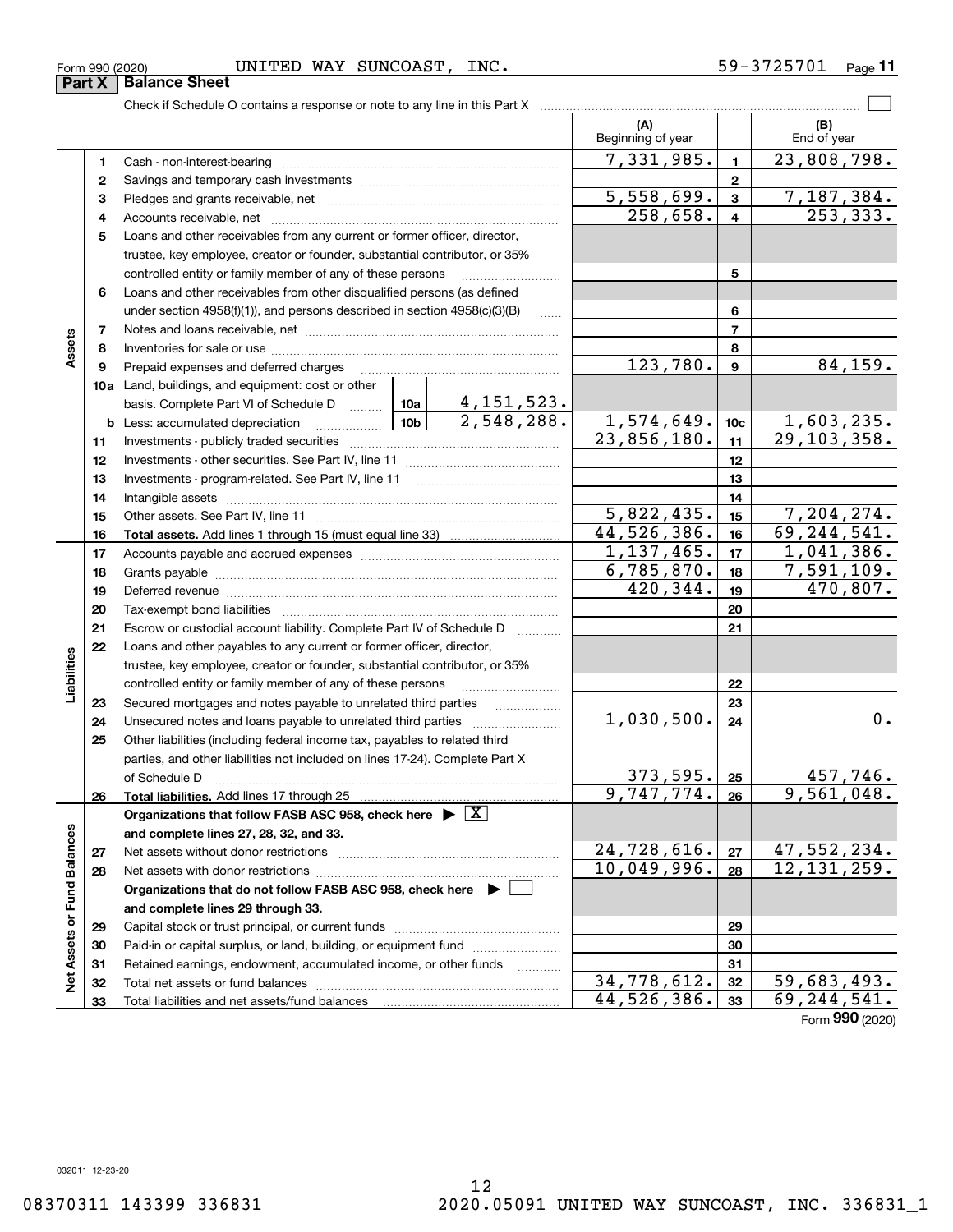|    | UNITED WAY SUNCOAST, INC.<br>Form 990 (2020)                                                                                                                                                                                   |                         | 59-3725701      |            | Page 12                 |
|----|--------------------------------------------------------------------------------------------------------------------------------------------------------------------------------------------------------------------------------|-------------------------|-----------------|------------|-------------------------|
|    | <b>Reconciliation of Net Assets</b><br>Part XI                                                                                                                                                                                 |                         |                 |            |                         |
|    |                                                                                                                                                                                                                                |                         |                 |            | $\overline{\mathbf{x}}$ |
|    |                                                                                                                                                                                                                                |                         |                 |            |                         |
| 1  | Total revenue (must equal Part VIII, column (A), line 12)                                                                                                                                                                      | $\mathbf{1}$            | 40,544,184.     |            |                         |
| 2  | Total expenses (must equal Part IX, column (A), line 25)                                                                                                                                                                       | $\overline{2}$          | 19,613,572.     |            |                         |
| 3  | Revenue less expenses. Subtract line 2 from line 1                                                                                                                                                                             | 3                       | 20,930,612.     |            |                         |
| 4  |                                                                                                                                                                                                                                | $\overline{\mathbf{4}}$ | 34,778,612.     |            |                         |
| 5  | Net unrealized gains (losses) on investments                                                                                                                                                                                   | 5                       | 5,504,301.      |            |                         |
| 6  |                                                                                                                                                                                                                                | 6                       |                 | $-14,955.$ |                         |
| 7  | Investment expenses www.communication.com/www.communication.com/www.communication.com/www.com                                                                                                                                  | $\overline{7}$          |                 |            |                         |
| 8  | Prior period adjustments material contents and content of the content of the content of the content of the content of the content of the content of the content of the content of the content of the content of the content of | 8                       |                 |            |                         |
| 9  | Other changes in net assets or fund balances (explain on Schedule O)                                                                                                                                                           | 9                       | $-1, 515, 077.$ |            |                         |
| 10 | Net assets or fund balances at end of year. Combine lines 3 through 9 (must equal Part X, line 32,                                                                                                                             |                         |                 |            |                         |
|    |                                                                                                                                                                                                                                | 10                      | 59,683,493.     |            |                         |
|    | Part XII Financial Statements and Reporting                                                                                                                                                                                    |                         |                 |            |                         |
|    | Check if Schedule O contains a response or note to any line in this Part XII [11] [12] Check if Schedule O contains a response or note to any line in this Part XII                                                            |                         |                 |            | $\mathbf{X}$            |
|    |                                                                                                                                                                                                                                |                         |                 | Yes        | No                      |
| 1  | $ X $ Accrual<br>Accounting method used to prepare the Form 990: <u>June</u> Cash<br>Other                                                                                                                                     |                         |                 |            |                         |
|    | If the organization changed its method of accounting from a prior year or checked "Other," explain in Schedule O.                                                                                                              |                         |                 |            |                         |
|    | 2a Were the organization's financial statements compiled or reviewed by an independent accountant?                                                                                                                             |                         | 2a              |            | X                       |
|    | If "Yes," check a box below to indicate whether the financial statements for the year were compiled or reviewed on a                                                                                                           |                         |                 |            |                         |
|    | separate basis, consolidated basis, or both:                                                                                                                                                                                   |                         |                 |            |                         |
|    | Separate basis<br>Both consolidated and separate basis<br><b>Consolidated basis</b>                                                                                                                                            |                         |                 |            |                         |
|    | <b>b</b> Were the organization's financial statements audited by an independent accountant?                                                                                                                                    |                         | 2 <sub>b</sub>  | X          |                         |
|    | If "Yes," check a box below to indicate whether the financial statements for the year were audited on a separate basis,                                                                                                        |                         |                 |            |                         |
|    | consolidated basis, or both:                                                                                                                                                                                                   |                         |                 |            |                         |
|    | $\mathbf{X}$ Consolidated basis<br>Both consolidated and separate basis<br>Separate basis                                                                                                                                      |                         |                 |            |                         |
|    | c If "Yes" to line 2a or 2b, does the organization have a committee that assumes responsibility for oversight of the audit,                                                                                                    |                         |                 |            |                         |
|    |                                                                                                                                                                                                                                |                         | 2c              | x          |                         |
|    | If the organization changed either its oversight process or selection process during the tax year, explain on Schedule O.                                                                                                      |                         |                 |            |                         |
|    | 3a As a result of a federal award, was the organization required to undergo an audit or audits as set forth in the Single Audit                                                                                                |                         |                 |            |                         |
|    |                                                                                                                                                                                                                                |                         | За              |            | x                       |
|    | b If "Yes," did the organization undergo the required audit or audits? If the organization did not undergo the required audit                                                                                                  |                         |                 |            |                         |
|    |                                                                                                                                                                                                                                |                         | 3b              |            |                         |

Form (2020) **990**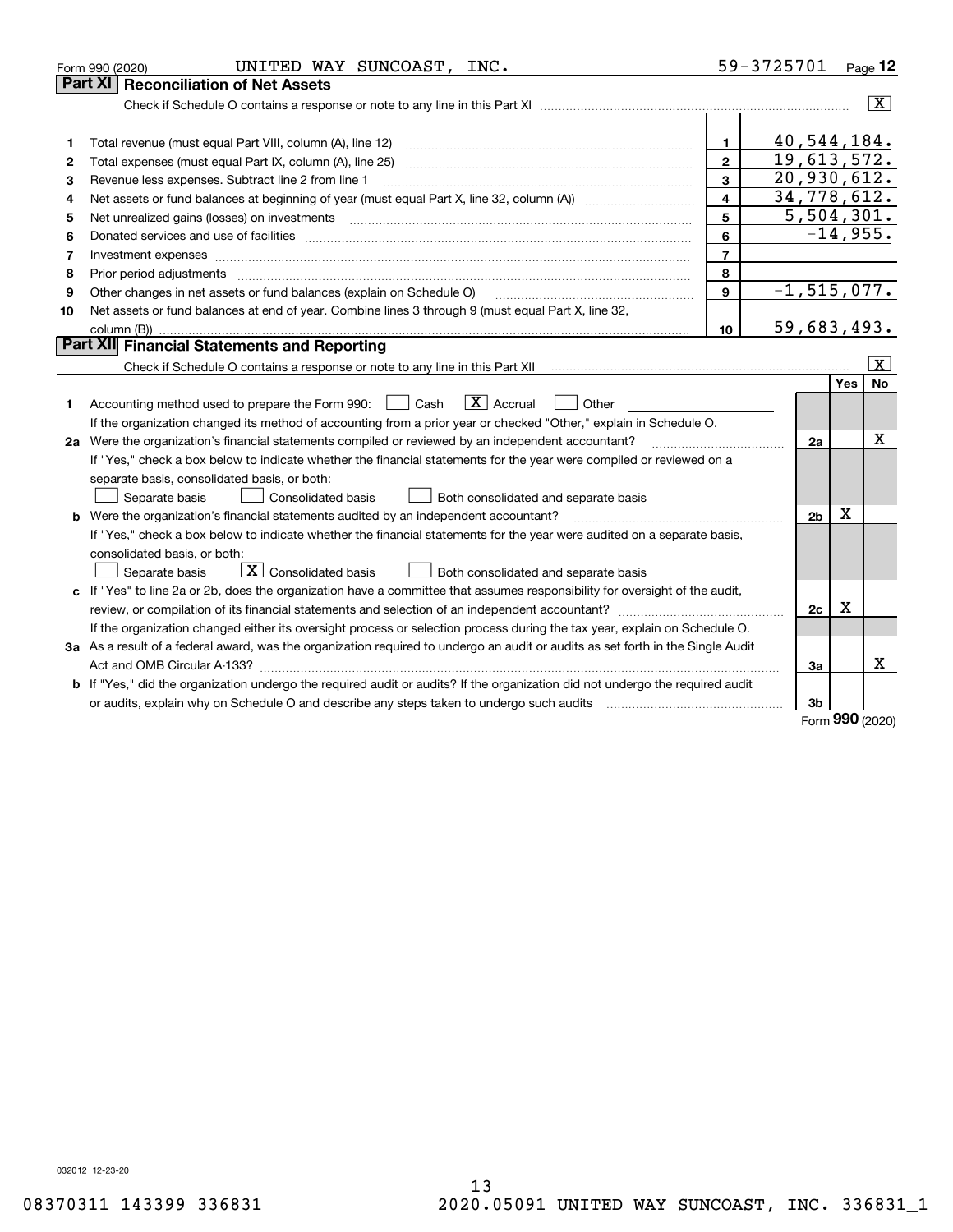| <b>SCHEDULE A</b> |
|-------------------|
|-------------------|

Department of the Treasury Internal Revenue Service

**(Form 990 or 990-EZ)**

# **Public Charity Status and Public Support**

**Complete if the organization is a section 501(c)(3) organization or a section 4947(a)(1) nonexempt charitable trust. | Attach to Form 990 or Form 990-EZ.** 

| <b>P</b> Allach to Form you of Form you LE.                              |
|--------------------------------------------------------------------------|
| ▶ Go to www.irs.gov/Form990 for instructions and the latest information. |

| <b>Open to Public</b><br>Inspection |
|-------------------------------------|

OMB No. 1545-0047

# **Name of the organization Employer identification number Employer identification number**

|                            |                                                                                                                                                                                                                                                                                                                                                                                                                                                                                                                                                                                     |          | UNITED WAY SUNCOAST, INC.                              |                                                                |    |                            |  | 59-3725701                 |  |  |
|----------------------------|-------------------------------------------------------------------------------------------------------------------------------------------------------------------------------------------------------------------------------------------------------------------------------------------------------------------------------------------------------------------------------------------------------------------------------------------------------------------------------------------------------------------------------------------------------------------------------------|----------|--------------------------------------------------------|----------------------------------------------------------------|----|----------------------------|--|----------------------------|--|--|
| Part I                     | Reason for Public Charity Status. (All organizations must complete this part.) See instructions.                                                                                                                                                                                                                                                                                                                                                                                                                                                                                    |          |                                                        |                                                                |    |                            |  |                            |  |  |
| 1<br>2<br>з<br>4           | The organization is not a private foundation because it is: (For lines 1 through 12, check only one box.)<br>A church, convention of churches, or association of churches described in section 170(b)(1)(A)(i).<br>A school described in section 170(b)(1)(A)(ii). (Attach Schedule E (Form 990 or 990-EZ).)<br>A hospital or a cooperative hospital service organization described in section 170(b)(1)(A)(iii).<br>A medical research organization operated in conjunction with a hospital described in section 170(b)(1)(A)(iii). Enter the hospital's name,<br>city, and state: |          |                                                        |                                                                |    |                            |  |                            |  |  |
| 5                          | An organization operated for the benefit of a college or university owned or operated by a governmental unit described in                                                                                                                                                                                                                                                                                                                                                                                                                                                           |          |                                                        |                                                                |    |                            |  |                            |  |  |
|                            | section 170(b)(1)(A)(iv). (Complete Part II.)                                                                                                                                                                                                                                                                                                                                                                                                                                                                                                                                       |          |                                                        |                                                                |    |                            |  |                            |  |  |
|                            | A federal, state, or local government or governmental unit described in section 170(b)(1)(A)(v).                                                                                                                                                                                                                                                                                                                                                                                                                                                                                    |          |                                                        |                                                                |    |                            |  |                            |  |  |
| <u>x</u><br>$\overline{7}$ | An organization that normally receives a substantial part of its support from a governmental unit or from the general public described in                                                                                                                                                                                                                                                                                                                                                                                                                                           |          |                                                        |                                                                |    |                            |  |                            |  |  |
|                            | section 170(b)(1)(A)(vi). (Complete Part II.)                                                                                                                                                                                                                                                                                                                                                                                                                                                                                                                                       |          |                                                        |                                                                |    |                            |  |                            |  |  |
| 8                          | A community trust described in section 170(b)(1)(A)(vi). (Complete Part II.)                                                                                                                                                                                                                                                                                                                                                                                                                                                                                                        |          |                                                        |                                                                |    |                            |  |                            |  |  |
| 9                          | An agricultural research organization described in section 170(b)(1)(A)(ix) operated in conjunction with a land-grant college                                                                                                                                                                                                                                                                                                                                                                                                                                                       |          |                                                        |                                                                |    |                            |  |                            |  |  |
|                            | or university or a non-land-grant college of agriculture (see instructions). Enter the name, city, and state of the college or                                                                                                                                                                                                                                                                                                                                                                                                                                                      |          |                                                        |                                                                |    |                            |  |                            |  |  |
|                            | university:                                                                                                                                                                                                                                                                                                                                                                                                                                                                                                                                                                         |          |                                                        |                                                                |    |                            |  |                            |  |  |
| 10                         | An organization that normally receives (1) more than 33 1/3% of its support from contributions, membership fees, and gross receipts from                                                                                                                                                                                                                                                                                                                                                                                                                                            |          |                                                        |                                                                |    |                            |  |                            |  |  |
|                            | activities related to its exempt functions, subject to certain exceptions; and (2) no more than 33 1/3% of its support from gross investment                                                                                                                                                                                                                                                                                                                                                                                                                                        |          |                                                        |                                                                |    |                            |  |                            |  |  |
|                            | income and unrelated business taxable income (less section 511 tax) from businesses acquired by the organization after June 30, 1975.                                                                                                                                                                                                                                                                                                                                                                                                                                               |          |                                                        |                                                                |    |                            |  |                            |  |  |
|                            | See section 509(a)(2). (Complete Part III.)                                                                                                                                                                                                                                                                                                                                                                                                                                                                                                                                         |          |                                                        |                                                                |    |                            |  |                            |  |  |
| 11                         | An organization organized and operated exclusively to test for public safety. See section 509(a)(4).                                                                                                                                                                                                                                                                                                                                                                                                                                                                                |          |                                                        |                                                                |    |                            |  |                            |  |  |
| 12                         | An organization organized and operated exclusively for the benefit of, to perform the functions of, or to carry out the purposes of one or                                                                                                                                                                                                                                                                                                                                                                                                                                          |          |                                                        |                                                                |    |                            |  |                            |  |  |
|                            | more publicly supported organizations described in section 509(a)(1) or section 509(a)(2). See section 509(a)(3). Check the box in                                                                                                                                                                                                                                                                                                                                                                                                                                                  |          |                                                        |                                                                |    |                            |  |                            |  |  |
|                            | lines 12a through 12d that describes the type of supporting organization and complete lines 12e, 12f, and 12g.                                                                                                                                                                                                                                                                                                                                                                                                                                                                      |          |                                                        |                                                                |    |                            |  |                            |  |  |
| а                          | Type I. A supporting organization operated, supervised, or controlled by its supported organization(s), typically by giving                                                                                                                                                                                                                                                                                                                                                                                                                                                         |          |                                                        |                                                                |    |                            |  |                            |  |  |
|                            | the supported organization(s) the power to regularly appoint or elect a majority of the directors or trustees of the supporting                                                                                                                                                                                                                                                                                                                                                                                                                                                     |          |                                                        |                                                                |    |                            |  |                            |  |  |
|                            | organization. You must complete Part IV, Sections A and B.                                                                                                                                                                                                                                                                                                                                                                                                                                                                                                                          |          |                                                        |                                                                |    |                            |  |                            |  |  |
| b                          | Type II. A supporting organization supervised or controlled in connection with its supported organization(s), by having<br>control or management of the supporting organization vested in the same persons that control or manage the supported                                                                                                                                                                                                                                                                                                                                     |          |                                                        |                                                                |    |                            |  |                            |  |  |
|                            | organization(s). You must complete Part IV, Sections A and C.                                                                                                                                                                                                                                                                                                                                                                                                                                                                                                                       |          |                                                        |                                                                |    |                            |  |                            |  |  |
| с                          | Type III functionally integrated. A supporting organization operated in connection with, and functionally integrated with,                                                                                                                                                                                                                                                                                                                                                                                                                                                          |          |                                                        |                                                                |    |                            |  |                            |  |  |
|                            | its supported organization(s) (see instructions). You must complete Part IV, Sections A, D, and E.                                                                                                                                                                                                                                                                                                                                                                                                                                                                                  |          |                                                        |                                                                |    |                            |  |                            |  |  |
| d                          | Type III non-functionally integrated. A supporting organization operated in connection with its supported organization(s)                                                                                                                                                                                                                                                                                                                                                                                                                                                           |          |                                                        |                                                                |    |                            |  |                            |  |  |
|                            | that is not functionally integrated. The organization generally must satisfy a distribution requirement and an attentiveness                                                                                                                                                                                                                                                                                                                                                                                                                                                        |          |                                                        |                                                                |    |                            |  |                            |  |  |
|                            | requirement (see instructions). You must complete Part IV, Sections A and D, and Part V.                                                                                                                                                                                                                                                                                                                                                                                                                                                                                            |          |                                                        |                                                                |    |                            |  |                            |  |  |
| е                          | Check this box if the organization received a written determination from the IRS that it is a Type I, Type II, Type III                                                                                                                                                                                                                                                                                                                                                                                                                                                             |          |                                                        |                                                                |    |                            |  |                            |  |  |
|                            | functionally integrated, or Type III non-functionally integrated supporting organization.                                                                                                                                                                                                                                                                                                                                                                                                                                                                                           |          |                                                        |                                                                |    |                            |  |                            |  |  |
|                            | Enter the number of supported organizations                                                                                                                                                                                                                                                                                                                                                                                                                                                                                                                                         |          |                                                        |                                                                |    |                            |  |                            |  |  |
| a                          | Provide the following information about the supported organization(s).                                                                                                                                                                                                                                                                                                                                                                                                                                                                                                              |          |                                                        |                                                                |    |                            |  |                            |  |  |
|                            | (i) Name of supported                                                                                                                                                                                                                                                                                                                                                                                                                                                                                                                                                               | (ii) EIN | (iii) Type of organization<br>(described on lines 1-10 | (iv) Is the organization listed<br>in your governing document? |    | (v) Amount of monetary     |  | (vi) Amount of other       |  |  |
|                            | organization                                                                                                                                                                                                                                                                                                                                                                                                                                                                                                                                                                        |          | above (see instructions))                              | Yes                                                            | No | support (see instructions) |  | support (see instructions) |  |  |
|                            |                                                                                                                                                                                                                                                                                                                                                                                                                                                                                                                                                                                     |          |                                                        |                                                                |    |                            |  |                            |  |  |
|                            |                                                                                                                                                                                                                                                                                                                                                                                                                                                                                                                                                                                     |          |                                                        |                                                                |    |                            |  |                            |  |  |
|                            |                                                                                                                                                                                                                                                                                                                                                                                                                                                                                                                                                                                     |          |                                                        |                                                                |    |                            |  |                            |  |  |
|                            |                                                                                                                                                                                                                                                                                                                                                                                                                                                                                                                                                                                     |          |                                                        |                                                                |    |                            |  |                            |  |  |
|                            |                                                                                                                                                                                                                                                                                                                                                                                                                                                                                                                                                                                     |          |                                                        |                                                                |    |                            |  |                            |  |  |
|                            |                                                                                                                                                                                                                                                                                                                                                                                                                                                                                                                                                                                     |          |                                                        |                                                                |    |                            |  |                            |  |  |
|                            |                                                                                                                                                                                                                                                                                                                                                                                                                                                                                                                                                                                     |          |                                                        |                                                                |    |                            |  |                            |  |  |
|                            |                                                                                                                                                                                                                                                                                                                                                                                                                                                                                                                                                                                     |          |                                                        |                                                                |    |                            |  |                            |  |  |
|                            |                                                                                                                                                                                                                                                                                                                                                                                                                                                                                                                                                                                     |          |                                                        |                                                                |    |                            |  |                            |  |  |
| Total                      |                                                                                                                                                                                                                                                                                                                                                                                                                                                                                                                                                                                     |          |                                                        |                                                                |    |                            |  |                            |  |  |

LHA For Paperwork Reduction Act Notice, see the Instructions for Form 990 or 990-EZ. <sub>032021</sub> o1-25-21 Schedule A (Form 990 or 990-EZ) 2020 14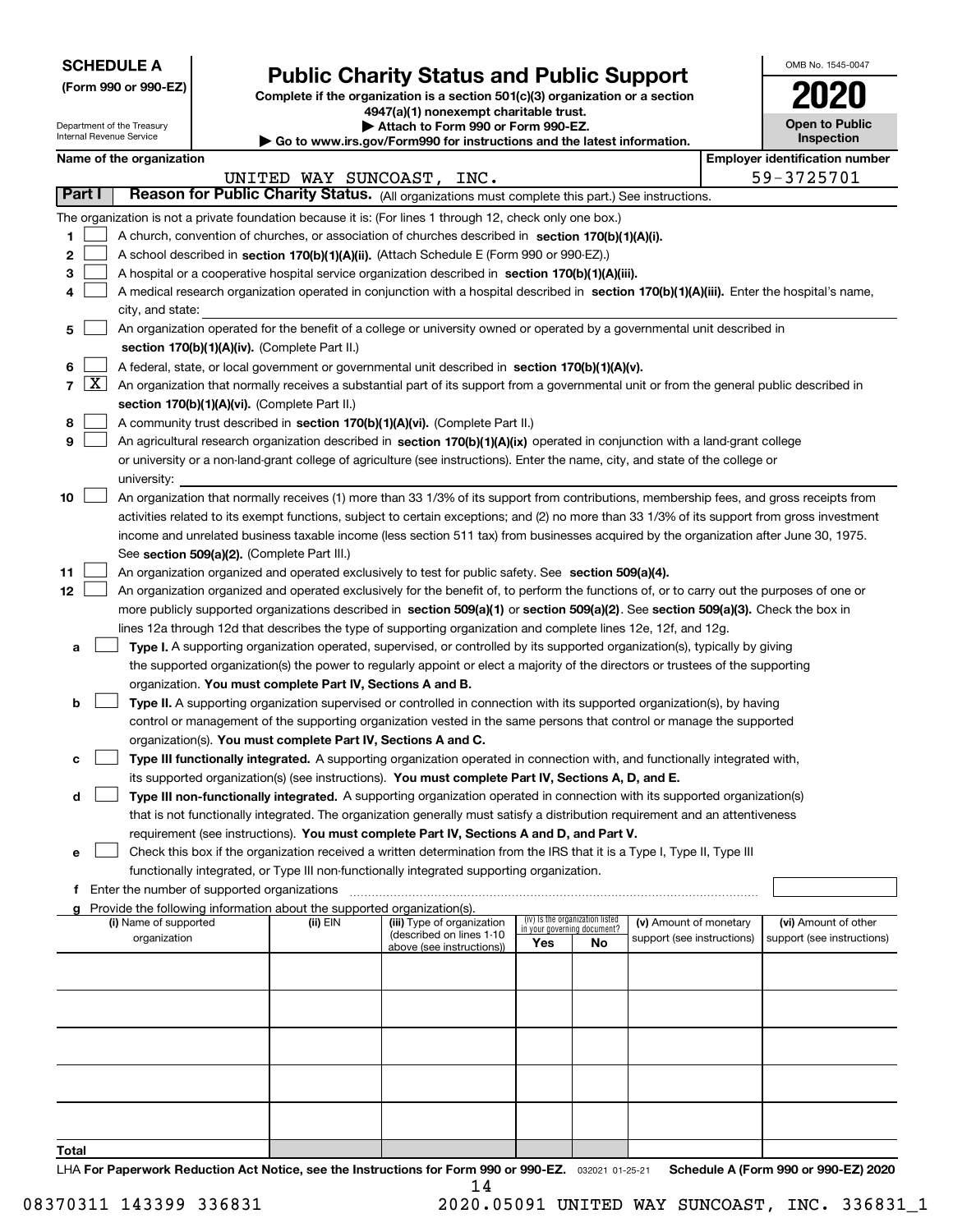#### Schedule A (Form 990 or 990-EZ) 2020 UN<code>LTED WAY SUNCOAST</code> , INC . 5 Y \_ 3 / Z 5 / U L Page UNITED WAY SUNCOAST, INC.  $59-3725701$

59-3725701 Page 2

(Complete only if you checked the box on line 5, 7, or 8 of Part I or if the organization failed to qualify under Part III. If the organization fails to qualify under the tests listed below, please complete Part III.) **Part II Support Schedule for Organizations Described in Sections 170(b)(1)(A)(iv) and 170(b)(1)(A)(vi)**

| Calendar year (or fiscal year beginning in)<br>(a) 2016<br>(b) 2017<br>$(c)$ 2018<br>$(d)$ 2019<br>(e) 2020<br>(f) Total<br>1 Gifts, grants, contributions, and<br>membership fees received. (Do not<br>21834685.25664942.20619892.18979073.38846249.125944841<br>include any "unusual grants.")<br>2 Tax revenues levied for the organ-<br>ization's benefit and either paid to<br>or expended on its behalf<br>3 The value of services or facilities<br>furnished by a governmental unit to<br>the organization without charge<br>21834685.25664942.20619892.18979073.38846249.125944841<br>4 Total. Add lines 1 through 3<br>5 The portion of total contributions<br>by each person (other than a<br>governmental unit or publicly<br>supported organization) included<br>on line 1 that exceeds 2% of the<br>amount shown on line 11,<br>35059758.<br>column (f)<br>90885083.<br>6 Public support. Subtract line 5 from line 4.<br><b>Section B. Total Support</b><br>Calendar year (or fiscal year beginning in)<br>$(d)$ 2019<br>(a) 2016<br>(b) 2017<br>$(c)$ 2018<br>(e) 2020<br>(f) Total<br>21834685.25664942.20619892.18979073.38846249.125944841<br><b>7</b> Amounts from line 4<br>8 Gross income from interest,<br>dividends, payments received on<br>securities loans, rents, royalties,<br>560,895.<br>600, 396.<br>510,672.<br>477,819.<br>501,833.<br>2651615.<br>and income from similar sources<br><b>9</b> Net income from unrelated business<br>activities, whether or not the<br>business is regularly carried on<br><b>10</b> Other income. Do not include gain<br>or loss from the sale of capital<br>3,677.<br>3,677.<br>assets (Explain in Part VI.) <b>Constant</b><br>128600133<br>11 Total support. Add lines 7 through 10<br>1,961,535.<br>12<br>12 Gross receipts from related activities, etc. (see instructions)<br>13 First 5 years. If the Form 990 is for the organization's first, second, third, fourth, or fifth tax year as a section 501(c)(3)<br>organization, check this box and stop here<br><b>Section C. Computation of Public Support Percentage</b><br>70.67<br>14<br>$\frac{9}{6}$<br>64.82<br>15<br>%<br>16a 33 1/3% support test - 2020. If the organization did not check the box on line 13, and line 14 is 33 1/3% or more, check this box and<br>$\blacktriangleright$ $\vert$ X $\vert$<br>stop here. The organization qualifies as a publicly supported organization<br>b 33 1/3% support test - 2019. If the organization did not check a box on line 13 or 16a, and line 15 is 33 1/3% or more, check this box<br>and stop here. The organization qualifies as a publicly supported organization<br>17a 10% -facts-and-circumstances test - 2020. If the organization did not check a box on line 13, 16a, or 16b, and line 14 is 10% or more,<br>and if the organization meets the facts-and-circumstances test, check this box and stop here. Explain in Part VI how the organization<br>meets the facts-and-circumstances test. The organization qualifies as a publicly supported organization<br><b>b 10% -facts-and-circumstances test - 2019.</b> If the organization did not check a box on line 13, 16a, 16b, or 17a, and line 15 is 10% or<br>more, and if the organization meets the facts-and-circumstances test, check this box and stop here. Explain in Part VI how the<br>organization meets the facts-and-circumstances test. The organization qualifies as a publicly supported organization | <b>Section A. Public Support</b> |  |  |  |
|----------------------------------------------------------------------------------------------------------------------------------------------------------------------------------------------------------------------------------------------------------------------------------------------------------------------------------------------------------------------------------------------------------------------------------------------------------------------------------------------------------------------------------------------------------------------------------------------------------------------------------------------------------------------------------------------------------------------------------------------------------------------------------------------------------------------------------------------------------------------------------------------------------------------------------------------------------------------------------------------------------------------------------------------------------------------------------------------------------------------------------------------------------------------------------------------------------------------------------------------------------------------------------------------------------------------------------------------------------------------------------------------------------------------------------------------------------------------------------------------------------------------------------------------------------------------------------------------------------------------------------------------------------------------------------------------------------------------------------------------------------------------------------------------------------------------------------------------------------------------------------------------------------------------------------------------------------------------------------------------------------------------------------------------------------------------------------------------------------------------------------------------------------------------------------------------------------------------------------------------------------------------------------------------------------------------------------------------------------------------------------------------------------------------------------------------------------------------------------------------------------------------------------------------------------------------------------------------------------------------------------------------------------------------------------------------------------------------------------------------------------------------------------------------------------------------------------------------------------------------------------------------------------------------------------------------------------------------------------------------------------------------------------------------------------------------------------------------------------------------------------------------------------------------------------------------------------------------------------------------------------------------------------------------------------------------------------------------------------------------------------------------------------------------------------------------------------------------------|----------------------------------|--|--|--|
|                                                                                                                                                                                                                                                                                                                                                                                                                                                                                                                                                                                                                                                                                                                                                                                                                                                                                                                                                                                                                                                                                                                                                                                                                                                                                                                                                                                                                                                                                                                                                                                                                                                                                                                                                                                                                                                                                                                                                                                                                                                                                                                                                                                                                                                                                                                                                                                                                                                                                                                                                                                                                                                                                                                                                                                                                                                                                                                                                                                                                                                                                                                                                                                                                                                                                                                                                                                                                                                                            |                                  |  |  |  |
|                                                                                                                                                                                                                                                                                                                                                                                                                                                                                                                                                                                                                                                                                                                                                                                                                                                                                                                                                                                                                                                                                                                                                                                                                                                                                                                                                                                                                                                                                                                                                                                                                                                                                                                                                                                                                                                                                                                                                                                                                                                                                                                                                                                                                                                                                                                                                                                                                                                                                                                                                                                                                                                                                                                                                                                                                                                                                                                                                                                                                                                                                                                                                                                                                                                                                                                                                                                                                                                                            |                                  |  |  |  |
|                                                                                                                                                                                                                                                                                                                                                                                                                                                                                                                                                                                                                                                                                                                                                                                                                                                                                                                                                                                                                                                                                                                                                                                                                                                                                                                                                                                                                                                                                                                                                                                                                                                                                                                                                                                                                                                                                                                                                                                                                                                                                                                                                                                                                                                                                                                                                                                                                                                                                                                                                                                                                                                                                                                                                                                                                                                                                                                                                                                                                                                                                                                                                                                                                                                                                                                                                                                                                                                                            |                                  |  |  |  |
|                                                                                                                                                                                                                                                                                                                                                                                                                                                                                                                                                                                                                                                                                                                                                                                                                                                                                                                                                                                                                                                                                                                                                                                                                                                                                                                                                                                                                                                                                                                                                                                                                                                                                                                                                                                                                                                                                                                                                                                                                                                                                                                                                                                                                                                                                                                                                                                                                                                                                                                                                                                                                                                                                                                                                                                                                                                                                                                                                                                                                                                                                                                                                                                                                                                                                                                                                                                                                                                                            |                                  |  |  |  |
|                                                                                                                                                                                                                                                                                                                                                                                                                                                                                                                                                                                                                                                                                                                                                                                                                                                                                                                                                                                                                                                                                                                                                                                                                                                                                                                                                                                                                                                                                                                                                                                                                                                                                                                                                                                                                                                                                                                                                                                                                                                                                                                                                                                                                                                                                                                                                                                                                                                                                                                                                                                                                                                                                                                                                                                                                                                                                                                                                                                                                                                                                                                                                                                                                                                                                                                                                                                                                                                                            |                                  |  |  |  |
|                                                                                                                                                                                                                                                                                                                                                                                                                                                                                                                                                                                                                                                                                                                                                                                                                                                                                                                                                                                                                                                                                                                                                                                                                                                                                                                                                                                                                                                                                                                                                                                                                                                                                                                                                                                                                                                                                                                                                                                                                                                                                                                                                                                                                                                                                                                                                                                                                                                                                                                                                                                                                                                                                                                                                                                                                                                                                                                                                                                                                                                                                                                                                                                                                                                                                                                                                                                                                                                                            |                                  |  |  |  |
|                                                                                                                                                                                                                                                                                                                                                                                                                                                                                                                                                                                                                                                                                                                                                                                                                                                                                                                                                                                                                                                                                                                                                                                                                                                                                                                                                                                                                                                                                                                                                                                                                                                                                                                                                                                                                                                                                                                                                                                                                                                                                                                                                                                                                                                                                                                                                                                                                                                                                                                                                                                                                                                                                                                                                                                                                                                                                                                                                                                                                                                                                                                                                                                                                                                                                                                                                                                                                                                                            |                                  |  |  |  |
|                                                                                                                                                                                                                                                                                                                                                                                                                                                                                                                                                                                                                                                                                                                                                                                                                                                                                                                                                                                                                                                                                                                                                                                                                                                                                                                                                                                                                                                                                                                                                                                                                                                                                                                                                                                                                                                                                                                                                                                                                                                                                                                                                                                                                                                                                                                                                                                                                                                                                                                                                                                                                                                                                                                                                                                                                                                                                                                                                                                                                                                                                                                                                                                                                                                                                                                                                                                                                                                                            |                                  |  |  |  |
|                                                                                                                                                                                                                                                                                                                                                                                                                                                                                                                                                                                                                                                                                                                                                                                                                                                                                                                                                                                                                                                                                                                                                                                                                                                                                                                                                                                                                                                                                                                                                                                                                                                                                                                                                                                                                                                                                                                                                                                                                                                                                                                                                                                                                                                                                                                                                                                                                                                                                                                                                                                                                                                                                                                                                                                                                                                                                                                                                                                                                                                                                                                                                                                                                                                                                                                                                                                                                                                                            |                                  |  |  |  |
|                                                                                                                                                                                                                                                                                                                                                                                                                                                                                                                                                                                                                                                                                                                                                                                                                                                                                                                                                                                                                                                                                                                                                                                                                                                                                                                                                                                                                                                                                                                                                                                                                                                                                                                                                                                                                                                                                                                                                                                                                                                                                                                                                                                                                                                                                                                                                                                                                                                                                                                                                                                                                                                                                                                                                                                                                                                                                                                                                                                                                                                                                                                                                                                                                                                                                                                                                                                                                                                                            |                                  |  |  |  |
|                                                                                                                                                                                                                                                                                                                                                                                                                                                                                                                                                                                                                                                                                                                                                                                                                                                                                                                                                                                                                                                                                                                                                                                                                                                                                                                                                                                                                                                                                                                                                                                                                                                                                                                                                                                                                                                                                                                                                                                                                                                                                                                                                                                                                                                                                                                                                                                                                                                                                                                                                                                                                                                                                                                                                                                                                                                                                                                                                                                                                                                                                                                                                                                                                                                                                                                                                                                                                                                                            |                                  |  |  |  |
|                                                                                                                                                                                                                                                                                                                                                                                                                                                                                                                                                                                                                                                                                                                                                                                                                                                                                                                                                                                                                                                                                                                                                                                                                                                                                                                                                                                                                                                                                                                                                                                                                                                                                                                                                                                                                                                                                                                                                                                                                                                                                                                                                                                                                                                                                                                                                                                                                                                                                                                                                                                                                                                                                                                                                                                                                                                                                                                                                                                                                                                                                                                                                                                                                                                                                                                                                                                                                                                                            |                                  |  |  |  |
|                                                                                                                                                                                                                                                                                                                                                                                                                                                                                                                                                                                                                                                                                                                                                                                                                                                                                                                                                                                                                                                                                                                                                                                                                                                                                                                                                                                                                                                                                                                                                                                                                                                                                                                                                                                                                                                                                                                                                                                                                                                                                                                                                                                                                                                                                                                                                                                                                                                                                                                                                                                                                                                                                                                                                                                                                                                                                                                                                                                                                                                                                                                                                                                                                                                                                                                                                                                                                                                                            |                                  |  |  |  |
|                                                                                                                                                                                                                                                                                                                                                                                                                                                                                                                                                                                                                                                                                                                                                                                                                                                                                                                                                                                                                                                                                                                                                                                                                                                                                                                                                                                                                                                                                                                                                                                                                                                                                                                                                                                                                                                                                                                                                                                                                                                                                                                                                                                                                                                                                                                                                                                                                                                                                                                                                                                                                                                                                                                                                                                                                                                                                                                                                                                                                                                                                                                                                                                                                                                                                                                                                                                                                                                                            |                                  |  |  |  |
|                                                                                                                                                                                                                                                                                                                                                                                                                                                                                                                                                                                                                                                                                                                                                                                                                                                                                                                                                                                                                                                                                                                                                                                                                                                                                                                                                                                                                                                                                                                                                                                                                                                                                                                                                                                                                                                                                                                                                                                                                                                                                                                                                                                                                                                                                                                                                                                                                                                                                                                                                                                                                                                                                                                                                                                                                                                                                                                                                                                                                                                                                                                                                                                                                                                                                                                                                                                                                                                                            |                                  |  |  |  |
|                                                                                                                                                                                                                                                                                                                                                                                                                                                                                                                                                                                                                                                                                                                                                                                                                                                                                                                                                                                                                                                                                                                                                                                                                                                                                                                                                                                                                                                                                                                                                                                                                                                                                                                                                                                                                                                                                                                                                                                                                                                                                                                                                                                                                                                                                                                                                                                                                                                                                                                                                                                                                                                                                                                                                                                                                                                                                                                                                                                                                                                                                                                                                                                                                                                                                                                                                                                                                                                                            |                                  |  |  |  |
|                                                                                                                                                                                                                                                                                                                                                                                                                                                                                                                                                                                                                                                                                                                                                                                                                                                                                                                                                                                                                                                                                                                                                                                                                                                                                                                                                                                                                                                                                                                                                                                                                                                                                                                                                                                                                                                                                                                                                                                                                                                                                                                                                                                                                                                                                                                                                                                                                                                                                                                                                                                                                                                                                                                                                                                                                                                                                                                                                                                                                                                                                                                                                                                                                                                                                                                                                                                                                                                                            |                                  |  |  |  |
|                                                                                                                                                                                                                                                                                                                                                                                                                                                                                                                                                                                                                                                                                                                                                                                                                                                                                                                                                                                                                                                                                                                                                                                                                                                                                                                                                                                                                                                                                                                                                                                                                                                                                                                                                                                                                                                                                                                                                                                                                                                                                                                                                                                                                                                                                                                                                                                                                                                                                                                                                                                                                                                                                                                                                                                                                                                                                                                                                                                                                                                                                                                                                                                                                                                                                                                                                                                                                                                                            |                                  |  |  |  |
|                                                                                                                                                                                                                                                                                                                                                                                                                                                                                                                                                                                                                                                                                                                                                                                                                                                                                                                                                                                                                                                                                                                                                                                                                                                                                                                                                                                                                                                                                                                                                                                                                                                                                                                                                                                                                                                                                                                                                                                                                                                                                                                                                                                                                                                                                                                                                                                                                                                                                                                                                                                                                                                                                                                                                                                                                                                                                                                                                                                                                                                                                                                                                                                                                                                                                                                                                                                                                                                                            |                                  |  |  |  |
|                                                                                                                                                                                                                                                                                                                                                                                                                                                                                                                                                                                                                                                                                                                                                                                                                                                                                                                                                                                                                                                                                                                                                                                                                                                                                                                                                                                                                                                                                                                                                                                                                                                                                                                                                                                                                                                                                                                                                                                                                                                                                                                                                                                                                                                                                                                                                                                                                                                                                                                                                                                                                                                                                                                                                                                                                                                                                                                                                                                                                                                                                                                                                                                                                                                                                                                                                                                                                                                                            |                                  |  |  |  |
|                                                                                                                                                                                                                                                                                                                                                                                                                                                                                                                                                                                                                                                                                                                                                                                                                                                                                                                                                                                                                                                                                                                                                                                                                                                                                                                                                                                                                                                                                                                                                                                                                                                                                                                                                                                                                                                                                                                                                                                                                                                                                                                                                                                                                                                                                                                                                                                                                                                                                                                                                                                                                                                                                                                                                                                                                                                                                                                                                                                                                                                                                                                                                                                                                                                                                                                                                                                                                                                                            |                                  |  |  |  |
|                                                                                                                                                                                                                                                                                                                                                                                                                                                                                                                                                                                                                                                                                                                                                                                                                                                                                                                                                                                                                                                                                                                                                                                                                                                                                                                                                                                                                                                                                                                                                                                                                                                                                                                                                                                                                                                                                                                                                                                                                                                                                                                                                                                                                                                                                                                                                                                                                                                                                                                                                                                                                                                                                                                                                                                                                                                                                                                                                                                                                                                                                                                                                                                                                                                                                                                                                                                                                                                                            |                                  |  |  |  |
|                                                                                                                                                                                                                                                                                                                                                                                                                                                                                                                                                                                                                                                                                                                                                                                                                                                                                                                                                                                                                                                                                                                                                                                                                                                                                                                                                                                                                                                                                                                                                                                                                                                                                                                                                                                                                                                                                                                                                                                                                                                                                                                                                                                                                                                                                                                                                                                                                                                                                                                                                                                                                                                                                                                                                                                                                                                                                                                                                                                                                                                                                                                                                                                                                                                                                                                                                                                                                                                                            |                                  |  |  |  |
|                                                                                                                                                                                                                                                                                                                                                                                                                                                                                                                                                                                                                                                                                                                                                                                                                                                                                                                                                                                                                                                                                                                                                                                                                                                                                                                                                                                                                                                                                                                                                                                                                                                                                                                                                                                                                                                                                                                                                                                                                                                                                                                                                                                                                                                                                                                                                                                                                                                                                                                                                                                                                                                                                                                                                                                                                                                                                                                                                                                                                                                                                                                                                                                                                                                                                                                                                                                                                                                                            |                                  |  |  |  |
|                                                                                                                                                                                                                                                                                                                                                                                                                                                                                                                                                                                                                                                                                                                                                                                                                                                                                                                                                                                                                                                                                                                                                                                                                                                                                                                                                                                                                                                                                                                                                                                                                                                                                                                                                                                                                                                                                                                                                                                                                                                                                                                                                                                                                                                                                                                                                                                                                                                                                                                                                                                                                                                                                                                                                                                                                                                                                                                                                                                                                                                                                                                                                                                                                                                                                                                                                                                                                                                                            |                                  |  |  |  |
|                                                                                                                                                                                                                                                                                                                                                                                                                                                                                                                                                                                                                                                                                                                                                                                                                                                                                                                                                                                                                                                                                                                                                                                                                                                                                                                                                                                                                                                                                                                                                                                                                                                                                                                                                                                                                                                                                                                                                                                                                                                                                                                                                                                                                                                                                                                                                                                                                                                                                                                                                                                                                                                                                                                                                                                                                                                                                                                                                                                                                                                                                                                                                                                                                                                                                                                                                                                                                                                                            |                                  |  |  |  |
|                                                                                                                                                                                                                                                                                                                                                                                                                                                                                                                                                                                                                                                                                                                                                                                                                                                                                                                                                                                                                                                                                                                                                                                                                                                                                                                                                                                                                                                                                                                                                                                                                                                                                                                                                                                                                                                                                                                                                                                                                                                                                                                                                                                                                                                                                                                                                                                                                                                                                                                                                                                                                                                                                                                                                                                                                                                                                                                                                                                                                                                                                                                                                                                                                                                                                                                                                                                                                                                                            |                                  |  |  |  |
|                                                                                                                                                                                                                                                                                                                                                                                                                                                                                                                                                                                                                                                                                                                                                                                                                                                                                                                                                                                                                                                                                                                                                                                                                                                                                                                                                                                                                                                                                                                                                                                                                                                                                                                                                                                                                                                                                                                                                                                                                                                                                                                                                                                                                                                                                                                                                                                                                                                                                                                                                                                                                                                                                                                                                                                                                                                                                                                                                                                                                                                                                                                                                                                                                                                                                                                                                                                                                                                                            |                                  |  |  |  |
|                                                                                                                                                                                                                                                                                                                                                                                                                                                                                                                                                                                                                                                                                                                                                                                                                                                                                                                                                                                                                                                                                                                                                                                                                                                                                                                                                                                                                                                                                                                                                                                                                                                                                                                                                                                                                                                                                                                                                                                                                                                                                                                                                                                                                                                                                                                                                                                                                                                                                                                                                                                                                                                                                                                                                                                                                                                                                                                                                                                                                                                                                                                                                                                                                                                                                                                                                                                                                                                                            |                                  |  |  |  |
|                                                                                                                                                                                                                                                                                                                                                                                                                                                                                                                                                                                                                                                                                                                                                                                                                                                                                                                                                                                                                                                                                                                                                                                                                                                                                                                                                                                                                                                                                                                                                                                                                                                                                                                                                                                                                                                                                                                                                                                                                                                                                                                                                                                                                                                                                                                                                                                                                                                                                                                                                                                                                                                                                                                                                                                                                                                                                                                                                                                                                                                                                                                                                                                                                                                                                                                                                                                                                                                                            |                                  |  |  |  |
|                                                                                                                                                                                                                                                                                                                                                                                                                                                                                                                                                                                                                                                                                                                                                                                                                                                                                                                                                                                                                                                                                                                                                                                                                                                                                                                                                                                                                                                                                                                                                                                                                                                                                                                                                                                                                                                                                                                                                                                                                                                                                                                                                                                                                                                                                                                                                                                                                                                                                                                                                                                                                                                                                                                                                                                                                                                                                                                                                                                                                                                                                                                                                                                                                                                                                                                                                                                                                                                                            |                                  |  |  |  |
|                                                                                                                                                                                                                                                                                                                                                                                                                                                                                                                                                                                                                                                                                                                                                                                                                                                                                                                                                                                                                                                                                                                                                                                                                                                                                                                                                                                                                                                                                                                                                                                                                                                                                                                                                                                                                                                                                                                                                                                                                                                                                                                                                                                                                                                                                                                                                                                                                                                                                                                                                                                                                                                                                                                                                                                                                                                                                                                                                                                                                                                                                                                                                                                                                                                                                                                                                                                                                                                                            |                                  |  |  |  |
|                                                                                                                                                                                                                                                                                                                                                                                                                                                                                                                                                                                                                                                                                                                                                                                                                                                                                                                                                                                                                                                                                                                                                                                                                                                                                                                                                                                                                                                                                                                                                                                                                                                                                                                                                                                                                                                                                                                                                                                                                                                                                                                                                                                                                                                                                                                                                                                                                                                                                                                                                                                                                                                                                                                                                                                                                                                                                                                                                                                                                                                                                                                                                                                                                                                                                                                                                                                                                                                                            |                                  |  |  |  |
|                                                                                                                                                                                                                                                                                                                                                                                                                                                                                                                                                                                                                                                                                                                                                                                                                                                                                                                                                                                                                                                                                                                                                                                                                                                                                                                                                                                                                                                                                                                                                                                                                                                                                                                                                                                                                                                                                                                                                                                                                                                                                                                                                                                                                                                                                                                                                                                                                                                                                                                                                                                                                                                                                                                                                                                                                                                                                                                                                                                                                                                                                                                                                                                                                                                                                                                                                                                                                                                                            |                                  |  |  |  |
|                                                                                                                                                                                                                                                                                                                                                                                                                                                                                                                                                                                                                                                                                                                                                                                                                                                                                                                                                                                                                                                                                                                                                                                                                                                                                                                                                                                                                                                                                                                                                                                                                                                                                                                                                                                                                                                                                                                                                                                                                                                                                                                                                                                                                                                                                                                                                                                                                                                                                                                                                                                                                                                                                                                                                                                                                                                                                                                                                                                                                                                                                                                                                                                                                                                                                                                                                                                                                                                                            |                                  |  |  |  |
|                                                                                                                                                                                                                                                                                                                                                                                                                                                                                                                                                                                                                                                                                                                                                                                                                                                                                                                                                                                                                                                                                                                                                                                                                                                                                                                                                                                                                                                                                                                                                                                                                                                                                                                                                                                                                                                                                                                                                                                                                                                                                                                                                                                                                                                                                                                                                                                                                                                                                                                                                                                                                                                                                                                                                                                                                                                                                                                                                                                                                                                                                                                                                                                                                                                                                                                                                                                                                                                                            |                                  |  |  |  |
|                                                                                                                                                                                                                                                                                                                                                                                                                                                                                                                                                                                                                                                                                                                                                                                                                                                                                                                                                                                                                                                                                                                                                                                                                                                                                                                                                                                                                                                                                                                                                                                                                                                                                                                                                                                                                                                                                                                                                                                                                                                                                                                                                                                                                                                                                                                                                                                                                                                                                                                                                                                                                                                                                                                                                                                                                                                                                                                                                                                                                                                                                                                                                                                                                                                                                                                                                                                                                                                                            |                                  |  |  |  |
|                                                                                                                                                                                                                                                                                                                                                                                                                                                                                                                                                                                                                                                                                                                                                                                                                                                                                                                                                                                                                                                                                                                                                                                                                                                                                                                                                                                                                                                                                                                                                                                                                                                                                                                                                                                                                                                                                                                                                                                                                                                                                                                                                                                                                                                                                                                                                                                                                                                                                                                                                                                                                                                                                                                                                                                                                                                                                                                                                                                                                                                                                                                                                                                                                                                                                                                                                                                                                                                                            |                                  |  |  |  |
|                                                                                                                                                                                                                                                                                                                                                                                                                                                                                                                                                                                                                                                                                                                                                                                                                                                                                                                                                                                                                                                                                                                                                                                                                                                                                                                                                                                                                                                                                                                                                                                                                                                                                                                                                                                                                                                                                                                                                                                                                                                                                                                                                                                                                                                                                                                                                                                                                                                                                                                                                                                                                                                                                                                                                                                                                                                                                                                                                                                                                                                                                                                                                                                                                                                                                                                                                                                                                                                                            |                                  |  |  |  |
|                                                                                                                                                                                                                                                                                                                                                                                                                                                                                                                                                                                                                                                                                                                                                                                                                                                                                                                                                                                                                                                                                                                                                                                                                                                                                                                                                                                                                                                                                                                                                                                                                                                                                                                                                                                                                                                                                                                                                                                                                                                                                                                                                                                                                                                                                                                                                                                                                                                                                                                                                                                                                                                                                                                                                                                                                                                                                                                                                                                                                                                                                                                                                                                                                                                                                                                                                                                                                                                                            |                                  |  |  |  |
|                                                                                                                                                                                                                                                                                                                                                                                                                                                                                                                                                                                                                                                                                                                                                                                                                                                                                                                                                                                                                                                                                                                                                                                                                                                                                                                                                                                                                                                                                                                                                                                                                                                                                                                                                                                                                                                                                                                                                                                                                                                                                                                                                                                                                                                                                                                                                                                                                                                                                                                                                                                                                                                                                                                                                                                                                                                                                                                                                                                                                                                                                                                                                                                                                                                                                                                                                                                                                                                                            |                                  |  |  |  |
|                                                                                                                                                                                                                                                                                                                                                                                                                                                                                                                                                                                                                                                                                                                                                                                                                                                                                                                                                                                                                                                                                                                                                                                                                                                                                                                                                                                                                                                                                                                                                                                                                                                                                                                                                                                                                                                                                                                                                                                                                                                                                                                                                                                                                                                                                                                                                                                                                                                                                                                                                                                                                                                                                                                                                                                                                                                                                                                                                                                                                                                                                                                                                                                                                                                                                                                                                                                                                                                                            |                                  |  |  |  |
|                                                                                                                                                                                                                                                                                                                                                                                                                                                                                                                                                                                                                                                                                                                                                                                                                                                                                                                                                                                                                                                                                                                                                                                                                                                                                                                                                                                                                                                                                                                                                                                                                                                                                                                                                                                                                                                                                                                                                                                                                                                                                                                                                                                                                                                                                                                                                                                                                                                                                                                                                                                                                                                                                                                                                                                                                                                                                                                                                                                                                                                                                                                                                                                                                                                                                                                                                                                                                                                                            |                                  |  |  |  |
|                                                                                                                                                                                                                                                                                                                                                                                                                                                                                                                                                                                                                                                                                                                                                                                                                                                                                                                                                                                                                                                                                                                                                                                                                                                                                                                                                                                                                                                                                                                                                                                                                                                                                                                                                                                                                                                                                                                                                                                                                                                                                                                                                                                                                                                                                                                                                                                                                                                                                                                                                                                                                                                                                                                                                                                                                                                                                                                                                                                                                                                                                                                                                                                                                                                                                                                                                                                                                                                                            |                                  |  |  |  |
|                                                                                                                                                                                                                                                                                                                                                                                                                                                                                                                                                                                                                                                                                                                                                                                                                                                                                                                                                                                                                                                                                                                                                                                                                                                                                                                                                                                                                                                                                                                                                                                                                                                                                                                                                                                                                                                                                                                                                                                                                                                                                                                                                                                                                                                                                                                                                                                                                                                                                                                                                                                                                                                                                                                                                                                                                                                                                                                                                                                                                                                                                                                                                                                                                                                                                                                                                                                                                                                                            |                                  |  |  |  |
|                                                                                                                                                                                                                                                                                                                                                                                                                                                                                                                                                                                                                                                                                                                                                                                                                                                                                                                                                                                                                                                                                                                                                                                                                                                                                                                                                                                                                                                                                                                                                                                                                                                                                                                                                                                                                                                                                                                                                                                                                                                                                                                                                                                                                                                                                                                                                                                                                                                                                                                                                                                                                                                                                                                                                                                                                                                                                                                                                                                                                                                                                                                                                                                                                                                                                                                                                                                                                                                                            |                                  |  |  |  |
|                                                                                                                                                                                                                                                                                                                                                                                                                                                                                                                                                                                                                                                                                                                                                                                                                                                                                                                                                                                                                                                                                                                                                                                                                                                                                                                                                                                                                                                                                                                                                                                                                                                                                                                                                                                                                                                                                                                                                                                                                                                                                                                                                                                                                                                                                                                                                                                                                                                                                                                                                                                                                                                                                                                                                                                                                                                                                                                                                                                                                                                                                                                                                                                                                                                                                                                                                                                                                                                                            |                                  |  |  |  |
|                                                                                                                                                                                                                                                                                                                                                                                                                                                                                                                                                                                                                                                                                                                                                                                                                                                                                                                                                                                                                                                                                                                                                                                                                                                                                                                                                                                                                                                                                                                                                                                                                                                                                                                                                                                                                                                                                                                                                                                                                                                                                                                                                                                                                                                                                                                                                                                                                                                                                                                                                                                                                                                                                                                                                                                                                                                                                                                                                                                                                                                                                                                                                                                                                                                                                                                                                                                                                                                                            |                                  |  |  |  |
|                                                                                                                                                                                                                                                                                                                                                                                                                                                                                                                                                                                                                                                                                                                                                                                                                                                                                                                                                                                                                                                                                                                                                                                                                                                                                                                                                                                                                                                                                                                                                                                                                                                                                                                                                                                                                                                                                                                                                                                                                                                                                                                                                                                                                                                                                                                                                                                                                                                                                                                                                                                                                                                                                                                                                                                                                                                                                                                                                                                                                                                                                                                                                                                                                                                                                                                                                                                                                                                                            |                                  |  |  |  |
|                                                                                                                                                                                                                                                                                                                                                                                                                                                                                                                                                                                                                                                                                                                                                                                                                                                                                                                                                                                                                                                                                                                                                                                                                                                                                                                                                                                                                                                                                                                                                                                                                                                                                                                                                                                                                                                                                                                                                                                                                                                                                                                                                                                                                                                                                                                                                                                                                                                                                                                                                                                                                                                                                                                                                                                                                                                                                                                                                                                                                                                                                                                                                                                                                                                                                                                                                                                                                                                                            |                                  |  |  |  |
|                                                                                                                                                                                                                                                                                                                                                                                                                                                                                                                                                                                                                                                                                                                                                                                                                                                                                                                                                                                                                                                                                                                                                                                                                                                                                                                                                                                                                                                                                                                                                                                                                                                                                                                                                                                                                                                                                                                                                                                                                                                                                                                                                                                                                                                                                                                                                                                                                                                                                                                                                                                                                                                                                                                                                                                                                                                                                                                                                                                                                                                                                                                                                                                                                                                                                                                                                                                                                                                                            |                                  |  |  |  |
| Private foundation. If the organization did not check a box on line 13, 16a, 16b, 17a, or 17b, check this box and see instructions<br>18<br>Schedule A (Form 990 or 990-F7) 2020                                                                                                                                                                                                                                                                                                                                                                                                                                                                                                                                                                                                                                                                                                                                                                                                                                                                                                                                                                                                                                                                                                                                                                                                                                                                                                                                                                                                                                                                                                                                                                                                                                                                                                                                                                                                                                                                                                                                                                                                                                                                                                                                                                                                                                                                                                                                                                                                                                                                                                                                                                                                                                                                                                                                                                                                                                                                                                                                                                                                                                                                                                                                                                                                                                                                                           |                                  |  |  |  |

**Schedule A (Form 990 or 990-EZ) 2020**

032022 01-25-21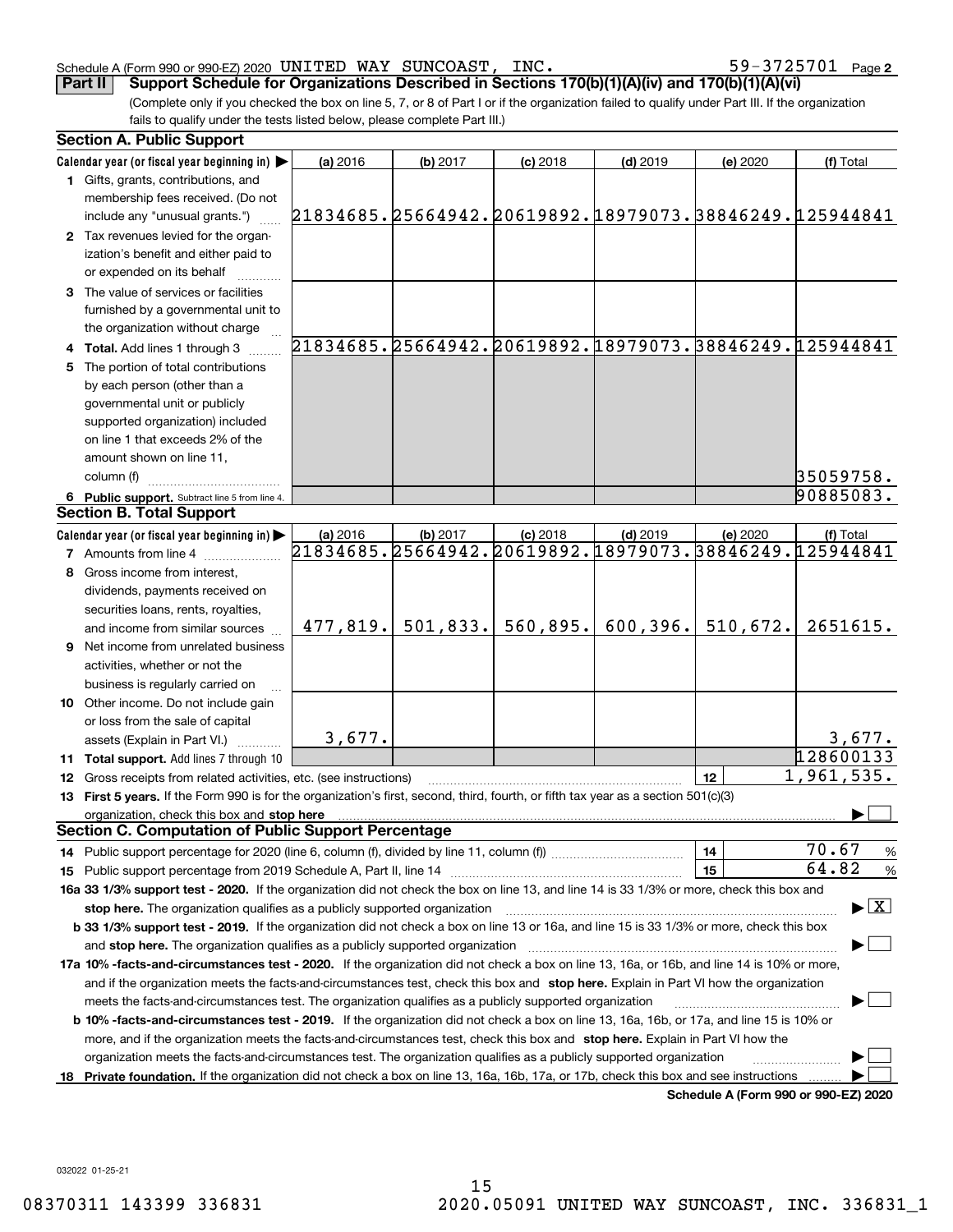### Schedule A (Form 990 or 990-EZ) 2020 <code>UNITED WAY SUNCOAST</code> , <code>INC.</code>  $59-3725701$  <code>Page</code> **Part III Support Schedule for Organizations Described in Section 509(a)(2)**

(Complete only if you checked the box on line 10 of Part I or if the organization failed to qualify under Part II. If the organization fails to qualify under the tests listed below, please complete Part II.)

|    | <b>Section A. Public Support</b>                                                                                                                                                                                               |            |          |            |            |          |                                      |
|----|--------------------------------------------------------------------------------------------------------------------------------------------------------------------------------------------------------------------------------|------------|----------|------------|------------|----------|--------------------------------------|
|    | Calendar year (or fiscal year beginning in) $\blacktriangleright$                                                                                                                                                              | $(a)$ 2016 | (b) 2017 | $(c)$ 2018 | $(d)$ 2019 | (e) 2020 | (f) Total                            |
|    | 1 Gifts, grants, contributions, and                                                                                                                                                                                            |            |          |            |            |          |                                      |
|    | membership fees received. (Do not                                                                                                                                                                                              |            |          |            |            |          |                                      |
|    | include any "unusual grants.")                                                                                                                                                                                                 |            |          |            |            |          |                                      |
|    | <b>2</b> Gross receipts from admissions,<br>merchandise sold or services per-<br>formed, or facilities furnished in<br>any activity that is related to the<br>organization's tax-exempt purpose                                |            |          |            |            |          |                                      |
|    | 3 Gross receipts from activities that                                                                                                                                                                                          |            |          |            |            |          |                                      |
|    | are not an unrelated trade or bus-                                                                                                                                                                                             |            |          |            |            |          |                                      |
|    | iness under section 513                                                                                                                                                                                                        |            |          |            |            |          |                                      |
|    | 4 Tax revenues levied for the organ-                                                                                                                                                                                           |            |          |            |            |          |                                      |
|    | ization's benefit and either paid to                                                                                                                                                                                           |            |          |            |            |          |                                      |
|    | or expended on its behalf<br>.                                                                                                                                                                                                 |            |          |            |            |          |                                      |
|    | 5 The value of services or facilities                                                                                                                                                                                          |            |          |            |            |          |                                      |
|    | furnished by a governmental unit to                                                                                                                                                                                            |            |          |            |            |          |                                      |
|    | the organization without charge                                                                                                                                                                                                |            |          |            |            |          |                                      |
|    | <b>6 Total.</b> Add lines 1 through 5                                                                                                                                                                                          |            |          |            |            |          |                                      |
|    | 7a Amounts included on lines 1, 2, and<br>3 received from disqualified persons                                                                                                                                                 |            |          |            |            |          |                                      |
|    | <b>b</b> Amounts included on lines 2 and 3 received<br>from other than disqualified persons that<br>exceed the greater of \$5,000 or 1% of the<br>amount on line 13 for the year                                               |            |          |            |            |          |                                      |
|    | c Add lines 7a and 7b                                                                                                                                                                                                          |            |          |            |            |          |                                      |
|    | 8 Public support. (Subtract line 7c from line 6.)                                                                                                                                                                              |            |          |            |            |          |                                      |
|    | <b>Section B. Total Support</b>                                                                                                                                                                                                |            |          |            |            |          |                                      |
|    | Calendar year (or fiscal year beginning in)                                                                                                                                                                                    | (a) 2016   | (b) 2017 | $(c)$ 2018 | $(d)$ 2019 | (e) 2020 | (f) Total                            |
|    | 9 Amounts from line 6                                                                                                                                                                                                          |            |          |            |            |          |                                      |
|    | 10a Gross income from interest,<br>dividends, payments received on<br>securities loans, rents, royalties,<br>and income from similar sources                                                                                   |            |          |            |            |          |                                      |
|    | <b>b</b> Unrelated business taxable income                                                                                                                                                                                     |            |          |            |            |          |                                      |
|    | (less section 511 taxes) from businesses<br>acquired after June 30, 1975                                                                                                                                                       |            |          |            |            |          |                                      |
|    | c Add lines 10a and 10b                                                                                                                                                                                                        |            |          |            |            |          |                                      |
|    | 11 Net income from unrelated business<br>activities not included in line 10b,<br>whether or not the business is<br>regularly carried on                                                                                        |            |          |            |            |          |                                      |
|    | 12 Other income. Do not include gain<br>or loss from the sale of capital<br>assets (Explain in Part VI.)                                                                                                                       |            |          |            |            |          |                                      |
|    | 13 Total support. (Add lines 9, 10c, 11, and 12.)                                                                                                                                                                              |            |          |            |            |          |                                      |
|    | 14 First 5 years. If the Form 990 is for the organization's first, second, third, fourth, or fifth tax year as a section 501(c)(3) organization,                                                                               |            |          |            |            |          |                                      |
|    | check this box and stop here measured and contained a state of the state of the state of the state of the state of the state of the state of the state of the state of the state of the state of the state of the state of the |            |          |            |            |          |                                      |
|    | <b>Section C. Computation of Public Support Percentage</b>                                                                                                                                                                     |            |          |            |            |          |                                      |
|    |                                                                                                                                                                                                                                |            |          |            |            | 15       | %                                    |
| 16 | Public support percentage from 2019 Schedule A, Part III, line 15                                                                                                                                                              |            |          |            |            | 16       | %                                    |
|    | <b>Section D. Computation of Investment Income Percentage</b>                                                                                                                                                                  |            |          |            |            |          |                                      |
|    | 17 Investment income percentage for 2020 (line 10c, column (f), divided by line 13, column (f))                                                                                                                                |            |          |            |            | 17       | %                                    |
|    | 18 Investment income percentage from 2019 Schedule A, Part III, line 17                                                                                                                                                        |            |          |            |            | 18       | %                                    |
|    | 19a 33 1/3% support tests - 2020. If the organization did not check the box on line 14, and line 15 is more than 33 1/3%, and line 17 is not                                                                                   |            |          |            |            |          |                                      |
|    | more than 33 1/3%, check this box and stop here. The organization qualifies as a publicly supported organization                                                                                                               |            |          |            |            |          |                                      |
|    | b 33 1/3% support tests - 2019. If the organization did not check a box on line 14 or line 19a, and line 16 is more than 33 1/3%, and                                                                                          |            |          |            |            |          |                                      |
|    | line 18 is not more than 33 1/3%, check this box and stop here. The organization qualifies as a publicly supported organization                                                                                                |            |          |            |            |          |                                      |
|    | 20 Private foundation. If the organization did not check a box on line 14, 19a, or 19b, check this box and see instructions                                                                                                    |            |          |            |            |          | .                                    |
|    | 032023 01-25-21                                                                                                                                                                                                                |            | 16       |            |            |          | Schedule A (Form 990 or 990-EZ) 2020 |
|    |                                                                                                                                                                                                                                |            |          |            |            |          |                                      |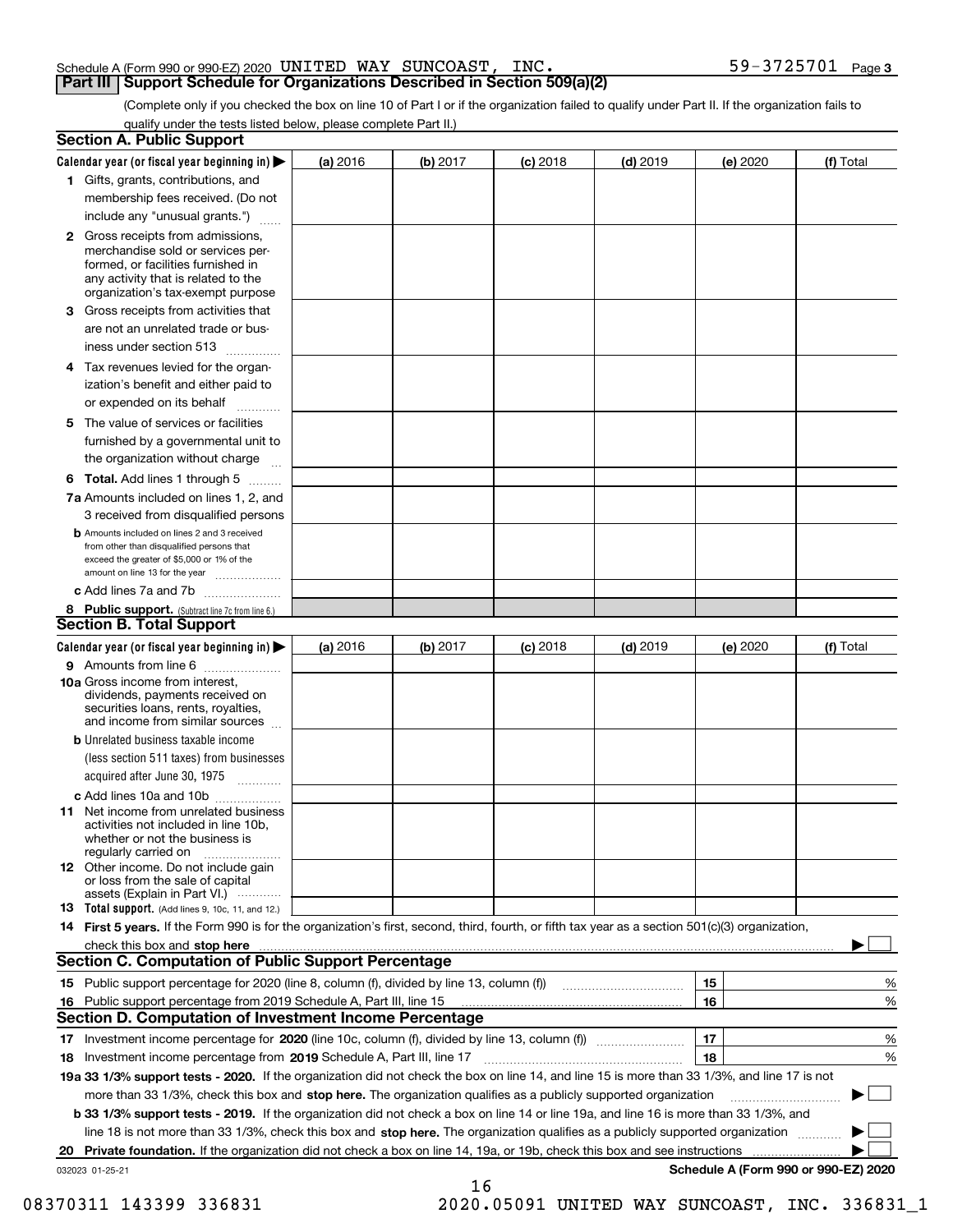**1**

**2**

**3a**

**YesNo**

# **Part IV Supporting Organizations**

(Complete only if you checked a box in line 12 on Part I. If you checked box 12a, Part I, complete Sections A and B. If you checked box 12b, Part I, complete Sections A and C. If you checked box 12c, Part I, complete Sections A, D, and E. If you checked box 12d, Part I, complete Sections A and D, and complete Part V.)

# **Section A. All Supporting Organizations**

- **1** Are all of the organization's supported organizations listed by name in the organization's governing documents? If "No," describe in **Part VI** how the supported organizations are designated. If designated by *class or purpose, describe the designation. If historic and continuing relationship, explain.*
- **2** Did the organization have any supported organization that does not have an IRS determination of status under section 509(a)(1) or (2)? If "Yes," explain in Part VI how the organization determined that the supported *organization was described in section 509(a)(1) or (2).*
- **3a** Did the organization have a supported organization described in section 501(c)(4), (5), or (6)? If "Yes," answer *lines 3b and 3c below.*
- **b** Did the organization confirm that each supported organization qualified under section 501(c)(4), (5), or (6) and satisfied the public support tests under section 509(a)(2)? If "Yes," describe in **Part VI** when and how the *organization made the determination.*
- **c**Did the organization ensure that all support to such organizations was used exclusively for section 170(c)(2)(B) purposes? If "Yes," explain in **Part VI** what controls the organization put in place to ensure such use.
- **4a***If* Was any supported organization not organized in the United States ("foreign supported organization")? *"Yes," and if you checked box 12a or 12b in Part I, answer lines 4b and 4c below.*
- **b** Did the organization have ultimate control and discretion in deciding whether to make grants to the foreign supported organization? If "Yes," describe in **Part VI** how the organization had such control and discretion *despite being controlled or supervised by or in connection with its supported organizations.*
- **c** Did the organization support any foreign supported organization that does not have an IRS determination under sections 501(c)(3) and 509(a)(1) or (2)? If "Yes," explain in **Part VI** what controls the organization used *to ensure that all support to the foreign supported organization was used exclusively for section 170(c)(2)(B) purposes.*
- **5a** Did the organization add, substitute, or remove any supported organizations during the tax year? If "Yes," answer lines 5b and 5c below (if applicable). Also, provide detail in **Part VI,** including (i) the names and EIN *numbers of the supported organizations added, substituted, or removed; (ii) the reasons for each such action; (iii) the authority under the organization's organizing document authorizing such action; and (iv) how the action was accomplished (such as by amendment to the organizing document).*
- **b** Type I or Type II only. Was any added or substituted supported organization part of a class already designated in the organization's organizing document?
- **cSubstitutions only.**  Was the substitution the result of an event beyond the organization's control?
- **6** Did the organization provide support (whether in the form of grants or the provision of services or facilities) to **Part VI.** *If "Yes," provide detail in* support or benefit one or more of the filing organization's supported organizations? anyone other than (i) its supported organizations, (ii) individuals that are part of the charitable class benefited by one or more of its supported organizations, or (iii) other supporting organizations that also
- **7**Did the organization provide a grant, loan, compensation, or other similar payment to a substantial contributor *If "Yes," complete Part I of Schedule L (Form 990 or 990-EZ).* regard to a substantial contributor? (as defined in section 4958(c)(3)(C)), a family member of a substantial contributor, or a 35% controlled entity with
- **8** Did the organization make a loan to a disqualified person (as defined in section 4958) not described in line 7? *If "Yes," complete Part I of Schedule L (Form 990 or 990-EZ).*
- **9a** Was the organization controlled directly or indirectly at any time during the tax year by one or more in section 509(a)(1) or (2))? If "Yes," *provide detail in* <code>Part VI.</code> disqualified persons, as defined in section 4946 (other than foundation managers and organizations described
- **b** Did one or more disqualified persons (as defined in line 9a) hold a controlling interest in any entity in which the supporting organization had an interest? If "Yes," provide detail in P**art VI**.
- **c**Did a disqualified person (as defined in line 9a) have an ownership interest in, or derive any personal benefit from, assets in which the supporting organization also had an interest? If "Yes," provide detail in P**art VI.**
- **10a** Was the organization subject to the excess business holdings rules of section 4943 because of section supporting organizations)? If "Yes," answer line 10b below. 4943(f) (regarding certain Type II supporting organizations, and all Type III non-functionally integrated
- **b** Did the organization have any excess business holdings in the tax year? (Use Schedule C, Form 4720, to *determine whether the organization had excess business holdings.)*

17

032024 01-25-21

**3b3c4a4b4c5a 5b5c6789a 9b9c10a10b**

**Schedule A (Form 990 or 990-EZ) 2020**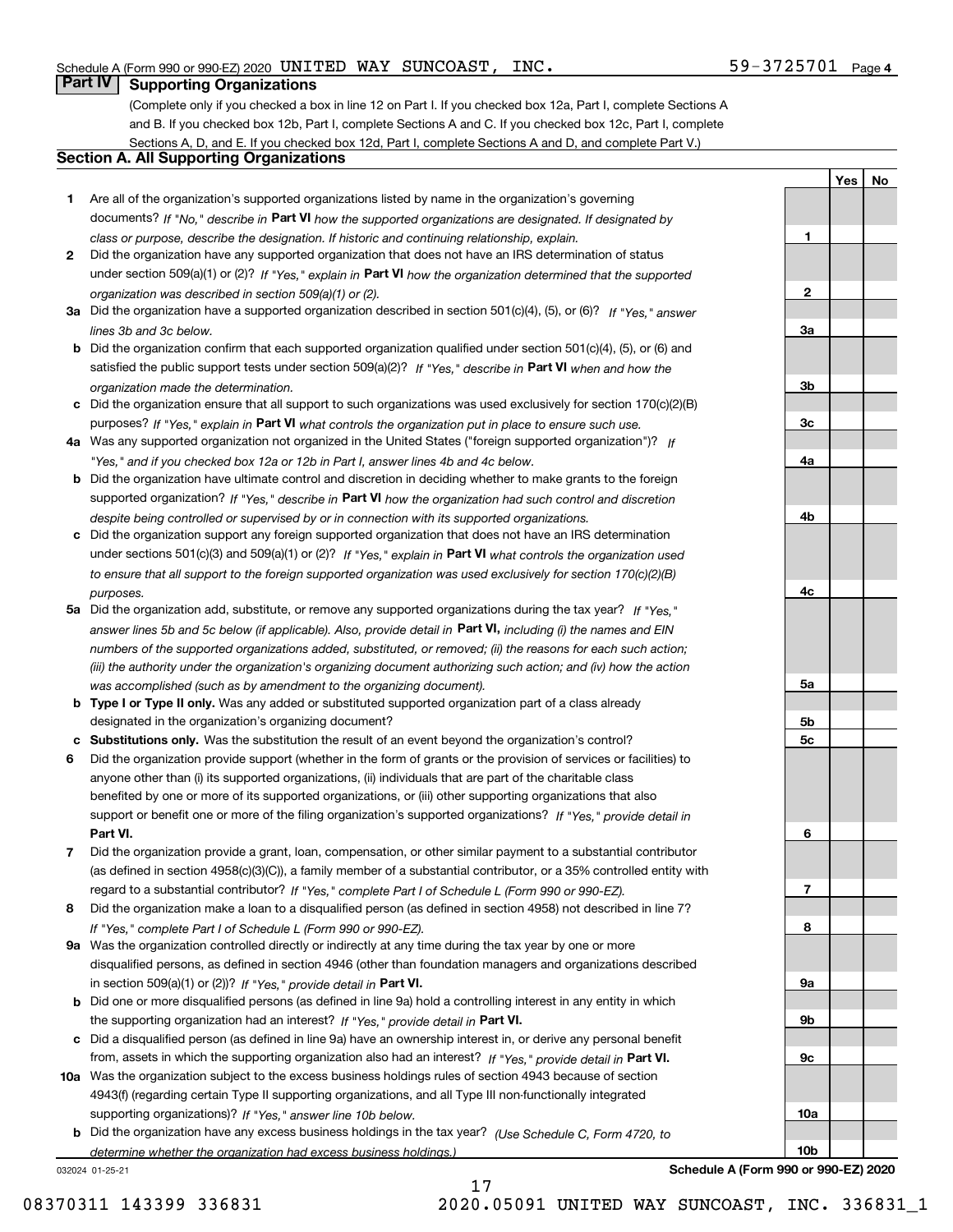|    |                                                                                                                                                                                                                                                            |                | Yes | No |
|----|------------------------------------------------------------------------------------------------------------------------------------------------------------------------------------------------------------------------------------------------------------|----------------|-----|----|
| 11 | Has the organization accepted a gift or contribution from any of the following persons?                                                                                                                                                                    |                |     |    |
|    | a A person who directly or indirectly controls, either alone or together with persons described in lines 11b and                                                                                                                                           |                |     |    |
|    | 11c below, the governing body of a supported organization?                                                                                                                                                                                                 | 11a            |     |    |
|    | <b>b</b> A family member of a person described in line 11a above?                                                                                                                                                                                          | 11b            |     |    |
| c  | A 35% controlled entity of a person described in line 11a or 11b above? If "Yes" to line 11a, 11b, or 11c, provide                                                                                                                                         |                |     |    |
|    | detail in Part VI.                                                                                                                                                                                                                                         | 11c            |     |    |
|    | <b>Section B. Type I Supporting Organizations</b>                                                                                                                                                                                                          |                |     |    |
|    |                                                                                                                                                                                                                                                            |                | Yes | No |
| 1  | Did the governing body, members of the governing body, officers acting in their official capacity, or membership of one or                                                                                                                                 |                |     |    |
|    | more supported organizations have the power to regularly appoint or elect at least a majority of the organization's officers,                                                                                                                              |                |     |    |
|    | directors, or trustees at all times during the tax year? If "No," describe in Part VI how the supported organization(s)                                                                                                                                    |                |     |    |
|    | effectively operated, supervised, or controlled the organization's activities. If the organization had more than one supported<br>organization, describe how the powers to appoint and/or remove officers, directors, or trustees were allocated among the |                |     |    |
|    | supported organizations and what conditions or restrictions, if any, applied to such powers during the tax year.                                                                                                                                           | 1              |     |    |
| 2  | Did the organization operate for the benefit of any supported organization other than the supported                                                                                                                                                        |                |     |    |
|    | organization(s) that operated, supervised, or controlled the supporting organization? If "Yes," explain in                                                                                                                                                 |                |     |    |
|    | Part VI how providing such benefit carried out the purposes of the supported organization(s) that operated,                                                                                                                                                |                |     |    |
|    | supervised, or controlled the supporting organization.                                                                                                                                                                                                     | $\mathbf{2}$   |     |    |
|    | Section C. Type II Supporting Organizations                                                                                                                                                                                                                |                |     |    |
|    |                                                                                                                                                                                                                                                            |                | Yes | No |
| 1. | Were a majority of the organization's directors or trustees during the tax year also a majority of the directors                                                                                                                                           |                |     |    |
|    | or trustees of each of the organization's supported organization(s)? If "No," describe in Part VI how control                                                                                                                                              |                |     |    |
|    | or management of the supporting organization was vested in the same persons that controlled or managed                                                                                                                                                     |                |     |    |
|    | the supported organization(s).                                                                                                                                                                                                                             | 1              |     |    |
|    | <b>Section D. All Type III Supporting Organizations</b>                                                                                                                                                                                                    |                |     |    |
|    |                                                                                                                                                                                                                                                            |                | Yes | No |
| 1  | Did the organization provide to each of its supported organizations, by the last day of the fifth month of the                                                                                                                                             |                |     |    |
|    | organization's tax year, (i) a written notice describing the type and amount of support provided during the prior tax                                                                                                                                      |                |     |    |
|    | year, (ii) a copy of the Form 990 that was most recently filed as of the date of notification, and (iii) copies of the                                                                                                                                     |                |     |    |
|    | organization's governing documents in effect on the date of notification, to the extent not previously provided?                                                                                                                                           | 1              |     |    |
| 2  | Were any of the organization's officers, directors, or trustees either (i) appointed or elected by the supported                                                                                                                                           |                |     |    |
|    | organization(s) or (ii) serving on the governing body of a supported organization? If "No," explain in Part VI how                                                                                                                                         |                |     |    |
|    | the organization maintained a close and continuous working relationship with the supported organization(s).                                                                                                                                                | $\mathbf{2}$   |     |    |
| 3  | By reason of the relationship described in line 2, above, did the organization's supported organizations have a                                                                                                                                            |                |     |    |
|    | significant voice in the organization's investment policies and in directing the use of the organization's                                                                                                                                                 |                |     |    |
|    | income or assets at all times during the tax year? If "Yes," describe in Part VI the role the organization's                                                                                                                                               |                |     |    |
|    | supported organizations played in this regard.                                                                                                                                                                                                             | 3              |     |    |
|    | Section E. Type III Functionally Integrated Supporting Organizations                                                                                                                                                                                       |                |     |    |
| 1  | Check the box next to the method that the organization used to satisfy the Integral Part Test during the year (see instructions).                                                                                                                          |                |     |    |
| a  | The organization satisfied the Activities Test. Complete line 2 below.                                                                                                                                                                                     |                |     |    |
| b  | The organization is the parent of each of its supported organizations. Complete line 3 below.                                                                                                                                                              |                |     |    |
| c  | The organization supported a governmental entity. Describe in Part VI how you supported a governmental entity (see instructions)                                                                                                                           |                |     |    |
| 2  | Activities Test. Answer lines 2a and 2b below.                                                                                                                                                                                                             |                | Yes | No |
| а  | Did substantially all of the organization's activities during the tax year directly further the exempt purposes of                                                                                                                                         |                |     |    |
|    | the supported organization(s) to which the organization was responsive? If "Yes," then in Part VI identify                                                                                                                                                 |                |     |    |
|    | those supported organizations and explain how these activities directly furthered their exempt purposes,                                                                                                                                                   |                |     |    |
|    | how the organization was responsive to those supported organizations, and how the organization determined                                                                                                                                                  |                |     |    |
|    | that these activities constituted substantially all of its activities.                                                                                                                                                                                     | 2a             |     |    |
| b  | Did the activities described in line 2a, above, constitute activities that, but for the organization's involvement,                                                                                                                                        |                |     |    |
|    | one or more of the organization's supported organization(s) would have been engaged in? If "Yes," explain in                                                                                                                                               |                |     |    |
|    | Part VI the reasons for the organization's position that its supported organization(s) would have engaged in                                                                                                                                               |                |     |    |
|    |                                                                                                                                                                                                                                                            | 2 <sub>b</sub> |     |    |
| з  | these activities but for the organization's involvement.<br>Parent of Supported Organizations. Answer lines 3a and 3b below.                                                                                                                               |                |     |    |
| а  | Did the organization have the power to regularly appoint or elect a majority of the officers, directors, or                                                                                                                                                |                |     |    |
|    | trustees of each of the supported organizations? If "Yes" or "No" provide details in Part VI.                                                                                                                                                              | За             |     |    |
|    |                                                                                                                                                                                                                                                            |                |     |    |

032025 01-25-21 **b** Did the organization exercise a substantial degree of direction over the policies, programs, and activities of each of its supported organizations? If "Yes," describe in Part VI the role played by the organization in this regard.

18

**Schedule A (Form 990 or 990-EZ) 2020**

**3b**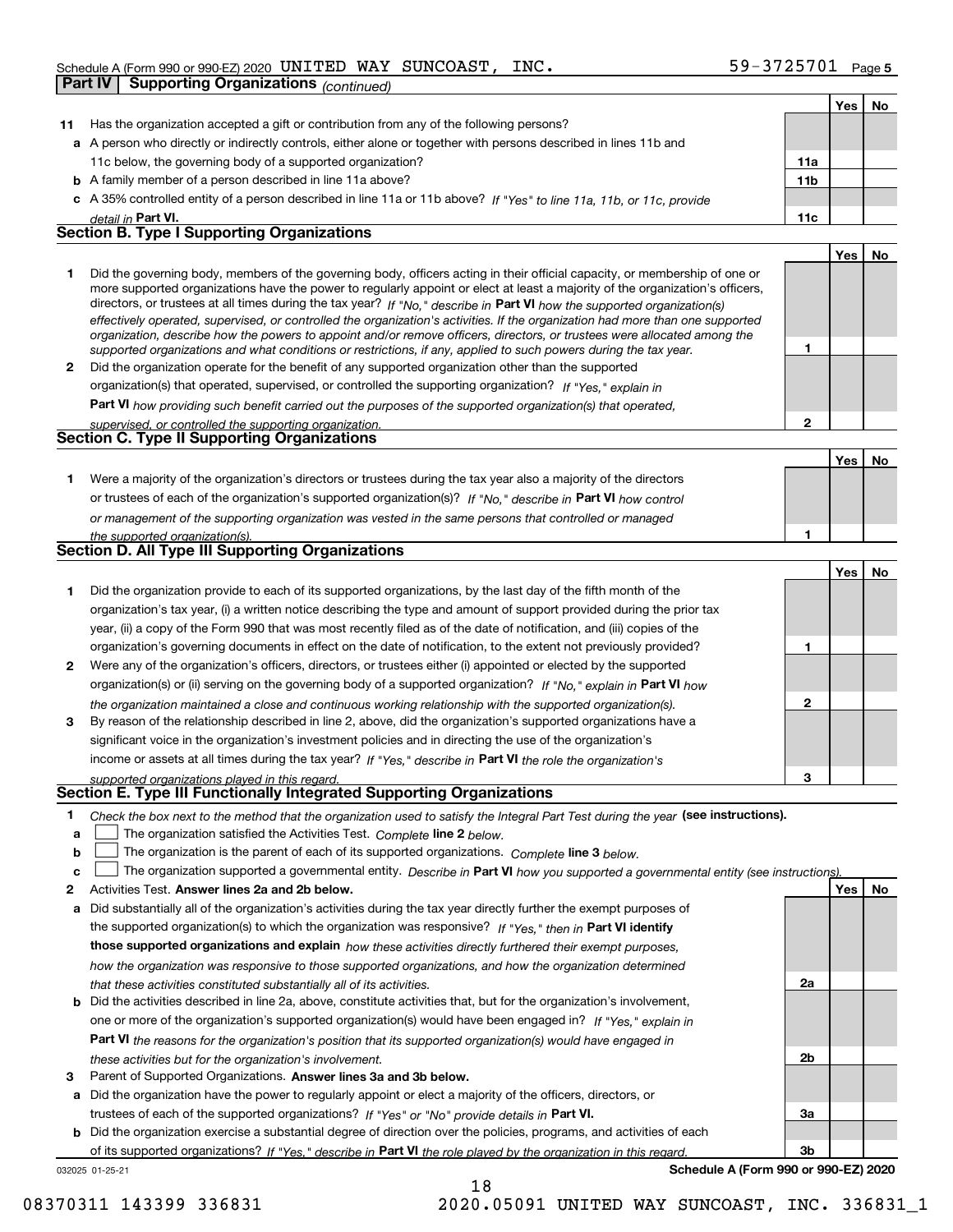**1**

## Schedule A (Form 990 or 990-EZ) 2020 <code>UNITED WAY SUNCOAST</code> , <code>INC.</code>  $59-3725701$  <code>Page</code> **Part V Type III Non-Functionally Integrated 509(a)(3) Supporting Organizations**

1 Check here if the organization satisfied the Integral Part Test as a qualifying trust on Nov. 20, 1970 (explain in Part VI). See instructions. All other Type III non-functionally integrated supporting organizations must complete Sections A through E.

|              | Section A - Adjusted Net Income                                                                                                   |                | (A) Prior Year | (B) Current Year<br>(optional) |
|--------------|-----------------------------------------------------------------------------------------------------------------------------------|----------------|----------------|--------------------------------|
| 1            | Net short-term capital gain                                                                                                       | 1              |                |                                |
| 2            | Recoveries of prior-year distributions                                                                                            | $\overline{2}$ |                |                                |
| 3            | Other gross income (see instructions)                                                                                             | 3              |                |                                |
| 4            | Add lines 1 through 3.                                                                                                            | 4              |                |                                |
| 5            | Depreciation and depletion                                                                                                        | 5              |                |                                |
| 6            | Portion of operating expenses paid or incurred for production or                                                                  |                |                |                                |
|              | collection of gross income or for management, conservation, or                                                                    |                |                |                                |
|              | maintenance of property held for production of income (see instructions)                                                          | 6              |                |                                |
| 7            | Other expenses (see instructions)                                                                                                 | $\overline{7}$ |                |                                |
| 8            | Adjusted Net Income (subtract lines 5, 6, and 7 from line 4)                                                                      | 8              |                |                                |
|              | <b>Section B - Minimum Asset Amount</b>                                                                                           |                | (A) Prior Year | (B) Current Year<br>(optional) |
| 1            | Aggregate fair market value of all non-exempt-use assets (see                                                                     |                |                |                                |
|              | instructions for short tax year or assets held for part of year):                                                                 |                |                |                                |
|              | <b>a</b> Average monthly value of securities                                                                                      | 1a             |                |                                |
|              | <b>b</b> Average monthly cash balances                                                                                            | 1b             |                |                                |
|              | c Fair market value of other non-exempt-use assets                                                                                | 1c             |                |                                |
|              | d Total (add lines 1a, 1b, and 1c)                                                                                                | 1d             |                |                                |
|              | e Discount claimed for blockage or other factors                                                                                  |                |                |                                |
|              | (explain in detail in Part VI):                                                                                                   |                |                |                                |
| $\mathbf{2}$ | Acquisition indebtedness applicable to non-exempt-use assets                                                                      | $\mathbf{2}$   |                |                                |
| 3            | Subtract line 2 from line 1d.                                                                                                     | 3              |                |                                |
| 4            | Cash deemed held for exempt use. Enter 0.015 of line 3 (for greater amount,                                                       |                |                |                                |
|              | see instructions).                                                                                                                | 4              |                |                                |
| 5            | Net value of non-exempt-use assets (subtract line 4 from line 3)                                                                  | 5              |                |                                |
| 6            | Multiply line 5 by 0.035.                                                                                                         | 6              |                |                                |
| 7            | Recoveries of prior-year distributions                                                                                            | $\overline{7}$ |                |                                |
| 8            | Minimum Asset Amount (add line 7 to line 6)                                                                                       | 8              |                |                                |
|              | <b>Section C - Distributable Amount</b>                                                                                           |                |                | <b>Current Year</b>            |
| 1            | Adjusted net income for prior year (from Section A, line 8, column A)                                                             | 1              |                |                                |
| 2            | Enter 0.85 of line 1.                                                                                                             | $\mathbf{2}$   |                |                                |
| з            | Minimum asset amount for prior year (from Section B, line 8, column A)                                                            | 3              |                |                                |
| 4            | Enter greater of line 2 or line 3.                                                                                                | 4              |                |                                |
| 5            | Income tax imposed in prior year                                                                                                  | 5              |                |                                |
| 6            | <b>Distributable Amount.</b> Subtract line 5 from line 4, unless subject to                                                       |                |                |                                |
|              | emergency temporary reduction (see instructions).                                                                                 | 6              |                |                                |
| 7            | Check here if the current year is the organization's first as a non-functionally integrated Type III supporting organization (see |                |                |                                |

Check here if the current year is the organization's first as a non-functionally integrated Type III supporting organization (see instructions).

**Schedule A (Form 990 or 990-EZ) 2020**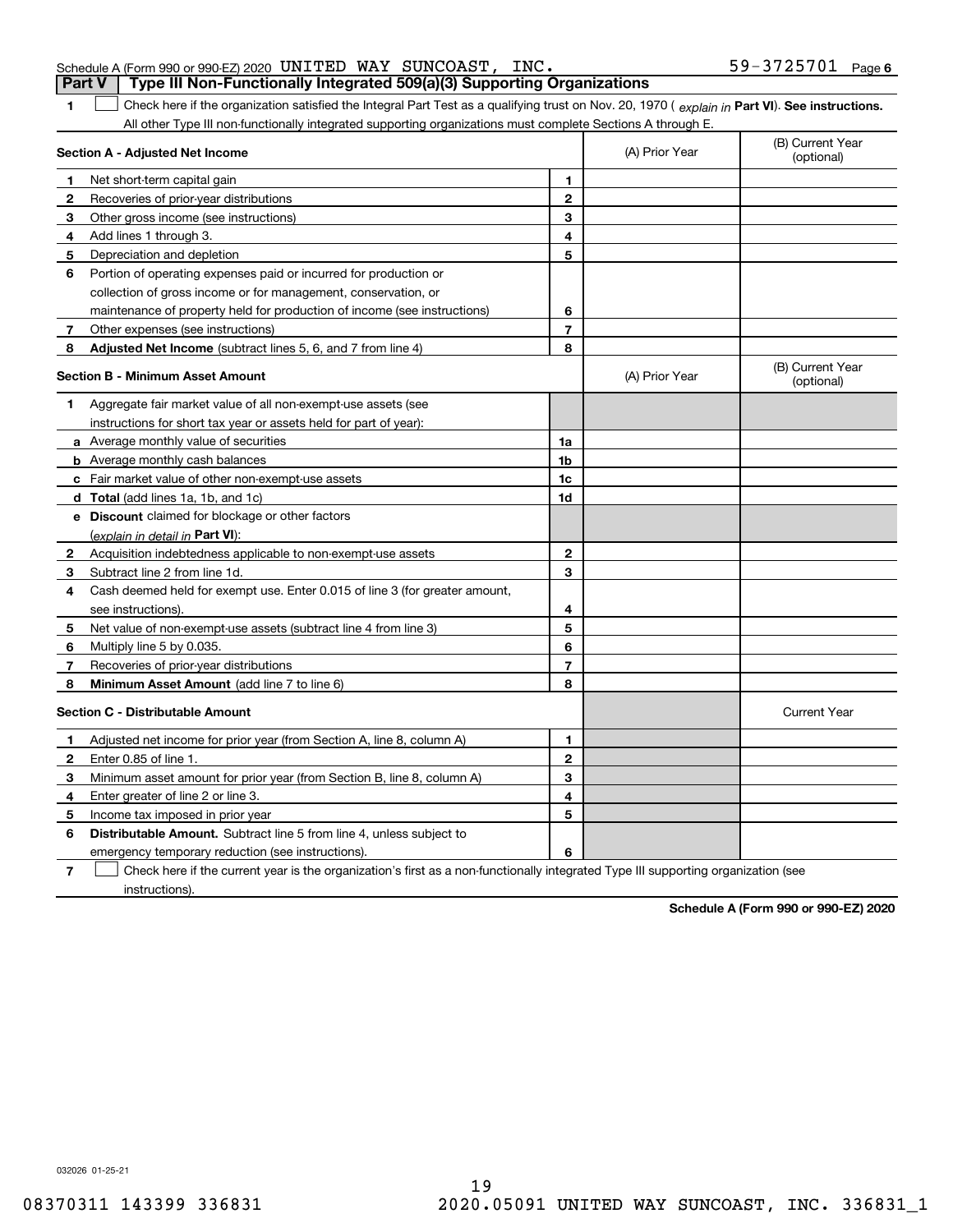|  |  | INC. | $59 - 3725701$ Page 7 |  |
|--|--|------|-----------------------|--|
|  |  |      |                       |  |

| <b>Part V</b> | Type III Non-Functionally Integrated 509(a)(3) Supporting Organizations                    |                             | (continued)                           |                |                                         |
|---------------|--------------------------------------------------------------------------------------------|-----------------------------|---------------------------------------|----------------|-----------------------------------------|
|               | <b>Section D - Distributions</b>                                                           |                             |                                       |                | <b>Current Year</b>                     |
| 1             | Amounts paid to supported organizations to accomplish exempt purposes                      |                             | 1                                     |                |                                         |
| 2             | Amounts paid to perform activity that directly furthers exempt purposes of supported       |                             |                                       |                |                                         |
|               | organizations, in excess of income from activity                                           |                             | 2                                     |                |                                         |
| 3             | Administrative expenses paid to accomplish exempt purposes of supported organizations      |                             |                                       | 3              |                                         |
| 4             | Amounts paid to acquire exempt-use assets                                                  |                             |                                       | 4              |                                         |
| 5             | Qualified set-aside amounts (prior IRS approval required - provide details in Part VI)     |                             |                                       | 5              |                                         |
| 6             | Other distributions ( <i>describe in</i> Part VI). See instructions.                       |                             |                                       | 6              |                                         |
| 7             | Total annual distributions. Add lines 1 through 6.                                         |                             |                                       | $\overline{7}$ |                                         |
| 8             | Distributions to attentive supported organizations to which the organization is responsive |                             |                                       |                |                                         |
|               | (provide details in Part VI). See instructions.                                            |                             |                                       | 8              |                                         |
| 9             | Distributable amount for 2020 from Section C, line 6                                       |                             |                                       | 9              |                                         |
| 10            | Line 8 amount divided by line 9 amount                                                     |                             |                                       | 10             |                                         |
|               |                                                                                            | (i)                         | (ii)                                  |                | (iii)                                   |
|               | <b>Section E - Distribution Allocations</b> (see instructions)                             | <b>Excess Distributions</b> | <b>Underdistributions</b><br>Pre-2020 |                | <b>Distributable</b><br>Amount for 2020 |
| 1             | Distributable amount for 2020 from Section C, line 6                                       |                             |                                       |                |                                         |
| 2             | Underdistributions, if any, for years prior to 2020 (reason-                               |                             |                                       |                |                                         |
|               | able cause required - explain in Part VI). See instructions.                               |                             |                                       |                |                                         |
| 3             | Excess distributions carryover, if any, to 2020                                            |                             |                                       |                |                                         |
|               | <b>a</b> From 2015                                                                         |                             |                                       |                |                                         |
|               | <b>b</b> From 2016                                                                         |                             |                                       |                |                                         |
|               | c From 2017                                                                                |                             |                                       |                |                                         |
|               | <b>d</b> From 2018                                                                         |                             |                                       |                |                                         |
|               | e From 2019                                                                                |                             |                                       |                |                                         |
|               | f Total of lines 3a through 3e                                                             |                             |                                       |                |                                         |
|               | g Applied to underdistributions of prior years                                             |                             |                                       |                |                                         |
|               | <b>h</b> Applied to 2020 distributable amount                                              |                             |                                       |                |                                         |
|               | Carryover from 2015 not applied (see instructions)                                         |                             |                                       |                |                                         |
|               | Remainder. Subtract lines 3g, 3h, and 3i from line 3f.                                     |                             |                                       |                |                                         |
| 4             | Distributions for 2020 from Section D,                                                     |                             |                                       |                |                                         |
|               | line $7:$                                                                                  |                             |                                       |                |                                         |
|               | a Applied to underdistributions of prior years                                             |                             |                                       |                |                                         |
|               | <b>b</b> Applied to 2020 distributable amount                                              |                             |                                       |                |                                         |
|               | c Remainder. Subtract lines 4a and 4b from line 4.                                         |                             |                                       |                |                                         |
| 5             | Remaining underdistributions for years prior to 2020, if                                   |                             |                                       |                |                                         |
|               | any. Subtract lines 3g and 4a from line 2. For result greater                              |                             |                                       |                |                                         |
|               | than zero, explain in Part VI. See instructions.                                           |                             |                                       |                |                                         |
| 6             | Remaining underdistributions for 2020. Subtract lines 3h                                   |                             |                                       |                |                                         |
|               | and 4b from line 1. For result greater than zero, explain in                               |                             |                                       |                |                                         |
|               | Part VI. See instructions.                                                                 |                             |                                       |                |                                         |
| 7             | Excess distributions carryover to 2021. Add lines 3j                                       |                             |                                       |                |                                         |
|               | and 4c.                                                                                    |                             |                                       |                |                                         |
| 8             | Breakdown of line 7:                                                                       |                             |                                       |                |                                         |
|               | a Excess from 2016                                                                         |                             |                                       |                |                                         |
|               | <b>b</b> Excess from 2017                                                                  |                             |                                       |                |                                         |
|               | c Excess from 2018                                                                         |                             |                                       |                |                                         |
|               | d Excess from 2019                                                                         |                             |                                       |                |                                         |
|               | e Excess from 2020                                                                         |                             |                                       |                |                                         |
|               |                                                                                            |                             |                                       |                |                                         |

**Schedule A (Form 990 or 990-EZ) 2020**

032027 01-25-21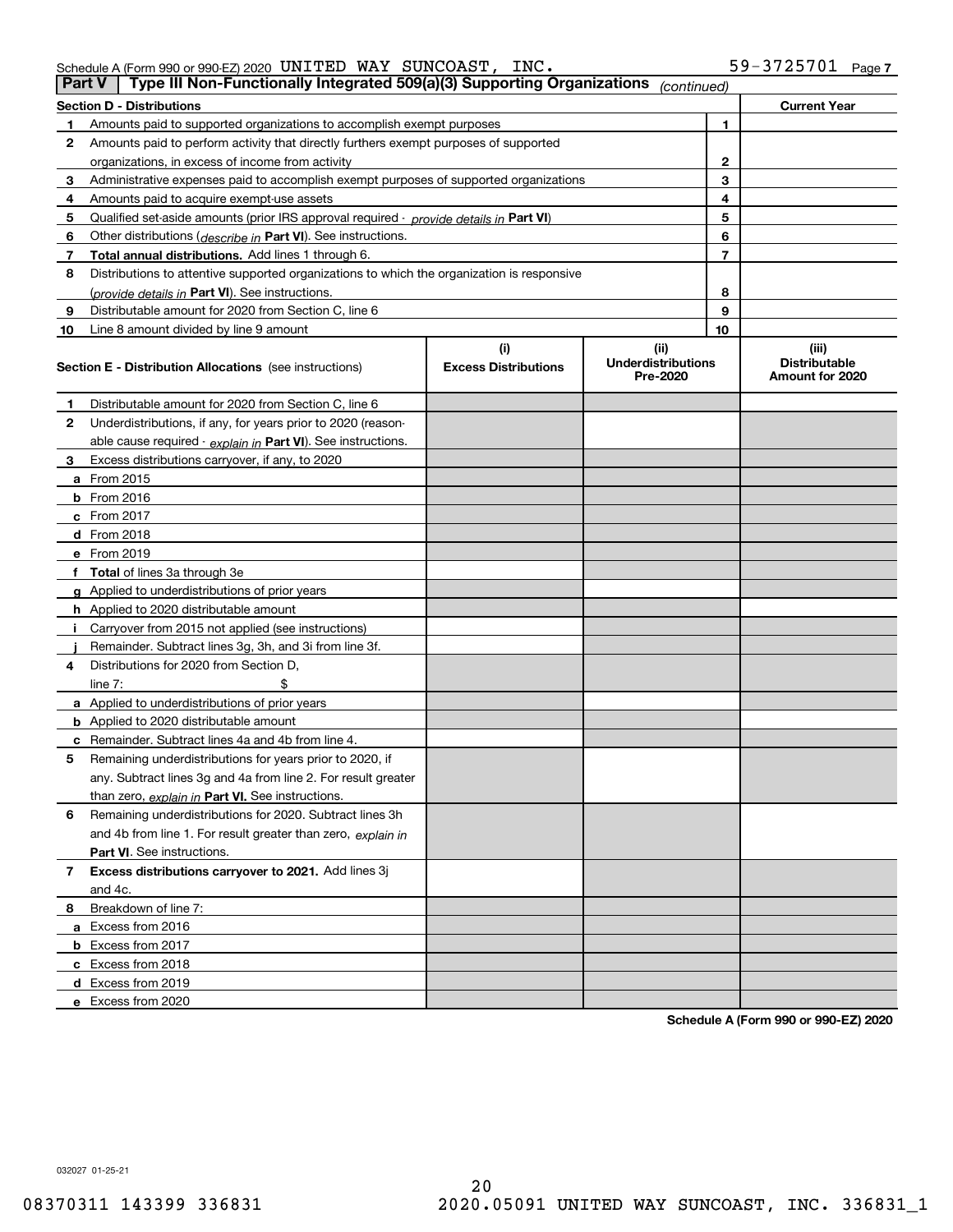|                 | Schedule A (Form 990 or 990-EZ) 2020 UNITED WAY SUNCOAST, INC.                                                                                                                                                                                                                          |    | $59 - 3725701$ Page 8                                                                                                                                                                                                                                                                            |  |
|-----------------|-----------------------------------------------------------------------------------------------------------------------------------------------------------------------------------------------------------------------------------------------------------------------------------------|----|--------------------------------------------------------------------------------------------------------------------------------------------------------------------------------------------------------------------------------------------------------------------------------------------------|--|
| <b>Part VI</b>  | Supplemental Information. Provide the explanations required by Part II, line 10; Part II, line 17a or 17b; Part III, line 12;<br>Section D, lines 5, 6, and 8; and Part V, Section E, lines 2, 5, and 6. Also complete this part for any additional information.<br>(See instructions.) |    | Part IV, Section A, lines 1, 2, 3b, 3c, 4b, 4c, 5a, 6, 9a, 9b, 9c, 11a, 11b, and 11c; Part IV, Section B, lines 1 and 2; Part IV, Section C,<br>line 1; Part IV, Section D, lines 2 and 3; Part IV, Section E, lines 1c, 2a, 2b, 3a, and 3b; Part V, line 1; Part V, Section B, line 1e; Part V, |  |
|                 |                                                                                                                                                                                                                                                                                         |    |                                                                                                                                                                                                                                                                                                  |  |
|                 |                                                                                                                                                                                                                                                                                         |    |                                                                                                                                                                                                                                                                                                  |  |
|                 |                                                                                                                                                                                                                                                                                         |    |                                                                                                                                                                                                                                                                                                  |  |
|                 |                                                                                                                                                                                                                                                                                         |    |                                                                                                                                                                                                                                                                                                  |  |
|                 |                                                                                                                                                                                                                                                                                         |    |                                                                                                                                                                                                                                                                                                  |  |
|                 |                                                                                                                                                                                                                                                                                         |    |                                                                                                                                                                                                                                                                                                  |  |
|                 |                                                                                                                                                                                                                                                                                         |    |                                                                                                                                                                                                                                                                                                  |  |
|                 |                                                                                                                                                                                                                                                                                         |    |                                                                                                                                                                                                                                                                                                  |  |
|                 |                                                                                                                                                                                                                                                                                         |    |                                                                                                                                                                                                                                                                                                  |  |
|                 |                                                                                                                                                                                                                                                                                         |    |                                                                                                                                                                                                                                                                                                  |  |
|                 |                                                                                                                                                                                                                                                                                         |    |                                                                                                                                                                                                                                                                                                  |  |
|                 |                                                                                                                                                                                                                                                                                         |    |                                                                                                                                                                                                                                                                                                  |  |
|                 |                                                                                                                                                                                                                                                                                         |    |                                                                                                                                                                                                                                                                                                  |  |
|                 |                                                                                                                                                                                                                                                                                         |    |                                                                                                                                                                                                                                                                                                  |  |
|                 |                                                                                                                                                                                                                                                                                         |    |                                                                                                                                                                                                                                                                                                  |  |
|                 |                                                                                                                                                                                                                                                                                         |    |                                                                                                                                                                                                                                                                                                  |  |
|                 |                                                                                                                                                                                                                                                                                         |    |                                                                                                                                                                                                                                                                                                  |  |
|                 |                                                                                                                                                                                                                                                                                         |    |                                                                                                                                                                                                                                                                                                  |  |
|                 |                                                                                                                                                                                                                                                                                         |    |                                                                                                                                                                                                                                                                                                  |  |
|                 |                                                                                                                                                                                                                                                                                         |    |                                                                                                                                                                                                                                                                                                  |  |
|                 |                                                                                                                                                                                                                                                                                         |    |                                                                                                                                                                                                                                                                                                  |  |
|                 |                                                                                                                                                                                                                                                                                         |    |                                                                                                                                                                                                                                                                                                  |  |
|                 |                                                                                                                                                                                                                                                                                         |    |                                                                                                                                                                                                                                                                                                  |  |
|                 |                                                                                                                                                                                                                                                                                         |    |                                                                                                                                                                                                                                                                                                  |  |
|                 |                                                                                                                                                                                                                                                                                         |    |                                                                                                                                                                                                                                                                                                  |  |
|                 |                                                                                                                                                                                                                                                                                         |    |                                                                                                                                                                                                                                                                                                  |  |
|                 |                                                                                                                                                                                                                                                                                         |    |                                                                                                                                                                                                                                                                                                  |  |
|                 |                                                                                                                                                                                                                                                                                         |    |                                                                                                                                                                                                                                                                                                  |  |
|                 |                                                                                                                                                                                                                                                                                         |    |                                                                                                                                                                                                                                                                                                  |  |
|                 |                                                                                                                                                                                                                                                                                         |    |                                                                                                                                                                                                                                                                                                  |  |
| 032028 01-25-21 |                                                                                                                                                                                                                                                                                         | 21 | Schedule A (Form 990 or 990-EZ) 2020                                                                                                                                                                                                                                                             |  |
|                 |                                                                                                                                                                                                                                                                                         |    |                                                                                                                                                                                                                                                                                                  |  |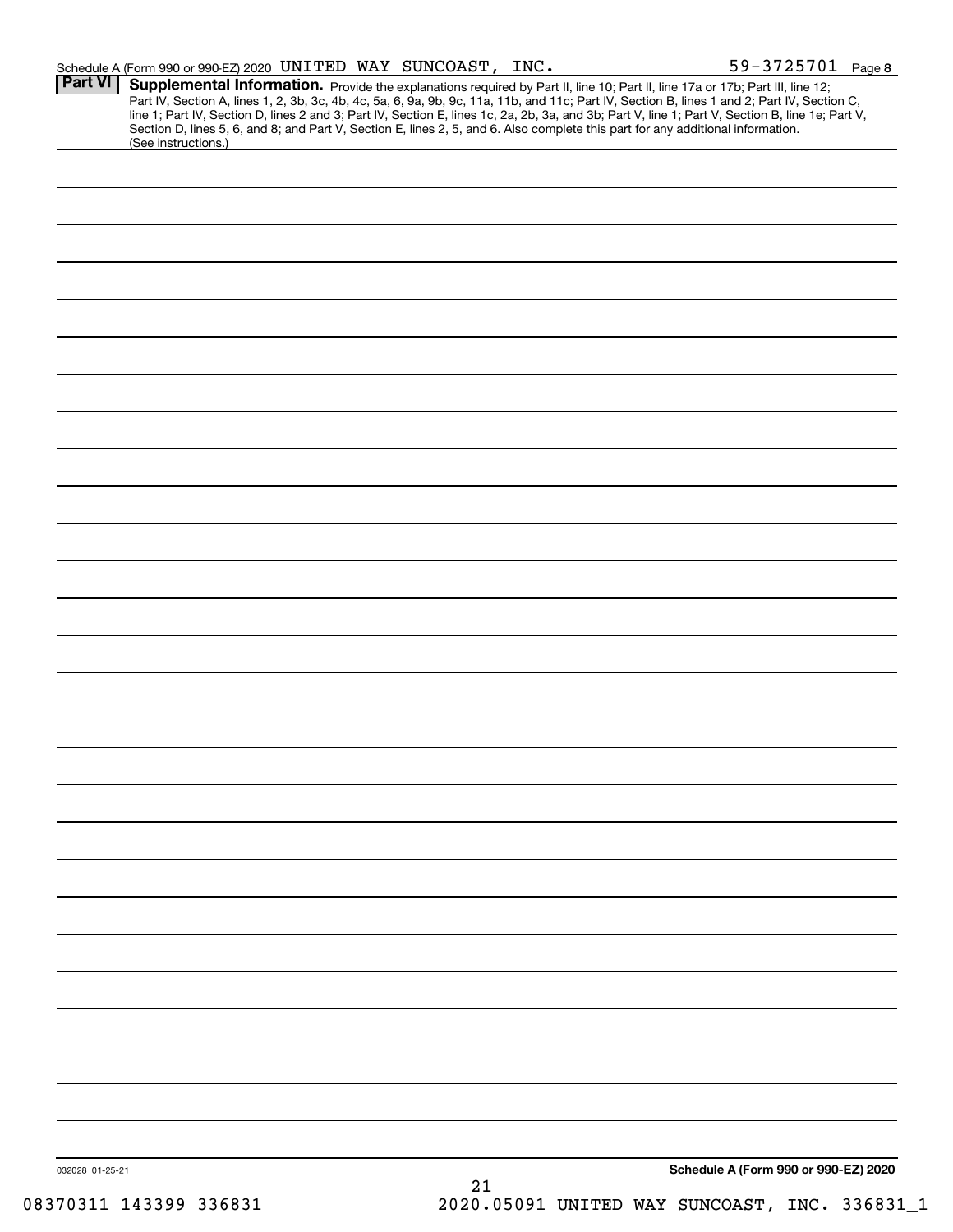Department of the Treasury Internal Revenue Service **(Form 990, 990-EZ, or 990-PF)**

Name of the organization

# \*\* PUBLIC DISCLOSURE COPY \*\*

# **Schedule B Schedule of Contributors**

**| Attach to Form 990, Form 990-EZ, or Form 990-PF. | Go to www.irs.gov/Form990 for the latest information.** OMB No. 1545-0047

**2020**

**Employer identification number**

|                                       | UNITED WAY SUNCOAST, INC. |  |
|---------------------------------------|---------------------------|--|
| <b>Organization type</b> (check one): |                           |  |

59-3725701

| Filers of:         | Section:                                                                           |
|--------------------|------------------------------------------------------------------------------------|
| Form 990 or 990-EZ | $\lfloor x \rfloor$ 501(c)( 3) (enter number) organization                         |
|                    | $4947(a)(1)$ nonexempt charitable trust <b>not</b> treated as a private foundation |
|                    | 527 political organization                                                         |
| Form 990-PF        | 501(c)(3) exempt private foundation                                                |
|                    | 4947(a)(1) nonexempt charitable trust treated as a private foundation              |
|                    | 501(c)(3) taxable private foundation                                               |

Check if your organization is covered by the **General Rule** or a **Special Rule. Note:**  Only a section 501(c)(7), (8), or (10) organization can check boxes for both the General Rule and a Special Rule. See instructions.

### **General Rule**

 $\mathcal{L}^{\text{max}}$ 

For an organization filing Form 990, 990-EZ, or 990-PF that received, during the year, contributions totaling \$5,000 or more (in money or property) from any one contributor. Complete Parts I and II. See instructions for determining a contributor's total contributions.

#### **Special Rules**

any one contributor, during the year, total contributions of the greater of  $\,$  (1) \$5,000; or **(2)** 2% of the amount on (i) Form 990, Part VIII, line 1h;  $\boxed{\textbf{X}}$  For an organization described in section 501(c)(3) filing Form 990 or 990-EZ that met the 33 1/3% support test of the regulations under sections 509(a)(1) and 170(b)(1)(A)(vi), that checked Schedule A (Form 990 or 990-EZ), Part II, line 13, 16a, or 16b, and that received from or (ii) Form 990-EZ, line 1. Complete Parts I and II.

For an organization described in section 501(c)(7), (8), or (10) filing Form 990 or 990-EZ that received from any one contributor, during the year, total contributions of more than \$1,000 exclusively for religious, charitable, scientific, literary, or educational purposes, or for the prevention of cruelty to children or animals. Complete Parts I (entering "N/A" in column (b) instead of the contributor name and address), II, and III.  $\mathcal{L}^{\text{max}}$ 

purpose. Don't complete any of the parts unless the **General Rule** applies to this organization because it received *nonexclusively* year, contributions <sub>exclusively</sub> for religious, charitable, etc., purposes, but no such contributions totaled more than \$1,000. If this box is checked, enter here the total contributions that were received during the year for an  $\;$ exclusively religious, charitable, etc., For an organization described in section 501(c)(7), (8), or (10) filing Form 990 or 990-EZ that received from any one contributor, during the religious, charitable, etc., contributions totaling \$5,000 or more during the year  $\Box$ — $\Box$   $\Box$  $\mathcal{L}^{\text{max}}$ 

**Caution:**  An organization that isn't covered by the General Rule and/or the Special Rules doesn't file Schedule B (Form 990, 990-EZ, or 990-PF),  **must** but it answer "No" on Part IV, line 2, of its Form 990; or check the box on line H of its Form 990-EZ or on its Form 990-PF, Part I, line 2, to certify that it doesn't meet the filing requirements of Schedule B (Form 990, 990-EZ, or 990-PF).

**For Paperwork Reduction Act Notice, see the instructions for Form 990, 990-EZ, or 990-PF. Schedule B (Form 990, 990-EZ, or 990-PF) (2020)** LHA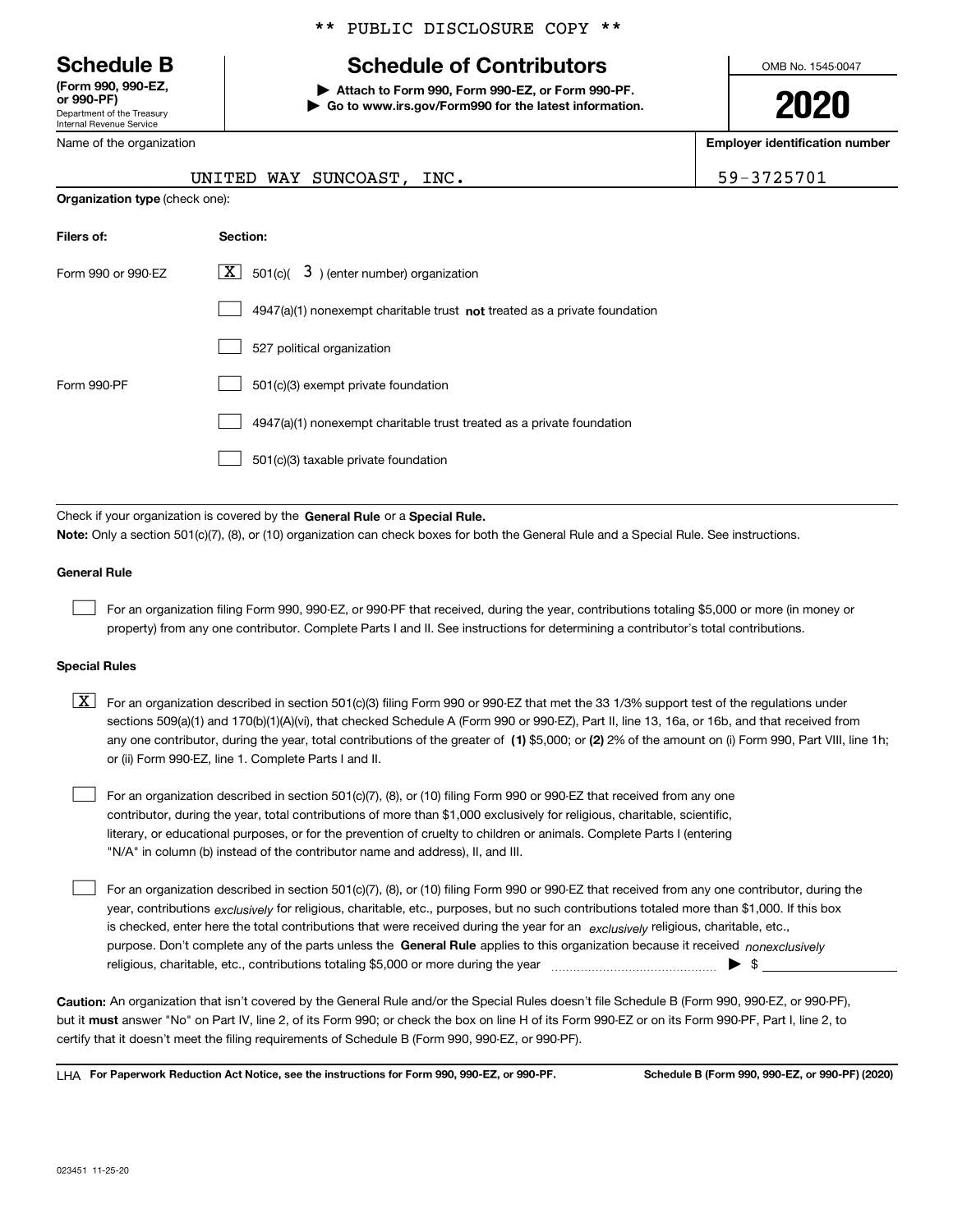Name of organization

**Employer identification number**

UNITED WAY SUNCOAST, INC.  $\vert$  59-3725701

**(a)No.(b)Name, address, and ZIP + 4 (c)Total contributions (d)Type of contribution PersonPayrollNoncash (a)No.(b)Name, address, and ZIP + 4 (c)Total contributions (d)Type of contribution PersonPayrollNoncash (a)No.(b)Name, address, and ZIP + 4 (c)Total contributions (d)Type of contribution PersonPayrollNoncash (a) No.(b) Name, address, and ZIP + 4 (c) Total contributions (d) Type of contribution PersonPayrollNoncash (a) No.(b) Name, address, and ZIP + 4 (c) Total contributions (d) Type of contribution PersonPayrollNoncash(a) No.(b)Name, address, and ZIP + 4 (c) Total contributions (d)Type of contribution PersonPayrollNoncash Contributors** (see instructions). Use duplicate copies of Part I if additional space is needed. \$(Complete Part II for noncash contributions.) \$(Complete Part II for noncash contributions.) \$(Complete Part II for noncash contributions.) \$(Complete Part II for noncash contributions.) \$(Complete Part II for noncash contributions.) \$(Complete Part II for noncash contributions.) Chedule B (Form 990, 990-EZ, or 990-PF) (2020)<br> **2Part I 2Part I Contributors** (see instructions). Use duplicate copies of Part I if additional space is needed.<br> **2Part I Contributors** (see instructions). Use duplic  $|X|$  $\mathcal{L}^{\text{max}}$  $\mathcal{L}^{\text{max}}$  $\boxed{\text{X}}$  X  $\mathcal{L}^{\text{max}}$  $|X|$  X  $\mathcal{L}^{\text{max}}$  $\boxed{\text{X}}$  $\mathcal{L}^{\text{max}}$  $\mathcal{L}^{\text{max}}$  $\boxed{\text{X}}$  $\mathcal{L}^{\text{max}}$  $\mathcal{L}^{\text{max}}$  $\mathcal{L}^{\text{max}}$  $\mathcal{L}^{\text{max}}$  $\mathcal{L}^{\text{max}}$  $\begin{array}{c|c|c|c|c|c} 1 & \hspace{1.5cm} & \hspace{1.5cm} & \hspace{1.5cm} & \hspace{1.5cm} & \hspace{1.5cm} & \hspace{1.5cm} & \hspace{1.5cm} & \hspace{1.5cm} & \hspace{1.5cm} & \hspace{1.5cm} & \hspace{1.5cm} & \hspace{1.5cm} & \hspace{1.5cm} & \hspace{1.5cm} & \hspace{1.5cm} & \hspace{1.5cm} & \hspace{1.5cm} & \hspace{1.5cm} & \hspace{1.5cm} & \hspace{1.5cm} &$ 20,000,000.  $2$  | Person  $\overline{\text{X}}$ 5,601,409.  $\overline{3}$  | Person  $\overline{X}$ 2,211,275.  $4$  | Person  $\overline{\text{X}}$ 1,031,000.  $\sim$  5 | Person X 1,030,500.

023452 11-25-20 **Schedule B (Form 990, 990-EZ, or 990-PF) (2020)**

08370311 143399 336831 2020.05091 UNITED WAY SUNCOAST, INC. 336831\_1

23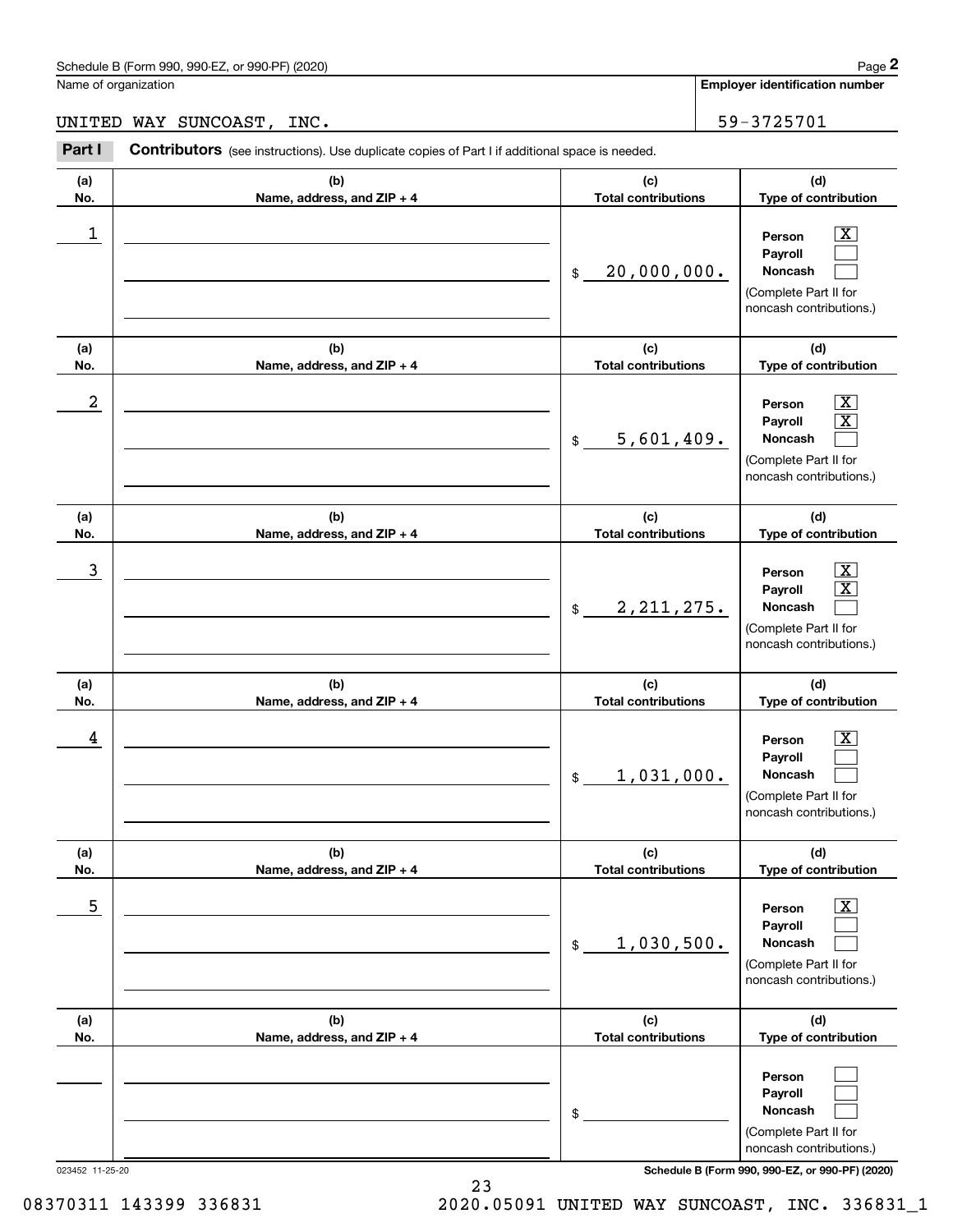Name of organization

**Employer identification number**

UNITED WAY SUNCOAST, INC. 59-3725701

(see instructions). Use duplicate copies of Part II if additional space is needed.<br> **2Part II Noncash Property** (see instructions). Use duplicate copies of Part II if additional space is needed.<br>
3Part II **Noncash Proper** 

| (a)<br>No.<br>from<br>Part I | (b)<br>Description of noncash property given | (c)<br>FMV (or estimate)<br>(See instructions.) | (d)<br>Date received                            |
|------------------------------|----------------------------------------------|-------------------------------------------------|-------------------------------------------------|
|                              |                                              |                                                 |                                                 |
|                              |                                              | $\frac{1}{2}$                                   |                                                 |
| (a)<br>No.<br>from<br>Part I | (b)<br>Description of noncash property given | (c)<br>FMV (or estimate)<br>(See instructions.) | (d)<br>Date received                            |
|                              |                                              | $$\overbrace{\hspace{2.5cm}}$                   |                                                 |
| (a)<br>No.<br>from<br>Part I | (b)<br>Description of noncash property given | (c)<br>FMV (or estimate)<br>(See instructions.) | (d)<br>Date received                            |
|                              |                                              | $\mathfrak s$                                   |                                                 |
| (a)<br>No.<br>from<br>Part I | (b)<br>Description of noncash property given | (c)<br>FMV (or estimate)<br>(See instructions.) | (d)<br>Date received                            |
|                              |                                              | \$                                              |                                                 |
| (a)<br>No.<br>from<br>Part I | (b)<br>Description of noncash property given | (c)<br>FMV (or estimate)<br>(See instructions.) | (d)<br>Date received                            |
|                              |                                              | \$                                              |                                                 |
| (a)<br>No.<br>from<br>Part I | (b)<br>Description of noncash property given | (c)<br>FMV (or estimate)<br>(See instructions.) | (d)<br>Date received                            |
|                              |                                              |                                                 |                                                 |
| 023453 11-25-20              |                                              | \$                                              | Schedule B (Form 990, 990-EZ, or 990-PF) (2020) |

24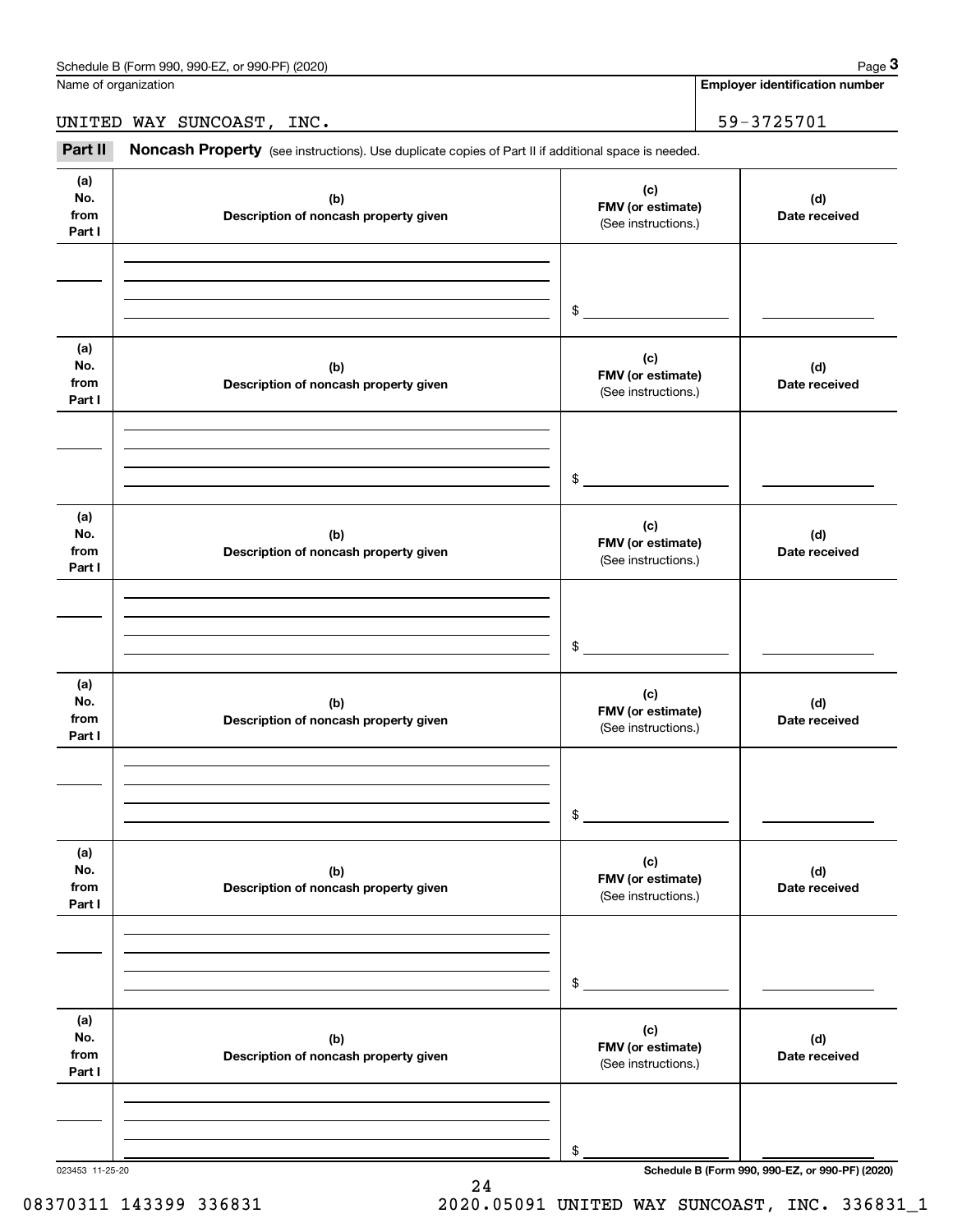|                           | Schedule B (Form 990, 990-EZ, or 990-PF) (2020)                                                                                                                                                                                                                              |                      |  | Page 4                                          |  |  |  |  |
|---------------------------|------------------------------------------------------------------------------------------------------------------------------------------------------------------------------------------------------------------------------------------------------------------------------|----------------------|--|-------------------------------------------------|--|--|--|--|
| Name of organization      |                                                                                                                                                                                                                                                                              |                      |  | Employer identification number                  |  |  |  |  |
|                           | UNITED WAY SUNCOAST, INC.                                                                                                                                                                                                                                                    |                      |  | 59-3725701                                      |  |  |  |  |
| Part III                  | Exclusively religious, charitable, etc., contributions to organizations described in section 501(c)(7), (8), or (10) that total more than \$1,000 for the year<br>from any one contributor. Complete columns (a) through (e) and the following line entry. For organizations |                      |  |                                                 |  |  |  |  |
|                           | completing Part III, enter the total of exclusively religious, charitable, etc., contributions of \$1,000 or less for the year. (Enter this info. once.) \\$                                                                                                                 |                      |  |                                                 |  |  |  |  |
| (a) No.                   | Use duplicate copies of Part III if additional space is needed.                                                                                                                                                                                                              |                      |  |                                                 |  |  |  |  |
| from<br>Part I            | (b) Purpose of gift                                                                                                                                                                                                                                                          | (c) Use of gift      |  | (d) Description of how gift is held             |  |  |  |  |
|                           |                                                                                                                                                                                                                                                                              |                      |  |                                                 |  |  |  |  |
|                           |                                                                                                                                                                                                                                                                              | (e) Transfer of gift |  |                                                 |  |  |  |  |
|                           | Transferee's name, address, and ZIP + 4                                                                                                                                                                                                                                      |                      |  | Relationship of transferor to transferee        |  |  |  |  |
|                           |                                                                                                                                                                                                                                                                              |                      |  |                                                 |  |  |  |  |
| (a) No.                   |                                                                                                                                                                                                                                                                              |                      |  |                                                 |  |  |  |  |
| from<br>Part I            | (b) Purpose of gift                                                                                                                                                                                                                                                          | (c) Use of gift      |  | (d) Description of how gift is held             |  |  |  |  |
|                           |                                                                                                                                                                                                                                                                              |                      |  |                                                 |  |  |  |  |
|                           |                                                                                                                                                                                                                                                                              | (e) Transfer of gift |  |                                                 |  |  |  |  |
|                           | Transferee's name, address, and $ZIP + 4$                                                                                                                                                                                                                                    |                      |  | Relationship of transferor to transferee        |  |  |  |  |
|                           |                                                                                                                                                                                                                                                                              |                      |  |                                                 |  |  |  |  |
|                           |                                                                                                                                                                                                                                                                              |                      |  |                                                 |  |  |  |  |
| (a) No.<br>from<br>Part I | (b) Purpose of gift                                                                                                                                                                                                                                                          | (c) Use of gift      |  | (d) Description of how gift is held             |  |  |  |  |
|                           |                                                                                                                                                                                                                                                                              |                      |  |                                                 |  |  |  |  |
|                           | (e) Transfer of gift                                                                                                                                                                                                                                                         |                      |  |                                                 |  |  |  |  |
|                           | Transferee's name, address, and ZIP + 4                                                                                                                                                                                                                                      |                      |  | Relationship of transferor to transferee        |  |  |  |  |
|                           |                                                                                                                                                                                                                                                                              |                      |  |                                                 |  |  |  |  |
|                           |                                                                                                                                                                                                                                                                              |                      |  |                                                 |  |  |  |  |
| (a) No.<br>from<br>Part I | (b) Purpose of gift                                                                                                                                                                                                                                                          | (c) Use of gift      |  | (d) Description of how gift is held             |  |  |  |  |
|                           |                                                                                                                                                                                                                                                                              |                      |  |                                                 |  |  |  |  |
|                           | (e) Transfer of gift                                                                                                                                                                                                                                                         |                      |  |                                                 |  |  |  |  |
|                           | Transferee's name, address, and $ZIP + 4$                                                                                                                                                                                                                                    |                      |  | Relationship of transferor to transferee        |  |  |  |  |
|                           |                                                                                                                                                                                                                                                                              |                      |  |                                                 |  |  |  |  |
|                           |                                                                                                                                                                                                                                                                              |                      |  |                                                 |  |  |  |  |
| 023454 11-25-20           |                                                                                                                                                                                                                                                                              |                      |  | Schedule B (Form 990, 990-EZ, or 990-PF) (2020) |  |  |  |  |

25

**Schedule B (Form 990, 990-EZ, or 990-PF) (2020)**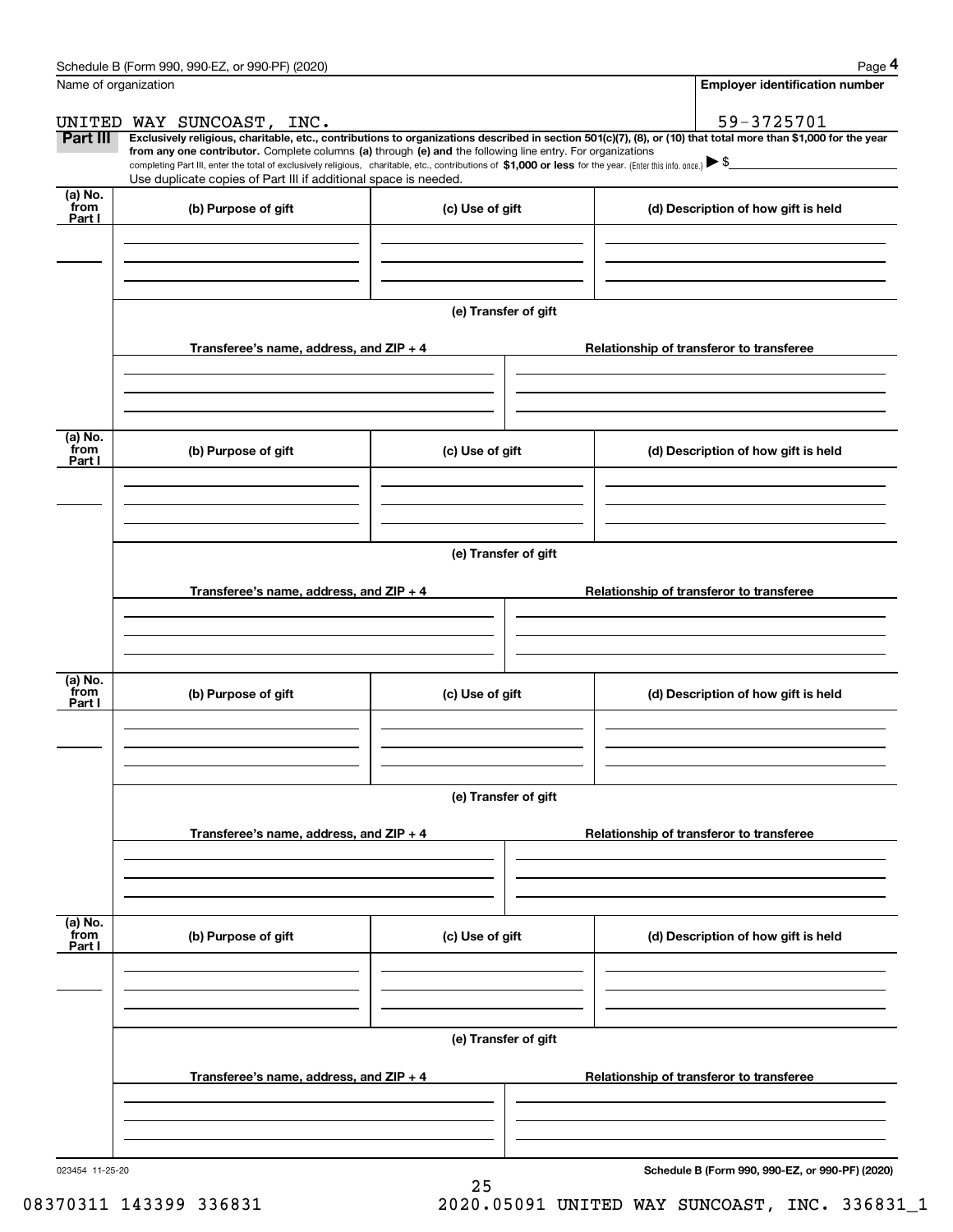| <b>SCHEDULE C</b>                                      | OMB No. 1545-0047                                                                                                                                                      |                                                                                                                                                                                                                                                                               |         |                            |                                                  |  |  |
|--------------------------------------------------------|------------------------------------------------------------------------------------------------------------------------------------------------------------------------|-------------------------------------------------------------------------------------------------------------------------------------------------------------------------------------------------------------------------------------------------------------------------------|---------|----------------------------|--------------------------------------------------|--|--|
| (Form 990 or 990-EZ)                                   |                                                                                                                                                                        |                                                                                                                                                                                                                                                                               |         |                            |                                                  |  |  |
|                                                        | For Organizations Exempt From Income Tax Under section 501(c) and section 527<br>Complete if the organization is described below. > Attach to Form 990 or Form 990-EZ. |                                                                                                                                                                                                                                                                               |         |                            |                                                  |  |  |
| Department of the Treasury<br>Internal Revenue Service |                                                                                                                                                                        | Go to www.irs.gov/Form990 for instructions and the latest information.                                                                                                                                                                                                        |         |                            | <b>Open to Public</b><br>Inspection              |  |  |
|                                                        |                                                                                                                                                                        | If the organization answered "Yes," on Form 990, Part IV, line 3, or Form 990-EZ, Part V, line 46 (Political Campaign Activities), then                                                                                                                                       |         |                            |                                                  |  |  |
|                                                        |                                                                                                                                                                        | • Section 501(c)(3) organizations: Complete Parts I-A and B. Do not complete Part I-C.                                                                                                                                                                                        |         |                            |                                                  |  |  |
|                                                        |                                                                                                                                                                        | • Section 501(c) (other than section 501(c)(3)) organizations: Complete Parts I-A and C below. Do not complete Part I-B.                                                                                                                                                      |         |                            |                                                  |  |  |
| • Section 527 organizations: Complete Part I-A only.   |                                                                                                                                                                        |                                                                                                                                                                                                                                                                               |         |                            |                                                  |  |  |
|                                                        |                                                                                                                                                                        | If the organization answered "Yes," on Form 990, Part IV, line 4, or Form 990-EZ, Part VI, line 47 (Lobbying Activities), then<br>• Section 501(c)(3) organizations that have filed Form 5768 (election under section 501(h)): Complete Part II-A. Do not complete Part II-B. |         |                            |                                                  |  |  |
|                                                        |                                                                                                                                                                        | • Section 501(c)(3) organizations that have NOT filed Form 5768 (election under section 501(h)): Complete Part II-B. Do not complete Part II-A.                                                                                                                               |         |                            |                                                  |  |  |
|                                                        |                                                                                                                                                                        | If the organization answered "Yes," on Form 990, Part IV, line 5 (Proxy Tax) (See separate instructions) or Form 990-EZ, Part V, line 35c (Proxy                                                                                                                              |         |                            |                                                  |  |  |
| Tax) (See separate instructions), then                 |                                                                                                                                                                        |                                                                                                                                                                                                                                                                               |         |                            |                                                  |  |  |
|                                                        |                                                                                                                                                                        | • Section 501(c)(4), (5), or (6) organizations: Complete Part III.                                                                                                                                                                                                            |         |                            |                                                  |  |  |
| Name of organization                                   |                                                                                                                                                                        |                                                                                                                                                                                                                                                                               |         |                            | <b>Employer identification number</b>            |  |  |
|                                                        |                                                                                                                                                                        | UNITED WAY SUNCOAST, INC.                                                                                                                                                                                                                                                     |         |                            | 59-3725701                                       |  |  |
| Part I-A                                               |                                                                                                                                                                        | Complete if the organization is exempt under section 501(c) or is a section 527 organization.                                                                                                                                                                                 |         |                            |                                                  |  |  |
|                                                        |                                                                                                                                                                        |                                                                                                                                                                                                                                                                               |         |                            |                                                  |  |  |
| 1.                                                     |                                                                                                                                                                        | Provide a description of the organization's direct and indirect political campaign activities in Part IV.                                                                                                                                                                     |         |                            |                                                  |  |  |
| Political campaign activity expenditures<br>2          |                                                                                                                                                                        |                                                                                                                                                                                                                                                                               |         | $\blacktriangleright$ \$   |                                                  |  |  |
| Volunteer hours for political campaign activities<br>з |                                                                                                                                                                        |                                                                                                                                                                                                                                                                               |         |                            |                                                  |  |  |
| Part I-B                                               |                                                                                                                                                                        | Complete if the organization is exempt under section 501(c)(3).                                                                                                                                                                                                               |         |                            |                                                  |  |  |
| 1.                                                     |                                                                                                                                                                        | Enter the amount of any excise tax incurred by the organization under section 4955                                                                                                                                                                                            |         |                            | $\blacktriangleright$ \$                         |  |  |
| 2                                                      |                                                                                                                                                                        | Enter the amount of any excise tax incurred by organization managers under section 4955 [11, 11, 11, 11, 11, 11, 11, 12, 13] [12]                                                                                                                                             |         |                            |                                                  |  |  |
| з                                                      |                                                                                                                                                                        |                                                                                                                                                                                                                                                                               |         |                            | <b>Yes</b><br>No                                 |  |  |
| 4a Was a correction made?                              |                                                                                                                                                                        |                                                                                                                                                                                                                                                                               |         |                            | Yes<br>No                                        |  |  |
| <b>b</b> If "Yes," describe in Part IV.                |                                                                                                                                                                        |                                                                                                                                                                                                                                                                               |         |                            |                                                  |  |  |
| Part I-C                                               |                                                                                                                                                                        | Complete if the organization is exempt under section 501(c), except section 501(c)(3).                                                                                                                                                                                        |         |                            |                                                  |  |  |
|                                                        |                                                                                                                                                                        | 1 Enter the amount directly expended by the filing organization for section 527 exempt function activities                                                                                                                                                                    |         | $\blacktriangleright$ \$   |                                                  |  |  |
|                                                        |                                                                                                                                                                        | 2 Enter the amount of the filing organization's funds contributed to other organizations for section 527                                                                                                                                                                      |         |                            |                                                  |  |  |
| exempt function activities                             |                                                                                                                                                                        |                                                                                                                                                                                                                                                                               |         | $\blacktriangleright$ \$   |                                                  |  |  |
|                                                        |                                                                                                                                                                        | Total exempt function expenditures. Add lines 1 and 2. Enter here and on Form 1120-POL,                                                                                                                                                                                       |         |                            |                                                  |  |  |
|                                                        |                                                                                                                                                                        |                                                                                                                                                                                                                                                                               |         | $\blacktriangleright$ \$   | Yes<br><b>No</b>                                 |  |  |
| 5                                                      |                                                                                                                                                                        | Did the filing organization file Form 1120-POL for this year?<br>Enter the names, addresses and employer identification number (EIN) of all section 527 political organizations to which the filing organization                                                              |         |                            |                                                  |  |  |
|                                                        |                                                                                                                                                                        | made payments. For each organization listed, enter the amount paid from the filing organization's funds. Also enter the amount of political                                                                                                                                   |         |                            |                                                  |  |  |
|                                                        |                                                                                                                                                                        | contributions received that were promptly and directly delivered to a separate political organization, such as a separate segregated fund or a                                                                                                                                |         |                            |                                                  |  |  |
|                                                        |                                                                                                                                                                        | political action committee (PAC). If additional space is needed, provide information in Part IV.                                                                                                                                                                              |         |                            |                                                  |  |  |
| (a) Name                                               |                                                                                                                                                                        | (b) Address                                                                                                                                                                                                                                                                   | (c) EIN | (d) Amount paid from       | (e) Amount of political                          |  |  |
|                                                        |                                                                                                                                                                        |                                                                                                                                                                                                                                                                               |         | filing organization's      | contributions received and                       |  |  |
|                                                        |                                                                                                                                                                        |                                                                                                                                                                                                                                                                               |         | funds. If none, enter -0-. | promptly and directly<br>delivered to a separate |  |  |
|                                                        |                                                                                                                                                                        |                                                                                                                                                                                                                                                                               |         |                            | political organization.                          |  |  |
|                                                        |                                                                                                                                                                        |                                                                                                                                                                                                                                                                               |         |                            | If none, enter -0-.                              |  |  |
|                                                        |                                                                                                                                                                        |                                                                                                                                                                                                                                                                               |         |                            |                                                  |  |  |
|                                                        |                                                                                                                                                                        |                                                                                                                                                                                                                                                                               |         |                            |                                                  |  |  |
|                                                        |                                                                                                                                                                        |                                                                                                                                                                                                                                                                               |         |                            |                                                  |  |  |
|                                                        |                                                                                                                                                                        |                                                                                                                                                                                                                                                                               |         |                            |                                                  |  |  |
|                                                        |                                                                                                                                                                        |                                                                                                                                                                                                                                                                               |         |                            |                                                  |  |  |
|                                                        |                                                                                                                                                                        |                                                                                                                                                                                                                                                                               |         |                            |                                                  |  |  |
|                                                        |                                                                                                                                                                        |                                                                                                                                                                                                                                                                               |         |                            |                                                  |  |  |
|                                                        |                                                                                                                                                                        |                                                                                                                                                                                                                                                                               |         |                            |                                                  |  |  |
|                                                        |                                                                                                                                                                        |                                                                                                                                                                                                                                                                               |         |                            |                                                  |  |  |
|                                                        |                                                                                                                                                                        |                                                                                                                                                                                                                                                                               |         |                            |                                                  |  |  |
|                                                        |                                                                                                                                                                        |                                                                                                                                                                                                                                                                               |         |                            |                                                  |  |  |
|                                                        |                                                                                                                                                                        | For Paperwork Reduction Act Notice, see the Instructions for Form 990 or 990-EZ.                                                                                                                                                                                              |         |                            | Schedule C (Form 990 or 990-EZ) 2020             |  |  |

032041 12-02-20 LHA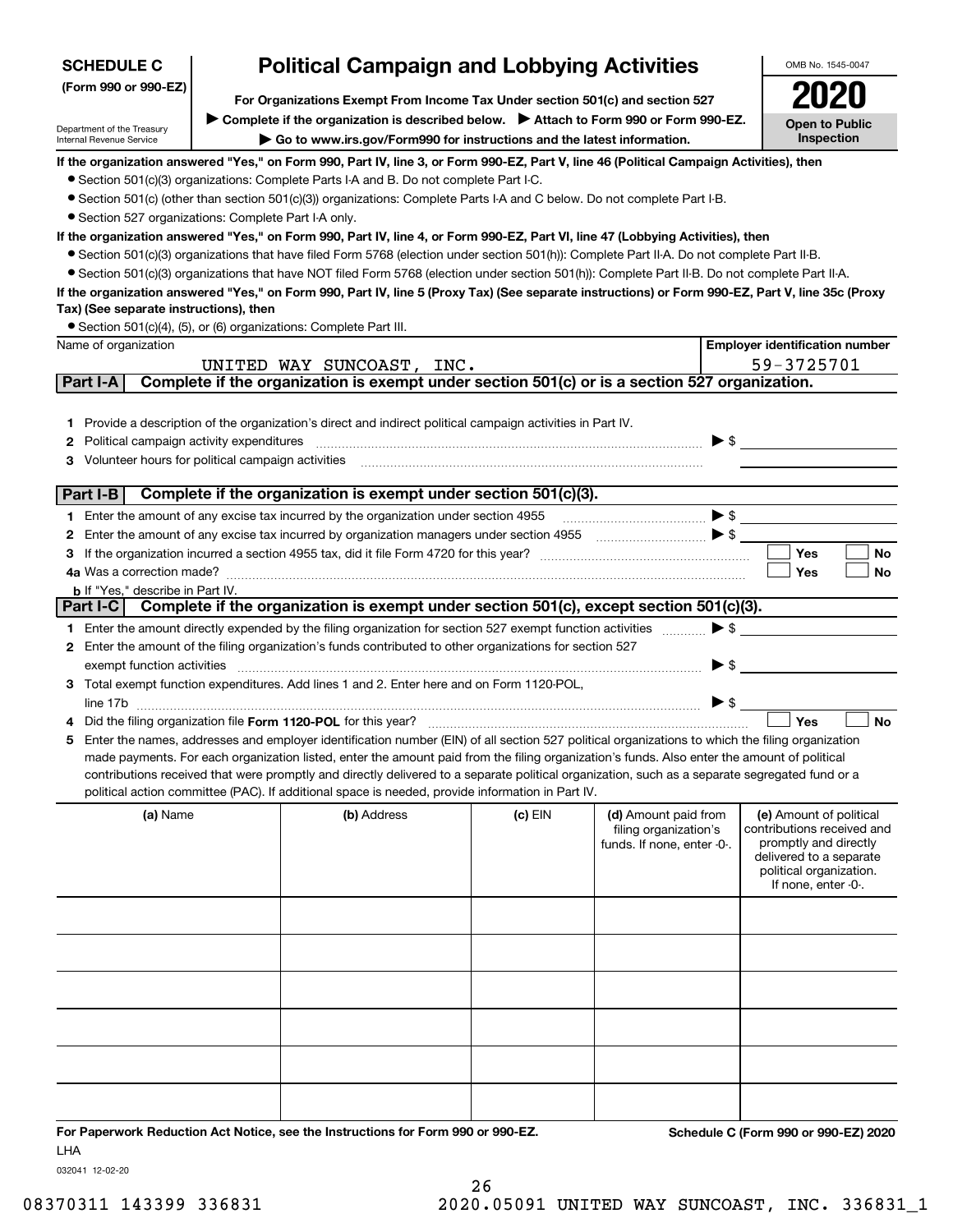| Schedule C (Form 990 or 990-EZ) 2020 UNITED WAY SUNCOAST, INC.                                                  |                                        |              |                                                                                  |            |                                                                                                                                   | $59 - 3725701$ Page 2          |
|-----------------------------------------------------------------------------------------------------------------|----------------------------------------|--------------|----------------------------------------------------------------------------------|------------|-----------------------------------------------------------------------------------------------------------------------------------|--------------------------------|
| Complete if the organization is exempt under section 501(c)(3) and filed Form 5768 (election under<br>Part II-A |                                        |              |                                                                                  |            |                                                                                                                                   |                                |
| section 501(h)).                                                                                                |                                        |              |                                                                                  |            |                                                                                                                                   |                                |
| A Check $\blacktriangleright$                                                                                   |                                        |              |                                                                                  |            | if the filing organization belongs to an affiliated group (and list in Part IV each affiliated group member's name, address, EIN, |                                |
| expenses, and share of excess lobbying expenditures).                                                           |                                        |              |                                                                                  |            |                                                                                                                                   |                                |
| <b>B</b> Check <b>D</b>                                                                                         |                                        |              | if the filing organization checked box A and "limited control" provisions apply. |            |                                                                                                                                   |                                |
|                                                                                                                 | <b>Limits on Lobbying Expenditures</b> |              | (The term "expenditures" means amounts paid or incurred.)                        |            | (a) Filing<br>organization's<br>totals                                                                                            | (b) Affiliated group<br>totals |
| 1a Total lobbying expenditures to influence public opinion (grassroots lobbying)                                |                                        |              |                                                                                  |            |                                                                                                                                   |                                |
| <b>b</b> Total lobbying expenditures to influence a legislative body (direct lobbying)                          |                                        |              |                                                                                  |            |                                                                                                                                   |                                |
| c                                                                                                               |                                        |              |                                                                                  |            |                                                                                                                                   |                                |
| d Other exempt purpose expenditures                                                                             |                                        |              |                                                                                  |            | 19,613,572.                                                                                                                       |                                |
|                                                                                                                 |                                        |              |                                                                                  |            | 19,613,572.                                                                                                                       |                                |
| f Lobbying nontaxable amount. Enter the amount from the following table in both columns.                        |                                        |              |                                                                                  |            | 1,000,000.                                                                                                                        |                                |
| If the amount on line 1e, column (a) or (b) is:                                                                 |                                        |              | The lobbying nontaxable amount is:                                               |            |                                                                                                                                   |                                |
| Not over \$500,000                                                                                              |                                        |              | 20% of the amount on line 1e.                                                    |            |                                                                                                                                   |                                |
| Over \$500,000 but not over \$1,000,000                                                                         |                                        |              | \$100,000 plus 15% of the excess over \$500,000.                                 |            |                                                                                                                                   |                                |
| Over \$1,000,000 but not over \$1,500,000                                                                       |                                        |              | \$175,000 plus 10% of the excess over \$1,000,000.                               |            |                                                                                                                                   |                                |
| Over \$1,500,000 but not over \$17,000,000                                                                      |                                        |              | \$225,000 plus 5% of the excess over \$1,500,000.                                |            |                                                                                                                                   |                                |
| Over \$17,000,000                                                                                               |                                        | \$1,000,000. |                                                                                  |            |                                                                                                                                   |                                |
|                                                                                                                 |                                        |              |                                                                                  |            |                                                                                                                                   |                                |
| g Grassroots nontaxable amount (enter 25% of line 1f)                                                           |                                        |              |                                                                                  |            | 250,000.                                                                                                                          |                                |
| h Subtract line 1g from line 1a. If zero or less, enter -0-                                                     |                                        |              |                                                                                  |            | $0$ .<br>0.                                                                                                                       |                                |
| Subtract line 1f from line 1c. If zero or less, enter -0-                                                       |                                        |              |                                                                                  |            |                                                                                                                                   |                                |
| If there is an amount other than zero on either line 1h or line 1i, did the organization file Form 4720         |                                        |              |                                                                                  |            |                                                                                                                                   | Yes<br>No                      |
| reporting section 4911 tax for this year?                                                                       |                                        |              | 4-Year Averaging Period Under Section 501(h)                                     |            |                                                                                                                                   |                                |
| (Some organizations that made a section 501(h) election do not have to complete all of the five columns below.  |                                        |              | See the separate instructions for lines 2a through 2f.)                          |            |                                                                                                                                   |                                |
|                                                                                                                 |                                        |              | Lobbying Expenditures During 4-Year Averaging Period                             |            |                                                                                                                                   |                                |
| Calendar year<br>(or fiscal year beginning in)                                                                  | (a) $2017$                             |              | (b) 2018                                                                         | $(c)$ 2019 | $(d)$ 2020                                                                                                                        | (e) Total                      |
| 2a Lobbying nontaxable amount                                                                                   |                                        |              |                                                                                  |            | $1,000,000.$ $1,000,000.$ $1,000,000.$ $1,000,000.$ $4,000,000.$                                                                  |                                |
| <b>b</b> Lobbying ceiling amount<br>(150% of line 2a, column(e))                                                |                                        |              |                                                                                  |            |                                                                                                                                   | 6,000,000.                     |
| c Total lobbying expenditures                                                                                   |                                        | 65,400.      | 5,700.                                                                           |            |                                                                                                                                   | 71,100.                        |
| d Grassroots nontaxable amount                                                                                  |                                        | 250,000.     | 250,000.                                                                         | 250,000.   | 250,000.                                                                                                                          | 1,000,000.                     |
| e Grassroots ceiling amount<br>(150% of line 2d, column (e))                                                    |                                        |              |                                                                                  |            |                                                                                                                                   | 1,500,000.                     |
| f Grassroots lobbying expenditures                                                                              |                                        | 62,900.      |                                                                                  |            |                                                                                                                                   | 62,900.                        |

**Schedule C (Form 990 or 990-EZ) 2020**

032042 12-02-20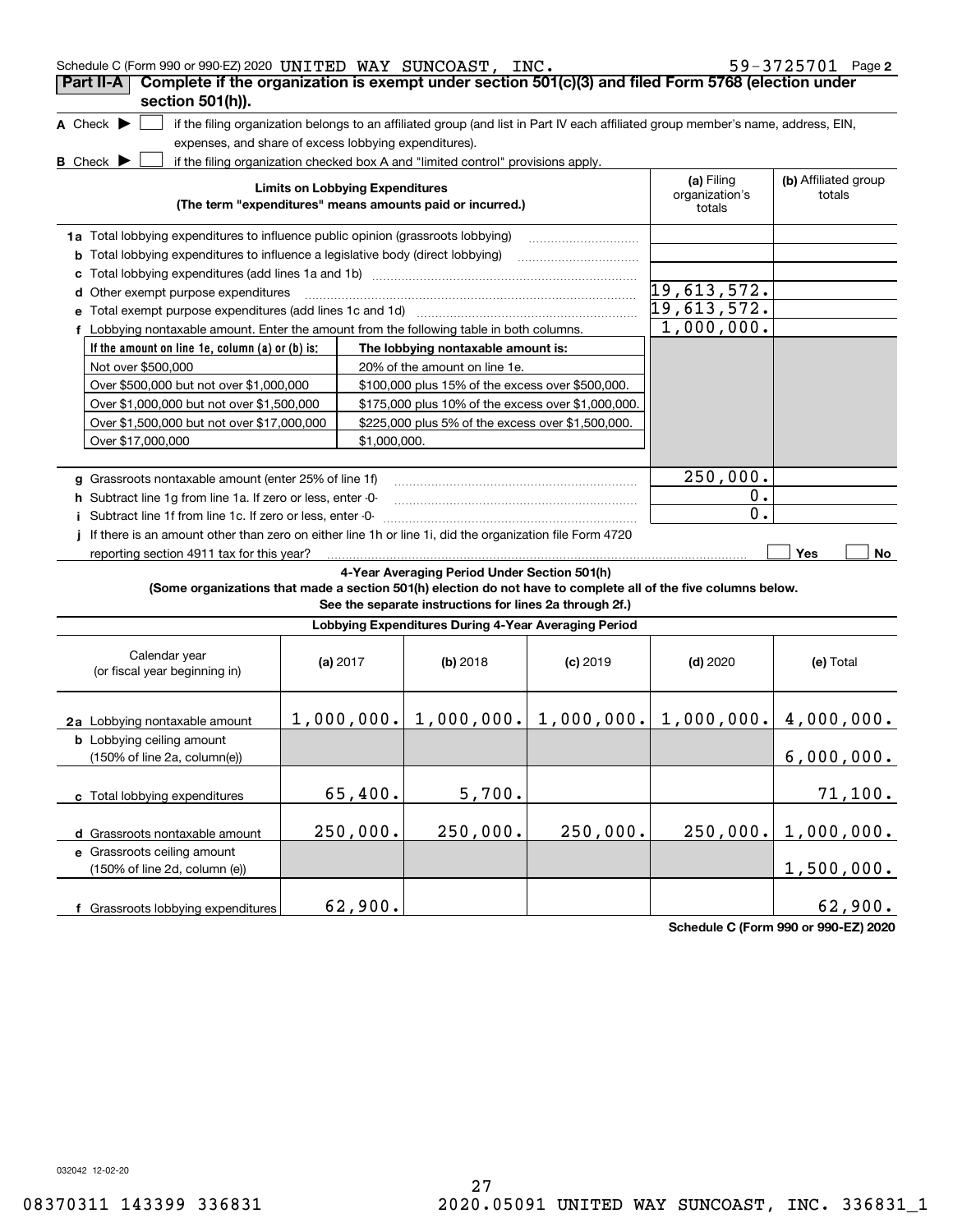#### Schedule C (Form 990 or 990-EZ) 2020 Page UNITED WAY SUNCOAST, INC. 59-3725701

# **3**

# **Part II-B** Complete if the organization is exempt under section 501(c)(3) and has NOT filed Form 5768 **(election under section 501(h)).**

|                | For each "Yes" response on lines 1a through 1i below, provide in Part IV a detailed description                                                                                                                                           | (a) |              | (b)    |    |
|----------------|-------------------------------------------------------------------------------------------------------------------------------------------------------------------------------------------------------------------------------------------|-----|--------------|--------|----|
|                | of the lobbying activity.                                                                                                                                                                                                                 | Yes | No           | Amount |    |
| 1              | During the year, did the filing organization attempt to influence foreign, national, state, or<br>local legislation, including any attempt to influence public opinion on a legislative matter<br>or referendum, through the use of:      |     |              |        |    |
|                | <b>b</b> Paid staff or management (include compensation in expenses reported on lines 1c through 1i)?<br>$\sim$                                                                                                                           |     |              |        |    |
|                |                                                                                                                                                                                                                                           |     |              |        |    |
|                | e Publications, or published or broadcast statements?<br>f Grants to other organizations for lobbying purposes?                                                                                                                           |     |              |        |    |
| g              | Direct contact with legislators, their staffs, government officials, or a legislative body?                                                                                                                                               |     |              |        |    |
|                | h Rallies, demonstrations, seminars, conventions, speeches, lectures, or any similar means?                                                                                                                                               |     |              |        |    |
|                | <i>i</i> Other activities?                                                                                                                                                                                                                |     |              |        |    |
|                |                                                                                                                                                                                                                                           |     |              |        |    |
|                | 2a Did the activities in line 1 cause the organization to be not described in section 501(c)(3)?                                                                                                                                          |     |              |        |    |
|                |                                                                                                                                                                                                                                           |     |              |        |    |
|                | c If "Yes," enter the amount of any tax incurred by organization managers under section 4912                                                                                                                                              |     |              |        |    |
|                | d If the filing organization incurred a section 4912 tax, did it file Form 4720 for this year?                                                                                                                                            |     |              |        |    |
|                | Part III-A Complete if the organization is exempt under section 501(c)(4), section 501(c)(5), or section                                                                                                                                  |     |              |        |    |
|                | $501(c)(6)$ .                                                                                                                                                                                                                             |     |              |        |    |
|                |                                                                                                                                                                                                                                           |     |              | Yes    | No |
| 1              |                                                                                                                                                                                                                                           |     | 1.           |        |    |
| 2              |                                                                                                                                                                                                                                           |     | $\mathbf{2}$ |        |    |
| 3              | Did the organization agree to carry over lobbying and political campaign activity expenditures from the prior year?<br>Complete if the organization is exempt under section 501(c)(4), section 501(c)(5), or section                      |     | 3            |        |    |
|                | Part III-B<br>501(c)(6) and if either (a) BOTH Part III-A, lines 1 and 2, are answered "No" OR (b) Part III-A, line 3, is                                                                                                                 |     |              |        |    |
| 1              | answered "Yes."                                                                                                                                                                                                                           |     | 1            |        |    |
| 2              | Section 162(e) nondeductible lobbying and political expenditures (do not include amounts of political                                                                                                                                     |     |              |        |    |
|                | expenses for which the section 527(f) tax was paid).                                                                                                                                                                                      |     |              |        |    |
|                |                                                                                                                                                                                                                                           |     | 2a           |        |    |
|                | <b>b</b> Carryover from last year <i>maching machine content to content to the content of the content of the content of the content of the content of the content of the content of the content of the content of the content of the </i> |     | 2b           |        |    |
|                |                                                                                                                                                                                                                                           |     | 2c           |        |    |
| з              | Aggregate amount reported in section 6033(e)(1)(A) notices of nondeductible section 162(e) dues                                                                                                                                           |     | 3            |        |    |
| 4              | If notices were sent and the amount on line 2c exceeds the amount on line 3, what portion of the excess                                                                                                                                   |     |              |        |    |
|                | does the organization agree to carryover to the reasonable estimate of nondeductible lobbying and political                                                                                                                               |     |              |        |    |
|                | expenditure next year?                                                                                                                                                                                                                    |     | 4            |        |    |
| 5              |                                                                                                                                                                                                                                           |     | 5            |        |    |
| <b>Part IV</b> | <b>Supplemental Information</b>                                                                                                                                                                                                           |     |              |        |    |
|                | Provide the descriptions required for Part I-A, line 1; Part I-B, line 4; Part I-C, line 5; Part II-A (affiliated group list); Part II-A, lines 1 and 2 (See                                                                              |     |              |        |    |

instructions); and Part II-B, line 1. Also, complete this part for any additional information.

**Schedule C (Form 990 or 990-EZ) 2020**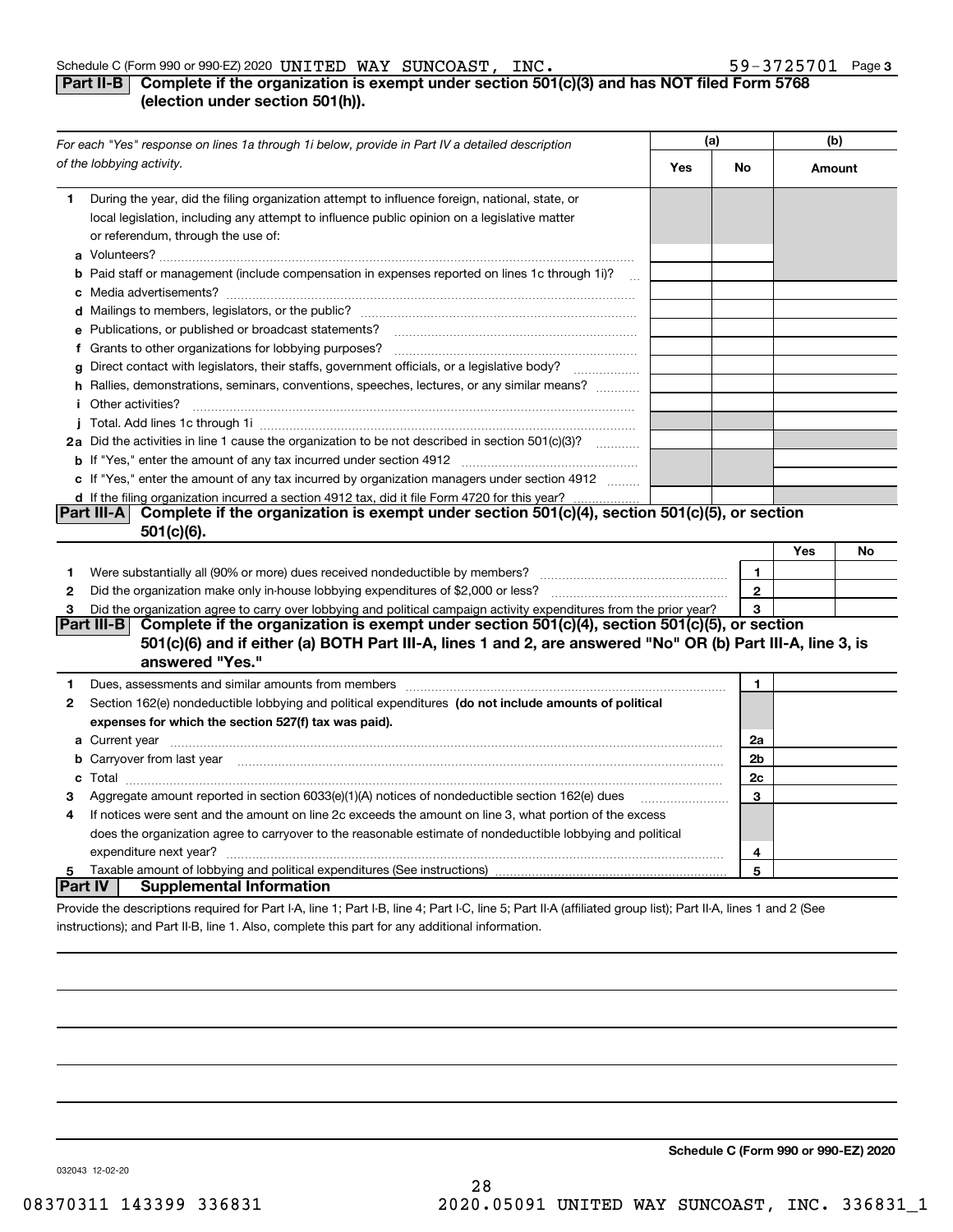| <b>Supplemental Financial Statements</b><br><b>SCHEDULE D</b><br>Complete if the organization answered "Yes" on Form 990,<br>(Form 990)<br>Part IV, line 6, 7, 8, 9, 10, 11a, 11b, 11c, 11d, 11e, 11f, 12a, or 12b.<br><b>Open to Public</b><br>Attach to Form 990.<br>Department of the Treasury<br>Inspection<br>Go to www.irs.gov/Form990 for instructions and the latest information.<br>Internal Revenue Service<br><b>Employer identification number</b><br>Name of the organization<br>59-3725701<br>UNITED WAY SUNCOAST, INC.<br>Organizations Maintaining Donor Advised Funds or Other Similar Funds or Accounts. Complete if the<br>Part I<br>organization answered "Yes" on Form 990, Part IV, line 6.<br>(a) Donor advised funds<br>(b) Funds and other accounts<br>1<br>Aggregate value of contributions to (during year)<br>2<br>З<br>4<br>Did the organization inform all donors and donor advisors in writing that the assets held in donor advised funds<br>5<br>Yes<br>Did the organization inform all grantees, donors, and donor advisors in writing that grant funds can be used only<br>6<br>for charitable purposes and not for the benefit of the donor or donor advisor, or for any other purpose conferring<br>Yes<br>No<br>impermissible private benefit?<br>Part II<br>Conservation Easements. Complete if the organization answered "Yes" on Form 990, Part IV, line 7.<br>Purpose(s) of conservation easements held by the organization (check all that apply).<br>1<br>Preservation of land for public use (for example, recreation or education)<br>Preservation of a historically important land area<br>Protection of natural habitat<br>Preservation of a certified historic structure<br>Preservation of open space<br>Complete lines 2a through 2d if the organization held a qualified conservation contribution in the form of a conservation easement on the last<br>2<br>Held at the End of the Tax Year<br>day of the tax year.<br>Total number of conservation easements<br>2a<br>а<br>Total acreage restricted by conservation easements<br>2b<br>b<br>2c<br>Number of conservation easements on a certified historic structure included in (a) manufacture of conservation<br>c<br>Number of conservation easements included in (c) acquired after 7/25/06, and not on a historic structure<br>d<br>2d<br>listed in the National Register [11, 1200] [12] The National Register [11, 1200] [12] The National Register [1<br>Number of conservation easements modified, transferred, released, extinguished, or terminated by the organization during the tax<br>З<br>$\vee$ ear<br>Number of states where property subject to conservation easement is located $\blacktriangleright$<br>4<br>Does the organization have a written policy regarding the periodic monitoring, inspection, handling of<br>5<br>Yes<br>violations, and enforcement of the conservation easements it holds?<br>Staff and volunteer hours devoted to monitoring, inspecting, handling of violations, and enforcing conservation easements during the year<br>6<br>Amount of expenses incurred in monitoring, inspecting, handling of violations, and enforcing conservation easements during the year<br>7<br>▶ \$<br>Does each conservation easement reported on line 2(d) above satisfy the requirements of section 170(h)(4)(B)(i)<br>8<br>Yes<br>In Part XIII, describe how the organization reports conservation easements in its revenue and expense statement and<br>9<br>balance sheet, and include, if applicable, the text of the footnote to the organization's financial statements that describes the<br>organization's accounting for conservation easements.<br>Organizations Maintaining Collections of Art, Historical Treasures, or Other Similar Assets.<br>Part III<br>Complete if the organization answered "Yes" on Form 990, Part IV, line 8.<br>1a If the organization elected, as permitted under FASB ASC 958, not to report in its revenue statement and balance sheet works<br>of art, historical treasures, or other similar assets held for public exhibition, education, or research in furtherance of public<br>service, provide in Part XIII the text of the footnote to its financial statements that describes these items.<br>If the organization elected, as permitted under FASB ASC 958, to report in its revenue statement and balance sheet works of<br>b<br>art, historical treasures, or other similar assets held for public exhibition, education, or research in furtherance of public service,<br>provide the following amounts relating to these items:<br>Revenue included on Form 990, Part VIII, line 1 [2000] [2000] [2000] [2000] [2000] [2000] [2000] [2000] [2000<br>$\blacktriangleright$ \$ |  |  |  |  | OMB No. 1545-0047 |    |
|-----------------------------------------------------------------------------------------------------------------------------------------------------------------------------------------------------------------------------------------------------------------------------------------------------------------------------------------------------------------------------------------------------------------------------------------------------------------------------------------------------------------------------------------------------------------------------------------------------------------------------------------------------------------------------------------------------------------------------------------------------------------------------------------------------------------------------------------------------------------------------------------------------------------------------------------------------------------------------------------------------------------------------------------------------------------------------------------------------------------------------------------------------------------------------------------------------------------------------------------------------------------------------------------------------------------------------------------------------------------------------------------------------------------------------------------------------------------------------------------------------------------------------------------------------------------------------------------------------------------------------------------------------------------------------------------------------------------------------------------------------------------------------------------------------------------------------------------------------------------------------------------------------------------------------------------------------------------------------------------------------------------------------------------------------------------------------------------------------------------------------------------------------------------------------------------------------------------------------------------------------------------------------------------------------------------------------------------------------------------------------------------------------------------------------------------------------------------------------------------------------------------------------------------------------------------------------------------------------------------------------------------------------------------------------------------------------------------------------------------------------------------------------------------------------------------------------------------------------------------------------------------------------------------------------------------------------------------------------------------------------------------------------------------------------------------------------------------------------------------------------------------------------------------------------------------------------------------------------------------------------------------------------------------------------------------------------------------------------------------------------------------------------------------------------------------------------------------------------------------------------------------------------------------------------------------------------------------------------------------------------------------------------------------------------------------------------------------------------------------------------------------------------------------------------------------------------------------------------------------------------------------------------------------------------------------------------------------------------------------------------------------------------------------------------------------------------------------------------------------------------------------------------------------------------------------------------------------------------------------------------------------------------------------------------------------------------------------------------------------------------------------------------------------------------------------------------------------------------------------------------------------------------------------------------------------------------------------------------------------------------------------------------------------------------------------------------------------------------------------------------------------------------|--|--|--|--|-------------------|----|
|                                                                                                                                                                                                                                                                                                                                                                                                                                                                                                                                                                                                                                                                                                                                                                                                                                                                                                                                                                                                                                                                                                                                                                                                                                                                                                                                                                                                                                                                                                                                                                                                                                                                                                                                                                                                                                                                                                                                                                                                                                                                                                                                                                                                                                                                                                                                                                                                                                                                                                                                                                                                                                                                                                                                                                                                                                                                                                                                                                                                                                                                                                                                                                                                                                                                                                                                                                                                                                                                                                                                                                                                                                                                                                                                                                                                                                                                                                                                                                                                                                                                                                                                                                                                                                                                                                                                                                                                                                                                                                                                                                                                                                                                                                                                                                             |  |  |  |  |                   |    |
|                                                                                                                                                                                                                                                                                                                                                                                                                                                                                                                                                                                                                                                                                                                                                                                                                                                                                                                                                                                                                                                                                                                                                                                                                                                                                                                                                                                                                                                                                                                                                                                                                                                                                                                                                                                                                                                                                                                                                                                                                                                                                                                                                                                                                                                                                                                                                                                                                                                                                                                                                                                                                                                                                                                                                                                                                                                                                                                                                                                                                                                                                                                                                                                                                                                                                                                                                                                                                                                                                                                                                                                                                                                                                                                                                                                                                                                                                                                                                                                                                                                                                                                                                                                                                                                                                                                                                                                                                                                                                                                                                                                                                                                                                                                                                                             |  |  |  |  |                   |    |
|                                                                                                                                                                                                                                                                                                                                                                                                                                                                                                                                                                                                                                                                                                                                                                                                                                                                                                                                                                                                                                                                                                                                                                                                                                                                                                                                                                                                                                                                                                                                                                                                                                                                                                                                                                                                                                                                                                                                                                                                                                                                                                                                                                                                                                                                                                                                                                                                                                                                                                                                                                                                                                                                                                                                                                                                                                                                                                                                                                                                                                                                                                                                                                                                                                                                                                                                                                                                                                                                                                                                                                                                                                                                                                                                                                                                                                                                                                                                                                                                                                                                                                                                                                                                                                                                                                                                                                                                                                                                                                                                                                                                                                                                                                                                                                             |  |  |  |  |                   |    |
|                                                                                                                                                                                                                                                                                                                                                                                                                                                                                                                                                                                                                                                                                                                                                                                                                                                                                                                                                                                                                                                                                                                                                                                                                                                                                                                                                                                                                                                                                                                                                                                                                                                                                                                                                                                                                                                                                                                                                                                                                                                                                                                                                                                                                                                                                                                                                                                                                                                                                                                                                                                                                                                                                                                                                                                                                                                                                                                                                                                                                                                                                                                                                                                                                                                                                                                                                                                                                                                                                                                                                                                                                                                                                                                                                                                                                                                                                                                                                                                                                                                                                                                                                                                                                                                                                                                                                                                                                                                                                                                                                                                                                                                                                                                                                                             |  |  |  |  |                   |    |
|                                                                                                                                                                                                                                                                                                                                                                                                                                                                                                                                                                                                                                                                                                                                                                                                                                                                                                                                                                                                                                                                                                                                                                                                                                                                                                                                                                                                                                                                                                                                                                                                                                                                                                                                                                                                                                                                                                                                                                                                                                                                                                                                                                                                                                                                                                                                                                                                                                                                                                                                                                                                                                                                                                                                                                                                                                                                                                                                                                                                                                                                                                                                                                                                                                                                                                                                                                                                                                                                                                                                                                                                                                                                                                                                                                                                                                                                                                                                                                                                                                                                                                                                                                                                                                                                                                                                                                                                                                                                                                                                                                                                                                                                                                                                                                             |  |  |  |  |                   |    |
|                                                                                                                                                                                                                                                                                                                                                                                                                                                                                                                                                                                                                                                                                                                                                                                                                                                                                                                                                                                                                                                                                                                                                                                                                                                                                                                                                                                                                                                                                                                                                                                                                                                                                                                                                                                                                                                                                                                                                                                                                                                                                                                                                                                                                                                                                                                                                                                                                                                                                                                                                                                                                                                                                                                                                                                                                                                                                                                                                                                                                                                                                                                                                                                                                                                                                                                                                                                                                                                                                                                                                                                                                                                                                                                                                                                                                                                                                                                                                                                                                                                                                                                                                                                                                                                                                                                                                                                                                                                                                                                                                                                                                                                                                                                                                                             |  |  |  |  |                   |    |
|                                                                                                                                                                                                                                                                                                                                                                                                                                                                                                                                                                                                                                                                                                                                                                                                                                                                                                                                                                                                                                                                                                                                                                                                                                                                                                                                                                                                                                                                                                                                                                                                                                                                                                                                                                                                                                                                                                                                                                                                                                                                                                                                                                                                                                                                                                                                                                                                                                                                                                                                                                                                                                                                                                                                                                                                                                                                                                                                                                                                                                                                                                                                                                                                                                                                                                                                                                                                                                                                                                                                                                                                                                                                                                                                                                                                                                                                                                                                                                                                                                                                                                                                                                                                                                                                                                                                                                                                                                                                                                                                                                                                                                                                                                                                                                             |  |  |  |  |                   |    |
|                                                                                                                                                                                                                                                                                                                                                                                                                                                                                                                                                                                                                                                                                                                                                                                                                                                                                                                                                                                                                                                                                                                                                                                                                                                                                                                                                                                                                                                                                                                                                                                                                                                                                                                                                                                                                                                                                                                                                                                                                                                                                                                                                                                                                                                                                                                                                                                                                                                                                                                                                                                                                                                                                                                                                                                                                                                                                                                                                                                                                                                                                                                                                                                                                                                                                                                                                                                                                                                                                                                                                                                                                                                                                                                                                                                                                                                                                                                                                                                                                                                                                                                                                                                                                                                                                                                                                                                                                                                                                                                                                                                                                                                                                                                                                                             |  |  |  |  |                   |    |
|                                                                                                                                                                                                                                                                                                                                                                                                                                                                                                                                                                                                                                                                                                                                                                                                                                                                                                                                                                                                                                                                                                                                                                                                                                                                                                                                                                                                                                                                                                                                                                                                                                                                                                                                                                                                                                                                                                                                                                                                                                                                                                                                                                                                                                                                                                                                                                                                                                                                                                                                                                                                                                                                                                                                                                                                                                                                                                                                                                                                                                                                                                                                                                                                                                                                                                                                                                                                                                                                                                                                                                                                                                                                                                                                                                                                                                                                                                                                                                                                                                                                                                                                                                                                                                                                                                                                                                                                                                                                                                                                                                                                                                                                                                                                                                             |  |  |  |  |                   |    |
|                                                                                                                                                                                                                                                                                                                                                                                                                                                                                                                                                                                                                                                                                                                                                                                                                                                                                                                                                                                                                                                                                                                                                                                                                                                                                                                                                                                                                                                                                                                                                                                                                                                                                                                                                                                                                                                                                                                                                                                                                                                                                                                                                                                                                                                                                                                                                                                                                                                                                                                                                                                                                                                                                                                                                                                                                                                                                                                                                                                                                                                                                                                                                                                                                                                                                                                                                                                                                                                                                                                                                                                                                                                                                                                                                                                                                                                                                                                                                                                                                                                                                                                                                                                                                                                                                                                                                                                                                                                                                                                                                                                                                                                                                                                                                                             |  |  |  |  |                   |    |
|                                                                                                                                                                                                                                                                                                                                                                                                                                                                                                                                                                                                                                                                                                                                                                                                                                                                                                                                                                                                                                                                                                                                                                                                                                                                                                                                                                                                                                                                                                                                                                                                                                                                                                                                                                                                                                                                                                                                                                                                                                                                                                                                                                                                                                                                                                                                                                                                                                                                                                                                                                                                                                                                                                                                                                                                                                                                                                                                                                                                                                                                                                                                                                                                                                                                                                                                                                                                                                                                                                                                                                                                                                                                                                                                                                                                                                                                                                                                                                                                                                                                                                                                                                                                                                                                                                                                                                                                                                                                                                                                                                                                                                                                                                                                                                             |  |  |  |  |                   |    |
|                                                                                                                                                                                                                                                                                                                                                                                                                                                                                                                                                                                                                                                                                                                                                                                                                                                                                                                                                                                                                                                                                                                                                                                                                                                                                                                                                                                                                                                                                                                                                                                                                                                                                                                                                                                                                                                                                                                                                                                                                                                                                                                                                                                                                                                                                                                                                                                                                                                                                                                                                                                                                                                                                                                                                                                                                                                                                                                                                                                                                                                                                                                                                                                                                                                                                                                                                                                                                                                                                                                                                                                                                                                                                                                                                                                                                                                                                                                                                                                                                                                                                                                                                                                                                                                                                                                                                                                                                                                                                                                                                                                                                                                                                                                                                                             |  |  |  |  |                   |    |
|                                                                                                                                                                                                                                                                                                                                                                                                                                                                                                                                                                                                                                                                                                                                                                                                                                                                                                                                                                                                                                                                                                                                                                                                                                                                                                                                                                                                                                                                                                                                                                                                                                                                                                                                                                                                                                                                                                                                                                                                                                                                                                                                                                                                                                                                                                                                                                                                                                                                                                                                                                                                                                                                                                                                                                                                                                                                                                                                                                                                                                                                                                                                                                                                                                                                                                                                                                                                                                                                                                                                                                                                                                                                                                                                                                                                                                                                                                                                                                                                                                                                                                                                                                                                                                                                                                                                                                                                                                                                                                                                                                                                                                                                                                                                                                             |  |  |  |  |                   | No |
|                                                                                                                                                                                                                                                                                                                                                                                                                                                                                                                                                                                                                                                                                                                                                                                                                                                                                                                                                                                                                                                                                                                                                                                                                                                                                                                                                                                                                                                                                                                                                                                                                                                                                                                                                                                                                                                                                                                                                                                                                                                                                                                                                                                                                                                                                                                                                                                                                                                                                                                                                                                                                                                                                                                                                                                                                                                                                                                                                                                                                                                                                                                                                                                                                                                                                                                                                                                                                                                                                                                                                                                                                                                                                                                                                                                                                                                                                                                                                                                                                                                                                                                                                                                                                                                                                                                                                                                                                                                                                                                                                                                                                                                                                                                                                                             |  |  |  |  |                   |    |
|                                                                                                                                                                                                                                                                                                                                                                                                                                                                                                                                                                                                                                                                                                                                                                                                                                                                                                                                                                                                                                                                                                                                                                                                                                                                                                                                                                                                                                                                                                                                                                                                                                                                                                                                                                                                                                                                                                                                                                                                                                                                                                                                                                                                                                                                                                                                                                                                                                                                                                                                                                                                                                                                                                                                                                                                                                                                                                                                                                                                                                                                                                                                                                                                                                                                                                                                                                                                                                                                                                                                                                                                                                                                                                                                                                                                                                                                                                                                                                                                                                                                                                                                                                                                                                                                                                                                                                                                                                                                                                                                                                                                                                                                                                                                                                             |  |  |  |  |                   |    |
|                                                                                                                                                                                                                                                                                                                                                                                                                                                                                                                                                                                                                                                                                                                                                                                                                                                                                                                                                                                                                                                                                                                                                                                                                                                                                                                                                                                                                                                                                                                                                                                                                                                                                                                                                                                                                                                                                                                                                                                                                                                                                                                                                                                                                                                                                                                                                                                                                                                                                                                                                                                                                                                                                                                                                                                                                                                                                                                                                                                                                                                                                                                                                                                                                                                                                                                                                                                                                                                                                                                                                                                                                                                                                                                                                                                                                                                                                                                                                                                                                                                                                                                                                                                                                                                                                                                                                                                                                                                                                                                                                                                                                                                                                                                                                                             |  |  |  |  |                   |    |
|                                                                                                                                                                                                                                                                                                                                                                                                                                                                                                                                                                                                                                                                                                                                                                                                                                                                                                                                                                                                                                                                                                                                                                                                                                                                                                                                                                                                                                                                                                                                                                                                                                                                                                                                                                                                                                                                                                                                                                                                                                                                                                                                                                                                                                                                                                                                                                                                                                                                                                                                                                                                                                                                                                                                                                                                                                                                                                                                                                                                                                                                                                                                                                                                                                                                                                                                                                                                                                                                                                                                                                                                                                                                                                                                                                                                                                                                                                                                                                                                                                                                                                                                                                                                                                                                                                                                                                                                                                                                                                                                                                                                                                                                                                                                                                             |  |  |  |  |                   |    |
|                                                                                                                                                                                                                                                                                                                                                                                                                                                                                                                                                                                                                                                                                                                                                                                                                                                                                                                                                                                                                                                                                                                                                                                                                                                                                                                                                                                                                                                                                                                                                                                                                                                                                                                                                                                                                                                                                                                                                                                                                                                                                                                                                                                                                                                                                                                                                                                                                                                                                                                                                                                                                                                                                                                                                                                                                                                                                                                                                                                                                                                                                                                                                                                                                                                                                                                                                                                                                                                                                                                                                                                                                                                                                                                                                                                                                                                                                                                                                                                                                                                                                                                                                                                                                                                                                                                                                                                                                                                                                                                                                                                                                                                                                                                                                                             |  |  |  |  |                   |    |
|                                                                                                                                                                                                                                                                                                                                                                                                                                                                                                                                                                                                                                                                                                                                                                                                                                                                                                                                                                                                                                                                                                                                                                                                                                                                                                                                                                                                                                                                                                                                                                                                                                                                                                                                                                                                                                                                                                                                                                                                                                                                                                                                                                                                                                                                                                                                                                                                                                                                                                                                                                                                                                                                                                                                                                                                                                                                                                                                                                                                                                                                                                                                                                                                                                                                                                                                                                                                                                                                                                                                                                                                                                                                                                                                                                                                                                                                                                                                                                                                                                                                                                                                                                                                                                                                                                                                                                                                                                                                                                                                                                                                                                                                                                                                                                             |  |  |  |  |                   |    |
|                                                                                                                                                                                                                                                                                                                                                                                                                                                                                                                                                                                                                                                                                                                                                                                                                                                                                                                                                                                                                                                                                                                                                                                                                                                                                                                                                                                                                                                                                                                                                                                                                                                                                                                                                                                                                                                                                                                                                                                                                                                                                                                                                                                                                                                                                                                                                                                                                                                                                                                                                                                                                                                                                                                                                                                                                                                                                                                                                                                                                                                                                                                                                                                                                                                                                                                                                                                                                                                                                                                                                                                                                                                                                                                                                                                                                                                                                                                                                                                                                                                                                                                                                                                                                                                                                                                                                                                                                                                                                                                                                                                                                                                                                                                                                                             |  |  |  |  |                   |    |
|                                                                                                                                                                                                                                                                                                                                                                                                                                                                                                                                                                                                                                                                                                                                                                                                                                                                                                                                                                                                                                                                                                                                                                                                                                                                                                                                                                                                                                                                                                                                                                                                                                                                                                                                                                                                                                                                                                                                                                                                                                                                                                                                                                                                                                                                                                                                                                                                                                                                                                                                                                                                                                                                                                                                                                                                                                                                                                                                                                                                                                                                                                                                                                                                                                                                                                                                                                                                                                                                                                                                                                                                                                                                                                                                                                                                                                                                                                                                                                                                                                                                                                                                                                                                                                                                                                                                                                                                                                                                                                                                                                                                                                                                                                                                                                             |  |  |  |  |                   |    |
|                                                                                                                                                                                                                                                                                                                                                                                                                                                                                                                                                                                                                                                                                                                                                                                                                                                                                                                                                                                                                                                                                                                                                                                                                                                                                                                                                                                                                                                                                                                                                                                                                                                                                                                                                                                                                                                                                                                                                                                                                                                                                                                                                                                                                                                                                                                                                                                                                                                                                                                                                                                                                                                                                                                                                                                                                                                                                                                                                                                                                                                                                                                                                                                                                                                                                                                                                                                                                                                                                                                                                                                                                                                                                                                                                                                                                                                                                                                                                                                                                                                                                                                                                                                                                                                                                                                                                                                                                                                                                                                                                                                                                                                                                                                                                                             |  |  |  |  |                   |    |
|                                                                                                                                                                                                                                                                                                                                                                                                                                                                                                                                                                                                                                                                                                                                                                                                                                                                                                                                                                                                                                                                                                                                                                                                                                                                                                                                                                                                                                                                                                                                                                                                                                                                                                                                                                                                                                                                                                                                                                                                                                                                                                                                                                                                                                                                                                                                                                                                                                                                                                                                                                                                                                                                                                                                                                                                                                                                                                                                                                                                                                                                                                                                                                                                                                                                                                                                                                                                                                                                                                                                                                                                                                                                                                                                                                                                                                                                                                                                                                                                                                                                                                                                                                                                                                                                                                                                                                                                                                                                                                                                                                                                                                                                                                                                                                             |  |  |  |  |                   |    |
|                                                                                                                                                                                                                                                                                                                                                                                                                                                                                                                                                                                                                                                                                                                                                                                                                                                                                                                                                                                                                                                                                                                                                                                                                                                                                                                                                                                                                                                                                                                                                                                                                                                                                                                                                                                                                                                                                                                                                                                                                                                                                                                                                                                                                                                                                                                                                                                                                                                                                                                                                                                                                                                                                                                                                                                                                                                                                                                                                                                                                                                                                                                                                                                                                                                                                                                                                                                                                                                                                                                                                                                                                                                                                                                                                                                                                                                                                                                                                                                                                                                                                                                                                                                                                                                                                                                                                                                                                                                                                                                                                                                                                                                                                                                                                                             |  |  |  |  |                   |    |
|                                                                                                                                                                                                                                                                                                                                                                                                                                                                                                                                                                                                                                                                                                                                                                                                                                                                                                                                                                                                                                                                                                                                                                                                                                                                                                                                                                                                                                                                                                                                                                                                                                                                                                                                                                                                                                                                                                                                                                                                                                                                                                                                                                                                                                                                                                                                                                                                                                                                                                                                                                                                                                                                                                                                                                                                                                                                                                                                                                                                                                                                                                                                                                                                                                                                                                                                                                                                                                                                                                                                                                                                                                                                                                                                                                                                                                                                                                                                                                                                                                                                                                                                                                                                                                                                                                                                                                                                                                                                                                                                                                                                                                                                                                                                                                             |  |  |  |  |                   |    |
|                                                                                                                                                                                                                                                                                                                                                                                                                                                                                                                                                                                                                                                                                                                                                                                                                                                                                                                                                                                                                                                                                                                                                                                                                                                                                                                                                                                                                                                                                                                                                                                                                                                                                                                                                                                                                                                                                                                                                                                                                                                                                                                                                                                                                                                                                                                                                                                                                                                                                                                                                                                                                                                                                                                                                                                                                                                                                                                                                                                                                                                                                                                                                                                                                                                                                                                                                                                                                                                                                                                                                                                                                                                                                                                                                                                                                                                                                                                                                                                                                                                                                                                                                                                                                                                                                                                                                                                                                                                                                                                                                                                                                                                                                                                                                                             |  |  |  |  |                   |    |
|                                                                                                                                                                                                                                                                                                                                                                                                                                                                                                                                                                                                                                                                                                                                                                                                                                                                                                                                                                                                                                                                                                                                                                                                                                                                                                                                                                                                                                                                                                                                                                                                                                                                                                                                                                                                                                                                                                                                                                                                                                                                                                                                                                                                                                                                                                                                                                                                                                                                                                                                                                                                                                                                                                                                                                                                                                                                                                                                                                                                                                                                                                                                                                                                                                                                                                                                                                                                                                                                                                                                                                                                                                                                                                                                                                                                                                                                                                                                                                                                                                                                                                                                                                                                                                                                                                                                                                                                                                                                                                                                                                                                                                                                                                                                                                             |  |  |  |  |                   |    |
|                                                                                                                                                                                                                                                                                                                                                                                                                                                                                                                                                                                                                                                                                                                                                                                                                                                                                                                                                                                                                                                                                                                                                                                                                                                                                                                                                                                                                                                                                                                                                                                                                                                                                                                                                                                                                                                                                                                                                                                                                                                                                                                                                                                                                                                                                                                                                                                                                                                                                                                                                                                                                                                                                                                                                                                                                                                                                                                                                                                                                                                                                                                                                                                                                                                                                                                                                                                                                                                                                                                                                                                                                                                                                                                                                                                                                                                                                                                                                                                                                                                                                                                                                                                                                                                                                                                                                                                                                                                                                                                                                                                                                                                                                                                                                                             |  |  |  |  |                   |    |
|                                                                                                                                                                                                                                                                                                                                                                                                                                                                                                                                                                                                                                                                                                                                                                                                                                                                                                                                                                                                                                                                                                                                                                                                                                                                                                                                                                                                                                                                                                                                                                                                                                                                                                                                                                                                                                                                                                                                                                                                                                                                                                                                                                                                                                                                                                                                                                                                                                                                                                                                                                                                                                                                                                                                                                                                                                                                                                                                                                                                                                                                                                                                                                                                                                                                                                                                                                                                                                                                                                                                                                                                                                                                                                                                                                                                                                                                                                                                                                                                                                                                                                                                                                                                                                                                                                                                                                                                                                                                                                                                                                                                                                                                                                                                                                             |  |  |  |  |                   |    |
|                                                                                                                                                                                                                                                                                                                                                                                                                                                                                                                                                                                                                                                                                                                                                                                                                                                                                                                                                                                                                                                                                                                                                                                                                                                                                                                                                                                                                                                                                                                                                                                                                                                                                                                                                                                                                                                                                                                                                                                                                                                                                                                                                                                                                                                                                                                                                                                                                                                                                                                                                                                                                                                                                                                                                                                                                                                                                                                                                                                                                                                                                                                                                                                                                                                                                                                                                                                                                                                                                                                                                                                                                                                                                                                                                                                                                                                                                                                                                                                                                                                                                                                                                                                                                                                                                                                                                                                                                                                                                                                                                                                                                                                                                                                                                                             |  |  |  |  |                   |    |
|                                                                                                                                                                                                                                                                                                                                                                                                                                                                                                                                                                                                                                                                                                                                                                                                                                                                                                                                                                                                                                                                                                                                                                                                                                                                                                                                                                                                                                                                                                                                                                                                                                                                                                                                                                                                                                                                                                                                                                                                                                                                                                                                                                                                                                                                                                                                                                                                                                                                                                                                                                                                                                                                                                                                                                                                                                                                                                                                                                                                                                                                                                                                                                                                                                                                                                                                                                                                                                                                                                                                                                                                                                                                                                                                                                                                                                                                                                                                                                                                                                                                                                                                                                                                                                                                                                                                                                                                                                                                                                                                                                                                                                                                                                                                                                             |  |  |  |  |                   |    |
|                                                                                                                                                                                                                                                                                                                                                                                                                                                                                                                                                                                                                                                                                                                                                                                                                                                                                                                                                                                                                                                                                                                                                                                                                                                                                                                                                                                                                                                                                                                                                                                                                                                                                                                                                                                                                                                                                                                                                                                                                                                                                                                                                                                                                                                                                                                                                                                                                                                                                                                                                                                                                                                                                                                                                                                                                                                                                                                                                                                                                                                                                                                                                                                                                                                                                                                                                                                                                                                                                                                                                                                                                                                                                                                                                                                                                                                                                                                                                                                                                                                                                                                                                                                                                                                                                                                                                                                                                                                                                                                                                                                                                                                                                                                                                                             |  |  |  |  |                   | No |
|                                                                                                                                                                                                                                                                                                                                                                                                                                                                                                                                                                                                                                                                                                                                                                                                                                                                                                                                                                                                                                                                                                                                                                                                                                                                                                                                                                                                                                                                                                                                                                                                                                                                                                                                                                                                                                                                                                                                                                                                                                                                                                                                                                                                                                                                                                                                                                                                                                                                                                                                                                                                                                                                                                                                                                                                                                                                                                                                                                                                                                                                                                                                                                                                                                                                                                                                                                                                                                                                                                                                                                                                                                                                                                                                                                                                                                                                                                                                                                                                                                                                                                                                                                                                                                                                                                                                                                                                                                                                                                                                                                                                                                                                                                                                                                             |  |  |  |  |                   |    |
|                                                                                                                                                                                                                                                                                                                                                                                                                                                                                                                                                                                                                                                                                                                                                                                                                                                                                                                                                                                                                                                                                                                                                                                                                                                                                                                                                                                                                                                                                                                                                                                                                                                                                                                                                                                                                                                                                                                                                                                                                                                                                                                                                                                                                                                                                                                                                                                                                                                                                                                                                                                                                                                                                                                                                                                                                                                                                                                                                                                                                                                                                                                                                                                                                                                                                                                                                                                                                                                                                                                                                                                                                                                                                                                                                                                                                                                                                                                                                                                                                                                                                                                                                                                                                                                                                                                                                                                                                                                                                                                                                                                                                                                                                                                                                                             |  |  |  |  |                   |    |
|                                                                                                                                                                                                                                                                                                                                                                                                                                                                                                                                                                                                                                                                                                                                                                                                                                                                                                                                                                                                                                                                                                                                                                                                                                                                                                                                                                                                                                                                                                                                                                                                                                                                                                                                                                                                                                                                                                                                                                                                                                                                                                                                                                                                                                                                                                                                                                                                                                                                                                                                                                                                                                                                                                                                                                                                                                                                                                                                                                                                                                                                                                                                                                                                                                                                                                                                                                                                                                                                                                                                                                                                                                                                                                                                                                                                                                                                                                                                                                                                                                                                                                                                                                                                                                                                                                                                                                                                                                                                                                                                                                                                                                                                                                                                                                             |  |  |  |  |                   |    |
|                                                                                                                                                                                                                                                                                                                                                                                                                                                                                                                                                                                                                                                                                                                                                                                                                                                                                                                                                                                                                                                                                                                                                                                                                                                                                                                                                                                                                                                                                                                                                                                                                                                                                                                                                                                                                                                                                                                                                                                                                                                                                                                                                                                                                                                                                                                                                                                                                                                                                                                                                                                                                                                                                                                                                                                                                                                                                                                                                                                                                                                                                                                                                                                                                                                                                                                                                                                                                                                                                                                                                                                                                                                                                                                                                                                                                                                                                                                                                                                                                                                                                                                                                                                                                                                                                                                                                                                                                                                                                                                                                                                                                                                                                                                                                                             |  |  |  |  |                   |    |
|                                                                                                                                                                                                                                                                                                                                                                                                                                                                                                                                                                                                                                                                                                                                                                                                                                                                                                                                                                                                                                                                                                                                                                                                                                                                                                                                                                                                                                                                                                                                                                                                                                                                                                                                                                                                                                                                                                                                                                                                                                                                                                                                                                                                                                                                                                                                                                                                                                                                                                                                                                                                                                                                                                                                                                                                                                                                                                                                                                                                                                                                                                                                                                                                                                                                                                                                                                                                                                                                                                                                                                                                                                                                                                                                                                                                                                                                                                                                                                                                                                                                                                                                                                                                                                                                                                                                                                                                                                                                                                                                                                                                                                                                                                                                                                             |  |  |  |  |                   | No |
|                                                                                                                                                                                                                                                                                                                                                                                                                                                                                                                                                                                                                                                                                                                                                                                                                                                                                                                                                                                                                                                                                                                                                                                                                                                                                                                                                                                                                                                                                                                                                                                                                                                                                                                                                                                                                                                                                                                                                                                                                                                                                                                                                                                                                                                                                                                                                                                                                                                                                                                                                                                                                                                                                                                                                                                                                                                                                                                                                                                                                                                                                                                                                                                                                                                                                                                                                                                                                                                                                                                                                                                                                                                                                                                                                                                                                                                                                                                                                                                                                                                                                                                                                                                                                                                                                                                                                                                                                                                                                                                                                                                                                                                                                                                                                                             |  |  |  |  |                   |    |
|                                                                                                                                                                                                                                                                                                                                                                                                                                                                                                                                                                                                                                                                                                                                                                                                                                                                                                                                                                                                                                                                                                                                                                                                                                                                                                                                                                                                                                                                                                                                                                                                                                                                                                                                                                                                                                                                                                                                                                                                                                                                                                                                                                                                                                                                                                                                                                                                                                                                                                                                                                                                                                                                                                                                                                                                                                                                                                                                                                                                                                                                                                                                                                                                                                                                                                                                                                                                                                                                                                                                                                                                                                                                                                                                                                                                                                                                                                                                                                                                                                                                                                                                                                                                                                                                                                                                                                                                                                                                                                                                                                                                                                                                                                                                                                             |  |  |  |  |                   |    |
|                                                                                                                                                                                                                                                                                                                                                                                                                                                                                                                                                                                                                                                                                                                                                                                                                                                                                                                                                                                                                                                                                                                                                                                                                                                                                                                                                                                                                                                                                                                                                                                                                                                                                                                                                                                                                                                                                                                                                                                                                                                                                                                                                                                                                                                                                                                                                                                                                                                                                                                                                                                                                                                                                                                                                                                                                                                                                                                                                                                                                                                                                                                                                                                                                                                                                                                                                                                                                                                                                                                                                                                                                                                                                                                                                                                                                                                                                                                                                                                                                                                                                                                                                                                                                                                                                                                                                                                                                                                                                                                                                                                                                                                                                                                                                                             |  |  |  |  |                   |    |
|                                                                                                                                                                                                                                                                                                                                                                                                                                                                                                                                                                                                                                                                                                                                                                                                                                                                                                                                                                                                                                                                                                                                                                                                                                                                                                                                                                                                                                                                                                                                                                                                                                                                                                                                                                                                                                                                                                                                                                                                                                                                                                                                                                                                                                                                                                                                                                                                                                                                                                                                                                                                                                                                                                                                                                                                                                                                                                                                                                                                                                                                                                                                                                                                                                                                                                                                                                                                                                                                                                                                                                                                                                                                                                                                                                                                                                                                                                                                                                                                                                                                                                                                                                                                                                                                                                                                                                                                                                                                                                                                                                                                                                                                                                                                                                             |  |  |  |  |                   |    |
|                                                                                                                                                                                                                                                                                                                                                                                                                                                                                                                                                                                                                                                                                                                                                                                                                                                                                                                                                                                                                                                                                                                                                                                                                                                                                                                                                                                                                                                                                                                                                                                                                                                                                                                                                                                                                                                                                                                                                                                                                                                                                                                                                                                                                                                                                                                                                                                                                                                                                                                                                                                                                                                                                                                                                                                                                                                                                                                                                                                                                                                                                                                                                                                                                                                                                                                                                                                                                                                                                                                                                                                                                                                                                                                                                                                                                                                                                                                                                                                                                                                                                                                                                                                                                                                                                                                                                                                                                                                                                                                                                                                                                                                                                                                                                                             |  |  |  |  |                   |    |
|                                                                                                                                                                                                                                                                                                                                                                                                                                                                                                                                                                                                                                                                                                                                                                                                                                                                                                                                                                                                                                                                                                                                                                                                                                                                                                                                                                                                                                                                                                                                                                                                                                                                                                                                                                                                                                                                                                                                                                                                                                                                                                                                                                                                                                                                                                                                                                                                                                                                                                                                                                                                                                                                                                                                                                                                                                                                                                                                                                                                                                                                                                                                                                                                                                                                                                                                                                                                                                                                                                                                                                                                                                                                                                                                                                                                                                                                                                                                                                                                                                                                                                                                                                                                                                                                                                                                                                                                                                                                                                                                                                                                                                                                                                                                                                             |  |  |  |  |                   |    |
|                                                                                                                                                                                                                                                                                                                                                                                                                                                                                                                                                                                                                                                                                                                                                                                                                                                                                                                                                                                                                                                                                                                                                                                                                                                                                                                                                                                                                                                                                                                                                                                                                                                                                                                                                                                                                                                                                                                                                                                                                                                                                                                                                                                                                                                                                                                                                                                                                                                                                                                                                                                                                                                                                                                                                                                                                                                                                                                                                                                                                                                                                                                                                                                                                                                                                                                                                                                                                                                                                                                                                                                                                                                                                                                                                                                                                                                                                                                                                                                                                                                                                                                                                                                                                                                                                                                                                                                                                                                                                                                                                                                                                                                                                                                                                                             |  |  |  |  |                   |    |
|                                                                                                                                                                                                                                                                                                                                                                                                                                                                                                                                                                                                                                                                                                                                                                                                                                                                                                                                                                                                                                                                                                                                                                                                                                                                                                                                                                                                                                                                                                                                                                                                                                                                                                                                                                                                                                                                                                                                                                                                                                                                                                                                                                                                                                                                                                                                                                                                                                                                                                                                                                                                                                                                                                                                                                                                                                                                                                                                                                                                                                                                                                                                                                                                                                                                                                                                                                                                                                                                                                                                                                                                                                                                                                                                                                                                                                                                                                                                                                                                                                                                                                                                                                                                                                                                                                                                                                                                                                                                                                                                                                                                                                                                                                                                                                             |  |  |  |  |                   |    |
|                                                                                                                                                                                                                                                                                                                                                                                                                                                                                                                                                                                                                                                                                                                                                                                                                                                                                                                                                                                                                                                                                                                                                                                                                                                                                                                                                                                                                                                                                                                                                                                                                                                                                                                                                                                                                                                                                                                                                                                                                                                                                                                                                                                                                                                                                                                                                                                                                                                                                                                                                                                                                                                                                                                                                                                                                                                                                                                                                                                                                                                                                                                                                                                                                                                                                                                                                                                                                                                                                                                                                                                                                                                                                                                                                                                                                                                                                                                                                                                                                                                                                                                                                                                                                                                                                                                                                                                                                                                                                                                                                                                                                                                                                                                                                                             |  |  |  |  |                   |    |
|                                                                                                                                                                                                                                                                                                                                                                                                                                                                                                                                                                                                                                                                                                                                                                                                                                                                                                                                                                                                                                                                                                                                                                                                                                                                                                                                                                                                                                                                                                                                                                                                                                                                                                                                                                                                                                                                                                                                                                                                                                                                                                                                                                                                                                                                                                                                                                                                                                                                                                                                                                                                                                                                                                                                                                                                                                                                                                                                                                                                                                                                                                                                                                                                                                                                                                                                                                                                                                                                                                                                                                                                                                                                                                                                                                                                                                                                                                                                                                                                                                                                                                                                                                                                                                                                                                                                                                                                                                                                                                                                                                                                                                                                                                                                                                             |  |  |  |  |                   |    |
|                                                                                                                                                                                                                                                                                                                                                                                                                                                                                                                                                                                                                                                                                                                                                                                                                                                                                                                                                                                                                                                                                                                                                                                                                                                                                                                                                                                                                                                                                                                                                                                                                                                                                                                                                                                                                                                                                                                                                                                                                                                                                                                                                                                                                                                                                                                                                                                                                                                                                                                                                                                                                                                                                                                                                                                                                                                                                                                                                                                                                                                                                                                                                                                                                                                                                                                                                                                                                                                                                                                                                                                                                                                                                                                                                                                                                                                                                                                                                                                                                                                                                                                                                                                                                                                                                                                                                                                                                                                                                                                                                                                                                                                                                                                                                                             |  |  |  |  |                   |    |
|                                                                                                                                                                                                                                                                                                                                                                                                                                                                                                                                                                                                                                                                                                                                                                                                                                                                                                                                                                                                                                                                                                                                                                                                                                                                                                                                                                                                                                                                                                                                                                                                                                                                                                                                                                                                                                                                                                                                                                                                                                                                                                                                                                                                                                                                                                                                                                                                                                                                                                                                                                                                                                                                                                                                                                                                                                                                                                                                                                                                                                                                                                                                                                                                                                                                                                                                                                                                                                                                                                                                                                                                                                                                                                                                                                                                                                                                                                                                                                                                                                                                                                                                                                                                                                                                                                                                                                                                                                                                                                                                                                                                                                                                                                                                                                             |  |  |  |  |                   |    |
|                                                                                                                                                                                                                                                                                                                                                                                                                                                                                                                                                                                                                                                                                                                                                                                                                                                                                                                                                                                                                                                                                                                                                                                                                                                                                                                                                                                                                                                                                                                                                                                                                                                                                                                                                                                                                                                                                                                                                                                                                                                                                                                                                                                                                                                                                                                                                                                                                                                                                                                                                                                                                                                                                                                                                                                                                                                                                                                                                                                                                                                                                                                                                                                                                                                                                                                                                                                                                                                                                                                                                                                                                                                                                                                                                                                                                                                                                                                                                                                                                                                                                                                                                                                                                                                                                                                                                                                                                                                                                                                                                                                                                                                                                                                                                                             |  |  |  |  |                   |    |
| If the organization received or held works of art, historical treasures, or other similar assets for financial gain, provide<br>2<br>the following amounts required to be reported under FASB ASC 958 relating to these items:                                                                                                                                                                                                                                                                                                                                                                                                                                                                                                                                                                                                                                                                                                                                                                                                                                                                                                                                                                                                                                                                                                                                                                                                                                                                                                                                                                                                                                                                                                                                                                                                                                                                                                                                                                                                                                                                                                                                                                                                                                                                                                                                                                                                                                                                                                                                                                                                                                                                                                                                                                                                                                                                                                                                                                                                                                                                                                                                                                                                                                                                                                                                                                                                                                                                                                                                                                                                                                                                                                                                                                                                                                                                                                                                                                                                                                                                                                                                                                                                                                                                                                                                                                                                                                                                                                                                                                                                                                                                                                                                              |  |  |  |  |                   |    |
| а                                                                                                                                                                                                                                                                                                                                                                                                                                                                                                                                                                                                                                                                                                                                                                                                                                                                                                                                                                                                                                                                                                                                                                                                                                                                                                                                                                                                                                                                                                                                                                                                                                                                                                                                                                                                                                                                                                                                                                                                                                                                                                                                                                                                                                                                                                                                                                                                                                                                                                                                                                                                                                                                                                                                                                                                                                                                                                                                                                                                                                                                                                                                                                                                                                                                                                                                                                                                                                                                                                                                                                                                                                                                                                                                                                                                                                                                                                                                                                                                                                                                                                                                                                                                                                                                                                                                                                                                                                                                                                                                                                                                                                                                                                                                                                           |  |  |  |  |                   |    |
| $\blacktriangleright$ \$                                                                                                                                                                                                                                                                                                                                                                                                                                                                                                                                                                                                                                                                                                                                                                                                                                                                                                                                                                                                                                                                                                                                                                                                                                                                                                                                                                                                                                                                                                                                                                                                                                                                                                                                                                                                                                                                                                                                                                                                                                                                                                                                                                                                                                                                                                                                                                                                                                                                                                                                                                                                                                                                                                                                                                                                                                                                                                                                                                                                                                                                                                                                                                                                                                                                                                                                                                                                                                                                                                                                                                                                                                                                                                                                                                                                                                                                                                                                                                                                                                                                                                                                                                                                                                                                                                                                                                                                                                                                                                                                                                                                                                                                                                                                                    |  |  |  |  |                   |    |

032051 12-01-20 **For Paperwork Reduction Act Notice, see the Instructions for Form 990. Schedule D (Form 990) 2020** LHA

|      | 29 |  |      |  |
|------|----|--|------|--|
| ∩ ∩∩ |    |  | ハドハく |  |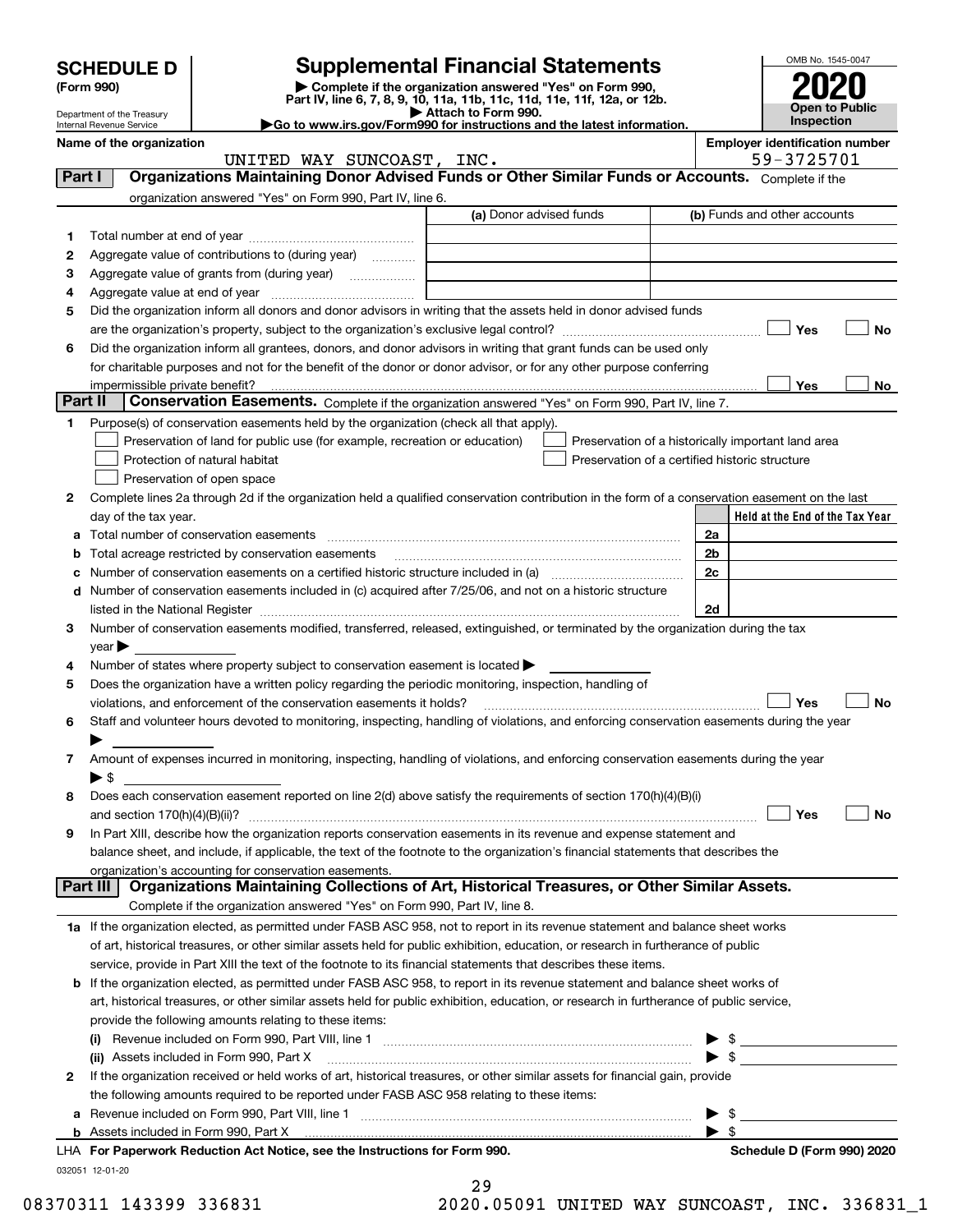|               | Schedule D (Form 990) 2020                                                                                                                                                                                                     | UNITED WAY SUNCOAST, INC. |                |                                                                                                                                                                                                                               |  |                 |                      | 59-3725701 Page 2          |             |             |
|---------------|--------------------------------------------------------------------------------------------------------------------------------------------------------------------------------------------------------------------------------|---------------------------|----------------|-------------------------------------------------------------------------------------------------------------------------------------------------------------------------------------------------------------------------------|--|-----------------|----------------------|----------------------------|-------------|-------------|
|               | Part III<br>Organizations Maintaining Collections of Art, Historical Treasures, or Other Similar Assets                                                                                                                        |                           |                |                                                                                                                                                                                                                               |  |                 |                      | (continued)                |             |             |
| з             | Using the organization's acquisition, accession, and other records, check any of the following that make significant use of its                                                                                                |                           |                |                                                                                                                                                                                                                               |  |                 |                      |                            |             |             |
|               | collection items (check all that apply):                                                                                                                                                                                       |                           |                |                                                                                                                                                                                                                               |  |                 |                      |                            |             |             |
| a             | Public exhibition                                                                                                                                                                                                              |                           |                | Loan or exchange program                                                                                                                                                                                                      |  |                 |                      |                            |             |             |
| b             | Scholarly research                                                                                                                                                                                                             |                           |                | Other and the contract of the contract of the contract of the contract of the contract of the contract of the contract of the contract of the contract of the contract of the contract of the contract of the contract of the |  |                 |                      |                            |             |             |
| с             | Preservation for future generations                                                                                                                                                                                            |                           |                |                                                                                                                                                                                                                               |  |                 |                      |                            |             |             |
| 4             | Provide a description of the organization's collections and explain how they further the organization's exempt purpose in Part XIII.                                                                                           |                           |                |                                                                                                                                                                                                                               |  |                 |                      |                            |             |             |
| 5             | During the year, did the organization solicit or receive donations of art, historical treasures, or other similar assets                                                                                                       |                           |                |                                                                                                                                                                                                                               |  |                 |                      |                            |             |             |
|               | to be sold to raise funds rather than to be maintained as part of the organization's collection?                                                                                                                               |                           |                |                                                                                                                                                                                                                               |  |                 |                      | Yes                        |             | <u>No</u>   |
|               | <b>Part IV</b><br>Escrow and Custodial Arrangements. Complete if the organization answered "Yes" on Form 990, Part IV, line 9, or                                                                                              |                           |                |                                                                                                                                                                                                                               |  |                 |                      |                            |             |             |
|               | reported an amount on Form 990, Part X, line 21.                                                                                                                                                                               |                           |                |                                                                                                                                                                                                                               |  |                 |                      |                            |             |             |
|               | 1a Is the organization an agent, trustee, custodian or other intermediary for contributions or other assets not included                                                                                                       |                           |                |                                                                                                                                                                                                                               |  |                 |                      |                            |             |             |
|               |                                                                                                                                                                                                                                |                           |                |                                                                                                                                                                                                                               |  |                 |                      | Yes                        |             | No          |
|               | <b>b</b> If "Yes," explain the arrangement in Part XIII and complete the following table:                                                                                                                                      |                           |                |                                                                                                                                                                                                                               |  |                 |                      |                            |             |             |
|               |                                                                                                                                                                                                                                |                           |                |                                                                                                                                                                                                                               |  |                 |                      | Amount                     |             |             |
|               | c Beginning balance measurements and the contract of Beginning balance measurements and the contract of the contract of the contract of the contract of the contract of the contract of the contract of the contract of the co |                           |                |                                                                                                                                                                                                                               |  | 1c              |                      |                            |             |             |
|               | d Additions during the year measurement contains and a state of the year.                                                                                                                                                      |                           |                |                                                                                                                                                                                                                               |  | 1d              |                      |                            |             |             |
|               | e Distributions during the year manufactured and continuum and contact the year manufactured and contact the year manufactured and contact the year manufactured and contact the year manufactured and contact the year manufa |                           |                |                                                                                                                                                                                                                               |  | 1e              |                      |                            |             |             |
|               |                                                                                                                                                                                                                                |                           |                |                                                                                                                                                                                                                               |  | 1f              |                      |                            |             |             |
|               | 2a Did the organization include an amount on Form 990, Part X, line 21, for escrow or custodial account liability?                                                                                                             |                           |                |                                                                                                                                                                                                                               |  |                 |                      | Yes                        |             | No          |
|               | b If "Yes," explain the arrangement in Part XIII. Check here if the explanation has been provided on Part XIII                                                                                                                 |                           |                |                                                                                                                                                                                                                               |  |                 |                      |                            |             |             |
| <b>Part V</b> | Endowment Funds. Complete if the organization answered "Yes" on Form 990, Part IV, line 10.                                                                                                                                    |                           |                |                                                                                                                                                                                                                               |  |                 |                      |                            |             |             |
|               |                                                                                                                                                                                                                                | (a) Current year          | (b) Prior year | (c) Two years back                                                                                                                                                                                                            |  |                 | (d) Three years back | (e) Four years back        |             |             |
|               | 1a Beginning of year balance                                                                                                                                                                                                   | 24, 484, 184.             | 24,105,009.    | 23, 218, 425.                                                                                                                                                                                                                 |  |                 | 19,296,126.          |                            | 17,838,781. |             |
|               |                                                                                                                                                                                                                                | 57,999.                   | 41,374.        | 446,975.                                                                                                                                                                                                                      |  |                 | 4,074,144.           |                            |             | 40,726.     |
|               | Net investment earnings, gains, and losses                                                                                                                                                                                     | 6, 212, 365.              | 801,501.       | 1,213,999.                                                                                                                                                                                                                    |  |                 | 1,584,361.           |                            |             | 1,868,019.  |
|               |                                                                                                                                                                                                                                |                           |                |                                                                                                                                                                                                                               |  |                 |                      |                            |             |             |
|               | e Other expenditures for facilities                                                                                                                                                                                            |                           |                |                                                                                                                                                                                                                               |  |                 |                      |                            |             |             |
|               | and programs                                                                                                                                                                                                                   | 901, 203.                 | 463,700.       | 774,390.                                                                                                                                                                                                                      |  |                 | 1,736,206.           |                            |             | 451,400.    |
|               | f Administrative expenses                                                                                                                                                                                                      |                           |                |                                                                                                                                                                                                                               |  |                 |                      |                            |             |             |
| g             | End of year balance                                                                                                                                                                                                            | 29,853,345.               | 24, 484, 184.  | 24, 105, 009.                                                                                                                                                                                                                 |  |                 | 23, 218, 425.        |                            |             | 19,296,126. |
| 2             | Provide the estimated percentage of the current year end balance (line 1g, column (a)) held as:                                                                                                                                |                           |                |                                                                                                                                                                                                                               |  |                 |                      |                            |             |             |
|               | Board designated or quasi-endowment                                                                                                                                                                                            | 67.8677                   | %              |                                                                                                                                                                                                                               |  |                 |                      |                            |             |             |
|               | <b>b</b> Permanent endowment $\blacktriangleright$ 12.5011                                                                                                                                                                     | %                         |                |                                                                                                                                                                                                                               |  |                 |                      |                            |             |             |
|               | 19.6312<br>$\mathbf c$ Term endowment $\blacktriangleright$                                                                                                                                                                    | %                         |                |                                                                                                                                                                                                                               |  |                 |                      |                            |             |             |
|               | The percentages on lines 2a, 2b, and 2c should equal 100%.                                                                                                                                                                     |                           |                |                                                                                                                                                                                                                               |  |                 |                      |                            |             |             |
|               | 3a Are there endowment funds not in the possession of the organization that are held and administered for the organization                                                                                                     |                           |                |                                                                                                                                                                                                                               |  |                 |                      |                            |             |             |
|               | by:                                                                                                                                                                                                                            |                           |                |                                                                                                                                                                                                                               |  |                 |                      |                            | Yes         | No.         |
|               | (i)                                                                                                                                                                                                                            |                           |                |                                                                                                                                                                                                                               |  |                 |                      | 3a(i)                      | X           |             |
|               |                                                                                                                                                                                                                                |                           |                |                                                                                                                                                                                                                               |  |                 |                      | 3a(ii)                     |             | x           |
|               | 3b                                                                                                                                                                                                                             |                           |                |                                                                                                                                                                                                                               |  |                 |                      |                            |             |             |
| 4             | Describe in Part XIII the intended uses of the organization's endowment funds.                                                                                                                                                 |                           |                |                                                                                                                                                                                                                               |  |                 |                      |                            |             |             |
|               | Land, Buildings, and Equipment.<br><b>Part VI</b>                                                                                                                                                                              |                           |                |                                                                                                                                                                                                                               |  |                 |                      |                            |             |             |
|               | Complete if the organization answered "Yes" on Form 990, Part IV, line 11a. See Form 990, Part X, line 10.                                                                                                                     |                           |                |                                                                                                                                                                                                                               |  |                 |                      |                            |             |             |
|               | Description of property                                                                                                                                                                                                        | (a) Cost or other         |                | (b) Cost or other                                                                                                                                                                                                             |  | (c) Accumulated |                      | (d) Book value             |             |             |
|               |                                                                                                                                                                                                                                | basis (investment)        |                | basis (other)                                                                                                                                                                                                                 |  | depreciation    |                      |                            |             |             |
|               |                                                                                                                                                                                                                                |                           |                | 386,245.                                                                                                                                                                                                                      |  |                 |                      |                            |             | 386,245.    |
| b             |                                                                                                                                                                                                                                |                           |                | 1,332,835.                                                                                                                                                                                                                    |  | 422,833.        |                      |                            |             | 910,002.    |
|               |                                                                                                                                                                                                                                |                           |                | $\overline{1,008,550}$ .                                                                                                                                                                                                      |  | 947,082.        |                      |                            |             | 61,468.     |
|               |                                                                                                                                                                                                                                |                           |                | 1,423,893.                                                                                                                                                                                                                    |  | 1,178,373.      |                      |                            | 245,520.    |             |
|               |                                                                                                                                                                                                                                |                           |                |                                                                                                                                                                                                                               |  |                 |                      |                            |             |             |
|               |                                                                                                                                                                                                                                |                           |                |                                                                                                                                                                                                                               |  |                 |                      | 1,603,235.                 |             |             |
|               |                                                                                                                                                                                                                                |                           |                |                                                                                                                                                                                                                               |  |                 |                      | Schedule D (Form 990) 2020 |             |             |

032052 12-01-20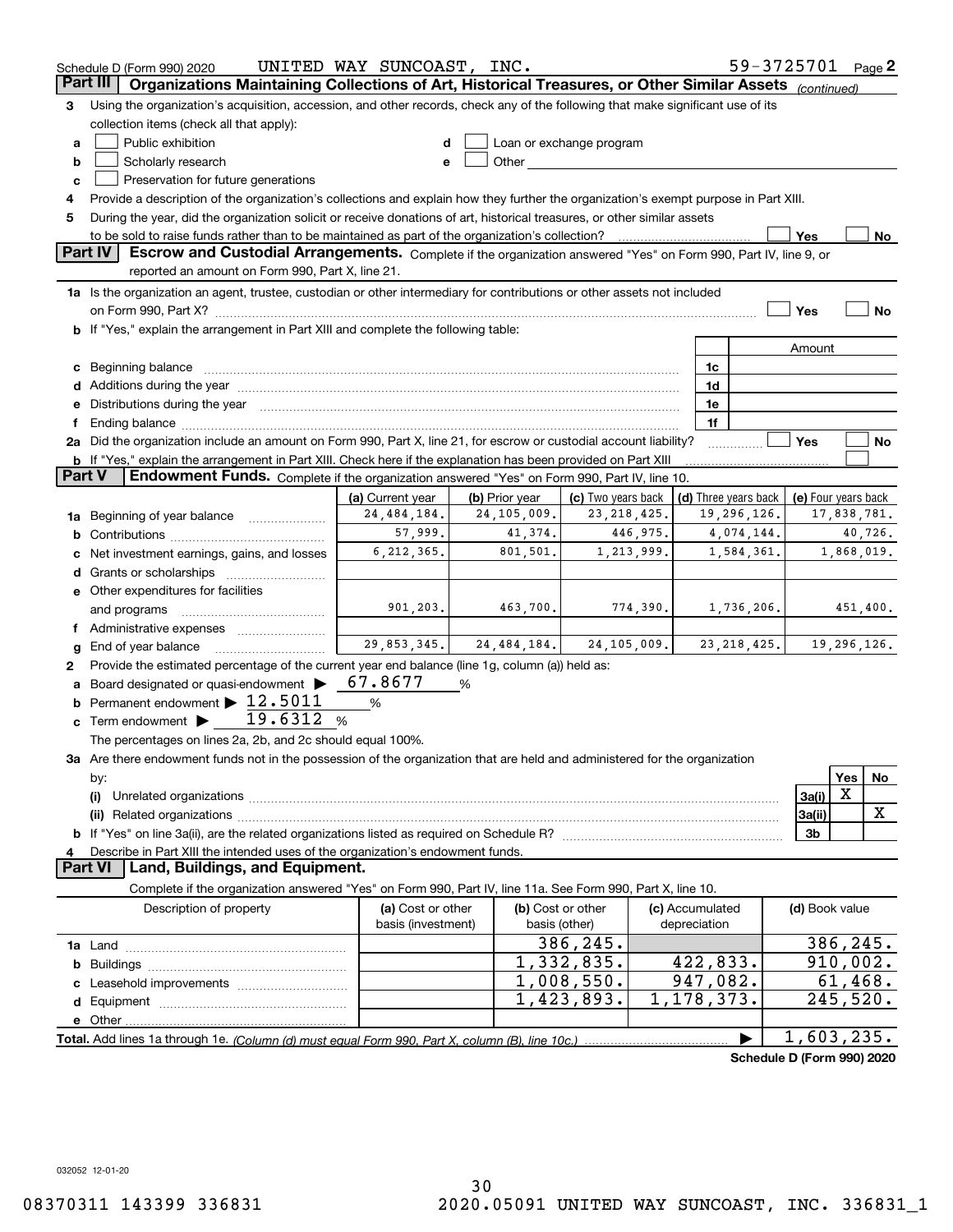| Schedule D (Form 990) 2020 |  | UNITED WAY SUNCOAST, | INC. |
|----------------------------|--|----------------------|------|
|                            |  |                      |      |

| Schedule D (Form 990) 2020          |                                                                                        | UNITED WAY SUNCOAST, INC. |                                                                                                                   | 59-3725701<br>Page <sub>3</sub> |
|-------------------------------------|----------------------------------------------------------------------------------------|---------------------------|-------------------------------------------------------------------------------------------------------------------|---------------------------------|
|                                     | Part VII Investments - Other Securities.                                               |                           |                                                                                                                   |                                 |
|                                     |                                                                                        |                           | Complete if the organization answered "Yes" on Form 990, Part IV, line 11b. See Form 990, Part X, line 12.        |                                 |
|                                     | (a) Description of security or category (including name of security)                   | (b) Book value            | (c) Method of valuation: Cost or end-of-year market value                                                         |                                 |
| (1) Financial derivatives           |                                                                                        |                           |                                                                                                                   |                                 |
|                                     |                                                                                        |                           |                                                                                                                   |                                 |
| $(3)$ Other                         |                                                                                        |                           |                                                                                                                   |                                 |
| (A)                                 |                                                                                        |                           |                                                                                                                   |                                 |
| (B)                                 |                                                                                        |                           |                                                                                                                   |                                 |
| (C)                                 |                                                                                        |                           |                                                                                                                   |                                 |
| (D)                                 |                                                                                        |                           |                                                                                                                   |                                 |
| (E)                                 |                                                                                        |                           |                                                                                                                   |                                 |
| (F)                                 |                                                                                        |                           |                                                                                                                   |                                 |
| (G)                                 |                                                                                        |                           |                                                                                                                   |                                 |
| (H)                                 |                                                                                        |                           |                                                                                                                   |                                 |
|                                     | Total. (Col. (b) must equal Form 990, Part X, col. (B) line 12.) $\blacktriangleright$ |                           |                                                                                                                   |                                 |
|                                     | Part VIII Investments - Program Related.                                               |                           |                                                                                                                   |                                 |
|                                     |                                                                                        |                           | Complete if the organization answered "Yes" on Form 990, Part IV, line 11c. See Form 990, Part X, line 13.        |                                 |
|                                     | (a) Description of investment                                                          | (b) Book value            | (c) Method of valuation: Cost or end-of-year market value                                                         |                                 |
| (1)                                 |                                                                                        |                           |                                                                                                                   |                                 |
| (2)                                 |                                                                                        |                           |                                                                                                                   |                                 |
| (3)                                 |                                                                                        |                           |                                                                                                                   |                                 |
|                                     |                                                                                        |                           |                                                                                                                   |                                 |
| (4)                                 |                                                                                        |                           |                                                                                                                   |                                 |
| (5)                                 |                                                                                        |                           |                                                                                                                   |                                 |
| (6)                                 |                                                                                        |                           |                                                                                                                   |                                 |
| (7)                                 |                                                                                        |                           |                                                                                                                   |                                 |
| (8)                                 |                                                                                        |                           |                                                                                                                   |                                 |
| (9)                                 |                                                                                        |                           |                                                                                                                   |                                 |
| Part IX<br><b>Other Assets.</b>     | Total. (Col. (b) must equal Form 990, Part X, col. (B) line 13.)                       |                           |                                                                                                                   |                                 |
|                                     |                                                                                        |                           |                                                                                                                   |                                 |
|                                     |                                                                                        | (a) Description           | Complete if the organization answered "Yes" on Form 990, Part IV, line 11d. See Form 990, Part X, line 15.        | (b) Book value                  |
|                                     | ACCRUED INTEREST RECEIVABLE                                                            |                           |                                                                                                                   |                                 |
| (1)                                 |                                                                                        |                           |                                                                                                                   | 32,783.<br>85,618.              |
| (2)                                 | CASH SURRENDER VALUE - LIFE INSURANCE                                                  |                           |                                                                                                                   |                                 |
| GIFTED FACILITY<br>(3)              |                                                                                        |                           |                                                                                                                   | 46, 186.                        |
| (4)                                 | COMMUNITY FOUNDATION INVESTMENTS                                                       |                           |                                                                                                                   | 7,039,687.                      |
| (5)                                 |                                                                                        |                           |                                                                                                                   |                                 |
| (6)                                 |                                                                                        |                           |                                                                                                                   |                                 |
| (7)                                 |                                                                                        |                           |                                                                                                                   |                                 |
| (8)                                 |                                                                                        |                           |                                                                                                                   |                                 |
| (9)                                 |                                                                                        |                           |                                                                                                                   |                                 |
| <b>Other Liabilities.</b><br>Part X | Total. (Column (b) must equal Form 990. Part X, col. (B) line 15.)                     |                           |                                                                                                                   | 7,204,274.                      |
|                                     |                                                                                        |                           | Complete if the organization answered "Yes" on Form 990, Part IV, line 11e or 11f. See Form 990, Part X, line 25. |                                 |
| 1.                                  | (a) Description of liability                                                           |                           |                                                                                                                   | (b) Book value                  |
| (1)<br>Federal income taxes         |                                                                                        |                           |                                                                                                                   |                                 |
| ANNUITIES PAYABLE<br>(2)            |                                                                                        |                           |                                                                                                                   | 182,156.                        |
| (3)                                 | CAPITAL LEASE OBLIGATIONS                                                              |                           |                                                                                                                   | 174,921.                        |
| (4)                                 | OBLIGATION UNDER REMAINDER TRUST                                                       |                           |                                                                                                                   |                                 |
| <b>AGREEMENT</b><br>(5)             |                                                                                        |                           |                                                                                                                   | 51,473.                         |
| (6)                                 | DEFERRED LEASE INCENTIVE                                                               |                           |                                                                                                                   | 49,196.                         |
| (7)                                 |                                                                                        |                           |                                                                                                                   |                                 |
|                                     |                                                                                        |                           |                                                                                                                   |                                 |
| (8)                                 |                                                                                        |                           |                                                                                                                   |                                 |
| (9)                                 |                                                                                        |                           |                                                                                                                   | 457,746.                        |
|                                     | Total. (Column (b) must equal Form 990, Part X, col. (B) line 25.)                     |                           |                                                                                                                   |                                 |

**2.** Liability for uncertain tax positions. In Part XIII, provide the text of the footnote to the organization's financial statements that reports the organization's liability for uncertain tax positions under FASB ASC 740. Check here if the text of the footnote has been provided in Part XIII  $\boxed{\text{X}}$ 

**Schedule D (Form 990) 2020**

032053 12-01-20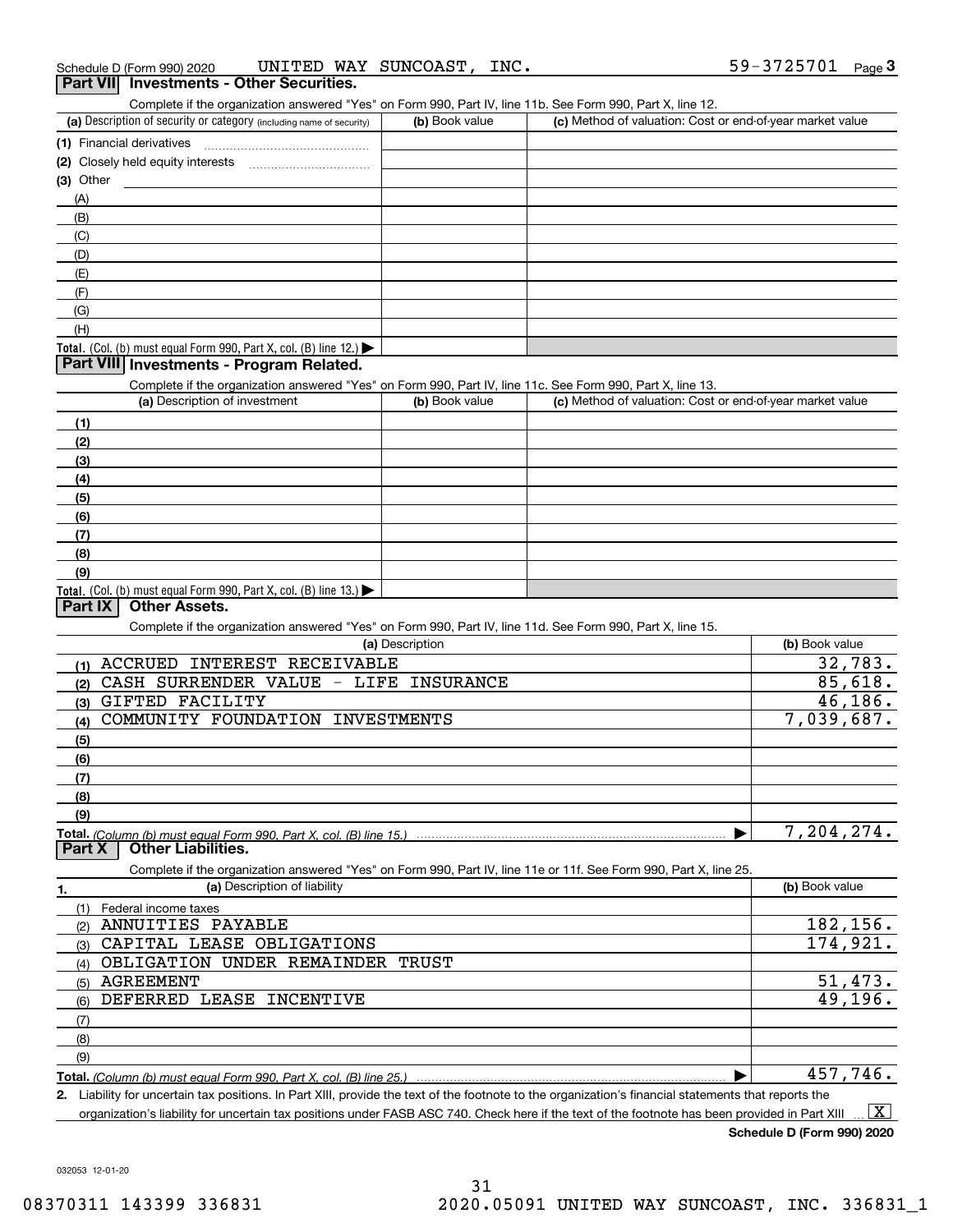| 59-3725701<br>UNITED WAY SUNCOAST, INC.<br>Page 4<br>Schedule D (Form 990) 2020                |                                                                                                                                                                                                                                    |                |                           |                |                |  |
|------------------------------------------------------------------------------------------------|------------------------------------------------------------------------------------------------------------------------------------------------------------------------------------------------------------------------------------|----------------|---------------------------|----------------|----------------|--|
| Part XI<br>Reconciliation of Revenue per Audited Financial Statements With Revenue per Return. |                                                                                                                                                                                                                                    |                |                           |                |                |  |
|                                                                                                | Complete if the organization answered "Yes" on Form 990, Part IV, line 12a.                                                                                                                                                        |                |                           |                |                |  |
| 1                                                                                              | Total revenue, gains, and other support per audited financial statements                                                                                                                                                           |                |                           | $\blacksquare$ | 41,613,305.    |  |
| $\mathbf{2}$                                                                                   | Amounts included on line 1 but not on Form 990, Part VIII, line 12:                                                                                                                                                                |                |                           |                |                |  |
| a                                                                                              | Net unrealized gains (losses) on investments [11] matter contracts and the unrealized gains (losses) on investments                                                                                                                | 2a             | 5,504,301.<br>1,228.      |                |                |  |
|                                                                                                |                                                                                                                                                                                                                                    |                |                           |                |                |  |
| с                                                                                              |                                                                                                                                                                                                                                    |                |                           |                |                |  |
| d                                                                                              | Other (Describe in Part XIII.) [100] [100] [100] [100] [100] [100] [100] [100] [100] [100] [100] [100] [100] [                                                                                                                     | 2d             | $\overline{-1,516,049}$ . |                |                |  |
| е                                                                                              | Add lines 2a through 2d                                                                                                                                                                                                            | 2e             | 3,989,480.                |                |                |  |
| 3                                                                                              |                                                                                                                                                                                                                                    |                |                           | 3              | 37,623,825.    |  |
| 4                                                                                              | Amounts included on Form 990, Part VIII, line 12, but not on line 1:                                                                                                                                                               |                |                           |                |                |  |
|                                                                                                |                                                                                                                                                                                                                                    |                | <u> 150,032.</u>          |                |                |  |
| b                                                                                              |                                                                                                                                                                                                                                    | 4 <sub>h</sub> | 2,770,327.                |                |                |  |
| c.                                                                                             | Add lines 4a and 4b                                                                                                                                                                                                                | 4c             | 2,920,359.                |                |                |  |
|                                                                                                |                                                                                                                                                                                                                                    | 5              | 40,544,184.               |                |                |  |
|                                                                                                |                                                                                                                                                                                                                                    |                |                           |                |                |  |
|                                                                                                | Part XII   Reconciliation of Expenses per Audited Financial Statements With Expenses per Return.                                                                                                                                   |                |                           |                |                |  |
|                                                                                                | Complete if the organization answered "Yes" on Form 990, Part IV, line 12a.                                                                                                                                                        |                |                           |                |                |  |
| 1                                                                                              |                                                                                                                                                                                                                                    |                |                           | $\blacksquare$ | 17, 777, 077.  |  |
| 2                                                                                              | Amounts included on line 1 but not on Form 990, Part IX, line 25:                                                                                                                                                                  |                |                           |                |                |  |
| a                                                                                              |                                                                                                                                                                                                                                    | 2a             | 16, 183.                  |                |                |  |
| b                                                                                              |                                                                                                                                                                                                                                    | 2 <sub>b</sub> |                           |                |                |  |
| c                                                                                              |                                                                                                                                                                                                                                    | 2c             |                           |                |                |  |
| d                                                                                              | Other (Describe in Part XIII.) (2000) (2000) (2000) (2010) (2010) (2010) (2010) (2010) (2010) (2010) (2010) (2010) (2010) (2010) (2010) (2010) (2010) (2010) (2010) (2010) (2010) (2010) (2010) (2010) (2010) (2010) (2010) (2     | 2d             |                           |                |                |  |
|                                                                                                | Add lines 2a through 2d <b>manufactures</b> in the contract of the contract of the contract of the contract of the contract of the contract of the contract of the contract of the contract of the contract of the contract of the |                |                           | 2e             | <u>16,183.</u> |  |
| з                                                                                              |                                                                                                                                                                                                                                    |                |                           | $\mathbf{a}$   | 17,760,894.    |  |
| 4                                                                                              | Amounts included on Form 990, Part IX, line 25, but not on line 1:                                                                                                                                                                 |                |                           |                |                |  |
| a                                                                                              |                                                                                                                                                                                                                                    | 4a             | 150,032.                  |                |                |  |
| b                                                                                              |                                                                                                                                                                                                                                    | 4 <sub>h</sub> | 1,702,646.                |                |                |  |
|                                                                                                | Add lines 4a and 4b                                                                                                                                                                                                                |                |                           | 4c             | 1,852,678.     |  |
|                                                                                                | Part XIII Supplemental Information.                                                                                                                                                                                                |                |                           | 5              | 19,613,572.    |  |

Provide the descriptions required for Part II, lines 3, 5, and 9; Part III, lines 1a and 4; Part IV, lines 1b and 2b; Part V, line 4; Part X, line 2; Part XI, lines 2d and 4b; and Part XII, lines 2d and 4b. Also complete this part to provide any additional information.

## PART V, LINE 4:

| THE ENDOWMENT FUNDS WERE ESTABLISHED TO PROVIDE FUTURE SUPPORT FOR THE     |  |
|----------------------------------------------------------------------------|--|
|                                                                            |  |
| ORGANIZATION'S MISSION. THE ORGANIZATION'S INTERNALLY-CONTROLLED ENDOWMENT |  |
|                                                                            |  |
| NET ASSETS ARE COMPRISED OF INVESTMENTS HELD IN VARIOUS DONOR ENDOWMENTS,  |  |
|                                                                            |  |
| INVESTMENTS HELD UNDER A CHARITABLE REMAINDER UNITRUST AGREEMENT, AND      |  |
|                                                                            |  |
| FUNDS DESIGNATED BY THE BOARD OF DIRECTORS TO FUNCTION AS ENDOWMENTS.      |  |
|                                                                            |  |
|                                                                            |  |

PART X, LINE 2:

THE ORGANIZATION IS EXEMPT FROM FEDERAL INCOME TAXES UNDER SECTION

501(C)(3) OF THE INTERNAL REVENUE CODE AND FROM STATE INCOME TAXES UNDER

THE PROVISIONS OF THE FLORIDA STATUTES. THE INTERNAL REVENUE CODE PROVIDES

|                 | FOR TAXATION OF |  |  |  | UNRELATED BUSINESS INCOME UNDER CERTAIN CIRCUMSTANCES. | THE |
|-----------------|-----------------|--|--|--|--------------------------------------------------------|-----|
| 032054 12-01-20 |                 |  |  |  | Schedule D (Form 990) 2020                             |     |
|                 |                 |  |  |  |                                                        |     |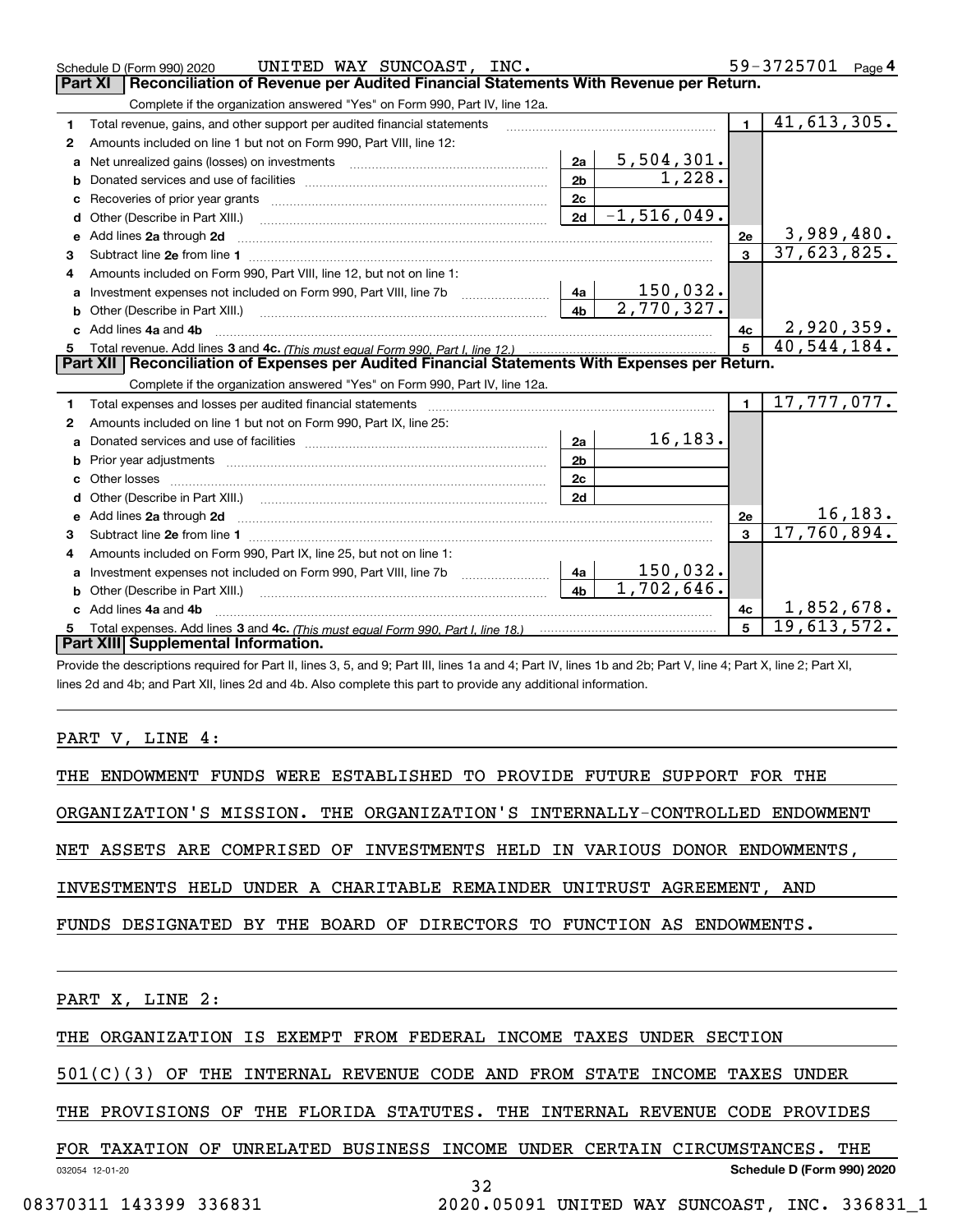| UNITED WAY SUNCOAST, INC.<br>Schedule D (Form 990) 2020<br><b>Part XIII Supplemental Information</b> (continued) | 59-3725701 Page 5 |
|------------------------------------------------------------------------------------------------------------------|-------------------|
| ORGANIZATION REPORTS NO UNRELATED BUSINESS TAXABLE INCOME; HOWEVER, SUCH                                         |                   |
| STATUS IS SUBJECT TO FINAL DETERMINATION UPON EXAMINATION OF THE RELATED                                         |                   |
| INCOME TAX RETURNS BY THE APPROPRIATE TAXING AUTHORITIES. THE ORGANIZATION                                       |                   |
| HAS ADOPTED THE PROVISIONS OF ASC TOPIC 740 RELATING TO ACCOUNTING FOR                                           |                   |
| UNCERTAINTY IN INCOME TAXES AND DOES NOT BELIEVE IT HAS ANY MATERIAL                                             |                   |
| INCOME TAX EXPOSURE RELATING TO UNCERTAIN TAX POSITIONS. THE INCOME TAX                                          |                   |
| FILINGS FOR UNITED WAY SUNCOAST, INC., UNITED WAY OF MANATEE COUNTY, INC.                                        |                   |
| AND UNITED WAY FOUNDATION OF MANATEE COUNTY FOR THE YEAR ENDED JUNE 30,                                          |                   |
| 2018 AND THEREAFTER REMAIN SUBJECT TO EXAMINATION.                                                               |                   |
|                                                                                                                  |                   |
| PART XI, LINE 2D - OTHER ADJUSTMENTS:                                                                            |                   |
| PROVISION FOR UNCOLLECTIBLE PLEDGES                                                                              | $-1$ ,526,720.    |
| CHANGE IN CSV OF LIFE INSURANCE                                                                                  | 10,671.           |
| TOTAL TO SCHEDULE D, PART XI, LINE 2D                                                                            | $-1,516,049.$     |
|                                                                                                                  |                   |
| PART XI, LINE 4B - OTHER ADJUSTMENTS:                                                                            |                   |
| DONOR DESIGNATED CONTRIBUTIONS                                                                                   | 1,702,646.        |
| GAIN ON SALE OF ASSETS                                                                                           | 37,181.           |
| GAIN ON FORGIVENESS OF PPP LOAN                                                                                  | 1,030,500.        |
| TOTAL TO SCHEDULE D, PART XI, LINE 4B<br><u> 1980 - Johann Barbara, martin a</u>                                 | 2,770,327.        |
|                                                                                                                  |                   |
| PART XII, LINE 4B - OTHER ADJUSTMENTS:                                                                           |                   |
| DONOR DESIGNATED CONTRIBUTIONS                                                                                   | 1,702,646.        |
|                                                                                                                  |                   |
|                                                                                                                  |                   |
|                                                                                                                  |                   |
|                                                                                                                  |                   |

**Schedule D (Form 990) 2020**

032055 12-01-20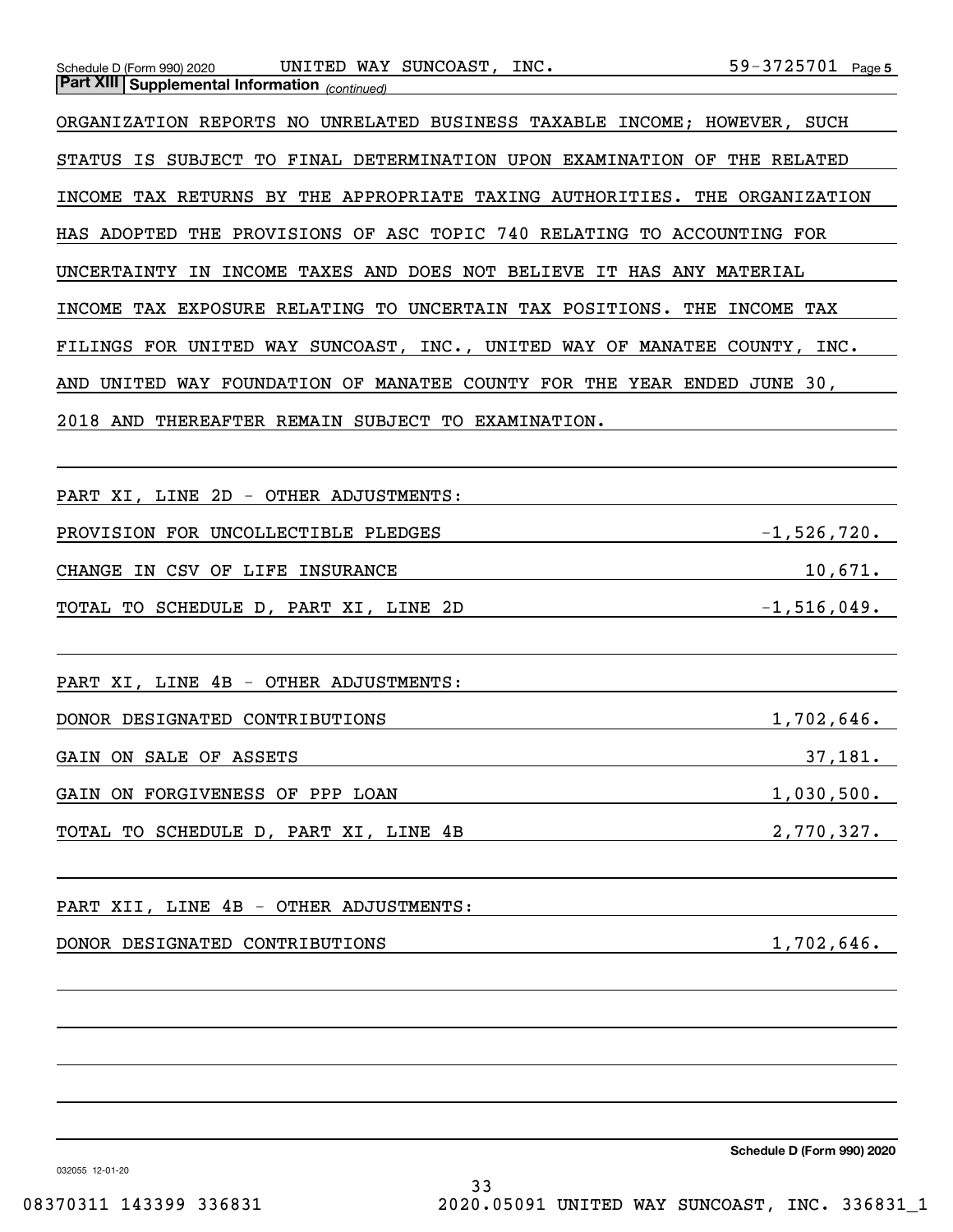| <b>SCHEDULE I</b><br>(Form 990)                                                                                                                                                                                                                                                                  |                                                    | <b>Grants and Other Assistance to Organizations,</b><br>Governments, and Individuals in the United States<br>Complete if the organization answered "Yes" on Form 990, Part IV, line 21 or 22. |                                                                              |                                         |                                                                |                                          | OMB No. 1545-0047<br>2020                                                                                               |
|--------------------------------------------------------------------------------------------------------------------------------------------------------------------------------------------------------------------------------------------------------------------------------------------------|----------------------------------------------------|-----------------------------------------------------------------------------------------------------------------------------------------------------------------------------------------------|------------------------------------------------------------------------------|-----------------------------------------|----------------------------------------------------------------|------------------------------------------|-------------------------------------------------------------------------------------------------------------------------|
| Department of the Treasury<br>Internal Revenue Service                                                                                                                                                                                                                                           |                                                    |                                                                                                                                                                                               | Attach to Form 990.<br>Go to www.irs.gov/Form990 for the latest information. |                                         |                                                                |                                          | <b>Open to Public</b><br>Inspection                                                                                     |
| Name of the organization<br>UNITED WAY SUNCOAST, INC.                                                                                                                                                                                                                                            |                                                    |                                                                                                                                                                                               |                                                                              |                                         |                                                                |                                          | <b>Employer identification number</b><br>59-3725701                                                                     |
| Part I<br><b>General Information on Grants and Assistance</b>                                                                                                                                                                                                                                    |                                                    |                                                                                                                                                                                               |                                                                              |                                         |                                                                |                                          |                                                                                                                         |
| Does the organization maintain records to substantiate the amount of the grants or assistance, the grantees' eligibility for the grants or assistance, and the selection<br>$\mathbf{1}$<br>criteria used to award the grants or assistance?                                                     |                                                    |                                                                                                                                                                                               |                                                                              |                                         |                                                                |                                          | $X \mathsf{Yes}$<br>$\overline{\phantom{a}}$ No                                                                         |
| 2 Describe in Part IV the organization's procedures for monitoring the use of grant funds in the United States.<br>Part II<br>Grants and Other Assistance to Domestic Organizations and Domestic Governments. Complete if the organization answered "Yes" on Form 990, Part IV, line 21, for any |                                                    |                                                                                                                                                                                               |                                                                              |                                         |                                                                |                                          |                                                                                                                         |
| recipient that received more than \$5,000. Part II can be duplicated if additional space is needed.                                                                                                                                                                                              |                                                    |                                                                                                                                                                                               |                                                                              |                                         |                                                                |                                          |                                                                                                                         |
| 1 (a) Name and address of organization<br>or government                                                                                                                                                                                                                                          | $(b)$ EIN                                          | (c) IRC section<br>(if applicable)                                                                                                                                                            | (d) Amount of<br>cash grant                                                  | (e) Amount of<br>non-cash<br>assistance | (f) Method of<br>valuation (book,<br>FMV, appraisal,<br>other) | (g) Description of<br>noncash assistance | (h) Purpose of grant<br>or assistance                                                                                   |
| BOYS & GIRLS CLUBS OF THE SUNCOAST<br>4625 E BAY DR STE 103<br>CLEARWATER, FL 33764                                                                                                                                                                                                              | $59-1566799$ $501(C)(3)$                           |                                                                                                                                                                                               | 394,689.                                                                     |                                         | 0. N/A                                                         | N/A                                      | ALLOCATIONS.<br>DESIGNATIONS, DISASTER<br>RELIEF RESPONSE, GRANTS &<br>PROGRAM IMPACT FUNDING                           |
| HEART OF FLORIDA UNITED WAY, INC<br>1940 TRAYLOR BLVD                                                                                                                                                                                                                                            |                                                    |                                                                                                                                                                                               |                                                                              |                                         |                                                                |                                          | ALLOCATIONS,<br>DESIGNATIONS, DISASTER<br>RELIEF RESPONSE, GRANTS &                                                     |
| ORLANDO FL 32804                                                                                                                                                                                                                                                                                 | $59-0808854$ 501(C)(3)                             |                                                                                                                                                                                               | 293.316.                                                                     |                                         | 0. N/A                                                         | N/A                                      | PROGRAM IMPACT FUNDING                                                                                                  |
| BIG BROTHERS BIG SISTERS - TAMPA<br>BAY - 4630 WOODLAND CORPORATE BLVD<br>STE 160 - TAMPA, FL 33614                                                                                                                                                                                              | 59-2173085 $501(C)(3)$                             |                                                                                                                                                                                               | 280,453.                                                                     |                                         | 0. N/A                                                         | N/A                                      | ALLOCATIONS.<br>DESIGNATIONS, DISASTER<br>RELIEF RESPONSE, GRANTS &<br>PROGRAM IMPACT FUNDING                           |
| BOYS & GIRLS CLUBS OF TAMPA BAY<br>1307 N MACDILL AVE                                                                                                                                                                                                                                            |                                                    |                                                                                                                                                                                               |                                                                              |                                         |                                                                |                                          | ALLOCATIONS,<br>DESIGNATIONS, DISASTER<br>RELIEF RESPONSE, GRANTS &                                                     |
| TAMPA, FL 33607<br>BAY AREA LEGAL SERVICES, INC<br>1302 N 19TH ST SUITE 400<br>TAMPA, FL 33605                                                                                                                                                                                                   | 59-0624368 $501(C)(3)$<br>$59-1171886$ $501(C)(3)$ |                                                                                                                                                                                               | 273, 777.<br>225, 132.                                                       |                                         | 0. N/A<br>0. N/A                                               | N/A<br>N/A                               | PROGRAM IMPACT FUNDING<br>ALLOCATIONS,<br>DESIGNATIONS, DISASTER<br>RELIEF RESPONSE, GRANTS &<br>PROGRAM IMPACT FUNDING |
| CRISIS CENTER OF TAMPA BAY INC<br>ONE CRISIS CENTER PLAZA<br>TAMPA, FL 33613                                                                                                                                                                                                                     | 59-1785265 $501(C)(3)$                             |                                                                                                                                                                                               | 214.528.                                                                     |                                         | 0. N/A                                                         | N/A                                      | ALLOCATIONS,<br>DESIGNATIONS DISASTER<br>RELIEF RESPONSE, GRANTS &<br>PROGRAM IMPACT FUNDING                            |
| 2 Enter total number of section 501(c)(3) and government organizations listed in the line 1 table<br>Enter total number of other organizations listed in the line 1 table<br>3                                                                                                                   |                                                    |                                                                                                                                                                                               |                                                                              |                                         |                                                                |                                          | 136.<br>0.                                                                                                              |

**For Paperwork Reduction Act Notice, see the Instructions for Form 990. Schedule I (Form 990) 2020** LHA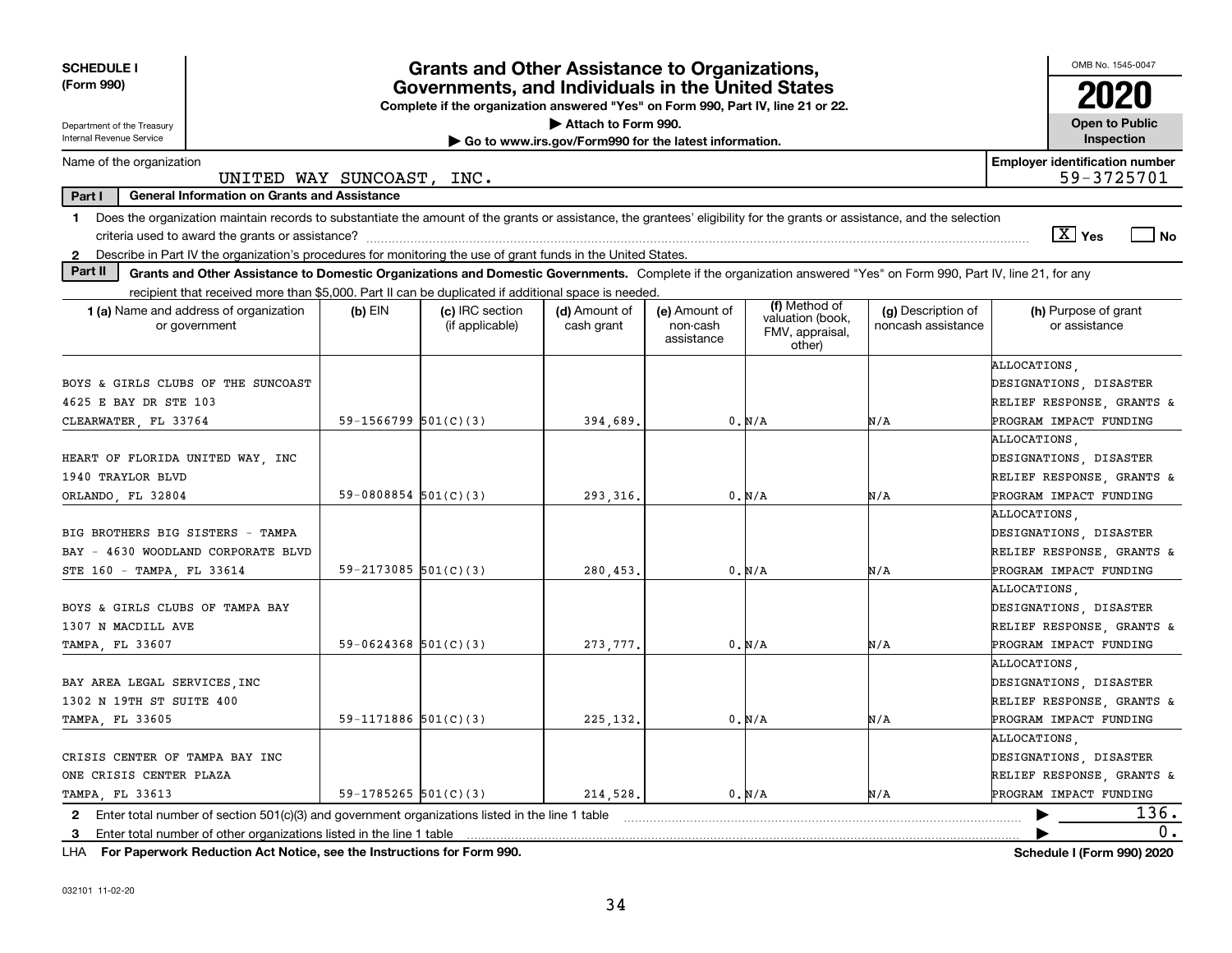| Part II   Continuation of Grants and Other Assistance to Domestic Organizations and Domestic Governments (Schedule I (Form 990), Part II.) |                            |                                  |                             |                                         |                                                                |                                           |                                       |
|--------------------------------------------------------------------------------------------------------------------------------------------|----------------------------|----------------------------------|-----------------------------|-----------------------------------------|----------------------------------------------------------------|-------------------------------------------|---------------------------------------|
| (a) Name and address of<br>organization or government                                                                                      | (b) EIN                    | (c) IRC section<br>if applicable | (d) Amount of<br>cash grant | (e) Amount of<br>non-cash<br>assistance | (f) Method of<br>valuation<br>(book, FMV,<br>appraisal, other) | (g) Description of<br>non-cash assistance | (h) Purpose of grant<br>or assistance |
|                                                                                                                                            |                            |                                  |                             |                                         |                                                                |                                           | ALLOCATIONS.                          |
| FEEDING AMERICA TAMPA BAY                                                                                                                  |                            |                                  |                             |                                         |                                                                |                                           | DESIGNATIONS, DISASTER                |
| 4702 TRANSPORT DR BLDG 6                                                                                                                   |                            |                                  |                             |                                         |                                                                |                                           | <b>RELIEF RESPONSE, GRANTS &amp;</b>  |
| TAMPA, FL 33605                                                                                                                            | 59-2116576 $501(C)(3)$     |                                  | 214,432.                    |                                         | 0. N/A                                                         | N/A                                       | PROGRAM IMPACT FUNDING                |
|                                                                                                                                            |                            |                                  |                             |                                         |                                                                |                                           | <b>ALLOCATIONS</b>                    |
| JEWISH FAMILY & CHILDREN'S SERVICE                                                                                                         |                            |                                  |                             |                                         |                                                                |                                           | DESIGNATIONS, DISASTER                |
| OF THE SUNCOAST - 2688 FRUITVILLE                                                                                                          |                            |                                  |                             |                                         |                                                                |                                           | RELIEF RESPONSE, GRANTS &             |
| RD - SARASOTA, FL 34237                                                                                                                    | $59 - 2693318$ $501(C)(3)$ |                                  | 195,919                     |                                         | 0. N/A                                                         | N/A                                       | PROGRAM IMPACT FUNDING                |
|                                                                                                                                            |                            |                                  |                             |                                         |                                                                |                                           | <b>ALLOCATIONS</b>                    |
| PINELLAS COUNTY URBAN LEAGUE, INC.                                                                                                         |                            |                                  |                             |                                         |                                                                |                                           | DESIGNATIONS, DISASTER                |
| 333 31ST ST N                                                                                                                              |                            |                                  |                             |                                         |                                                                |                                           | RELIEF RESPONSE, GRANTS &             |
| ST. PETERSBURG, FL 33713                                                                                                                   | $59-1665523$ $501(C)(3)$   |                                  | 186,238.                    |                                         | 0. N/A                                                         | N/A                                       | PROGRAM IMPACT FUNDING                |
| CORPORATION TO DEVELOP COMMUNITIES                                                                                                         |                            |                                  |                             |                                         |                                                                |                                           | ALLOCATIONS,                          |
| OF TAMPA, INC - 1907 E                                                                                                                     |                            |                                  |                             |                                         |                                                                |                                           | <b>DESIGNATIONS, DISASTER</b>         |
| HILLSBOROUGH AVE STE 100 - TAMPA,                                                                                                          |                            |                                  |                             |                                         |                                                                |                                           | RELIEF RESPONSE, GRANTS &             |
| FL 33610                                                                                                                                   | $59-3150608$ $501(C)(3)$   |                                  | 181,385,                    |                                         | 0. N/A                                                         | N/A                                       | PROGRAM IMPACT FUNDING                |
|                                                                                                                                            |                            |                                  |                             |                                         |                                                                |                                           | ALLOCATIONS,                          |
| REDLANDS CHRISTIAN MIGRANT                                                                                                                 |                            |                                  |                             |                                         |                                                                |                                           | DESIGNATIONS, DISASTER                |
| ASSOCIATION (RCMA) - 402 W MAIN ST                                                                                                         |                            |                                  |                             |                                         |                                                                |                                           | RELIEF RESPONSE, GRANTS &             |
| - IMMOKALEE, FL 34142                                                                                                                      | 59-1221966 $501(C)(3)$     |                                  | 168,786.                    |                                         | 0. N/A                                                         | N/A                                       | PROGRAM IMPACT FUNDING                |
|                                                                                                                                            |                            |                                  |                             |                                         |                                                                |                                           | ALLOCATIONS.                          |
| METROPOLITAN MINISTRIES                                                                                                                    |                            |                                  |                             |                                         |                                                                |                                           | DESIGNATIONS, DISASTER                |
| 2002 N FLORIDA AVE                                                                                                                         |                            |                                  |                             |                                         |                                                                |                                           | RELIEF RESPONSE, GRANTS &             |
| TAMPA, FL 33602                                                                                                                            | $59-1477007$ 501(C)(3)     |                                  | 162,951                     |                                         | 0. N/A                                                         | N/A                                       | PROGRAM IMPACT FUNDING                |
|                                                                                                                                            |                            |                                  |                             |                                         |                                                                |                                           | ALLOCATIONS,                          |
| TAMPA FAMILY HEALTH CENTERS, INC.                                                                                                          |                            |                                  |                             |                                         |                                                                |                                           | DESIGNATIONS, DISASTER                |
| PO BOX 82969                                                                                                                               |                            |                                  |                             |                                         |                                                                |                                           | RELIEF RESPONSE, GRANTS &             |
| TAMPA, FL 33682                                                                                                                            | $59 - 2420282$ 501(C)(3)   |                                  | 161,000                     |                                         | 0. N/A                                                         | N/A                                       | PROGRAM IMPACT FUNDING                |
|                                                                                                                                            |                            |                                  |                             |                                         |                                                                |                                           | ALLOCATIONS,                          |
| CATHOLIC CHARITIES DIOCESE OF ST                                                                                                           |                            |                                  |                             |                                         |                                                                |                                           | DESIGNATIONS, DISASTER                |
| PETERSBURG - 1213 16TH ST N - ST.                                                                                                          |                            |                                  |                             |                                         |                                                                |                                           | RELIEF RESPONSE, GRANTS &             |
| PETERSBURG, FL 33705                                                                                                                       | 59-0875805 $501(C)(3)$     |                                  | 153,423.                    |                                         | 0. N/A                                                         | N/A                                       | PROGRAM IMPACT FUNDING                |
|                                                                                                                                            |                            |                                  |                             |                                         |                                                                |                                           | ALLOCATIONS.                          |
| CHILDREN FIRST, INC.                                                                                                                       |                            |                                  |                             |                                         |                                                                |                                           | DESIGNATIONS, DISASTER                |
| 1723 N ORANGE AVE                                                                                                                          |                            |                                  |                             |                                         |                                                                |                                           | RELIEF RESPONSE, GRANTS &             |
| SARASOTA, FL 34234                                                                                                                         | 59-0968249 $501(C)(3)$     |                                  | 150.648.                    |                                         | 0. N/A                                                         | N/A                                       | PROGRAM IMPACT FUNDING                |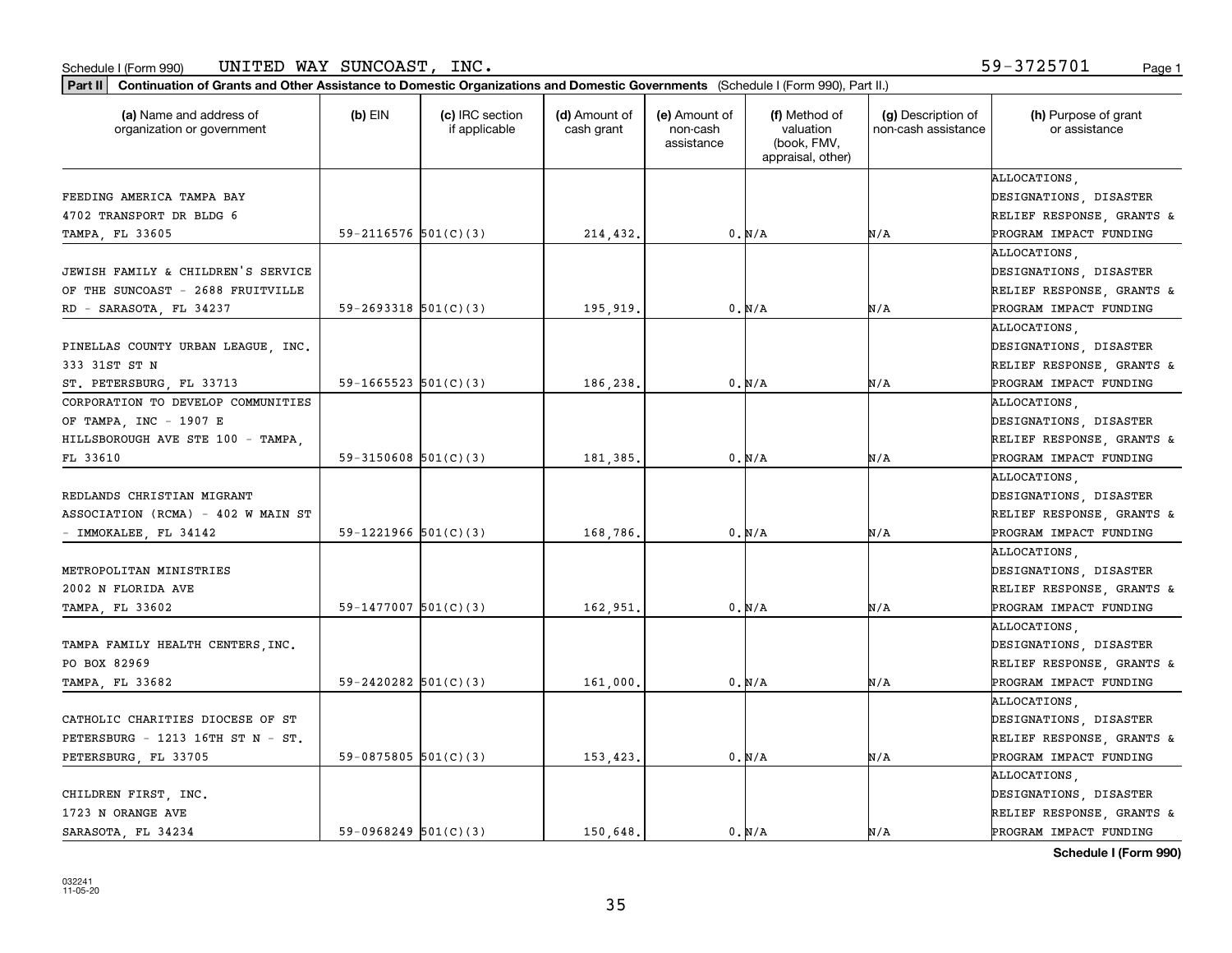| (a) Name and address of<br>organization or government | $(b)$ EIN                | (c) IRC section<br>if applicable | (d) Amount of<br>cash grant | (e) Amount of<br>non-cash<br>assistance | (f) Method of<br>valuation<br>(book, FMV,<br>appraisal, other) | (g) Description of<br>non-cash assistance | (h) Purpose of grant<br>or assistance |
|-------------------------------------------------------|--------------------------|----------------------------------|-----------------------------|-----------------------------------------|----------------------------------------------------------------|-------------------------------------------|---------------------------------------|
|                                                       |                          |                                  |                             |                                         |                                                                |                                           | ALLOCATIONS.                          |
| PINELLAS EX OFFENDER RE ENTRY                         |                          |                                  |                             |                                         |                                                                |                                           | DESIGNATIONS, DISASTER                |
| COALITION - 12810 US HWY 19N -                        |                          |                                  |                             |                                         |                                                                |                                           | RELIEF RESPONSE, GRANTS &             |
| CLEARWATER, FL 33764                                  | 59-3643636 $501(C)(3)$   |                                  | 150,000                     |                                         | 0. N/A                                                         | N/A                                       | PROGRAM IMPACT FUNDING                |
|                                                       |                          |                                  |                             |                                         |                                                                |                                           | ALLOCATIONS                           |
| HOMELESS EMERGENCY PROJECT                            |                          |                                  |                             |                                         |                                                                |                                           | DESIGNATIONS, DISASTER                |
| 1120 N BETTY LN                                       |                          |                                  |                             |                                         |                                                                |                                           | RELIEF RESPONSE, GRANTS &             |
| CLEARWATER, FL 33755                                  | $59 - 2729694$ 501(C)(3) |                                  | 147,196                     |                                         | 0. N/A                                                         | N/A                                       | PROGRAM IMPACT FUNDING                |
|                                                       |                          |                                  |                             |                                         |                                                                |                                           | ALLOCATIONS,                          |
| GULFCOAST LEGAL SERVICES INC                          |                          |                                  |                             |                                         |                                                                |                                           | DESIGNATIONS, DISASTER                |
| ATTN: OPERATIONS COORDINATOR                          |                          |                                  |                             |                                         |                                                                |                                           | RELIEF RESPONSE, GRANTS &             |
| ST. PETERSBURG, FL 33701                              | 59-1882749 $501(C)(3)$   |                                  | 144,135                     |                                         | 0. N/A                                                         | N/A                                       | PROGRAM IMPACT FUNDING                |
|                                                       |                          |                                  |                             |                                         |                                                                |                                           | ALLOCATIONS,                          |
| GULF COAST JEWISH FAMILY AND                          |                          |                                  |                             |                                         |                                                                |                                           | DESIGNATIONS, DISASTER                |
| COMMUNITY SERVICES - 14041 ICOT                       |                          |                                  |                             |                                         |                                                                |                                           | RELIEF RESPONSE, GRANTS &             |
| BLVD - CLEARWATER, FL 33760                           | $59-1229354$ $501(C)(3)$ |                                  | 142,953                     |                                         | 0. N/A                                                         | N/A                                       | PROGRAM IMPACT FUNDING                |
|                                                       |                          |                                  |                             |                                         |                                                                |                                           | ALLOCATIONS                           |
| SUNCOAST VOICES FOR CHILDREN                          |                          |                                  |                             |                                         |                                                                |                                           | DESIGNATIONS, DISASTER                |
| FOUNDATION - 8550 ULMERTON ROAD,                      |                          |                                  |                             |                                         |                                                                |                                           | RELIEF RESPONSE, GRANTS &             |
| SUITE 255 - LARGO, FL 33771                           | $20-1133518$ $501(C)(3)$ |                                  | 140,000                     |                                         | 0. N/A                                                         | N/A                                       | PROGRAM IMPACT FUNDING                |
|                                                       |                          |                                  |                             |                                         |                                                                |                                           | ALLOCATIONS.                          |
| AMSKILLS, INC.                                        |                          |                                  |                             |                                         |                                                                |                                           | DESIGNATIONS, DISASTER                |
| 7825 CAMPUS DR, BUILDING 6                            |                          |                                  |                             |                                         |                                                                |                                           | RELIEF RESPONSE, GRANTS &             |
| NEW PORT RICHEY, FL 34653                             | 82-3888203 $501(C)(3)$   |                                  | 140,000                     |                                         | 0. N/A                                                         | N/A                                       | PROGRAM IMPACT FUNDING                |
|                                                       |                          |                                  |                             |                                         |                                                                |                                           | ALLOCATIONS,                          |
| SUNRISE CHILDREN'S SERVICES                           |                          |                                  |                             |                                         |                                                                |                                           | DESIGNATIONS, DISASTER                |
| 2215 E HENRY AVE                                      |                          |                                  |                             |                                         |                                                                |                                           | RELIEF RESPONSE, GRANTS &             |
| TAMPA, FL 33610                                       | $59-0714818$ $501(C)(3)$ |                                  | 135,827.                    |                                         | 0. N/A                                                         | N/A                                       | PROGRAM IMPACT FUNDING                |
|                                                       |                          |                                  |                             |                                         |                                                                |                                           | ALLOCATIONS.                          |
| A BRIGHTER COMMUNITY, INC.                            |                          |                                  |                             |                                         |                                                                |                                           | DESIGNATIONS, DISASTER                |
| 1613 MARION ST                                        |                          |                                  |                             |                                         |                                                                |                                           | RELIEF RESPONSE, GRANTS &             |
| TAMPA, FL 33602                                       | 59-0624453 $501(C)(3)$   |                                  | 131,703.                    |                                         | $0. N/A$                                                       | N/A                                       | PROGRAM IMPACT FUNDING                |
|                                                       |                          |                                  |                             |                                         |                                                                |                                           | ALLOCATIONS.                          |
| THE SHIRLEY PROCTOR PULLER                            |                          |                                  |                             |                                         |                                                                |                                           | DESIGNATIONS, DISASTER                |
| FOUNDATION - 4133 CORTEZ WAY S -                      |                          |                                  |                             |                                         |                                                                |                                           | RELIEF RESPONSE, GRANTS &             |
| ST. PETERSBURG, FL 33712                              | $46 - 4930592$ 501(C)(3) |                                  | 131.685.                    |                                         | 0. N/A                                                         | N/A                                       | PROGRAM IMPACT FUNDING                |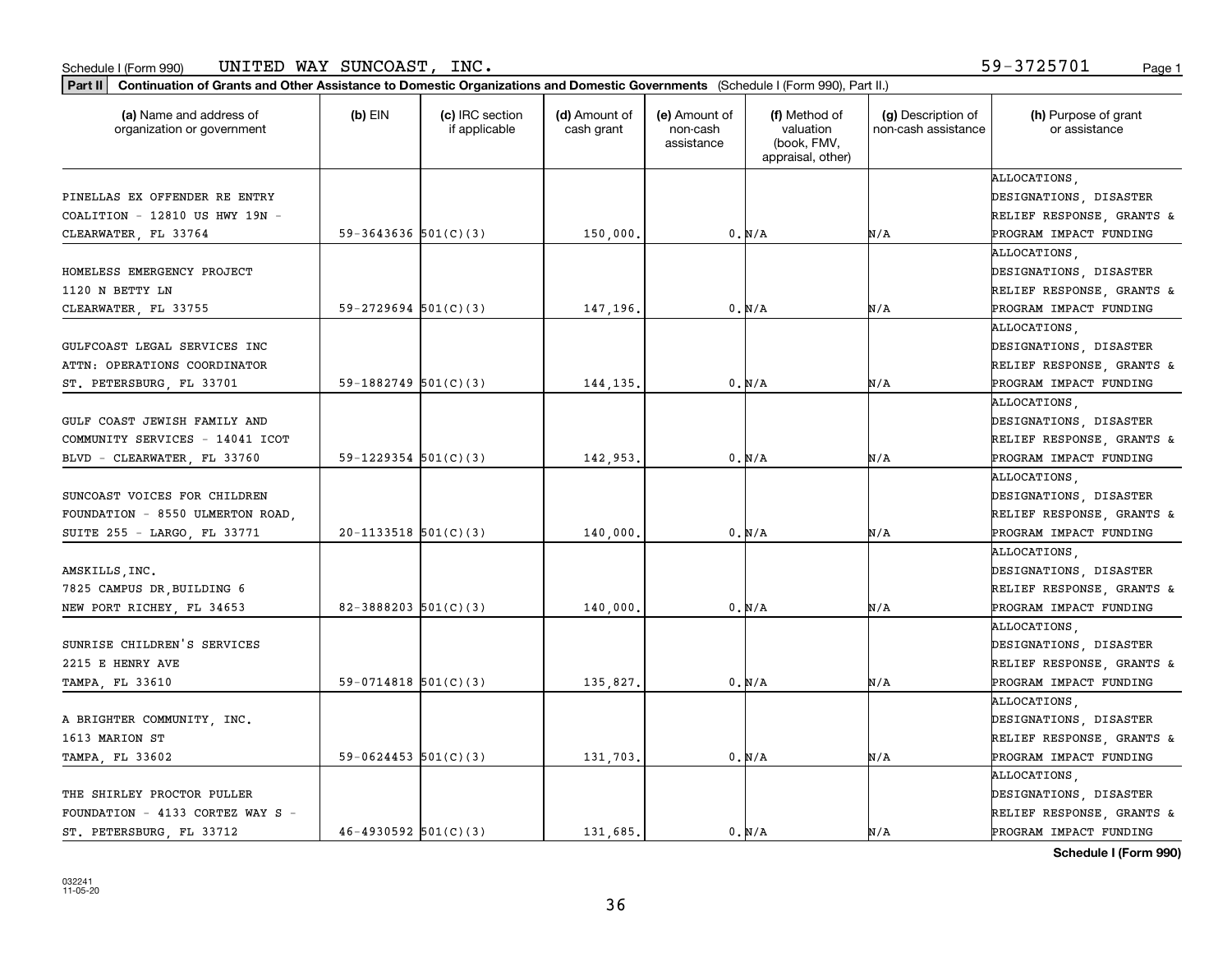| Continuation of Grants and Other Assistance to Domestic Organizations and Domestic Governments (Schedule I (Form 990), Part II.)<br>  Part II |                            |                                  |                             |                                         |                                                                |                                           |                                                                                               |
|-----------------------------------------------------------------------------------------------------------------------------------------------|----------------------------|----------------------------------|-----------------------------|-----------------------------------------|----------------------------------------------------------------|-------------------------------------------|-----------------------------------------------------------------------------------------------|
| (a) Name and address of<br>organization or government                                                                                         | $(b)$ EIN                  | (c) IRC section<br>if applicable | (d) Amount of<br>cash grant | (e) Amount of<br>non-cash<br>assistance | (f) Method of<br>valuation<br>(book, FMV,<br>appraisal, other) | (g) Description of<br>non-cash assistance | (h) Purpose of grant<br>or assistance                                                         |
| UNIVERSITY AREA COMMUNITY                                                                                                                     |                            |                                  |                             |                                         |                                                                |                                           | ALLOCATIONS.                                                                                  |
| DEVELOPMENT CORPORATION, INC. -                                                                                                               |                            |                                  |                             |                                         |                                                                |                                           | DESIGNATIONS, DISASTER                                                                        |
| 14013 N 22ND STREET - TAMPA, FL                                                                                                               |                            |                                  |                             |                                         |                                                                |                                           | RELIEF RESPONSE, GRANTS &                                                                     |
| 33613                                                                                                                                         | $31 - 1624121$ $501(C)(3)$ |                                  | 125,264.                    |                                         | 0. N/A                                                         | N/A                                       | PROGRAM IMPACT FUNDING                                                                        |
| ST. PETERSBURG COLLEGE FOUNDATION,<br>INC. - 6021 142ND AVE N - ST.<br>PETERSBURG, FL 33733                                                   | 59-1954362 $501(C)(3)$     |                                  | 124,629                     |                                         | 0. N/A                                                         | N/A                                       | ALLOCATIONS<br>DESIGNATIONS, DISASTER<br>RELIEF RESPONSE, GRANTS &<br>PROGRAM IMPACT FUNDING  |
|                                                                                                                                               |                            |                                  |                             |                                         |                                                                |                                           | ALLOCATIONS                                                                                   |
| 211 TAMPA BAY CARES, INC.<br>14155 58TH ST N STE 211                                                                                          |                            |                                  |                             |                                         |                                                                |                                           | DESIGNATIONS, DISASTER<br>RELIEF RESPONSE, GRANTS &                                           |
| CLEARWATER, FL 33760                                                                                                                          | $59-3355555$ $501(C)(3)$   |                                  | 123,477.                    |                                         | 0. N/A                                                         | N/A                                       | PROGRAM IMPACT FUNDING                                                                        |
| TAMPA METROPOLITAN AREA YMCA<br>110 E OAK AVE<br>TAMPA, FL 33602                                                                              | 59-1742909 $501(C)(3)$     |                                  | 117,730.                    |                                         | 0. N/A                                                         | N/A                                       | ALLOCATIONS.<br>DESIGNATIONS, DISASTER<br>RELIEF RESPONSE, GRANTS &<br>PROGRAM IMPACT FUNDING |
|                                                                                                                                               |                            |                                  |                             |                                         |                                                                |                                           | ALLOCATIONS.                                                                                  |
| BOYS & GIRLS CLUBS OF SARASOTA<br>COUNTY - 3100 FRUITVILLE RD                                                                                 |                            |                                  |                             |                                         |                                                                |                                           | DESIGNATIONS, DISASTER<br>RELIEF RESPONSE, GRANTS &                                           |
| SARASOTA, FL 34237                                                                                                                            | 59-6211876 $501(C)(3)$     |                                  | 114,709                     |                                         | 0. N/A                                                         | N/A                                       | PROGRAM IMPACT FUNDING                                                                        |
| EARLY LEARNING COALITION OF<br>SARASOTA COUNTY, INC. - 1750 17TH                                                                              |                            |                                  |                             |                                         |                                                                |                                           | ALLOCATIONS.<br>DESIGNATIONS, DISASTER<br>RELIEF RESPONSE, GRANTS &                           |
| ST BLDG L - SARASOTA, FL 34234                                                                                                                | $65-1110174$ $501(C)(3)$   |                                  | 113,434.                    |                                         | 0. N/A                                                         | N/A                                       | PROGRAM IMPACT FUNDING                                                                        |
| FRIENDS OF THE CHILDREN, TAMPA BAY<br>2655 ULMERTON RD                                                                                        |                            |                                  |                             |                                         |                                                                |                                           | ALLOCATIONS,<br>DESIGNATIONS, DISASTER<br>RELIEF RESPONSE, GRANTS &                           |
| CLEARWATER, FL 33762                                                                                                                          | $82 - 5141973$ $501(C)(3)$ |                                  | 104,779                     |                                         | 0. N/A                                                         | N/A                                       | PROGRAM IMPACT FUNDING                                                                        |
| PERSONAL ENRICHMENT THROUGH MENTAL                                                                                                            |                            |                                  |                             |                                         |                                                                |                                           | ALLOCATIONS.                                                                                  |
| HEALTH SERVICES - PEMHS - 11254                                                                                                               |                            |                                  |                             |                                         |                                                                |                                           | DESIGNATIONS, DISASTER                                                                        |
| 58TH ST N - PINELLAS PARK, FL                                                                                                                 |                            |                                  |                             |                                         |                                                                |                                           | RELIEF RESPONSE, GRANTS &                                                                     |
| 33782                                                                                                                                         | $59-3153549$ $501(C)(3)$   |                                  | 103,000.                    |                                         | 0. N/A                                                         | N/A                                       | PROGRAM IMPACT FUNDING                                                                        |
| CHAMPIONS FOR CHILDREN<br>3108 W AZEELE ST                                                                                                    |                            |                                  |                             |                                         |                                                                |                                           | ALLOCATIONS.<br>DESIGNATIONS, DISASTER<br>RELIEF RESPONSE, GRANTS &                           |
| <b>TAMPA FL 33609</b>                                                                                                                         | 59-1807551 $501(C)(3)$     |                                  | 102.986.                    |                                         | 0. N/A                                                         | N/A                                       | PROGRAM IMPACT FUNDING                                                                        |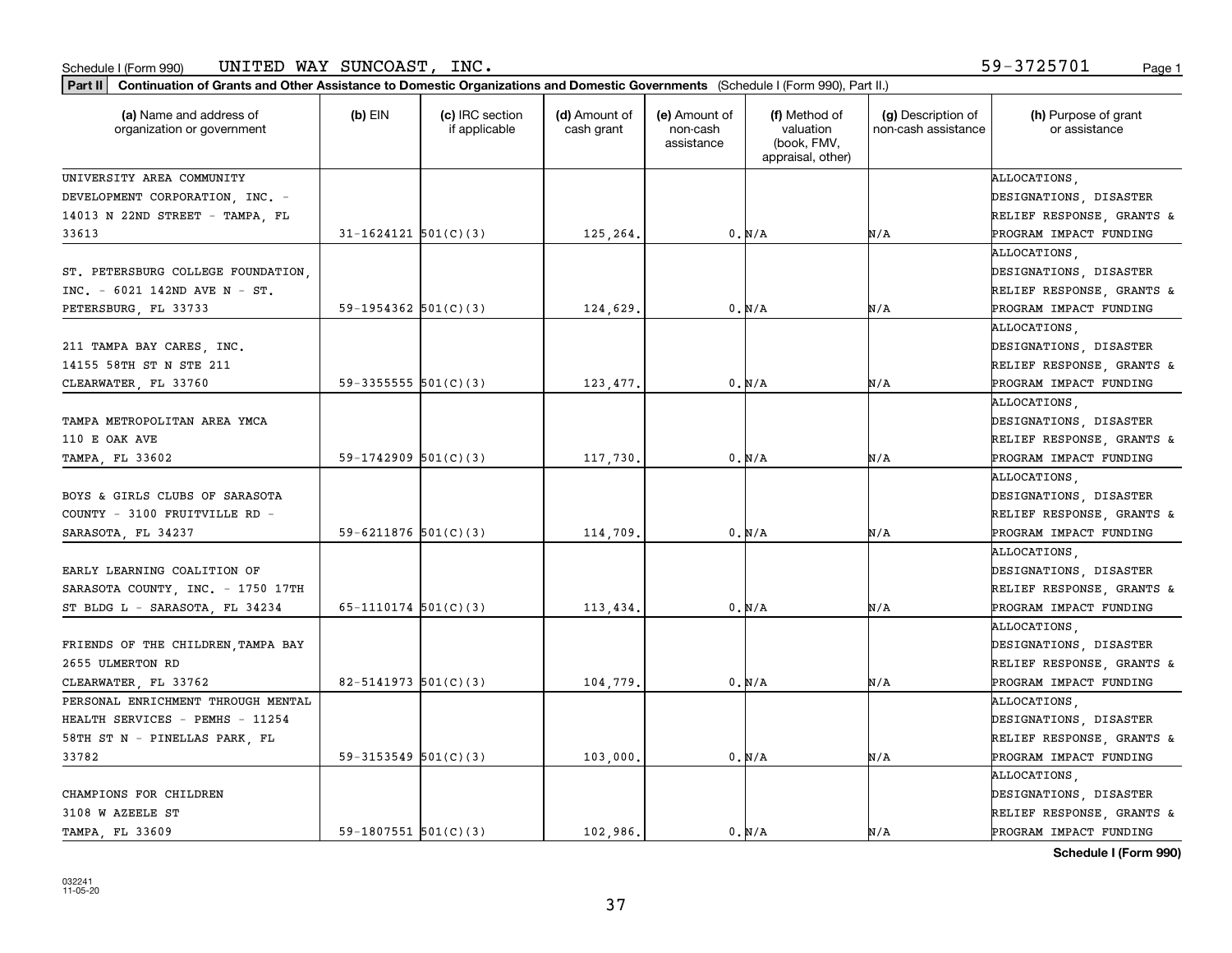| Part II   Continuation of Grants and Other Assistance to Domestic Organizations and Domestic Governments (Schedule I (Form 990), Part II.) |                            |                                  |                             |                                         |                                                                |                                           |                                       |
|--------------------------------------------------------------------------------------------------------------------------------------------|----------------------------|----------------------------------|-----------------------------|-----------------------------------------|----------------------------------------------------------------|-------------------------------------------|---------------------------------------|
| (a) Name and address of<br>organization or government                                                                                      | $(b)$ EIN                  | (c) IRC section<br>if applicable | (d) Amount of<br>cash grant | (e) Amount of<br>non-cash<br>assistance | (f) Method of<br>valuation<br>(book, FMV,<br>appraisal, other) | (g) Description of<br>non-cash assistance | (h) Purpose of grant<br>or assistance |
|                                                                                                                                            |                            |                                  |                             |                                         |                                                                |                                           | ALLOCATIONS.                          |
| R'CLUB CHILD CARE - HAPPY WORKERS                                                                                                          |                            |                                  |                             |                                         |                                                                |                                           | DESIGNATIONS, DISASTER                |
| LEARNING CENTER - 920 19TH ST S -                                                                                                          |                            |                                  |                             |                                         |                                                                |                                           | RELIEF RESPONSE, GRANTS &             |
| ST. PETERSBURG, FL 33712                                                                                                                   | $27 - 4826221$ 501(C)(3)   |                                  | 100,531.                    |                                         | 0. N/A                                                         | N/A                                       | PROGRAM IMPACT FUNDING                |
|                                                                                                                                            |                            |                                  |                             |                                         |                                                                |                                           | ALLOCATIONS,                          |
| ALLIANCE FOR PUBLIC SCHOOLS                                                                                                                |                            |                                  |                             |                                         |                                                                |                                           | DESIGNATIONS, DISASTER                |
| FOUNDATION - 5810 FALCONCREEK PL -                                                                                                         |                            |                                  |                             |                                         |                                                                |                                           | RELIEF RESPONSE, GRANTS &             |
| LITHIA, FL 33547                                                                                                                           | $45 - 5598673$ $501(C)(3)$ |                                  | 100,000                     |                                         | 0. N/A                                                         | N/A                                       | PROGRAM IMPACT FUNDING                |
|                                                                                                                                            |                            |                                  |                             |                                         |                                                                |                                           | ALLOCATIONS                           |
| FLORIDA DREAM CENTER                                                                                                                       |                            |                                  |                             |                                         |                                                                |                                           | DESIGNATIONS, DISASTER                |
| 4017 56TH AVE N                                                                                                                            |                            |                                  |                             |                                         |                                                                |                                           | RELIEF RESPONSE, GRANTS &             |
| ST. PETERSBURG, FL 33714                                                                                                                   | $46 - 0663472$ 501(C)(3)   |                                  | 97,910.                     |                                         | 0. N/A                                                         | N/A                                       | PROGRAM IMPACT FUNDING                |
|                                                                                                                                            |                            |                                  |                             |                                         |                                                                |                                           | ALLOCATIONS.                          |
| ST. PETERSBURG FREE CLINIC                                                                                                                 |                            |                                  |                             |                                         |                                                                |                                           | DESIGNATIONS, DISASTER                |
| 863 3RD AVE N                                                                                                                              |                            |                                  |                             |                                         |                                                                |                                           | RELIEF RESPONSE, GRANTS &             |
| ST. PETERSBURG, FL 33701                                                                                                                   | $23 - 7208280$ 501(C)(3)   |                                  | 91,940                      |                                         | 0. N/A                                                         | N/A                                       | PROGRAM IMPACT FUNDING                |
|                                                                                                                                            |                            |                                  |                             |                                         |                                                                |                                           | ALLOCATIONS,                          |
| STARTING RIGHT NOW                                                                                                                         |                            |                                  |                             |                                         |                                                                |                                           | DESIGNATIONS, DISASTER                |
| 1212 W CASS ST                                                                                                                             |                            |                                  |                             |                                         |                                                                |                                           | RELIEF RESPONSE, GRANTS &             |
| TAMPA, FL 33606                                                                                                                            | $26-3725699$ $501(C)(3)$   |                                  | 85,714                      |                                         | 0. N/A                                                         | N/A                                       | PROGRAM IMPACT FUNDING                |
|                                                                                                                                            |                            |                                  |                             |                                         |                                                                |                                           | ALLOCATIONS.                          |
| THE CHILDREN'S HOME NETWORK INC.                                                                                                           |                            |                                  |                             |                                         |                                                                |                                           | DESIGNATIONS, DISASTER                |
| 10909 MEMORIAL HWY                                                                                                                         |                            |                                  |                             |                                         |                                                                |                                           | RELIEF RESPONSE, GRANTS &             |
| TAMPA, FL 33615                                                                                                                            | $59-0696284$ $501(C)(3)$   |                                  | 85,688.                     |                                         | 0. N/A                                                         | N/A                                       | PROGRAM IMPACT FUNDING                |
|                                                                                                                                            |                            |                                  |                             |                                         |                                                                |                                           | ALLOCATIONS,                          |
| PACE CENTER FOR GIRLS -                                                                                                                    |                            |                                  |                             |                                         |                                                                |                                           | DESIGNATIONS, DISASTER                |
| HILLSBOROUGH - 1933 E HILLSBOROUGH                                                                                                         |                            |                                  |                             |                                         |                                                                |                                           | RELIEF RESPONSE, GRANTS &             |
| AVE STE 300 - TAMPA, FL 33610                                                                                                              | $59 - 2414492$ $501(C)(3)$ |                                  | 83,610                      |                                         | 0. N/A                                                         | N/A                                       | PROGRAM IMPACT FUNDING                |
|                                                                                                                                            |                            |                                  |                             |                                         |                                                                |                                           | ALLOCATIONS.                          |
| HISPANIC SERVICES COUNCIL                                                                                                                  |                            |                                  |                             |                                         |                                                                |                                           | DESIGNATIONS, DISASTER                |
| 7825 N DALE MABRY HWY SUITE 102                                                                                                            |                            |                                  |                             |                                         |                                                                |                                           | RELIEF RESPONSE, GRANTS &             |
| TAMPA, FL 33614                                                                                                                            | $59-3198934$ $501(C)(3)$   |                                  | 80,011.                     |                                         | 0. N/A                                                         | N/A                                       | PROGRAM IMPACT FUNDING                |
|                                                                                                                                            |                            |                                  |                             |                                         |                                                                |                                           | ALLOCATIONS.                          |
| SAFE CHILDREN COALITION, INC.                                                                                                              |                            |                                  |                             |                                         |                                                                |                                           | DESIGNATIONS, DISASTER                |
| 1500 INDEPENDENCE BLVD SUITE #210                                                                                                          |                            |                                  |                             |                                         |                                                                |                                           | RELIEF RESPONSE, GRANTS &             |
| SARASOTA, FL 34234                                                                                                                         | $59-1618413$ $501(C)(3)$   |                                  | 75.000.                     |                                         | 0. N/A                                                         | N/A                                       | PROGRAM IMPACT FUNDING                |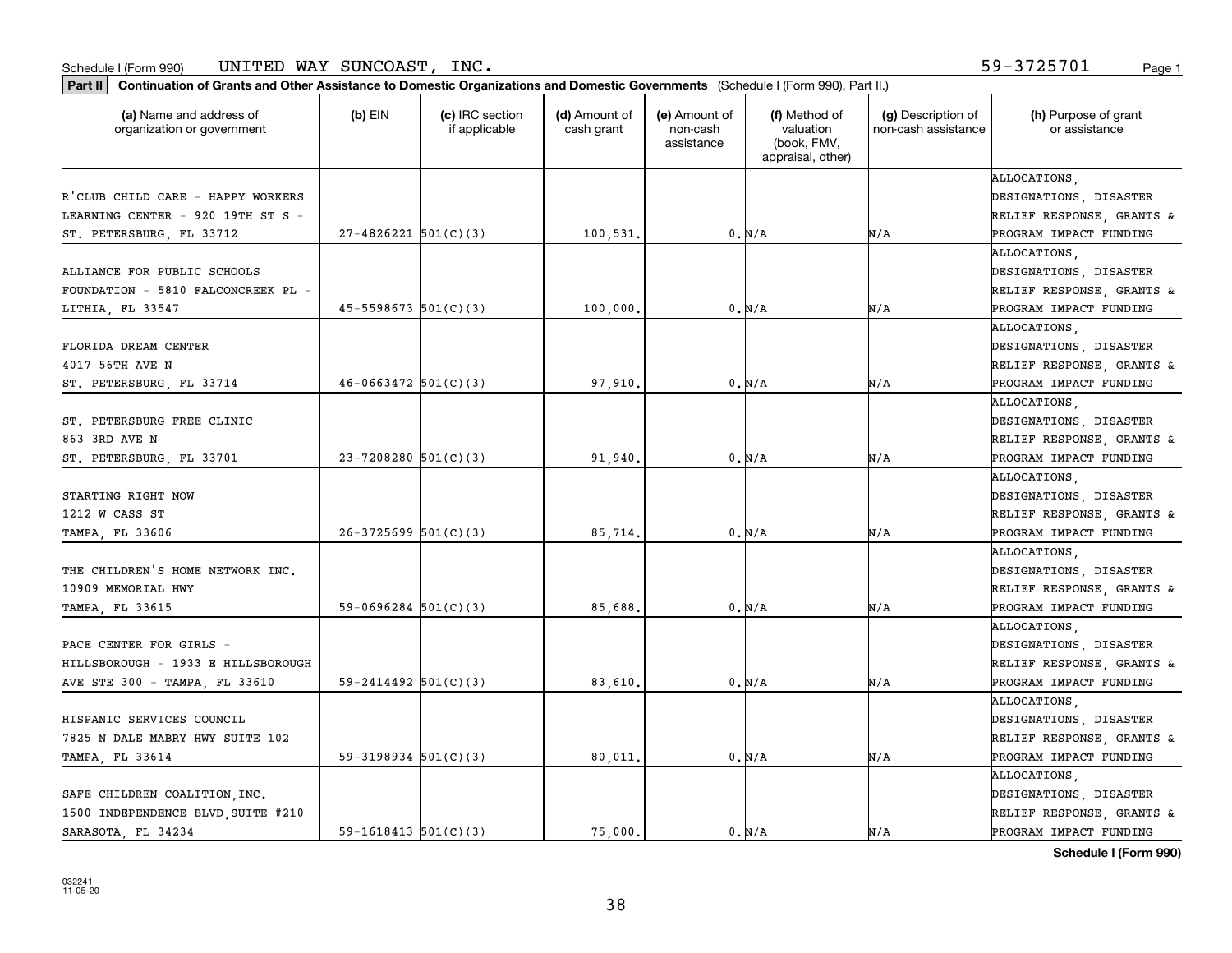| (a) Name and address of<br>organization or government                                            | $(b)$ EIN                | (c) IRC section<br>if applicable | (d) Amount of<br>cash grant | (e) Amount of<br>non-cash<br>assistance | (f) Method of<br>valuation<br>(book, FMV,<br>appraisal, other) | (g) Description of<br>non-cash assistance | (h) Purpose of grant<br>or assistance                                                         |
|--------------------------------------------------------------------------------------------------|--------------------------|----------------------------------|-----------------------------|-----------------------------------------|----------------------------------------------------------------|-------------------------------------------|-----------------------------------------------------------------------------------------------|
| TAMPA BAY WORKFORCE ALLIANCE INC.                                                                |                          |                                  |                             |                                         |                                                                |                                           | ALLOCATIONS.                                                                                  |
| DBA CAREERSOURCE TAMPA BAY - 4902                                                                |                          |                                  |                             |                                         |                                                                |                                           | DESIGNATIONS, DISASTER                                                                        |
| EISENHOWER BLVD., SUITE 250 -                                                                    |                          |                                  |                             |                                         |                                                                |                                           | RELIEF RESPONSE, GRANTS &                                                                     |
| TAMPA, FL 33634                                                                                  | 59-3655316 $501(C)(3)$   |                                  | 75,000                      |                                         | 0. N/A                                                         | N/A                                       | PROGRAM IMPACT FUNDING                                                                        |
| ENTERPRISING LATINAS, INC.<br>18238 US HWY 301                                                   |                          |                                  |                             |                                         |                                                                |                                           | ALLOCATIONS,<br>DESIGNATIONS, DISASTER<br>RELIEF RESPONSE, GRANTS &                           |
| WIMAUMA, FL 33598                                                                                | $27-1247381$ 501(C)(3)   |                                  | 75,000                      |                                         | 0. N/A                                                         | N/A                                       | PROGRAM IMPACT FUNDING                                                                        |
| SUNCOAST CENTER<br>4024 CENTRAL AVE                                                              |                          |                                  |                             |                                         |                                                                |                                           | ALLOCATIONS,<br>DESIGNATIONS, DISASTER<br>RELIEF RESPONSE, GRANTS &                           |
| ST. PETERSBURG, FL 33711                                                                         | 59-2092717 501(C)(3)     |                                  | 72,280                      |                                         | 0. N/A                                                         | N/A                                       | PROGRAM IMPACT FUNDING                                                                        |
| SENIORS IN SERVICE OF TAMPA BAY,<br>$INC. - 1306 W SLIGH AVE - TAMPA,$<br>FL 33604               | 59-2422975 501(C)(3)     |                                  | 67,331.                     |                                         | 0. N/A                                                         | N/A                                       | ALLOCATIONS.<br>DESIGNATIONS, DISASTER<br>RELIEF RESPONSE, GRANTS &<br>PROGRAM IMPACT FUNDING |
|                                                                                                  |                          |                                  |                             |                                         |                                                                |                                           | ALLOCATIONS,                                                                                  |
| PINELLAS COUNTY SCHOOLS<br>PO BOX 2942                                                           |                          |                                  |                             |                                         |                                                                |                                           | DESIGNATIONS, DISASTER<br>RELIEF RESPONSE, GRANTS &                                           |
| LARGO, FL 33779                                                                                  | 59-6000799 $501(C)(3)$   |                                  | 64,062                      |                                         | 0. N/A                                                         | N/A                                       | PROGRAM IMPACT FUNDING                                                                        |
| GIRLS INCORPORATED OF PINELLAS<br>7700 61ST ST N<br>PINELLAS PARK, FL 33781                      | 59-0970201 $501(C)(3)$   |                                  | 63,393                      |                                         | 0. N/A                                                         | N/A                                       | ALLOCATIONS.<br>DESIGNATIONS, DISASTER<br>RELIEF RESPONSE, GRANTS &<br>PROGRAM IMPACT FUNDING |
| EARLY LEARNING COALITION OF                                                                      |                          |                                  |                             |                                         |                                                                |                                           | ALLOCATIONS,                                                                                  |
| HILLSBOROUGH COUNTY - 6800 N DALE<br>MABRY HWY SUITE 158 - TAMPA, FL                             |                          |                                  |                             |                                         |                                                                |                                           | DESIGNATIONS, DISASTER<br>RELIEF RESPONSE, GRANTS &                                           |
| 33614                                                                                            | 59-3626765 $501(C)(3)$   |                                  | 62,829                      |                                         | 0. N/A                                                         | N/A                                       | PROGRAM IMPACT FUNDING                                                                        |
| DEVEREUX FOUNDATION, INC.<br>5850 T. G. LEE BLVD., SUITE 400<br>ORLANDO, FL 32822                | $23-1390618$ 501(C)(3)   |                                  | 62,000                      |                                         | 0. N/A                                                         | N/A                                       | ALLOCATIONS.<br>DESIGNATIONS, DISASTER<br>RELIEF RESPONSE, GRANTS &<br>PROGRAM IMPACT FUNDING |
| GLASSER/SCHOENBAUM HUMAN SERVICES<br>CENTER - 1750 17TH STREET, BLDG<br>J-1 - SARASOTA, FL 34234 | $59 - 2707877$ 501(C)(3) |                                  | 60.964.                     |                                         | 0. N/A                                                         | N/A                                       | ALLOCATIONS.<br>DESIGNATIONS, DISASTER<br>RELIEF RESPONSE, GRANTS &<br>PROGRAM IMPACT FUNDING |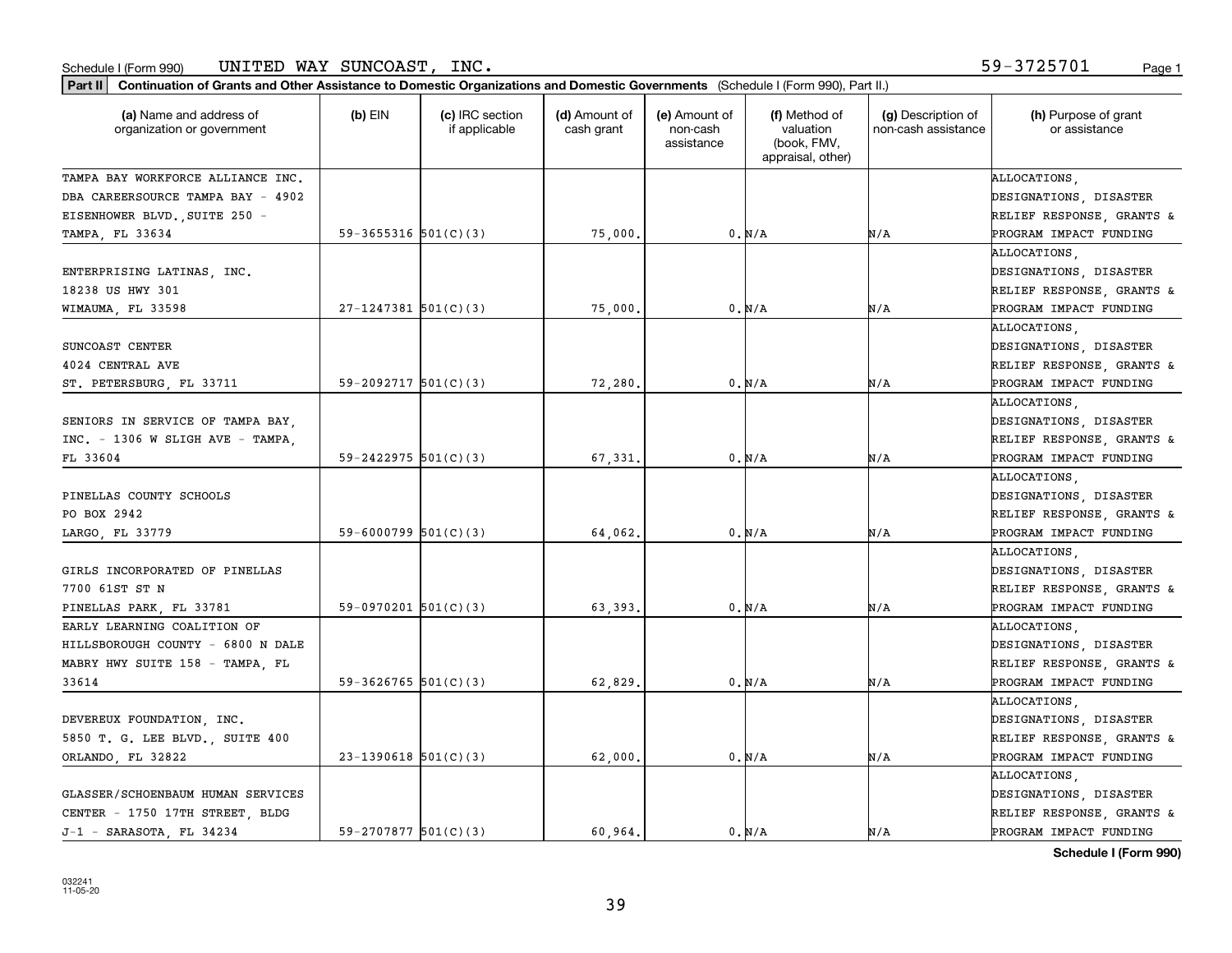| Part II   Continuation of Grants and Other Assistance to Domestic Organizations and Domestic Governments (Schedule I (Form 990), Part II.) |                          |                                  |                             |                                         |                                                                |                                           |                                       |
|--------------------------------------------------------------------------------------------------------------------------------------------|--------------------------|----------------------------------|-----------------------------|-----------------------------------------|----------------------------------------------------------------|-------------------------------------------|---------------------------------------|
| (a) Name and address of<br>organization or government                                                                                      | (b) $EIN$                | (c) IRC section<br>if applicable | (d) Amount of<br>cash grant | (e) Amount of<br>non-cash<br>assistance | (f) Method of<br>valuation<br>(book, FMV,<br>appraisal, other) | (g) Description of<br>non-cash assistance | (h) Purpose of grant<br>or assistance |
|                                                                                                                                            |                          |                                  |                             |                                         |                                                                |                                           | ALLOCATIONS.                          |
| EARLY LEARNING COALITION OF                                                                                                                |                          |                                  |                             |                                         |                                                                |                                           | DESIGNATIONS, DISASTER                |
| MANATEE COUNTY - 600 8TH AVE W STE                                                                                                         |                          |                                  |                             |                                         |                                                                |                                           | RELIEF RESPONSE, GRANTS &             |
| 100 - PALMETTO, FL 34221                                                                                                                   | 65-0811318 $501(C)(3)$   |                                  | 60,882.                     |                                         | 0. N/A                                                         | N/A                                       | PROGRAM IMPACT FUNDING                |
|                                                                                                                                            |                          |                                  |                             |                                         |                                                                |                                           | ALLOCATIONS,                          |
| RELIGIOUS COMMUNITY SERVICES (RCS)                                                                                                         |                          |                                  |                             |                                         |                                                                |                                           | DESIGNATIONS, DISASTER                |
| 503 S MARTIN LUTHER KING JR AVE                                                                                                            |                          |                                  |                             |                                         |                                                                |                                           | RELIEF RESPONSE, GRANTS &             |
| CLEARWATER, FL 33756                                                                                                                       | 59-1309186 $501(C)(3)$   |                                  | 59,742.                     |                                         | 0. N/A                                                         | N/A                                       | PROGRAM IMPACT FUNDING                |
|                                                                                                                                            |                          |                                  |                             |                                         |                                                                |                                           | ALLOCATIONS.                          |
| YMCA OF THE SUNCOAST, INC.                                                                                                                 |                          |                                  |                             |                                         |                                                                |                                           | DESIGNATIONS, DISASTER                |
| 2469 ENTERPRISE RD                                                                                                                         |                          |                                  |                             |                                         |                                                                |                                           | RELIEF RESPONSE, GRANTS &             |
| CLEARWATER, FL 33763                                                                                                                       | 59-0810731 $501(C)(3)$   |                                  | 57,573.                     |                                         | 0. N/A                                                         | N/A                                       | PROGRAM IMPACT FUNDING                |
|                                                                                                                                            |                          |                                  |                             |                                         |                                                                |                                           | ALLOCATIONS,                          |
| UNITED FOOD BANK AND SERVICES                                                                                                              |                          |                                  |                             |                                         |                                                                |                                           | DESIGNATIONS, DISASTER                |
| 702 E ALSOBROOK ST SUITE H                                                                                                                 |                          |                                  |                             |                                         |                                                                |                                           | RELIEF RESPONSE, GRANTS &             |
| PLANT CITY, FL 33563                                                                                                                       | $59-3069728$ $501(C)(3)$ |                                  | 56,703.                     |                                         | 0. N/A                                                         | N/A                                       | PROGRAM IMPACT FUNDING                |
|                                                                                                                                            |                          |                                  |                             |                                         |                                                                |                                           | ALLOCATIONS.                          |
| PRESERVE VISION FLORIDA                                                                                                                    |                          |                                  |                             |                                         |                                                                |                                           | DESIGNATIONS, DISASTER                |
| 9200 SEMINOLE BOULEVARD, SECOND FLOO                                                                                                       |                          |                                  |                             |                                         |                                                                |                                           | RELIEF RESPONSE, GRANTS &             |
| SEMINOLE, FL 33772                                                                                                                         | 59-6181662 $501(C)(3)$   |                                  | 55,000.                     |                                         | 0. N/A                                                         | N/A                                       | PROGRAM IMPACT FUNDING                |
|                                                                                                                                            |                          |                                  |                             |                                         |                                                                |                                           | ALLOCATIONS.                          |
| BIG BROTHERS BIG SISTERS - SUN                                                                                                             |                          |                                  |                             |                                         |                                                                |                                           | DESIGNATIONS, DISASTER                |
| COAST/SARASOTA - 1000 S TAMIAMI                                                                                                            |                          |                                  |                             |                                         |                                                                |                                           | RELIEF RESPONSE, GRANTS &             |
| TRL SUITE C - VENICE, FL 34285                                                                                                             | 59-1361826 $501(C)(3)$   |                                  | 52,609                      |                                         | 0. N/A                                                         | N/A                                       | PROGRAM IMPACT FUNDING                |
|                                                                                                                                            |                          |                                  |                             |                                         |                                                                |                                           | ALLOCATIONS,                          |
| SALVATION ARMY - SARASOTA CORPS                                                                                                            |                          |                                  |                             |                                         |                                                                |                                           | DESIGNATIONS, DISASTER                |
| 1400 10TH ST                                                                                                                               |                          |                                  |                             |                                         |                                                                |                                           | RELIEF RESPONSE, GRANTS &             |
| SARASOTA, FL 34236                                                                                                                         | $58-0660607$ $501(C)(3)$ |                                  | 51,397                      |                                         | 0. N/A                                                         | N/A                                       | PROGRAM IMPACT FUNDING                |
|                                                                                                                                            |                          |                                  |                             |                                         |                                                                |                                           | ALLOCATIONS.                          |
| LIONS EYE INSTITUTE FOR TRANSPLANT                                                                                                         |                          |                                  |                             |                                         |                                                                |                                           | DESIGNATIONS, DISASTER                |
| AND RESEARCH FOUNDATION - 1410 N                                                                                                           |                          |                                  |                             |                                         |                                                                |                                           | RELIEF RESPONSE, GRANTS &             |
| 21ST ST - TAMPA, FL 33605                                                                                                                  | 58-1458151 $501(C)(3)$   |                                  | 50,775.                     |                                         | 0. N/A                                                         | N/A                                       | PROGRAM IMPACT FUNDING                |
|                                                                                                                                            |                          |                                  |                             |                                         |                                                                |                                           | ALLOCATIONS.                          |
| PINELLAS COMMUNITY FOUNDATION                                                                                                              |                          |                                  |                             |                                         |                                                                |                                           | DESIGNATIONS, DISASTER                |
| 17755 US HWY 19 N SUITE 150                                                                                                                |                          |                                  |                             |                                         |                                                                |                                           | RELIEF RESPONSE, GRANTS &             |
| CLEARWATER FL 33764                                                                                                                        | $23 - 7113194$ 501(C)(3) |                                  | 50.000.                     |                                         | 0. N/A                                                         | N/A                                       | PROGRAM IMPACT FUNDING                |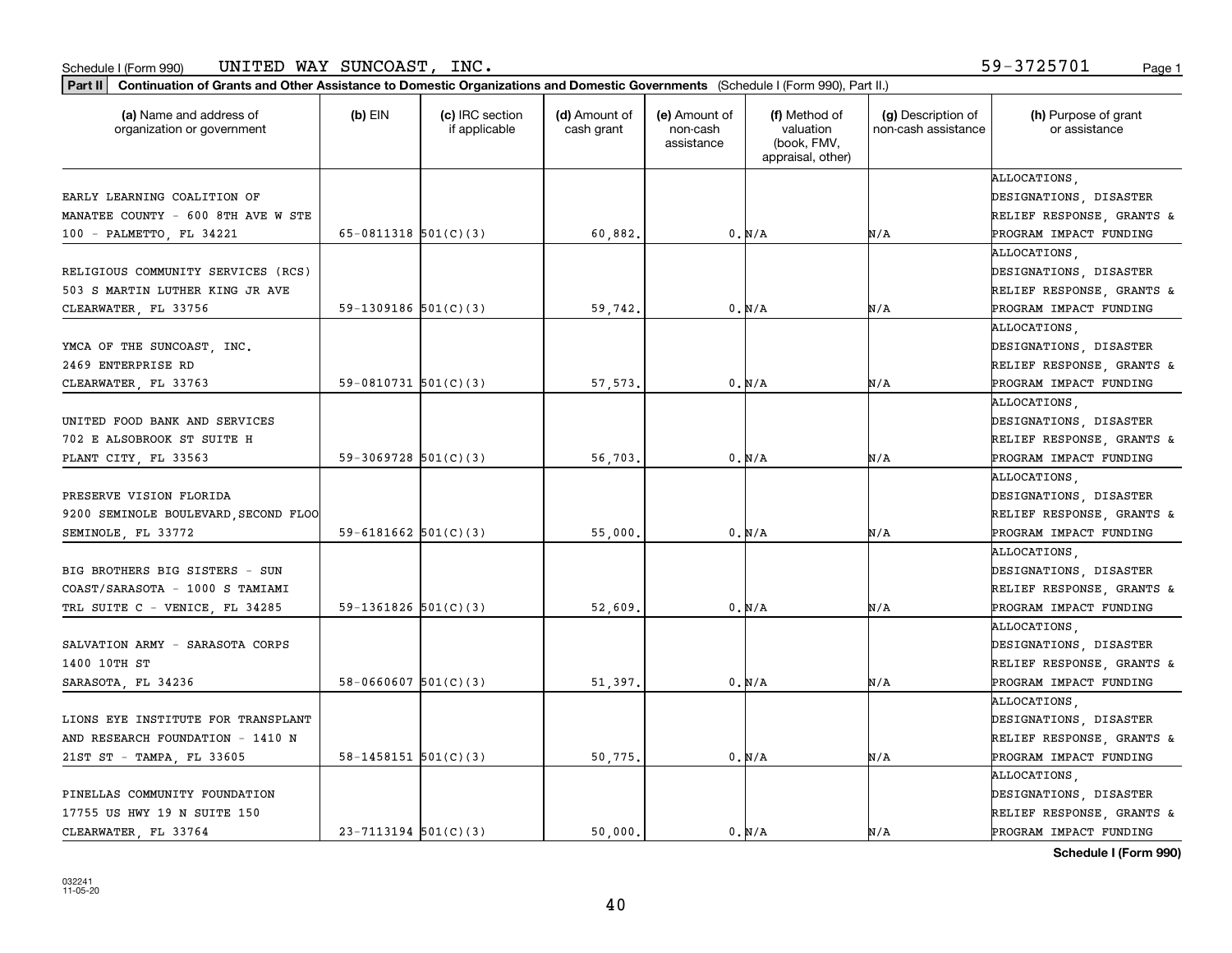| Continuation of Grants and Other Assistance to Domestic Organizations and Domestic Governments (Schedule I (Form 990), Part II.)<br>  Part II |                            |                                  |                             |                                         |                                                                |                                           |                                       |
|-----------------------------------------------------------------------------------------------------------------------------------------------|----------------------------|----------------------------------|-----------------------------|-----------------------------------------|----------------------------------------------------------------|-------------------------------------------|---------------------------------------|
| (a) Name and address of<br>organization or government                                                                                         | $(b)$ EIN                  | (c) IRC section<br>if applicable | (d) Amount of<br>cash grant | (e) Amount of<br>non-cash<br>assistance | (f) Method of<br>valuation<br>(book, FMV,<br>appraisal, other) | (g) Description of<br>non-cash assistance | (h) Purpose of grant<br>or assistance |
|                                                                                                                                               |                            |                                  |                             |                                         |                                                                |                                           | ALLOCATIONS.                          |
| UNITED COMMUNITY CENTERS, INC.                                                                                                                |                            |                                  |                             |                                         |                                                                |                                           | DESIGNATIONS, DISASTER                |
| DBA RUBONIA COMM CENTER                                                                                                                       |                            |                                  |                             |                                         |                                                                |                                           | RELIEF RESPONSE, GRANTS &             |
| BRADENTON, FL 34206                                                                                                                           | $65 - 0282384$ $501(C)(3)$ |                                  | 50,000.                     |                                         | 0. N/A                                                         | N/A                                       | PROGRAM IMPACT FUNDING                |
| SUNCOAST WORKFORCE BOARD INC DBA                                                                                                              |                            |                                  |                             |                                         |                                                                |                                           | <b>ALLOCATIONS</b>                    |
| CAREERSOURCE SUNCOAST - 1112                                                                                                                  |                            |                                  |                             |                                         |                                                                |                                           | DESIGNATIONS, DISASTER                |
| MANATEE AVE E - BRADENTON, FL                                                                                                                 |                            |                                  |                             |                                         |                                                                |                                           | RELIEF RESPONSE, GRANTS &             |
| 34208                                                                                                                                         | $59 - 2334811$ $501(C)(3)$ |                                  | 50,000                      |                                         | 0. N/A                                                         | N/A                                       | PROGRAM IMPACT FUNDING                |
|                                                                                                                                               |                            |                                  |                             |                                         |                                                                |                                           | <b>ALLOCATIONS</b>                    |
| GOODWILL INDUSTRIES-MANASOTA, INC.                                                                                                            |                            |                                  |                             |                                         |                                                                |                                           | DESIGNATIONS, DISASTER                |
| 2705 51ST AVE EAST                                                                                                                            |                            |                                  |                             |                                         |                                                                |                                           | RELIEF RESPONSE, GRANTS &             |
| BRADENTON, FL 34203                                                                                                                           | $59 - 2074391$ $501(C)(3)$ |                                  | 50,000                      |                                         | 0. N/A                                                         | N/A                                       | PROGRAM IMPACT FUNDING                |
|                                                                                                                                               |                            |                                  |                             |                                         |                                                                |                                           | ALLOCATIONS.                          |
| BIG BROTHERS BIG SISTERS - SUN                                                                                                                |                            |                                  |                             |                                         |                                                                |                                           | DESIGNATIONS, DISASTER                |
| COAST/MANATEE - 1000 S. TAMIAMI                                                                                                               |                            |                                  |                             |                                         |                                                                |                                           | RELIEF RESPONSE, GRANTS &             |
| TRAIL, SUITE C - VENICE, FL 34285                                                                                                             | $59-1361826$ $501(C)(3)$   |                                  | 50,000                      |                                         | 0. N/A                                                         | N/A                                       | PROGRAM IMPACT FUNDING                |
|                                                                                                                                               |                            |                                  |                             |                                         |                                                                |                                           | ALLOCATIONS.                          |
| EARN TO LEARN FL INC.                                                                                                                         |                            |                                  |                             |                                         |                                                                |                                           | DESIGNATIONS, DISASTER                |
| 27911 CROWN LAKE BLVD SUITE 223                                                                                                               |                            |                                  |                             |                                         |                                                                |                                           | RELIEF RESPONSE, GRANTS &             |
| BONITA SPRINGS, FL 34135                                                                                                                      | $45 - 2514055$ 501(C)(3)   |                                  | 50,000                      |                                         | 0. N/A                                                         | N/A                                       | PROGRAM IMPACT FUNDING                |
|                                                                                                                                               |                            |                                  |                             |                                         |                                                                |                                           | ALLOCATIONS.                          |
| BETH-EL FARMWORKER MINISTRY                                                                                                                   |                            |                                  |                             |                                         |                                                                |                                           | DESIGNATIONS, DISASTER                |
| 18240 HIGHWAY 301 SOUTH                                                                                                                       |                            |                                  |                             |                                         |                                                                |                                           | RELIEF RESPONSE, GRANTS &             |
| WIMAUMA, FL 33598                                                                                                                             | 59-3004876 $501(C)(3)$     |                                  | 47,885                      |                                         | 0. N/A                                                         | N/A                                       | PROGRAM IMPACT FUNDING                |
|                                                                                                                                               |                            |                                  |                             |                                         |                                                                |                                           | ALLOCATIONS,                          |
|                                                                                                                                               |                            |                                  |                             |                                         |                                                                |                                           |                                       |
| CATHOLIC CHARITIES DIOCESE OF                                                                                                                 |                            |                                  |                             |                                         |                                                                |                                           | DESIGNATIONS, DISASTER                |
| VENICE - 1000 PINEBROOK RD -                                                                                                                  |                            |                                  |                             |                                         |                                                                |                                           | RELIEF RESPONSE, GRANTS &             |
| VENICE, FL 34285                                                                                                                              | $59 - 2473176$ 501(C)(3)   |                                  | 46,158                      |                                         | 0. N/A                                                         | N/A                                       | PROGRAM IMPACT FUNDING                |
|                                                                                                                                               |                            |                                  |                             |                                         |                                                                |                                           | ALLOCATIONS.                          |
| SOAR LEARNING CENTER, INC.                                                                                                                    |                            |                                  |                             |                                         |                                                                |                                           | DESIGNATIONS, DISASTER                |
| 2731 N.LINKS AVENUE                                                                                                                           |                            |                                  |                             |                                         |                                                                |                                           | RELIEF RESPONSE, GRANTS &             |
| SARASOTA, FL 34234                                                                                                                            | $81 - 4840233$ 501(C)(3)   |                                  | 45,000                      |                                         | 0. N/A                                                         | N/A                                       | PROGRAM IMPACT FUNDING                |
|                                                                                                                                               |                            |                                  |                             |                                         |                                                                |                                           | ALLOCATIONS.                          |
| WOMEN'S RESOURCE CENTER OF MANATEE                                                                                                            |                            |                                  |                             |                                         |                                                                |                                           | DESIGNATIONS, DISASTER                |
| 1926 MANATEE AVE W                                                                                                                            |                            |                                  |                             |                                         |                                                                |                                           | RELIEF RESPONSE, GRANTS &             |
| BRADENTON, FL 34205                                                                                                                           | $59-3034653$ $501(C)(3)$   |                                  | 42.571.                     |                                         | 0. N/A                                                         | N/A                                       | PROGRAM IMPACT FUNDING                |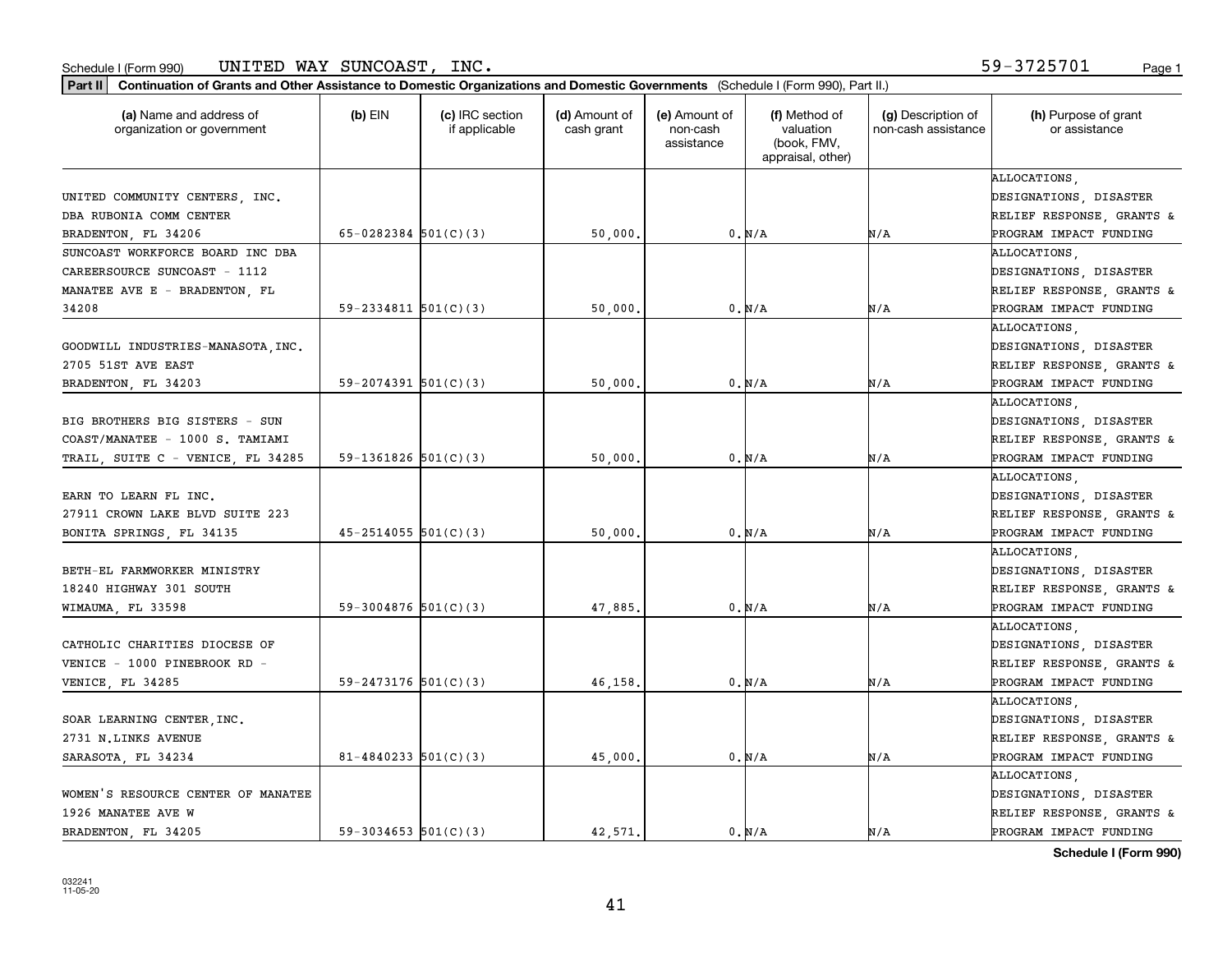| Part II   Continuation of Grants and Other Assistance to Domestic Organizations and Domestic Governments (Schedule I (Form 990), Part II.) |                            |                                  |                             |                                         |                                                                |                                           |                                       |
|--------------------------------------------------------------------------------------------------------------------------------------------|----------------------------|----------------------------------|-----------------------------|-----------------------------------------|----------------------------------------------------------------|-------------------------------------------|---------------------------------------|
| (a) Name and address of<br>organization or government                                                                                      | $(b)$ EIN                  | (c) IRC section<br>if applicable | (d) Amount of<br>cash grant | (e) Amount of<br>non-cash<br>assistance | (f) Method of<br>valuation<br>(book, FMV,<br>appraisal, other) | (g) Description of<br>non-cash assistance | (h) Purpose of grant<br>or assistance |
| EXCHANGE CLUB FAMILY PARTNERSHIP                                                                                                           |                            |                                  |                             |                                         |                                                                |                                           | ALLOCATIONS.                          |
| CENTER OF MANATEE - 602 3RD STREET                                                                                                         |                            |                                  |                             |                                         |                                                                |                                           | DESIGNATIONS, DISASTER                |
| EAST, SUITE A - BRADENTON, FL                                                                                                              |                            |                                  |                             |                                         |                                                                |                                           | RELIEF RESPONSE, GRANTS &             |
| 34208                                                                                                                                      | 65-0374386 $501(C)(3)$     |                                  | 41,900                      |                                         | 0. N/A                                                         | N/A                                       | PROGRAM IMPACT FUNDING                |
|                                                                                                                                            |                            |                                  |                             |                                         |                                                                |                                           | ALLOCATIONS                           |
| DAYSTAR LIFE CENTER                                                                                                                        |                            |                                  |                             |                                         |                                                                |                                           | DESIGNATIONS, DISASTER                |
| 226 6TH ST S                                                                                                                               |                            |                                  |                             |                                         |                                                                |                                           | RELIEF RESPONSE, GRANTS &             |
| ST. PETERSBURG, FL 33701                                                                                                                   | $65 - 0523539$ $501(C)(3)$ |                                  | 39,860                      |                                         | 0. N/A                                                         | N/A                                       | PROGRAM IMPACT FUNDING                |
|                                                                                                                                            |                            |                                  |                             |                                         |                                                                |                                           | ALLOCATIONS                           |
| ACADEMY PREP CENTER OF TAMPA                                                                                                               |                            |                                  |                             |                                         |                                                                |                                           | DESIGNATIONS, DISASTER                |
| 1407 E. COLUMBUS DRIVE                                                                                                                     |                            |                                  |                             |                                         |                                                                |                                           | RELIEF RESPONSE, GRANTS &             |
| TAMPA, FL 33605                                                                                                                            | $59-3622978$ $501(C)(3)$   |                                  | 39,583                      |                                         | 0. N/A                                                         | N/A                                       | PROGRAM IMPACT FUNDING                |
| GREATER TAMPA BAY AREA COUNCIL,                                                                                                            |                            |                                  |                             |                                         |                                                                |                                           | ALLOCATIONS,                          |
| INC., BOY SCOUTS OF AMERICA -                                                                                                              |                            |                                  |                             |                                         |                                                                |                                           | DESIGNATIONS, DISASTER                |
| LEWIS HILL, III SERVICE CENTER -                                                                                                           |                            |                                  |                             |                                         |                                                                |                                           | RELIEF RESPONSE, GRANTS &             |
| TAMPA, FL 33612                                                                                                                            | $59-0637815$ 501(C)(3)     |                                  | 39,289                      |                                         | 0. N/A                                                         | N/A                                       | PROGRAM IMPACT FUNDING                |
| UNITED METHODIST COOPERATIVE                                                                                                               |                            |                                  |                             |                                         |                                                                |                                           | ALLOCATIONS                           |
| MINISTRIES / SUNCOAST, INC - 12945                                                                                                         |                            |                                  |                             |                                         |                                                                |                                           | DESIGNATIONS, DISASTER                |
| SEMINOLE BLVD, BLDG 2 - LARGO, FL                                                                                                          |                            |                                  |                             |                                         |                                                                |                                           | RELIEF RESPONSE, GRANTS &             |
| 33778                                                                                                                                      | 59-1623437 $501(C)(3)$     |                                  | 39,000                      |                                         | 0. N/A                                                         | N/A                                       | PROGRAM IMPACT FUNDING                |
|                                                                                                                                            |                            |                                  |                             |                                         |                                                                |                                           | ALLOCATIONS.                          |
| SALVATION ARMY - ST. PETERSBURG                                                                                                            |                            |                                  |                             |                                         |                                                                |                                           | DESIGNATIONS, DISASTER                |
| 340 14TH AVE. S.                                                                                                                           |                            |                                  |                             |                                         |                                                                |                                           | RELIEF RESPONSE, GRANTS &             |
| ST PETERSBURG, FL 33701                                                                                                                    | $58 - 0660607$ $501(C)(3)$ |                                  | 39,000                      |                                         | 0. N/A                                                         | N/A                                       | PROGRAM IMPACT FUNDING                |
| HEALTHY START COALITION OF                                                                                                                 |                            |                                  |                             |                                         |                                                                |                                           | ALLOCATIONS,                          |
| HILLSBOROGH COUNTY, INC - 2806 N.                                                                                                          |                            |                                  |                             |                                         |                                                                |                                           | DESIGNATIONS, DISASTER                |
| ARMENIA AVE.STE.100 - TAMPA, FL                                                                                                            |                            |                                  |                             |                                         |                                                                |                                           | RELIEF RESPONSE, GRANTS &             |
| 33607                                                                                                                                      | $59-3127943$ $501(C)(3)$   |                                  | 37,500                      |                                         | 0. N/A                                                         | N/A                                       | PROGRAM IMPACT FUNDING                |
|                                                                                                                                            |                            |                                  |                             |                                         |                                                                |                                           | ALLOCATIONS.                          |
| CAPITAL GOOD FUND                                                                                                                          |                            |                                  |                             |                                         |                                                                |                                           | DESIGNATIONS, DISASTER                |
| 22 A STREET                                                                                                                                |                            |                                  |                             |                                         |                                                                |                                           | RELIEF RESPONSE, GRANTS &             |
| PROVIDENCE, RI 02907                                                                                                                       | $80 - 0348384$ 501(C)(3)   |                                  | 36,156.                     |                                         | $0. N/A$                                                       | N/A                                       | PROGRAM IMPACT FUNDING                |
|                                                                                                                                            |                            |                                  |                             |                                         |                                                                |                                           | ALLOCATIONS.                          |
| BESS THE BOOK BUS, INC.                                                                                                                    |                            |                                  |                             |                                         |                                                                |                                           | DESIGNATIONS, DISASTER                |
| 2316 E 3RD AVE                                                                                                                             |                            |                                  |                             |                                         |                                                                |                                           | RELIEF RESPONSE, GRANTS &             |
| TAMPA, FL 33605                                                                                                                            | $51-0518142$ $501(C)(3)$   |                                  | 35.273.                     |                                         | 0. N/A                                                         | N/A                                       | PROGRAM IMPACT FUNDING                |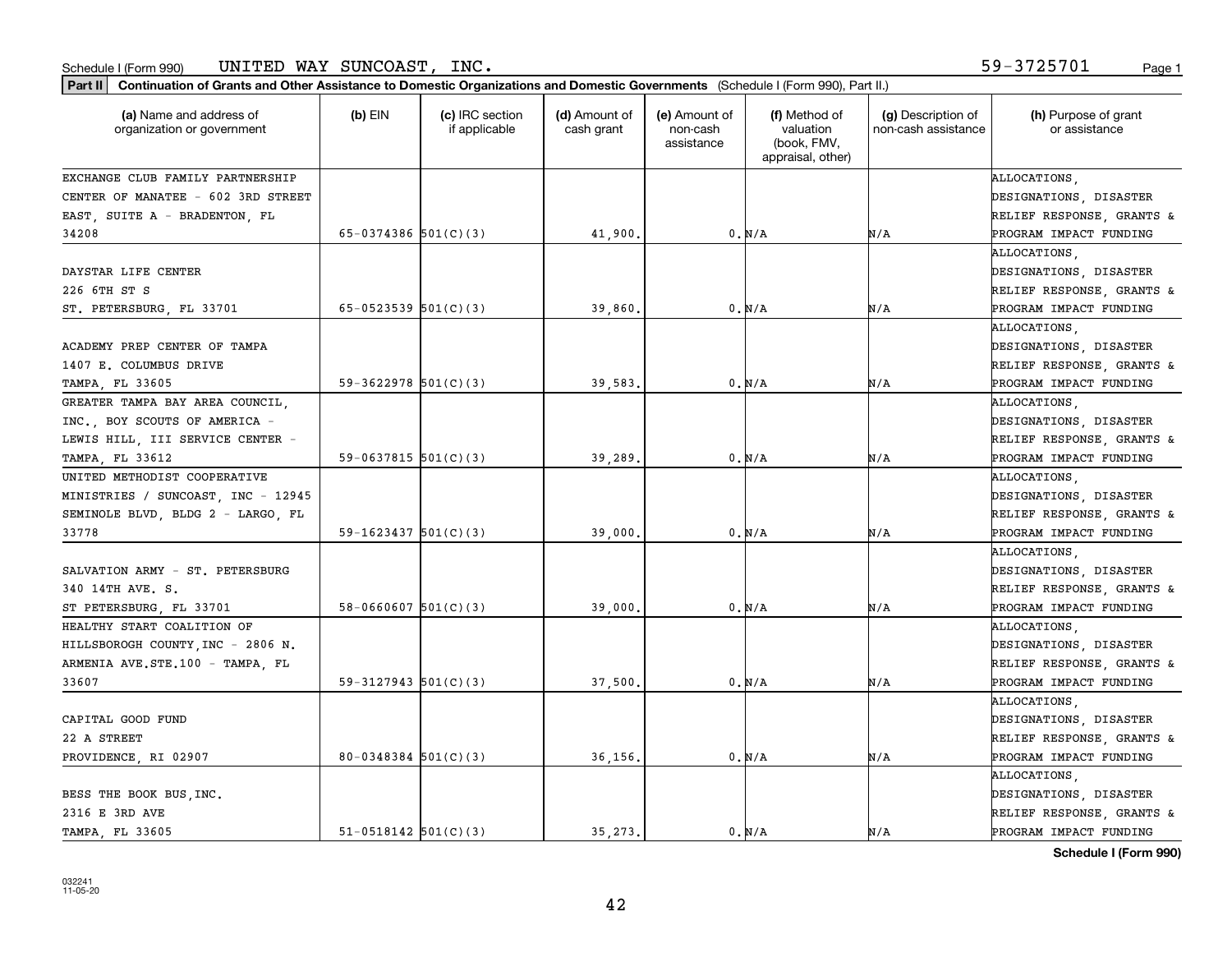| Part II   Continuation of Grants and Other Assistance to Domestic Organizations and Domestic Governments (Schedule I (Form 990), Part II.) |                            |                                  |                             |                                         |                                                                |                                           |                                        |
|--------------------------------------------------------------------------------------------------------------------------------------------|----------------------------|----------------------------------|-----------------------------|-----------------------------------------|----------------------------------------------------------------|-------------------------------------------|----------------------------------------|
| (a) Name and address of<br>organization or government                                                                                      | $(b)$ EIN                  | (c) IRC section<br>if applicable | (d) Amount of<br>cash grant | (e) Amount of<br>non-cash<br>assistance | (f) Method of<br>valuation<br>(book, FMV,<br>appraisal, other) | (g) Description of<br>non-cash assistance | (h) Purpose of grant<br>or assistance  |
|                                                                                                                                            |                            |                                  |                             |                                         |                                                                |                                           | ALLOCATIONS,                           |
| <b>GOLDEN GENERATIONS</b>                                                                                                                  |                            |                                  |                             |                                         |                                                                |                                           | DESIGNATIONS, DISASTER                 |
| 2900 PALLANZA DRIVE S.                                                                                                                     |                            |                                  |                             |                                         |                                                                |                                           | RELIEF RESPONSE, GRANTS &              |
| ST. PETERSBURG, FL 33705                                                                                                                   | $23 - 2624207$ 501(C)(3)   |                                  | 35,000.                     |                                         | 0. N/A                                                         | N/A                                       | PROGRAM IMPACT FUNDING                 |
| TAMPA JEWISH FAMILY SERVICES                                                                                                               |                            |                                  |                             |                                         |                                                                |                                           | ALLOCATIONS,<br>DESIGNATIONS, DISASTER |
| 13009 COMMUNITY CAMPUS DR STE 114                                                                                                          |                            |                                  |                             |                                         |                                                                |                                           | RELIEF RESPONSE, GRANTS &              |
| TAMPA, FL 33625                                                                                                                            | 59-1549670 $501(C)(3)$     |                                  | 34,617                      |                                         | 0. N/A                                                         | N/A                                       | PROGRAM IMPACT FUNDING                 |
|                                                                                                                                            |                            |                                  |                             |                                         |                                                                |                                           | ALLOCATIONS,                           |
| SALVATION ARMY - BRADENTON CORPS                                                                                                           |                            |                                  |                             |                                         |                                                                |                                           | DESIGNATIONS, DISASTER                 |
| 1204 14TH ST W                                                                                                                             |                            |                                  |                             |                                         |                                                                |                                           | RELIEF RESPONSE, GRANTS &              |
| BRADENTON, FL 34205                                                                                                                        | $58 - 0660607$ $501(C)(3)$ |                                  | 33,791                      |                                         | 0. N/A                                                         | N/A                                       | PROGRAM IMPACT FUNDING                 |
|                                                                                                                                            |                            |                                  |                             |                                         |                                                                |                                           | ALLOCATIONS.                           |
| BOYS & GIRLS CLUBS OF MANATEE                                                                                                              |                            |                                  |                             |                                         |                                                                |                                           | DESIGNATIONS, DISASTER                 |
| COUNTY - 1215 MANATEE AVE W STE                                                                                                            |                            |                                  |                             |                                         |                                                                |                                           | RELIEF RESPONSE, GRANTS &              |
| 200 - BRADENTON, FL 34205                                                                                                                  | $59-0675141$ $501(C)(3)$   |                                  | 31,603                      |                                         | 0. N/A                                                         | N/A                                       | PROGRAM IMPACT FUNDING                 |
|                                                                                                                                            |                            |                                  |                             |                                         |                                                                |                                           | ALLOCATIONS,                           |
| ALL FAITHS FOOD BANK                                                                                                                       |                            |                                  |                             |                                         |                                                                |                                           | DESIGNATIONS, DISASTER                 |
| 8171 BLAIKIE CT                                                                                                                            |                            |                                  |                             |                                         |                                                                |                                           | RELIEF RESPONSE, GRANTS &              |
| SARASOTA, FL 34240                                                                                                                         | $65 - 0115814$ $501(C)(3)$ |                                  | 31,291                      |                                         | 0. N/A                                                         | N/A                                       | PROGRAM IMPACT FUNDING                 |
|                                                                                                                                            |                            |                                  |                             |                                         |                                                                |                                           | ALLOCATIONS.                           |
| MEALS ON WHEELS PLUS OF MANATEE                                                                                                            |                            |                                  |                             |                                         |                                                                |                                           | DESIGNATIONS, DISASTER                 |
| 811 23RD AVE E                                                                                                                             |                            |                                  |                             |                                         |                                                                |                                           | RELIEF RESPONSE, GRANTS &              |
| BRADENTON, FL 34208                                                                                                                        | 59-1420986 $501(C)(3)$     |                                  | 30,984                      |                                         | 0. N/A                                                         | N/A                                       | PROGRAM IMPACT FUNDING                 |
|                                                                                                                                            |                            |                                  |                             |                                         |                                                                |                                           | ALLOCATIONS,                           |
| THE D.L.RANDALL FOUNDATION INC.                                                                                                            |                            |                                  |                             |                                         |                                                                |                                           | DESIGNATIONS, DISASTER                 |
| 1523 72ND ST.EAST                                                                                                                          |                            |                                  |                             |                                         |                                                                |                                           | RELIEF RESPONSE, GRANTS &              |
| RUBONIA, FL 34221                                                                                                                          | $47-4988613$ 501(C)(3)     |                                  | 30,000                      |                                         | 0. N/A                                                         | N/A                                       | PROGRAM IMPACT FUNDING                 |
|                                                                                                                                            |                            |                                  |                             |                                         |                                                                |                                           | ALLOCATIONS.                           |
| MYAKKA CITY COMMUNITY CENTER                                                                                                               |                            |                                  |                             |                                         |                                                                |                                           | DESIGNATIONS, DISASTER                 |
| 37010 SINGLETARY RD                                                                                                                        |                            |                                  |                             |                                         |                                                                |                                           | RELIEF RESPONSE, GRANTS &              |
| MYAKKA CITY, FL 34251                                                                                                                      | 59-1050657 $501(C)(3)$     |                                  | 30,000.                     |                                         | 0. N/A                                                         | N/A                                       | PROGRAM IMPACT FUNDING                 |
|                                                                                                                                            |                            |                                  |                             |                                         |                                                                |                                           | ALLOCATIONS.                           |
| THE CHILDREN'S HOME SOCIETY OF                                                                                                             |                            |                                  |                             |                                         |                                                                |                                           | DESIGNATIONS, DISASTER                 |
| FLORIDA - 482 S.KELLER ROAD -                                                                                                              |                            |                                  |                             |                                         |                                                                |                                           | RELIEF RESPONSE, GRANTS &              |
| ORLANDO FL 32810                                                                                                                           | $59-0192430$ $501(C)(3)$   |                                  | 29,720.                     |                                         | 0. N/A                                                         | N/A                                       | PROGRAM IMPACT FUNDING                 |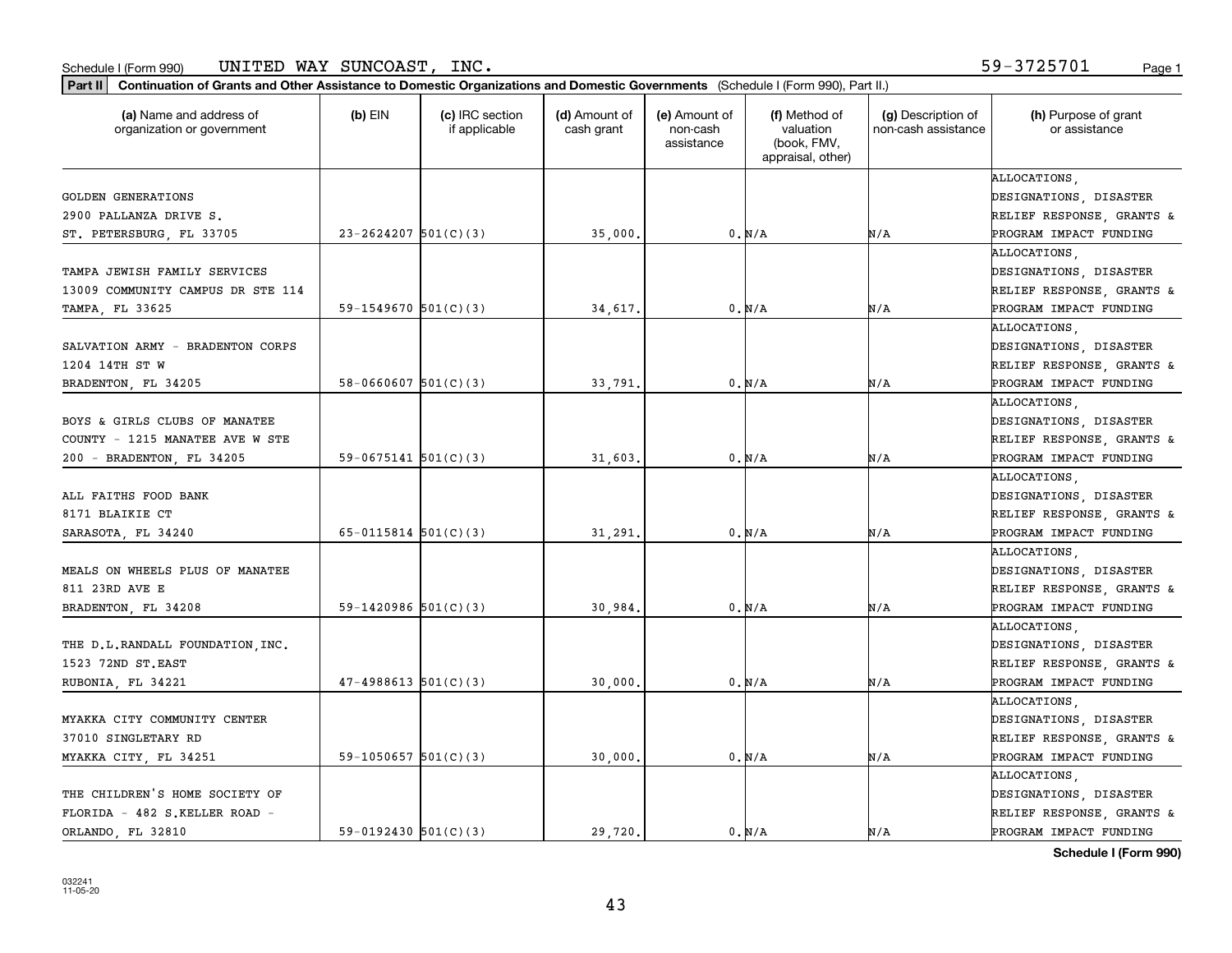| Part II   Continuation of Grants and Other Assistance to Domestic Organizations and Domestic Governments (Schedule I (Form 990), Part II.) |                            |                                  |                             |                                         |                                                                |                                           |                                                                                               |
|--------------------------------------------------------------------------------------------------------------------------------------------|----------------------------|----------------------------------|-----------------------------|-----------------------------------------|----------------------------------------------------------------|-------------------------------------------|-----------------------------------------------------------------------------------------------|
| (a) Name and address of<br>organization or government                                                                                      | $(b)$ EIN                  | (c) IRC section<br>if applicable | (d) Amount of<br>cash grant | (e) Amount of<br>non-cash<br>assistance | (f) Method of<br>valuation<br>(book, FMV,<br>appraisal, other) | (g) Description of<br>non-cash assistance | (h) Purpose of grant<br>or assistance                                                         |
|                                                                                                                                            |                            |                                  |                             |                                         |                                                                |                                           | ALLOCATIONS.                                                                                  |
| DAWNING FAMILY SERVICES                                                                                                                    |                            |                                  |                             |                                         |                                                                |                                           | DESIGNATIONS, DISASTER                                                                        |
| 6718 N. ARMENIA AVE                                                                                                                        |                            |                                  |                             |                                         |                                                                |                                           | RELIEF RESPONSE, GRANTS &                                                                     |
| TAMPA, FL 33604                                                                                                                            | $59 - 2655523$ $501(C)(3)$ |                                  | 27,487.                     |                                         | 0. N/A                                                         | N/A                                       | PROGRAM IMPACT FUNDING                                                                        |
| 10091 AMERICAN RED CROSS TAMPA BAY<br>CHAPTER - 3310 W MAIN ST - TAMPA,                                                                    |                            |                                  |                             |                                         |                                                                |                                           | ALLOCATIONS<br>DESIGNATIONS, DISASTER<br>RELIEF RESPONSE, GRANTS &                            |
| FL 33607                                                                                                                                   | 53-0196605 $501(C)(3)$     |                                  | 26,671                      |                                         | 0. N/A                                                         | N/A                                       | PROGRAM IMPACT FUNDING                                                                        |
| PINELLAS OPPORTUNITY COUNCIL, INC.<br>501 1ST AVE N STE 517                                                                                |                            |                                  |                             |                                         |                                                                |                                           | ALLOCATIONS .<br>DESIGNATIONS, DISASTER<br>RELIEF RESPONSE, GRANTS &                          |
| ST. PETERSBURG, FL 33701                                                                                                                   | $59-1227051$ 501(C)(3)     |                                  | 25, 152.                    |                                         | 0. N/A                                                         | N/A                                       | PROGRAM IMPACT FUNDING                                                                        |
| STEP UP SUNCOAST, INC.<br>6428 PARKLAND DRIVE<br>SARASOTA, FL 34243                                                                        | 59-6208766 $501(C)(3)$     |                                  | 25,000                      |                                         | 0. N/A                                                         | N/A                                       | ALLOCATIONS.<br>DESIGNATIONS, DISASTER<br>RELIEF RESPONSE, GRANTS &<br>PROGRAM IMPACT FUNDING |
|                                                                                                                                            |                            |                                  |                             |                                         |                                                                |                                           | ALLOCATIONS,                                                                                  |
| BOOTSTRAP BUSINESS SCHOOL INC<br>33 BROADWAY                                                                                               |                            |                                  |                             |                                         |                                                                |                                           | DESIGNATIONS, DISASTER<br>RELIEF RESPONSE, GRANTS &                                           |
| DUNEDIN, FL 34698                                                                                                                          | 83-2586036 $501(C)(3)$     |                                  | 25,000                      |                                         | 0. N/A                                                         | N/A                                       | PROGRAM IMPACT FUNDING                                                                        |
| ACADEMY PREP CENTER OF ST<br>PETERSBURG - 2301 22ND AVE S - ST.<br>PETERSBURG, FL 33712                                                    | 59-3623000 $501(C)(3)$     |                                  | 24,079                      |                                         | 0. N/A                                                         | N/A                                       | ALLOCATIONS.<br>DESIGNATIONS, DISASTER<br>RELIEF RESPONSE, GRANTS &<br>PROGRAM IMPACT FUNDING |
| EARLY CHILDHOOD COUNCIL OF<br>HILLSBOROUGH COUNTY - 4210 W BAY                                                                             |                            |                                  |                             |                                         |                                                                |                                           | ALLOCATIONS,<br>DESIGNATIONS, DISASTER<br>RELIEF RESPONSE, GRANTS &                           |
| VILLA AVE - TAMPA, FL 33611                                                                                                                | $59 - 2998189$ 501(C)(3)   |                                  | 22,000                      |                                         | 0. N/A                                                         | N/A                                       | PROGRAM IMPACT FUNDING                                                                        |
| NEIGHBORLY CARE NETWORK<br>13945 EVERGREEN AVE<br>CLEARWATER, FL 33762                                                                     | 59-1218100 $501(C)(3)$     |                                  | 21,303.                     |                                         | 0. N/A                                                         | N/A                                       | ALLOCATIONS.<br>DESIGNATIONS, DISASTER<br>RELIEF RESPONSE, GRANTS &<br>PROGRAM IMPACT FUNDING |
| PALMETTO YOUTH CENTER<br>501 17TH ST W<br>PALMETTO, FL 34221                                                                               | 59-1090377 $501(C)(3)$     |                                  | 21,063.                     |                                         | 0. N/A                                                         | N/A                                       | ALLOCATIONS.<br>DESIGNATIONS, DISASTER<br>RELIEF RESPONSE, GRANTS &<br>PROGRAM IMPACT FUNDING |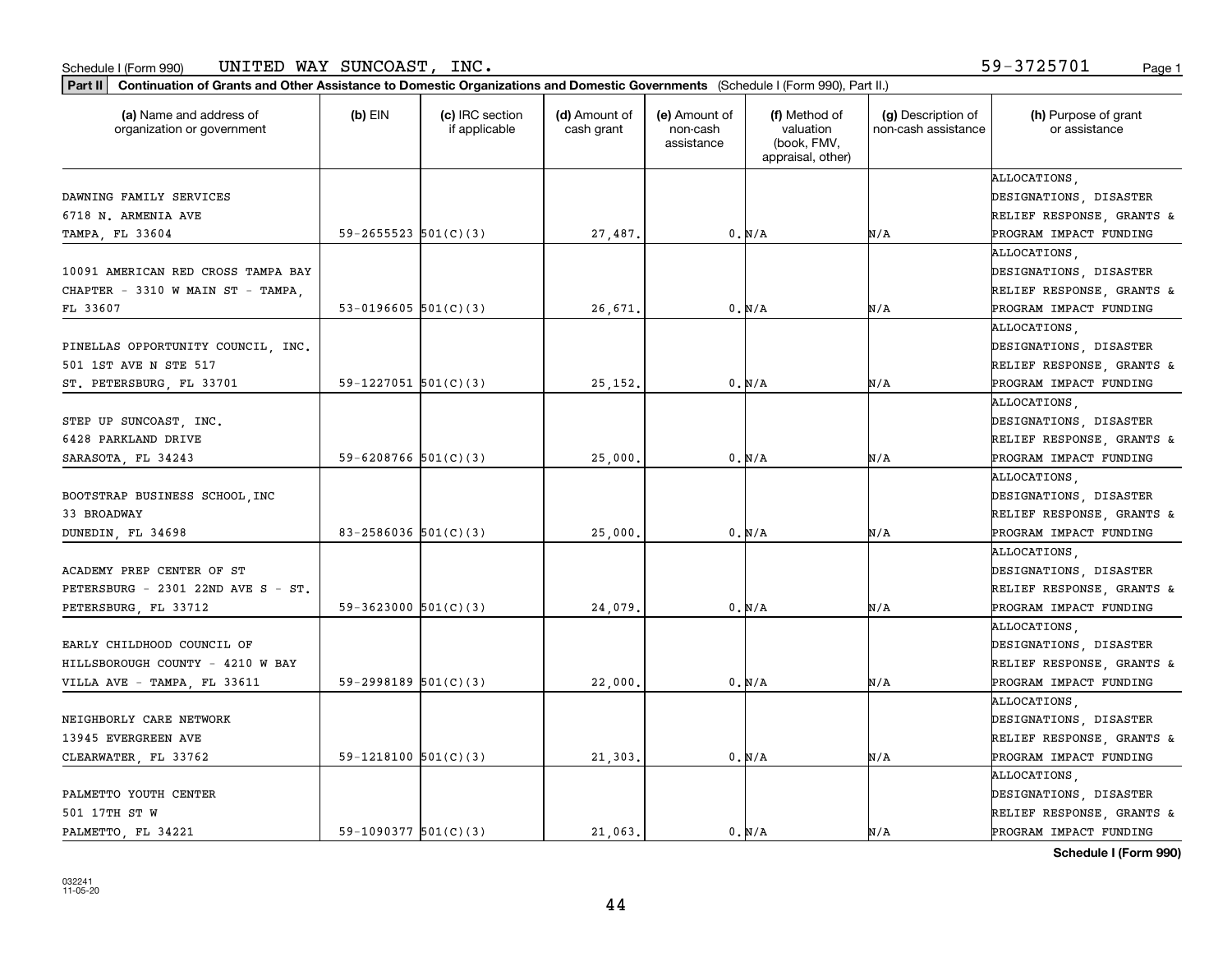| Part II   Continuation of Grants and Other Assistance to Domestic Organizations and Domestic Governments (Schedule I (Form 990), Part II.) |                            |                                  |                             |                                         |                                                                |                                           |                                       |
|--------------------------------------------------------------------------------------------------------------------------------------------|----------------------------|----------------------------------|-----------------------------|-----------------------------------------|----------------------------------------------------------------|-------------------------------------------|---------------------------------------|
| (a) Name and address of<br>organization or government                                                                                      | $(b)$ EIN                  | (c) IRC section<br>if applicable | (d) Amount of<br>cash grant | (e) Amount of<br>non-cash<br>assistance | (f) Method of<br>valuation<br>(book, FMV,<br>appraisal, other) | (g) Description of<br>non-cash assistance | (h) Purpose of grant<br>or assistance |
|                                                                                                                                            |                            |                                  |                             |                                         |                                                                |                                           | ALLOCATIONS.                          |
| MOTHERS HELPING MOTHERS                                                                                                                    |                            |                                  |                             |                                         |                                                                |                                           | DESIGNATIONS, DISASTER                |
| 5933 N.WASHINGTON BLVD                                                                                                                     |                            |                                  |                             |                                         |                                                                |                                           | RELIEF RESPONSE, GRANTS &             |
| SARASOTA, FL 34243                                                                                                                         | 65-0416462 $501(C)(3)$     |                                  | 20,500.                     |                                         | 0. N/A                                                         | N/A                                       | PROGRAM IMPACT FUNDING                |
|                                                                                                                                            |                            |                                  |                             |                                         |                                                                |                                           | ALLOCATIONS                           |
| COMMUNITY FOUNDATION OF TAMPA BAY,                                                                                                         |                            |                                  |                             |                                         |                                                                |                                           | DESIGNATIONS, DISASTER                |
| INC. - 4300 W CYPRESS ST STE 700 -                                                                                                         |                            |                                  |                             |                                         |                                                                |                                           | RELIEF RESPONSE, GRANTS &             |
| TAMPA, FL 33607                                                                                                                            | 59-3001853 $501(C)(3)$     |                                  | 20,110                      |                                         | 0. N/A                                                         | N/A                                       | PROGRAM IMPACT FUNDING                |
|                                                                                                                                            |                            |                                  |                             |                                         |                                                                |                                           | <b>ALLOCATIONS</b>                    |
| PROJECT LIGHT OF MANATEE, INC.                                                                                                             |                            |                                  |                             |                                         |                                                                |                                           | DESIGNATIONS, DISASTER                |
| 1104 14TH STREET WEST                                                                                                                      |                            |                                  |                             |                                         |                                                                |                                           | RELIEF RESPONSE, GRANTS &             |
| BRADENTON, FL 34205                                                                                                                        | 65-0490652 $501(C)(3)$     |                                  | 20,000                      |                                         | 0. N/A                                                         | N/A                                       | PROGRAM IMPACT FUNDING                |
| EARLY LEARNING COALITION OF                                                                                                                |                            |                                  |                             |                                         |                                                                |                                           | ALLOCATIONS.                          |
| FLORIDA'S HEARTLAND, INC. - 2886                                                                                                           |                            |                                  |                             |                                         |                                                                |                                           | DESIGNATIONS, DISASTER                |
| TAMIAMI TRAIL STE 1 - PORT                                                                                                                 |                            |                                  |                             |                                         |                                                                |                                           | RELIEF RESPONSE, GRANTS &             |
| CHARLOTTE, FL 33952                                                                                                                        | 64-1047991 $501(C)(3)$     |                                  | 20,000                      |                                         | 0. N/A                                                         | N/A                                       | PROGRAM IMPACT FUNDING                |
|                                                                                                                                            |                            |                                  |                             |                                         |                                                                |                                           | ALLOCATIONS,                          |
| UNITED WAY OF THE MID-SOUTH                                                                                                                |                            |                                  |                             |                                         |                                                                |                                           | DESIGNATIONS, DISASTER                |
| 1005 TILLMAN ST                                                                                                                            |                            |                                  |                             |                                         |                                                                |                                           | RELIEF RESPONSE, GRANTS &             |
| MEMPHIS, TN 38112                                                                                                                          | $56 - 1010742$ $501(C)(3)$ |                                  | 19,500                      |                                         | 0. N/A                                                         | N/A                                       | PROGRAM IMPACT FUNDING                |
|                                                                                                                                            |                            |                                  |                             |                                         |                                                                |                                           | ALLOCATIONS.                          |
| TAMPA BAY NETWORK TO END HUNGER                                                                                                            |                            |                                  |                             |                                         |                                                                |                                           | DESIGNATIONS, DISASTER                |
| 4532 W KENNEDY BLVD                                                                                                                        |                            |                                  |                             |                                         |                                                                |                                           | RELIEF RESPONSE, GRANTS &             |
| TAMPA, FL 33609                                                                                                                            | $36 - 4758155$ $501(C)(3)$ |                                  | 19,202.                     |                                         | 0. N/A                                                         | N/A                                       | PROGRAM IMPACT FUNDING                |
|                                                                                                                                            |                            |                                  |                             |                                         |                                                                |                                           | ALLOCATIONS,                          |
| COMMUNITY ACTION STOPS ABUSE, INC.                                                                                                         |                            |                                  |                             |                                         |                                                                |                                           | DESIGNATIONS, DISASTER                |
| $(CASA) - 1011 1ST AVE N - ST.$                                                                                                            |                            |                                  |                             |                                         |                                                                |                                           | RELIEF RESPONSE, GRANTS &             |
| PETERSBURG, FL 33701                                                                                                                       | $59 - 2114359$ $501(C)(3)$ |                                  | 18,200                      |                                         | 0. N/A                                                         | N/A                                       | PROGRAM IMPACT FUNDING                |
|                                                                                                                                            |                            |                                  |                             |                                         |                                                                |                                           | ALLOCATIONS.                          |
| THE SPRING OF TAMPA BAY, INC                                                                                                               |                            |                                  |                             |                                         |                                                                |                                           | DESIGNATIONS, DISASTER                |
| 211 N WILLOW AVE                                                                                                                           |                            |                                  |                             |                                         |                                                                |                                           | RELIEF RESPONSE, GRANTS &             |
| TAMPA, FL 33606                                                                                                                            | 59-1777135 $501(C)(3)$     |                                  | 18,125.                     |                                         | 0. N/A                                                         | N/A                                       | PROGRAM IMPACT FUNDING                |
|                                                                                                                                            |                            |                                  |                             |                                         |                                                                |                                           | ALLOCATIONS.                          |
| SALVATION ARMY - TAMPA AREA                                                                                                                |                            |                                  |                             |                                         |                                                                |                                           | DESIGNATIONS, DISASTER                |
| COMMAND - 1603 N FLORIDA AVE -                                                                                                             |                            |                                  |                             |                                         |                                                                |                                           | RELIEF RESPONSE, GRANTS &             |
| TAMPA, FL 33602                                                                                                                            | $58-0660607$ $501(C)(3)$   |                                  | 17.495.                     |                                         | 0. N/A                                                         | N/A                                       | PROGRAM IMPACT FUNDING                |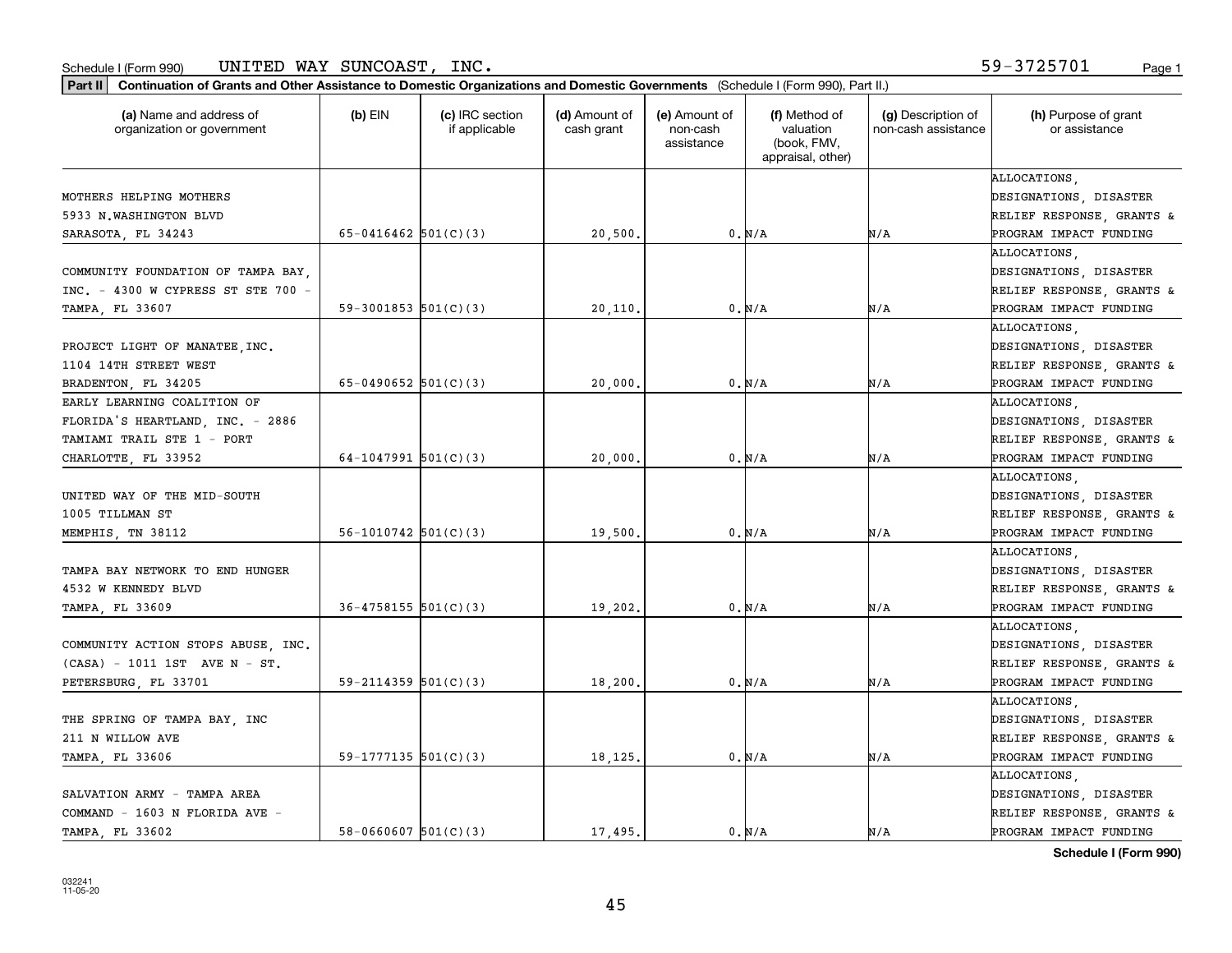| Part II   Continuation of Grants and Other Assistance to Domestic Organizations and Domestic Governments (Schedule I (Form 990), Part II.) |                            |                                  |                             |                                         |                                                                |                                           |                                                                                               |
|--------------------------------------------------------------------------------------------------------------------------------------------|----------------------------|----------------------------------|-----------------------------|-----------------------------------------|----------------------------------------------------------------|-------------------------------------------|-----------------------------------------------------------------------------------------------|
| (a) Name and address of<br>organization or government                                                                                      | $(b)$ EIN                  | (c) IRC section<br>if applicable | (d) Amount of<br>cash grant | (e) Amount of<br>non-cash<br>assistance | (f) Method of<br>valuation<br>(book, FMV,<br>appraisal, other) | (g) Description of<br>non-cash assistance | (h) Purpose of grant<br>or assistance                                                         |
| HEALTHY START COALITION OF                                                                                                                 |                            |                                  |                             |                                         |                                                                |                                           | ALLOCATIONS.                                                                                  |
| PINELLAS, INC. - 4000 GETAWAY                                                                                                              |                            |                                  |                             |                                         |                                                                |                                           | DESIGNATIONS, DISASTER                                                                        |
| CENTRE BLVD STE 200 - PINELLAS                                                                                                             |                            |                                  |                             |                                         |                                                                |                                           | RELIEF RESPONSE, GRANTS &                                                                     |
| PARK FL 33782                                                                                                                              | $59-3109517$ $501(C)(3)$   |                                  | 16,250.                     |                                         | 0. N/A                                                         | N/A                                       | PROGRAM IMPACT FUNDING                                                                        |
| GIRL SCOUTS WEST CENTRAL FLORIDA<br>COUNCIL - 4610 EISENHOWER BLVD -<br>TAMPA, FL 33634                                                    | $59-0624454$ $501(C)(3)$   |                                  | 15,751                      |                                         | 0. N/A                                                         | N/A                                       | ALLOCATIONS<br>DESIGNATIONS, DISASTER<br>RELIEF RESPONSE, GRANTS &<br>PROGRAM IMPACT FUNDING  |
|                                                                                                                                            |                            |                                  |                             |                                         |                                                                |                                           | ALLOCATIONS .                                                                                 |
| YMCA OF GREATER ST. PETERSBURG<br>600 1ST AVE N STE 201                                                                                    |                            |                                  |                             |                                         |                                                                |                                           | DESIGNATIONS, DISASTER<br>RELIEF RESPONSE, GRANTS &                                           |
| ST. PETERSBURG, FL 33701                                                                                                                   | $59-0624468$ 501(C)(3)     |                                  | 14,779                      |                                         | 0. N/A                                                         | N/A                                       | PROGRAM IMPACT FUNDING                                                                        |
| RISE TAMPA<br>411 N FRANKLIN ST<br>TAMPA, FL 33602                                                                                         | $46 - 5291016$ $501(C)(3)$ |                                  | 14,752.                     |                                         | 0. N/A                                                         | N/A                                       | ALLOCATIONS.<br>DESIGNATIONS, DISASTER<br>RELIEF RESPONSE, GRANTS &<br>PROGRAM IMPACT FUNDING |
| TAMPA POLICE MEMORIAL FUND<br>COMMITTEE, INC. - 411 N FRANKLIN<br>ST - TAMPA, FL 33602                                                     | 59-3397263 $501(C)(3)$     |                                  | 14,468                      |                                         | 0. N/A                                                         | N/A                                       | ALLOCATIONS.<br>DESIGNATIONS, DISASTER<br>RELIEF RESPONSE, GRANTS &<br>PROGRAM IMPACT FUNDING |
| TAMPA LIGHTHOUSE FOR THE BLIND<br>1106 W PLATT ST                                                                                          |                            |                                  |                             |                                         |                                                                |                                           | ALLOCATIONS.<br>DESIGNATIONS, DISASTER<br>RELIEF RESPONSE, GRANTS &                           |
| TAMPA, FL 33606                                                                                                                            | 59-0637876 $501(C)(3)$     |                                  | 14,263                      |                                         | 0. N/A                                                         | N/A                                       | PROGRAM IMPACT FUNDING                                                                        |
| CHILDREN'S HOME SOCIETY OF FLORIDA<br>GULF COAST DIVISION - 1515                                                                           | $59-0192430$ $501(C)(3)$   |                                  |                             |                                         | 0. N/A                                                         | N/A                                       | ALLOCATIONS,<br>DESIGNATIONS, DISASTER<br>RELIEF RESPONSE, GRANTS &<br>PROGRAM IMPACT FUNDING |
| MICHELIN CT - LUTZ, FL 33549                                                                                                               |                            |                                  | 14,027.                     |                                         |                                                                |                                           | ALLOCATIONS.                                                                                  |
| EARLY LEARNING COALITION OF<br>PINELLAS COUNTY - 2536 COUNTRYSIDE<br>BVD., #500 - CLEARWATER, FL 33763                                     | 53-3726679 $501(C)(3)$     |                                  | 13,769.                     |                                         | 0. N/A                                                         | N/A                                       | DESIGNATIONS, DISASTER<br>RELIEF RESPONSE, GRANTS &<br>PROGRAM IMPACT FUNDING                 |
| ARTZ 4 LIFE ACADEMY<br>1751 KINGS HIGHWAY<br>CLEARWATER FL 33755                                                                           | 59-3483799 $501(C)(3)$     |                                  | 13.333.                     |                                         | 0. N/A                                                         | N/A                                       | ALLOCATIONS.<br>DESIGNATIONS, DISASTER<br>RELIEF RESPONSE, GRANTS &<br>PROGRAM IMPACT FUNDING |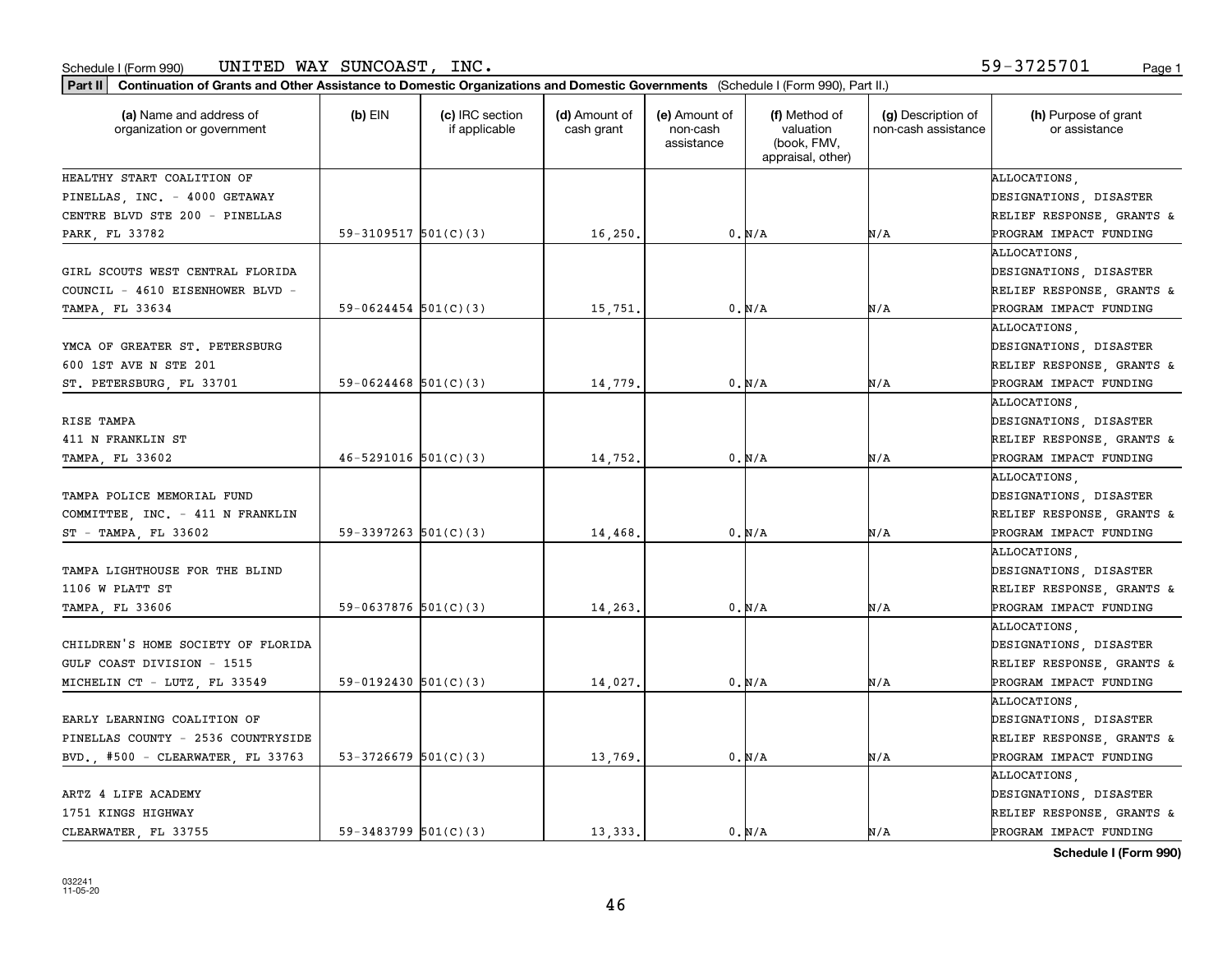| Part II   Continuation of Grants and Other Assistance to Domestic Organizations and Domestic Governments (Schedule I (Form 990), Part II.) |                            |                                  |                             |                                         |                                                                |                                           |                                       |
|--------------------------------------------------------------------------------------------------------------------------------------------|----------------------------|----------------------------------|-----------------------------|-----------------------------------------|----------------------------------------------------------------|-------------------------------------------|---------------------------------------|
| (a) Name and address of<br>organization or government                                                                                      | $(b)$ EIN                  | (c) IRC section<br>if applicable | (d) Amount of<br>cash grant | (e) Amount of<br>non-cash<br>assistance | (f) Method of<br>valuation<br>(book, FMV,<br>appraisal, other) | (g) Description of<br>non-cash assistance | (h) Purpose of grant<br>or assistance |
|                                                                                                                                            |                            |                                  |                             |                                         |                                                                |                                           | ALLOCATIONS.                          |
| UNITED WAY OF PASCO COUNTY                                                                                                                 |                            |                                  |                             |                                         |                                                                |                                           | DESIGNATIONS, DISASTER                |
| 17230 CAMELOT CT                                                                                                                           |                            |                                  |                             |                                         |                                                                |                                           | RELIEF RESPONSE, GRANTS &             |
| LAND O' LAKES, FL 34638                                                                                                                    | $59 - 2193178$ $501(C)(3)$ |                                  | 12,577.                     |                                         | 0. N/A                                                         | N/A                                       | PROGRAM IMPACT FUNDING                |
| NONPROFIT LEADERSHIP CENTER OF                                                                                                             |                            |                                  |                             |                                         |                                                                |                                           | ALLOCATIONS,                          |
| TAMPA BAY - 1408 N WESTSHORE                                                                                                               |                            |                                  |                             |                                         |                                                                |                                           | DESIGNATIONS, DISASTER                |
| BOULEVARD, SUITE 140 - TAMPA, FL                                                                                                           |                            |                                  |                             |                                         |                                                                |                                           | RELIEF RESPONSE, GRANTS &             |
| 33607                                                                                                                                      | $59-3671047$ $501(C)(3)$   |                                  | 12,500                      |                                         | 0. N/A                                                         | N/A                                       | PROGRAM IMPACT FUNDING                |
|                                                                                                                                            |                            |                                  |                             |                                         |                                                                |                                           | <b>ALLOCATIONS</b>                    |
| THE CENTRE FOR WOMEN, INC                                                                                                                  |                            |                                  |                             |                                         |                                                                |                                           | DESIGNATIONS, DISASTER                |
| 305 S HYDE PARK AVE                                                                                                                        |                            |                                  |                             |                                         |                                                                |                                           | RELIEF RESPONSE, GRANTS &             |
| TAMPA, FL 33606                                                                                                                            | 59-1787902 $501(C)(3)$     |                                  | 12,120.                     |                                         | $0. N/A$                                                       | N/A                                       | PROGRAM IMPACT FUNDING                |
|                                                                                                                                            |                            |                                  |                             |                                         |                                                                |                                           | ALLOCATIONS.                          |
| PARC                                                                                                                                       |                            |                                  |                             |                                         |                                                                |                                           | DESIGNATIONS, DISASTER                |
| 3190 TYRONE BLVD N                                                                                                                         |                            |                                  |                             |                                         |                                                                |                                           | RELIEF RESPONSE, GRANTS &             |
| ST. PETERSBURG, FL 33710                                                                                                                   | 59-0791038 501(C)(3)       |                                  | 10,689.                     |                                         | 0. N/A                                                         | N/A                                       | PROGRAM IMPACT FUNDING                |
|                                                                                                                                            |                            |                                  |                             |                                         |                                                                |                                           | ALLOCATIONS,                          |
| SCHOOL DISTRICT OF MANATEE                                                                                                                 |                            |                                  |                             |                                         |                                                                |                                           | DESIGNATIONS, DISASTER                |
| 15 MANATEE AVE W                                                                                                                           |                            |                                  |                             |                                         |                                                                |                                           | RELIEF RESPONSE, GRANTS &             |
| BRADENTON, FL 34205                                                                                                                        | $59 - 6000728$ 501(C)(3)   |                                  | 10,667.                     |                                         | 0. N/A                                                         | N/A                                       | PROGRAM IMPACT FUNDING                |
|                                                                                                                                            |                            |                                  |                             |                                         |                                                                |                                           | ALLOCATIONS.                          |
| PROJECT PROSPER                                                                                                                            |                            |                                  |                             |                                         |                                                                |                                           | DESIGNATIONS, DISASTER                |
| 13575 58TH ST N                                                                                                                            |                            |                                  |                             |                                         |                                                                |                                           | RELIEF RESPONSE, GRANTS &             |
| CLEARWATER, FL 33760                                                                                                                       | $45-0491407$ 501(C)(3)     |                                  | 10,440                      |                                         | 0. N/A                                                         | N/A                                       | PROGRAM IMPACT FUNDING                |
|                                                                                                                                            |                            |                                  |                             |                                         |                                                                |                                           | ALLOCATIONS,                          |
| UNIDOSNOW, INC.                                                                                                                            |                            |                                  |                             |                                         |                                                                |                                           | DESIGNATIONS, DISASTER                |
| 1750 17TH ST BLDG D                                                                                                                        |                            |                                  |                             |                                         |                                                                |                                           | RELIEF RESPONSE, GRANTS &             |
| SARASOTA, FL 34234                                                                                                                         | $27 - 4102169$ 501(C)(3)   |                                  | 10, 132.                    |                                         | 0. N/A                                                         | N/A                                       | PROGRAM IMPACT FUNDING                |
|                                                                                                                                            |                            |                                  |                             |                                         |                                                                |                                           | ALLOCATIONS.                          |
| HEALTHY START COALITION OF                                                                                                                 |                            |                                  |                             |                                         |                                                                |                                           | DESIGNATIONS, DISASTER                |
| PASCO, INC - P.O BOX 1527 - NEW                                                                                                            |                            |                                  |                             |                                         |                                                                |                                           | RELIEF RESPONSE, GRANTS &             |
| PORT RICHEY, FL 34656                                                                                                                      | 59-3155525 $501(C)(3)$     |                                  | 10,000.                     |                                         | 0. N/A                                                         | N/A                                       | PROGRAM IMPACT FUNDING                |
|                                                                                                                                            |                            |                                  |                             |                                         |                                                                |                                           | ALLOCATIONS.                          |
| FLORIDA CENTER FOR EARLY CHILDHOOD                                                                                                         |                            |                                  |                             |                                         |                                                                |                                           | DESIGNATIONS, DISASTER                |
| 4620 17TH ST                                                                                                                               |                            |                                  |                             |                                         |                                                                |                                           | RELIEF RESPONSE, GRANTS &             |
| SARASOTA FL 34235                                                                                                                          | $59-1947024$ 501(C)(3)     |                                  | 9.982.                      |                                         | 0. N/A                                                         | N/A                                       | PROGRAM IMPACT FUNDING                |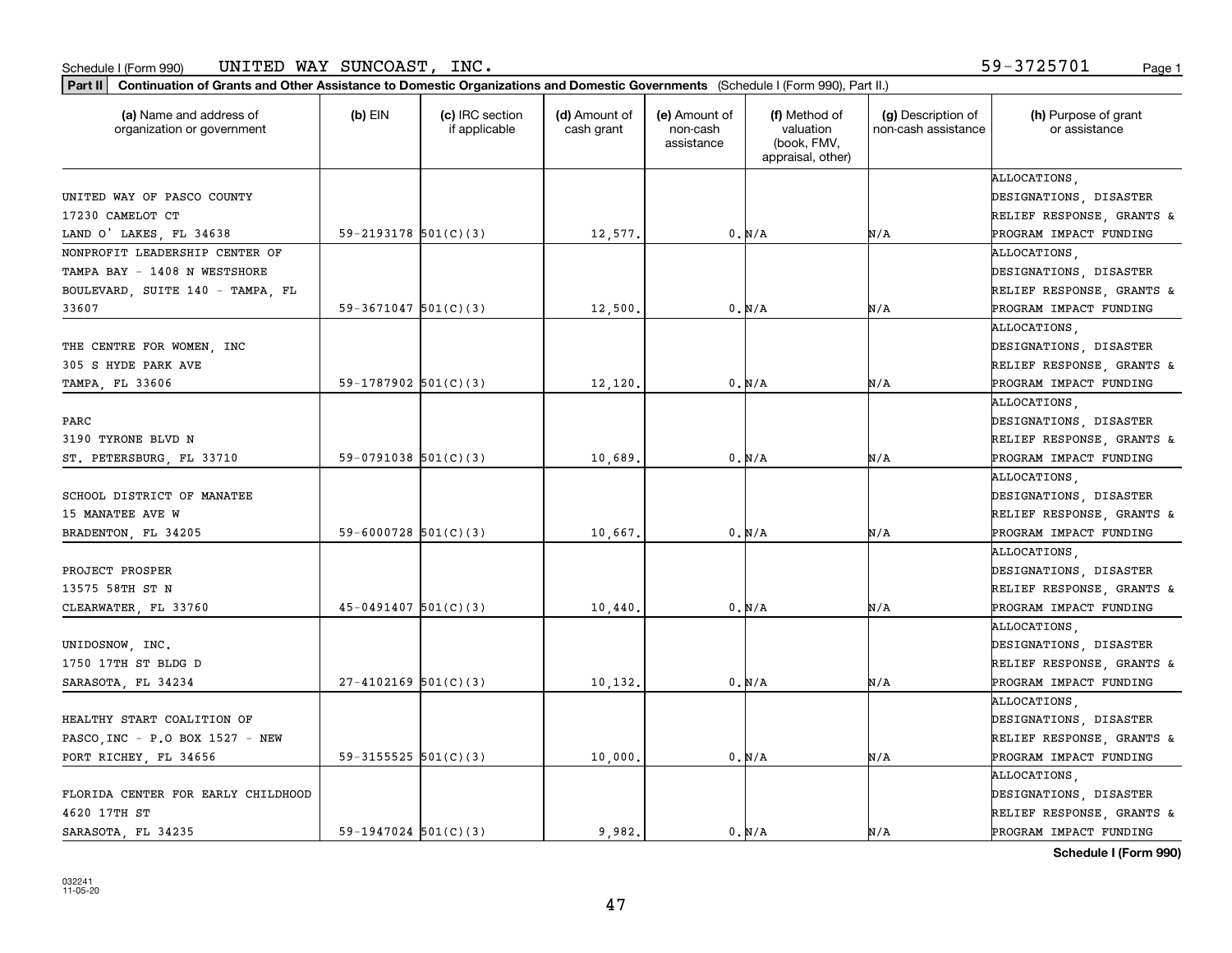| Part II   Continuation of Grants and Other Assistance to Domestic Organizations and Domestic Governments (Schedule I (Form 990), Part II.) |                            |                                  |                             |                                         |                                                                |                                           |                                       |
|--------------------------------------------------------------------------------------------------------------------------------------------|----------------------------|----------------------------------|-----------------------------|-----------------------------------------|----------------------------------------------------------------|-------------------------------------------|---------------------------------------|
| (a) Name and address of<br>organization or government                                                                                      | $(b)$ EIN                  | (c) IRC section<br>if applicable | (d) Amount of<br>cash grant | (e) Amount of<br>non-cash<br>assistance | (f) Method of<br>valuation<br>(book, FMV,<br>appraisal, other) | (g) Description of<br>non-cash assistance | (h) Purpose of grant<br>or assistance |
|                                                                                                                                            |                            |                                  |                             |                                         |                                                                |                                           | ALLOCATIONS.                          |
| UNITED WAY OF TARRANT COUNTY                                                                                                               |                            |                                  |                             |                                         |                                                                |                                           | DESIGNATIONS, DISASTER                |
| 1500 N MAIN ST SUITE 200                                                                                                                   |                            |                                  |                             |                                         |                                                                |                                           | RELIEF RESPONSE, GRANTS &             |
| FORT WORTH, TX 76164                                                                                                                       | $75 - 0858360$ $501(C)(3)$ |                                  | 9,500.                      |                                         | 0. N/A                                                         | N/A                                       | PROGRAM IMPACT FUNDING                |
|                                                                                                                                            |                            |                                  |                             |                                         |                                                                |                                           | ALLOCATIONS,                          |
| UNITED WAY OF SOUTHWEST LOUISIANA,                                                                                                         |                            |                                  |                             |                                         |                                                                |                                           | DESIGNATIONS, DISASTER                |
| INC. - 815 RYAN ST - LAKE CHARLES,                                                                                                         |                            |                                  |                             |                                         |                                                                |                                           | RELIEF RESPONSE, GRANTS &             |
| LA 70601                                                                                                                                   | $72 - 0456901$ $501(C)(3)$ |                                  | 9,500.                      |                                         | 0. N/A                                                         | N/A                                       | PROGRAM IMPACT FUNDING                |
|                                                                                                                                            |                            |                                  |                             |                                         |                                                                |                                           | ALLOCATIONS                           |
| SCHOOL DISTRICT OF DESOTO COUNTY                                                                                                           |                            |                                  |                             |                                         |                                                                |                                           | DESIGNATIONS, DISASTER                |
| 530 LASOLONA AVENUE                                                                                                                        |                            |                                  |                             |                                         |                                                                |                                           | RELIEF RESPONSE, GRANTS &             |
| ARCADIA, FL 34266                                                                                                                          | 59-6000580 $501(C)(3)$     |                                  | 8,000,                      |                                         | 0. N/A                                                         | N/A                                       | PROGRAM IMPACT FUNDING                |
|                                                                                                                                            |                            |                                  |                             |                                         |                                                                |                                           | ALLOCATIONS.                          |
| HILLSBOROUGH COUNTY FIRE RESCUE                                                                                                            |                            |                                  |                             |                                         |                                                                |                                           | DESIGNATIONS, DISASTER                |
| FOUNDATION - 9450 E COLUMBUS DR -                                                                                                          |                            |                                  |                             |                                         |                                                                |                                           | RELIEF RESPONSE, GRANTS &             |
| TAMPA, FL 33619                                                                                                                            | $46-3310942$ 501(C)(3)     |                                  | 7,733.                      |                                         | 0. N/A                                                         | N/A                                       | PROGRAM IMPACT FUNDING                |
|                                                                                                                                            |                            |                                  |                             |                                         |                                                                |                                           | ALLOCATIONS,                          |
| PINELLAS SHERIFF'S POLICE ATHLETIC                                                                                                         |                            |                                  |                             |                                         |                                                                |                                           | DESIGNATIONS, DISASTER                |
| LEAGUE, INC - 3755 46TH AVE N -                                                                                                            |                            |                                  |                             |                                         |                                                                |                                           | RELIEF RESPONSE, GRANTS &             |
| ST. PETERSBURG, FL 33714                                                                                                                   | 59-3760782 $501(C)(3)$     |                                  | 7,491                       |                                         | 0. N/A                                                         | N/A                                       | PROGRAM IMPACT FUNDING                |
|                                                                                                                                            |                            |                                  |                             |                                         |                                                                |                                           | ALLOCATIONS,                          |
| HILLSBOROUGH COUNTY PUBLIC SCHOOLS                                                                                                         |                            |                                  |                             |                                         |                                                                |                                           | DESIGNATIONS, DISASTER                |
| 901 E KENNEDY BLVD                                                                                                                         |                            |                                  |                             |                                         |                                                                |                                           | RELIEF RESPONSE, GRANTS &             |
| TAMPA, FL 33602                                                                                                                            | 59-6000660 $501(C)(3)$     |                                  | 6,933                       |                                         | 0. N/A                                                         | N/A                                       | PROGRAM IMPACT FUNDING                |
|                                                                                                                                            |                            |                                  |                             |                                         |                                                                |                                           | ALLOCATIONS,                          |
| TAMPA FIREFIGHTERS CHARITY FUND,                                                                                                           |                            |                                  |                             |                                         |                                                                |                                           | DESIGNATIONS, DISASTER                |
| $INC. - 3116 N BOULEVARD - TAMPA.$                                                                                                         |                            |                                  |                             |                                         |                                                                |                                           | RELIEF RESPONSE, GRANTS &             |
| FL 33603                                                                                                                                   | $55-0842602$ $501(C)(3)$   |                                  | 6,674,                      |                                         | 0. N/A                                                         | N/A                                       | PROGRAM IMPACT FUNDING                |
|                                                                                                                                            |                            |                                  |                             |                                         |                                                                |                                           | ALLOCATIONS.                          |
| AMERICAN CANCER SOCIETY - TAMPA                                                                                                            |                            |                                  |                             |                                         |                                                                |                                           | DESIGNATIONS, DISASTER                |
| 3709 W JETTON AVE                                                                                                                          |                            |                                  |                             |                                         |                                                                |                                           | RELIEF RESPONSE, GRANTS &             |
| TAMPA, FL 33629                                                                                                                            | 13-1788491 $501(C)(3)$     |                                  | 6,374.                      |                                         | 0. N/A                                                         | N/A                                       | PROGRAM IMPACT FUNDING                |
|                                                                                                                                            |                            |                                  |                             |                                         |                                                                |                                           | ALLOCATIONS.                          |
| HILLSBOROUGH COUNTY FIREFIGHTER                                                                                                            |                            |                                  |                             |                                         |                                                                |                                           | DESIGNATIONS, DISASTER                |
| CHARITIES, INC. - 5425 N 59TH ST -                                                                                                         |                            |                                  |                             |                                         |                                                                |                                           | RELIEF RESPONSE, GRANTS &             |
| TAMPA, FL 33610                                                                                                                            | $03-0390529$ $501(C)(3)$   |                                  | 5.976.                      |                                         | 0. N/A                                                         | N/A                                       | PROGRAM IMPACT FUNDING                |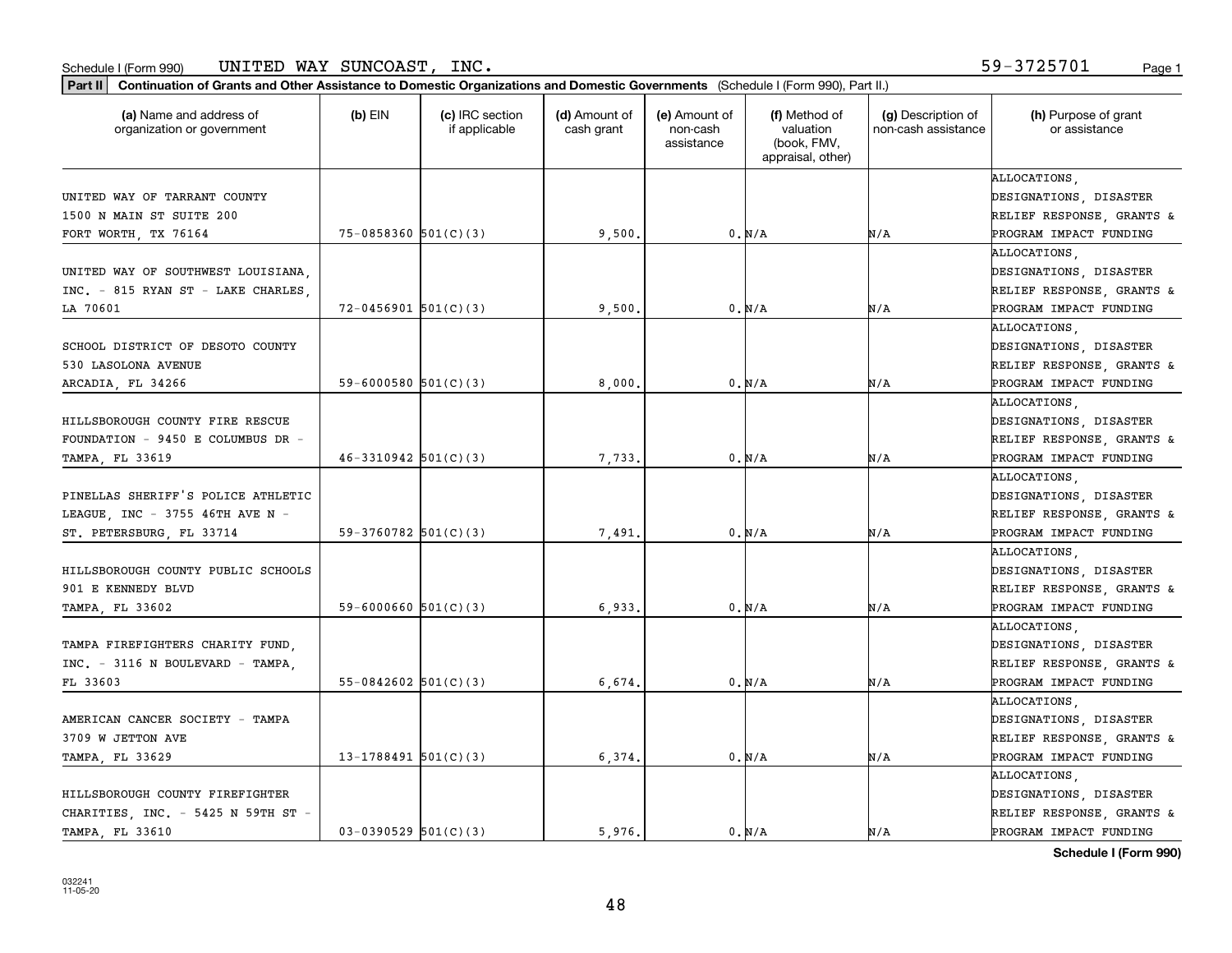59-3725701

| (a) Name and address of<br>organization or government | $(b)$ EIN                  | (c) IRC section<br>if applicable | (d) Amount of<br>cash grant | (e) Amount of<br>non-cash<br>assistance | (f) Method of<br>valuation<br>(book, FMV,<br>appraisal, other) | (g) Description of<br>non-cash assistance | (h) Purpose of grant<br>or assistance  |
|-------------------------------------------------------|----------------------------|----------------------------------|-----------------------------|-----------------------------------------|----------------------------------------------------------------|-------------------------------------------|----------------------------------------|
| HOPE FAMILY SERVICES                                  |                            |                                  |                             |                                         |                                                                |                                           | ALLOCATIONS,<br>DESIGNATIONS, DISASTER |
| 1201 8TH AVE W                                        |                            |                                  |                             |                                         |                                                                |                                           | RELIEF RESPONSE, GRANTS &              |
| BRADENTON, FL 34205                                   | 59-1970241 $501(C)(3)$     |                                  | 5,908.                      |                                         | $0. N/A$                                                       | N/A                                       | PROGRAM IMPACT FUNDING                 |
|                                                       |                            |                                  |                             |                                         |                                                                |                                           | ALLOCATIONS,                           |
| <b>BENTY</b>                                          |                            |                                  |                             |                                         |                                                                |                                           | DESIGNATIONS, DISASTER                 |
| PO BOX 1299                                           |                            |                                  |                             |                                         |                                                                |                                           | RELIEF RESPONSE, GRANTS &              |
| IRMO, SC 29063                                        | $27 - 5198009$ $501(C)(3)$ |                                  | 5,580.                      |                                         | 0. N/A                                                         | N/A                                       | PROGRAM IMPACT FUNDING                 |
|                                                       |                            |                                  |                             |                                         |                                                                |                                           | ALLOCATIONS.                           |
| TAMPA FIREFIGHTERS MUSEUM                             |                            |                                  |                             |                                         |                                                                |                                           | DESIGNATIONS, DISASTER                 |
| 720 ZACK ST                                           |                            |                                  |                             |                                         |                                                                |                                           | RELIEF RESPONSE, GRANTS &              |
| TAMPA, FL 33602                                       | $59 - 3467403$ $501(C)(3)$ |                                  | 5,071.                      |                                         | 0. N/A                                                         | N/A                                       | PROGRAM IMPACT FUNDING                 |
|                                                       |                            |                                  |                             |                                         |                                                                |                                           | ALLOCATIONS,                           |
| HILLSBOROUGH EDUCATION FOUNDATION                     |                            |                                  |                             |                                         |                                                                |                                           | DESIGNATIONS, DISASTER                 |
| 2306 N HOWARD AVE                                     |                            |                                  |                             |                                         |                                                                |                                           | RELIEF RESPONSE, GRANTS &              |
| TAMPA, FL 33607                                       | $59 - 2883361$ $501(C)(3)$ |                                  | 5,019.                      |                                         | $0 \,$ $\texttt{N/A}$                                          | N/A                                       | PROGRAM IMPACT FUNDING                 |
|                                                       |                            |                                  |                             |                                         |                                                                |                                           |                                        |
|                                                       |                            |                                  |                             |                                         |                                                                |                                           |                                        |
|                                                       |                            |                                  |                             |                                         |                                                                |                                           |                                        |
|                                                       |                            |                                  |                             |                                         |                                                                |                                           |                                        |
|                                                       |                            |                                  |                             |                                         |                                                                |                                           |                                        |
|                                                       |                            |                                  |                             |                                         |                                                                |                                           |                                        |
|                                                       |                            |                                  |                             |                                         |                                                                |                                           |                                        |
|                                                       |                            |                                  |                             |                                         |                                                                |                                           |                                        |
|                                                       |                            |                                  |                             |                                         |                                                                |                                           |                                        |
|                                                       |                            |                                  |                             |                                         |                                                                |                                           |                                        |
|                                                       |                            |                                  |                             |                                         |                                                                |                                           |                                        |
|                                                       |                            |                                  |                             |                                         |                                                                |                                           |                                        |
|                                                       |                            |                                  |                             |                                         |                                                                |                                           |                                        |
|                                                       |                            |                                  |                             |                                         |                                                                |                                           |                                        |
|                                                       |                            |                                  |                             |                                         |                                                                |                                           |                                        |
|                                                       |                            |                                  |                             |                                         |                                                                |                                           |                                        |
|                                                       |                            |                                  |                             |                                         |                                                                |                                           |                                        |
|                                                       |                            |                                  |                             |                                         |                                                                |                                           |                                        |
|                                                       |                            |                                  |                             |                                         |                                                                |                                           |                                        |
|                                                       |                            |                                  |                             |                                         |                                                                |                                           |                                        |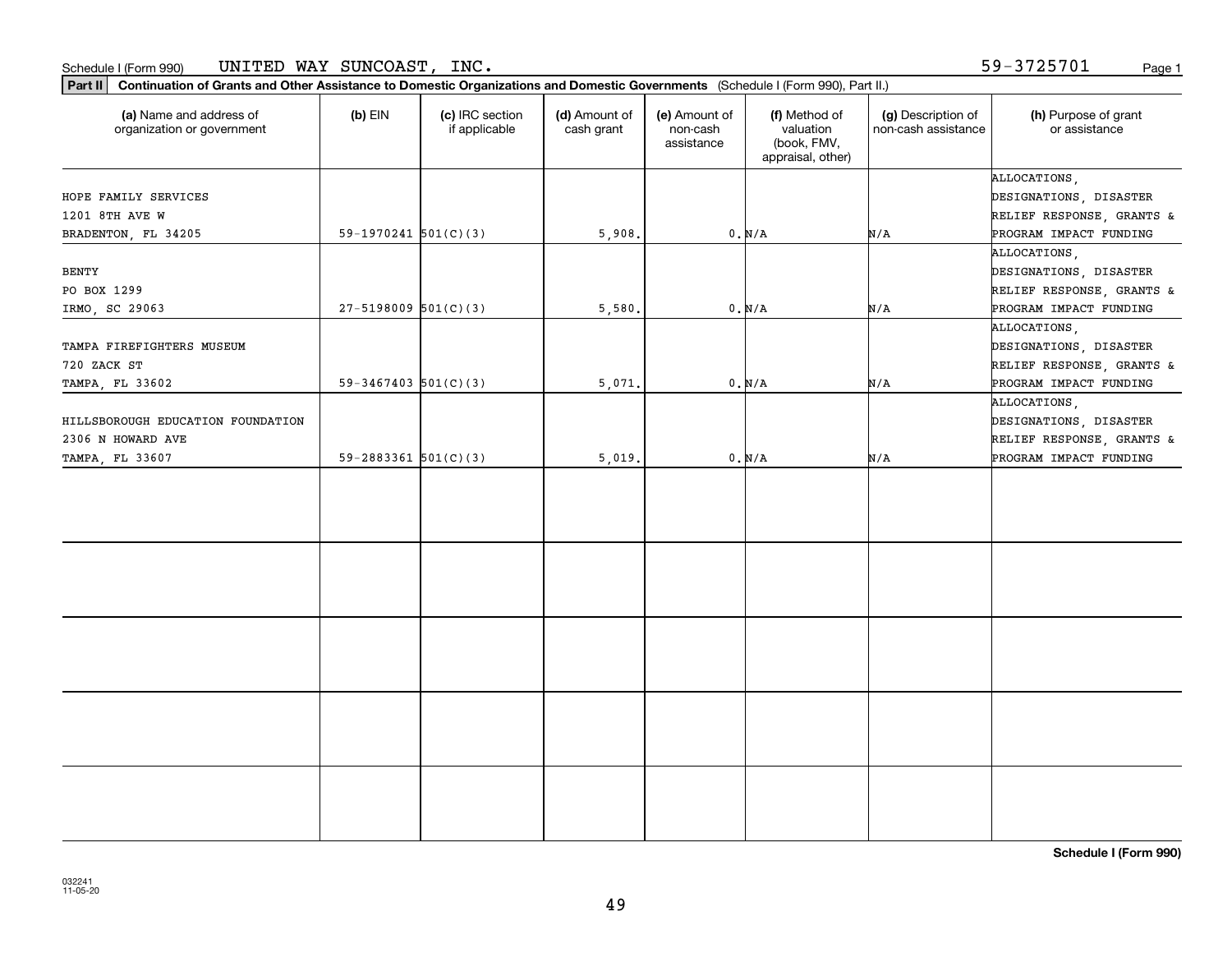**2**

**Part III** | Grants and Other Assistance to Domestic Individuals. Complete if the organization answered "Yes" on Form 990, Part IV, line 22. Part III can be duplicated if additional space is needed.

| (a) Type of grant or assistance                    | (b) Number of<br>recipients | (c) Amount of<br>cash grant | (d) Amount of non-<br>cash assistance | (e) Method of valuation<br>(book, FMV, appraisal, other) | (f) Description of noncash assistance |
|----------------------------------------------------|-----------------------------|-----------------------------|---------------------------------------|----------------------------------------------------------|---------------------------------------|
|                                                    |                             |                             |                                       |                                                          |                                       |
| INDIVIDUAL SAVINGS ACCOUNT (IDA) PROGRAM MATCHES   |                             | 20,500.                     |                                       | 0. N/A                                                   | N/A                                   |
|                                                    |                             |                             |                                       |                                                          |                                       |
| TRAINING PROGRAM TUITION (GED, CNA, CPR/AED, ETC.) | 36                          | 48,000.                     |                                       | 0. N/A                                                   | N/A                                   |
|                                                    |                             |                             |                                       |                                                          |                                       |
|                                                    |                             |                             |                                       |                                                          |                                       |
|                                                    |                             |                             |                                       |                                                          |                                       |
|                                                    |                             |                             |                                       |                                                          |                                       |
|                                                    |                             |                             |                                       |                                                          |                                       |
|                                                    |                             |                             |                                       |                                                          |                                       |

Part IV | Supplemental Information. Provide the information required in Part I, line 2; Part III, column (b); and any other additional information.

PART I, LINE 2:

MONITORING POLICIES FOR ALLOCATED GRANT FUNDING:

ALL ORGANIZATIONS RECEIVING GRANT FUNDING HAVE PASSED AN INITIAL

APPLICATION PROCESS THAT DEMANDS QUALIFICATION BASED ON QUALITY AND

ACCOUNTABILITY FOR ALL ASPECTS OF THE ORGANIZATION (GOVERNANCE, FISCAL,

PERSONNEL MANAGEMENT, AND PROGRAMS). ONCE ELIGIBLE, AGENCIES ARE INVITED TO

APPLY ANNUALLY (OR ON A TIMELINE DETERMINED BY THE BOARD) FOR SUPPORT OF

SPECIFIC PROGRAMS ADDRESSING CRITICAL COMMUNITY NEED. PROGRAM APPLICATIONS

#### ARE REVIEWED BY TEAMS OF STAFF AND VOLUNTEERS IN THE INVESTMENT REVIEW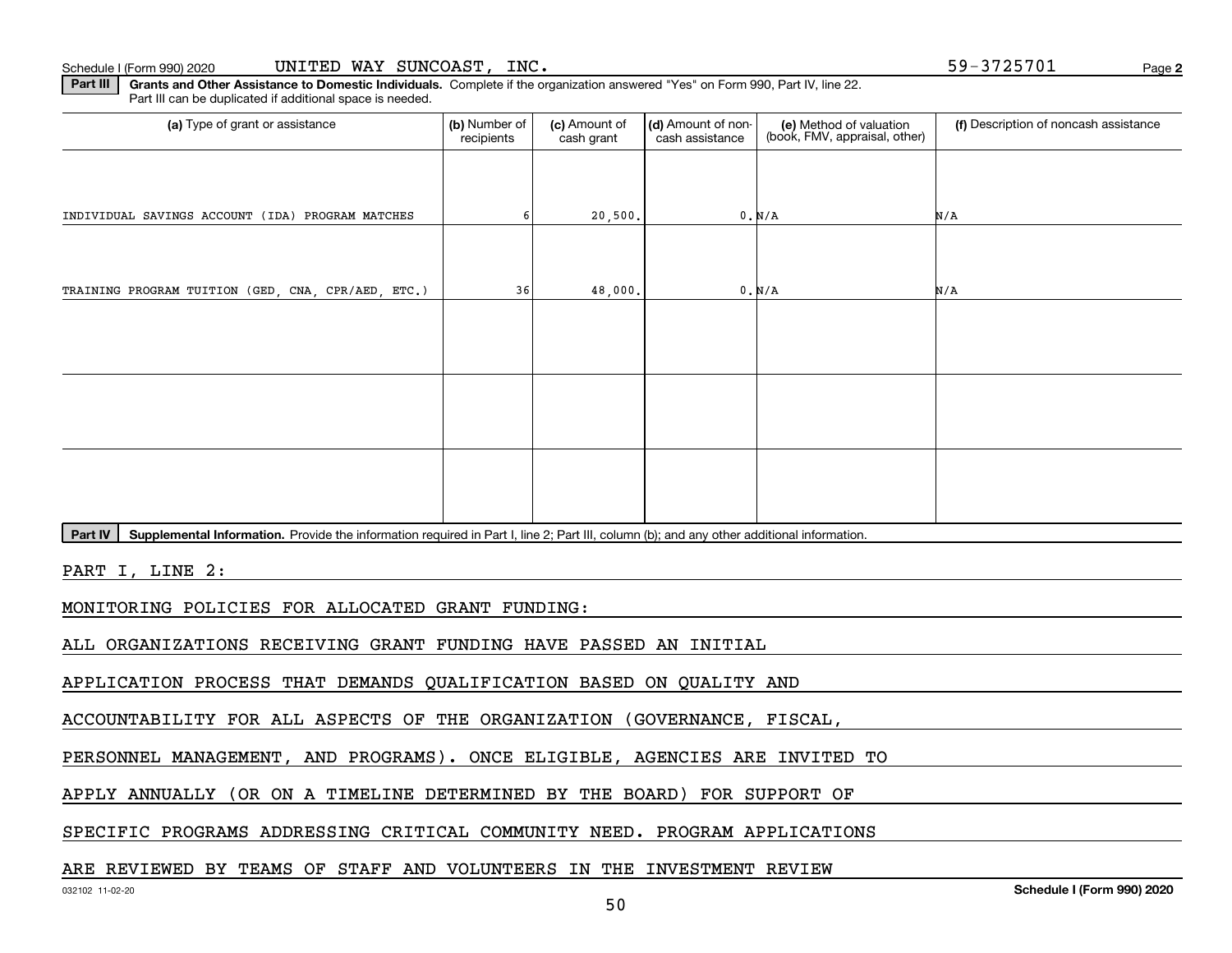PROCESS. RECOMMENDATIONS FROM THESE TEAMS GO TO THE COMMUNITY AND

PARTNERSHIP DEVELOPMENT COMMITTEE FOR APPROVAL BEFORE GOING TO THE BOARD

FOR FINAL APPROVAL.

PROGRAM GRANT CRITERIA INCLUDES:

ALIGNMENT WITH UNITED WAY'S IMPACT AGENDA, PROGRAM PERFORMANCE, AND NEED OR AVAILABILITY OF FUNDS FROM OTHER SOURCES. QUALIFYING FOR FUNDING AS AN AGENCY DOES NOT GUARANTEE FUNDING FOR PROGRAM APPLICATIONS. GRANT PERFORMANCE IS REVIEWED EVERY 6 MONTHS OR AS DETERMINED NECESSARY BY STAFF AND VOLUNTEERS.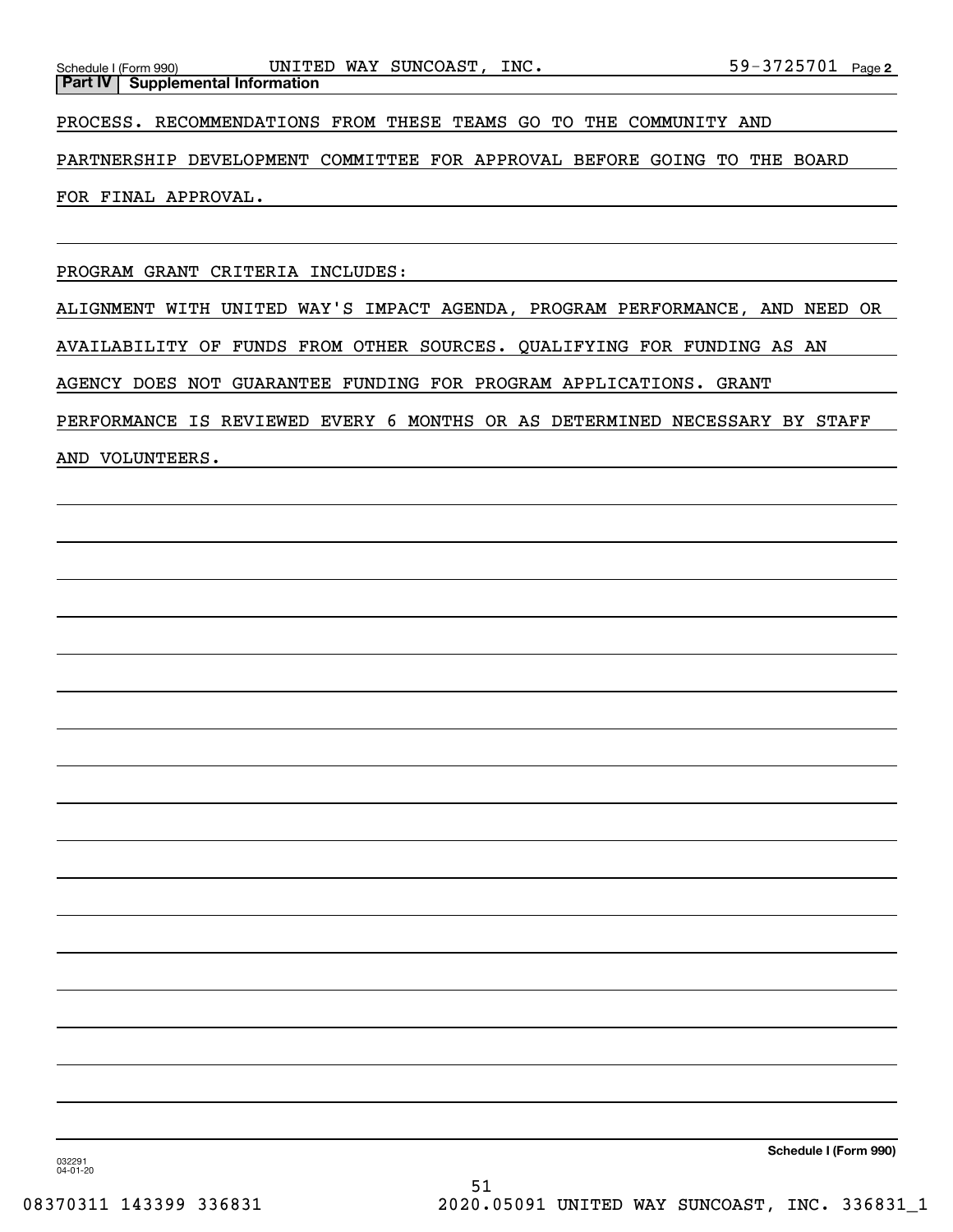|    | <b>Compensation Information</b><br><b>SCHEDULE J</b><br>OMB No. 1545-0047<br>(Form 990)<br>For certain Officers, Directors, Trustees, Key Employees, and Highest                                                                     |  |                                       |     |                       |  |  |  |
|----|--------------------------------------------------------------------------------------------------------------------------------------------------------------------------------------------------------------------------------------|--|---------------------------------------|-----|-----------------------|--|--|--|
|    | <b>Compensated Employees</b>                                                                                                                                                                                                         |  | 2020                                  |     |                       |  |  |  |
|    | Complete if the organization answered "Yes" on Form 990, Part IV, line 23.<br><b>Open to Public</b>                                                                                                                                  |  |                                       |     |                       |  |  |  |
|    | Attach to Form 990.<br>Department of the Treasury<br><b>Inspection</b><br>Go to www.irs.gov/Form990 for instructions and the latest information.<br>Internal Revenue Service                                                         |  |                                       |     |                       |  |  |  |
|    | Name of the organization                                                                                                                                                                                                             |  | <b>Employer identification number</b> |     |                       |  |  |  |
|    | UNITED WAY SUNCOAST, INC.                                                                                                                                                                                                            |  | 59-3725701                            |     |                       |  |  |  |
|    | <b>Questions Regarding Compensation</b><br>Part I                                                                                                                                                                                    |  |                                       |     |                       |  |  |  |
|    |                                                                                                                                                                                                                                      |  |                                       | Yes | No                    |  |  |  |
|    | 1a Check the appropriate box(es) if the organization provided any of the following to or for a person listed on Form 990,                                                                                                            |  |                                       |     |                       |  |  |  |
|    | Part VII, Section A, line 1a. Complete Part III to provide any relevant information regarding these items.                                                                                                                           |  |                                       |     |                       |  |  |  |
|    | First-class or charter travel<br>Housing allowance or residence for personal use                                                                                                                                                     |  |                                       |     |                       |  |  |  |
|    | Travel for companions<br>Payments for business use of personal residence                                                                                                                                                             |  |                                       |     |                       |  |  |  |
|    | Tax indemnification and gross-up payments<br>Health or social club dues or initiation fees                                                                                                                                           |  |                                       |     |                       |  |  |  |
|    | Discretionary spending account<br>Personal services (such as maid, chauffeur, chef)                                                                                                                                                  |  |                                       |     |                       |  |  |  |
|    |                                                                                                                                                                                                                                      |  |                                       |     |                       |  |  |  |
|    | <b>b</b> If any of the boxes on line 1a are checked, did the organization follow a written policy regarding payment or                                                                                                               |  |                                       |     |                       |  |  |  |
|    | reimbursement or provision of all of the expenses described above? If "No," complete Part III to explain                                                                                                                             |  | 1b                                    |     |                       |  |  |  |
| 2  | Did the organization require substantiation prior to reimbursing or allowing expenses incurred by all directors,                                                                                                                     |  |                                       |     |                       |  |  |  |
|    | trustees, and officers, including the CEO/Executive Director, regarding the items checked on line 1a?                                                                                                                                |  | $\mathbf{2}$                          |     |                       |  |  |  |
|    |                                                                                                                                                                                                                                      |  |                                       |     |                       |  |  |  |
|    |                                                                                                                                                                                                                                      |  |                                       |     |                       |  |  |  |
|    | Indicate which, if any, of the following the organization used to establish the compensation of the organization's<br>з                                                                                                              |  |                                       |     |                       |  |  |  |
|    | CEO/Executive Director. Check all that apply. Do not check any boxes for methods used by a related organization to                                                                                                                   |  |                                       |     |                       |  |  |  |
|    | establish compensation of the CEO/Executive Director, but explain in Part III.                                                                                                                                                       |  |                                       |     |                       |  |  |  |
|    | $\lfloor \texttt{X} \rfloor$ Compensation committee<br>Written employment contract<br>$X$ Compensation survey or study<br>$X$ Independent compensation consultant                                                                    |  |                                       |     |                       |  |  |  |
|    | $\mathbf{X}$ Approval by the board or compensation committee                                                                                                                                                                         |  |                                       |     |                       |  |  |  |
|    | Form 990 of other organizations                                                                                                                                                                                                      |  |                                       |     |                       |  |  |  |
|    | During the year, did any person listed on Form 990, Part VII, Section A, line 1a, with respect to the filing                                                                                                                         |  |                                       |     |                       |  |  |  |
|    |                                                                                                                                                                                                                                      |  |                                       |     |                       |  |  |  |
|    | organization or a related organization:                                                                                                                                                                                              |  |                                       |     |                       |  |  |  |
|    | Receive a severance payment or change-of-control payment?<br>а                                                                                                                                                                       |  |                                       |     |                       |  |  |  |
|    | Participate in or receive payment from a supplemental nonqualified retirement plan?                                                                                                                                                  |  |                                       |     |                       |  |  |  |
|    | Participate in or receive payment from an equity-based compensation arrangement?<br>4c<br>с<br>If "Yes" to any of lines 4a-c, list the persons and provide the applicable amounts for each item in Part III.                         |  |                                       |     |                       |  |  |  |
|    |                                                                                                                                                                                                                                      |  |                                       |     |                       |  |  |  |
|    | Only section 501(c)(3), 501(c)(4), and 501(c)(29) organizations must complete lines 5-9.                                                                                                                                             |  |                                       |     |                       |  |  |  |
|    | For persons listed on Form 990, Part VII, Section A, line 1a, did the organization pay or accrue any compensation                                                                                                                    |  |                                       |     |                       |  |  |  |
|    | contingent on the revenues of:                                                                                                                                                                                                       |  |                                       |     |                       |  |  |  |
|    |                                                                                                                                                                                                                                      |  | 5а                                    |     | x                     |  |  |  |
|    | a The organization? <b>Entitled Strategies and Strategies and Strategies and Strategies and Strategies and Strategies and Strategies and Strategies and Strategies and Strategies and Strategies and Strategies and Strategies a</b> |  | <b>5b</b>                             |     | $\overline{\text{x}}$ |  |  |  |
|    | If "Yes" on line 5a or 5b, describe in Part III.                                                                                                                                                                                     |  |                                       |     |                       |  |  |  |
| 6. | For persons listed on Form 990, Part VII, Section A, line 1a, did the organization pay or accrue any compensation                                                                                                                    |  |                                       |     |                       |  |  |  |
|    | contingent on the net earnings of:                                                                                                                                                                                                   |  |                                       |     |                       |  |  |  |
|    |                                                                                                                                                                                                                                      |  |                                       |     | x                     |  |  |  |
|    | a The organization? <b>Entitled Strategies and Strategies and Strategies and Strategies and Strategies and Strategies and Strategies and Strategies and Strategies and Strategies and Strategies and Strategies and Strategies a</b> |  | 6а<br>6b                              |     | $\overline{\text{x}}$ |  |  |  |
|    | If "Yes" on line 6a or 6b, describe in Part III.                                                                                                                                                                                     |  |                                       |     |                       |  |  |  |
|    |                                                                                                                                                                                                                                      |  |                                       |     |                       |  |  |  |
|    | 7 For persons listed on Form 990, Part VII, Section A, line 1a, did the organization provide any nonfixed payments                                                                                                                   |  | 7                                     |     | х                     |  |  |  |
|    |                                                                                                                                                                                                                                      |  |                                       |     |                       |  |  |  |
| 8  | Were any amounts reported on Form 990, Part VII, paid or accrued pursuant to a contract that was subject to the                                                                                                                      |  | 8                                     |     | x                     |  |  |  |
|    | initial contract exception described in Regulations section 53.4958-4(a)(3)? If "Yes," describe in Part III                                                                                                                          |  |                                       |     |                       |  |  |  |
| 9  | If "Yes" on line 8, did the organization also follow the rebuttable presumption procedure described in                                                                                                                               |  |                                       |     |                       |  |  |  |
|    | Regulations section 53.4958-6(c)?                                                                                                                                                                                                    |  | 9                                     |     |                       |  |  |  |
|    | LHA For Paperwork Reduction Act Notice, see the Instructions for Form 990.                                                                                                                                                           |  | Schedule J (Form 990) 2020            |     |                       |  |  |  |

032111 12-07-20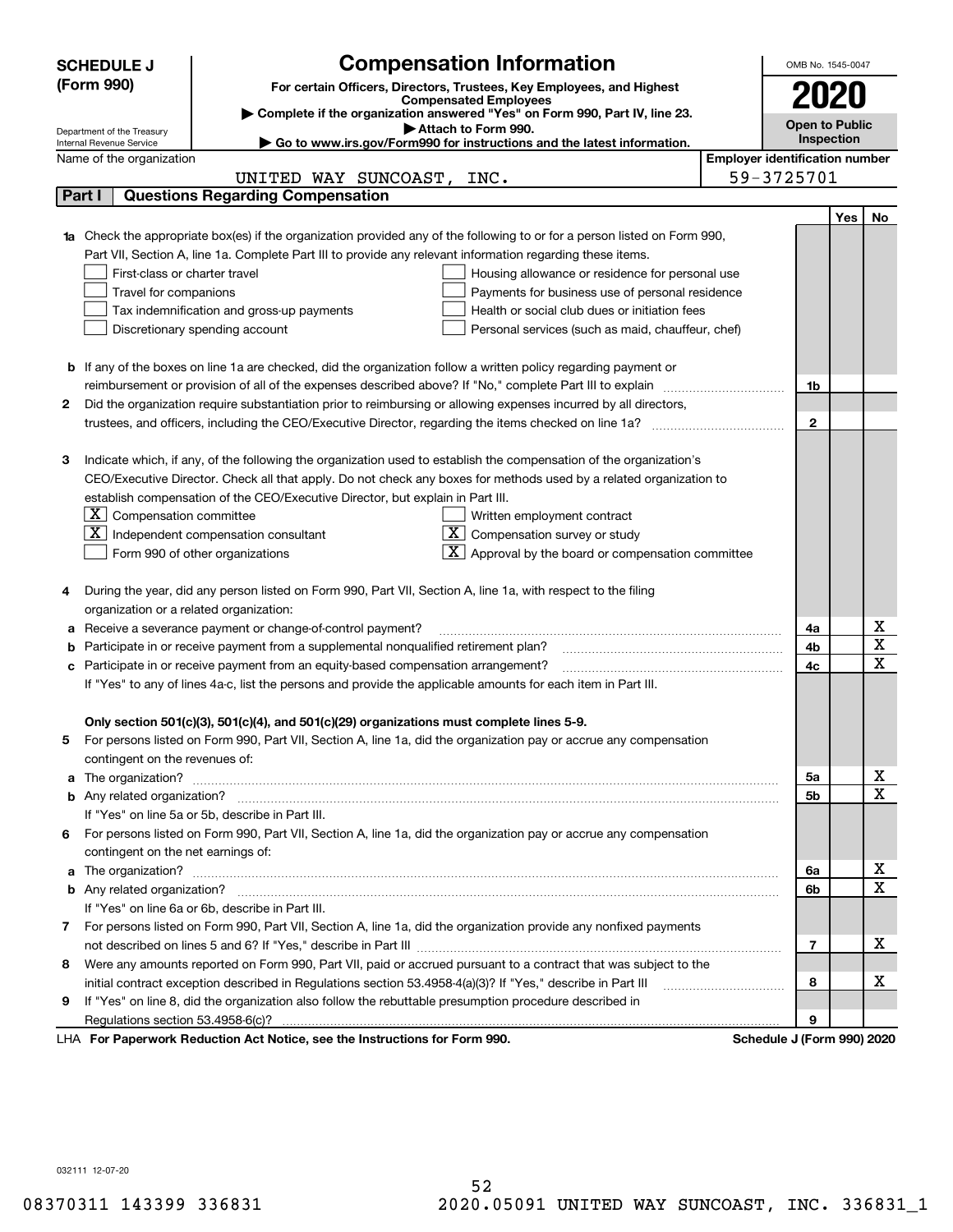59-3725701

# **Part II Officers, Directors, Trustees, Key Employees, and Highest Compensated Employees.**  Schedule J (Form 990) 2020 Page Use duplicate copies if additional space is needed.

For each individual whose compensation must be reported on Schedule J, report compensation from the organization on row (i) and from related organizations, described in the instructions, on row (ii). Do not list any individuals that aren't listed on Form 990, Part VII.

**Note:**  The sum of columns (B)(i)-(iii) for each listed individual must equal the total amount of Form 990, Part VII, Section A, line 1a, applicable column (D) and (E) amounts for that individual.

|                              |      | (B) Breakdown of W-2 and/or 1099-MISC compensation |                                           | (C) Retirement and<br>other deferred      | (D) Nontaxable<br>benefits | (E) Total of columns<br>$(B)(i)-(D)$ | (F) Compensation<br>in column (B) |                                           |
|------------------------------|------|----------------------------------------------------|-------------------------------------------|-------------------------------------------|----------------------------|--------------------------------------|-----------------------------------|-------------------------------------------|
| (A) Name and Title           |      | (i) Base<br>compensation                           | (ii) Bonus &<br>incentive<br>compensation | (iii) Other<br>reportable<br>compensation | compensation               |                                      |                                   | reported as deferred<br>on prior Form 990 |
| <b>JESSICA MUROFF</b><br>(1) | (i)  | 192,527.                                           | $\overline{0}$ .                          | 13,284.                                   | $\overline{0}$ .           | 7,345.                               | 213, 156.                         | 0.                                        |
| PRESIDENT & CEO              | (ii) | $\overline{0}$ .                                   | $\overline{0}$ .                          | $\overline{0}$ .                          | $\overline{0}$ .           | $\overline{0}$ .                     | $\overline{0}$ .                  | $\overline{0}$ .                          |
| TIMOTHY DUTTON<br>(2)        | (i)  | 151,097.                                           | $\overline{0}$ .                          | 1,558.                                    | 6,000.                     | 11,485.                              | 170, 140.                         | $\overline{0}$ .                          |
| CEO UNITE PINELLAS           | (ii) | $\overline{0}$ .                                   | $\overline{0}$ .                          | $\overline{0}$ .                          | $\overline{0}$ .           | 0.                                   | $\overline{0}$ .                  | $\overline{\mathbf{0}}$ .                 |
| EMERY IVERY<br>(3)           | (i)  | 152, 154.                                          | $\overline{0}$ .                          | 2,648.                                    | 5,812.                     | 7,258.                               | 167,872.                          | $\overline{\mathbf{0}}$ .                 |
| CHIEF IMPACT OFFICER         | (ii) | 0.                                                 | $\overline{0}$ .                          | 0.                                        | $\overline{0}$ .           | 0.                                   | $\overline{0}$ .                  | $\overline{0}$ .                          |
|                              | (i)  |                                                    |                                           |                                           |                            |                                      |                                   |                                           |
|                              | (ii) |                                                    |                                           |                                           |                            |                                      |                                   |                                           |
|                              | (i)  |                                                    |                                           |                                           |                            |                                      |                                   |                                           |
|                              | (ii) |                                                    |                                           |                                           |                            |                                      |                                   |                                           |
|                              | (i)  |                                                    |                                           |                                           |                            |                                      |                                   |                                           |
|                              | (ii) |                                                    |                                           |                                           |                            |                                      |                                   |                                           |
|                              | (i)  |                                                    |                                           |                                           |                            |                                      |                                   |                                           |
|                              | (ii) |                                                    |                                           |                                           |                            |                                      |                                   |                                           |
|                              | (i)  |                                                    |                                           |                                           |                            |                                      |                                   |                                           |
|                              | (ii) |                                                    |                                           |                                           |                            |                                      |                                   |                                           |
|                              | (i)  |                                                    |                                           |                                           |                            |                                      |                                   |                                           |
|                              | (ii) |                                                    |                                           |                                           |                            |                                      |                                   |                                           |
|                              | (i)  |                                                    |                                           |                                           |                            |                                      |                                   |                                           |
|                              | (ii) |                                                    |                                           |                                           |                            |                                      |                                   |                                           |
|                              | (i)  |                                                    |                                           |                                           |                            |                                      |                                   |                                           |
|                              | (ii) |                                                    |                                           |                                           |                            |                                      |                                   |                                           |
|                              | (i)  |                                                    |                                           |                                           |                            |                                      |                                   |                                           |
|                              | (ii) |                                                    |                                           |                                           |                            |                                      |                                   |                                           |
|                              | (i)  |                                                    |                                           |                                           |                            |                                      |                                   |                                           |
|                              | (ii) |                                                    |                                           |                                           |                            |                                      |                                   |                                           |
|                              | (i)  |                                                    |                                           |                                           |                            |                                      |                                   |                                           |
|                              | (ii) |                                                    |                                           |                                           |                            |                                      |                                   |                                           |
|                              | (i)  |                                                    |                                           |                                           |                            |                                      |                                   |                                           |
|                              | (ii) |                                                    |                                           |                                           |                            |                                      |                                   |                                           |
|                              | (i)  |                                                    |                                           |                                           |                            |                                      |                                   |                                           |
|                              | (ii) |                                                    |                                           |                                           |                            |                                      |                                   |                                           |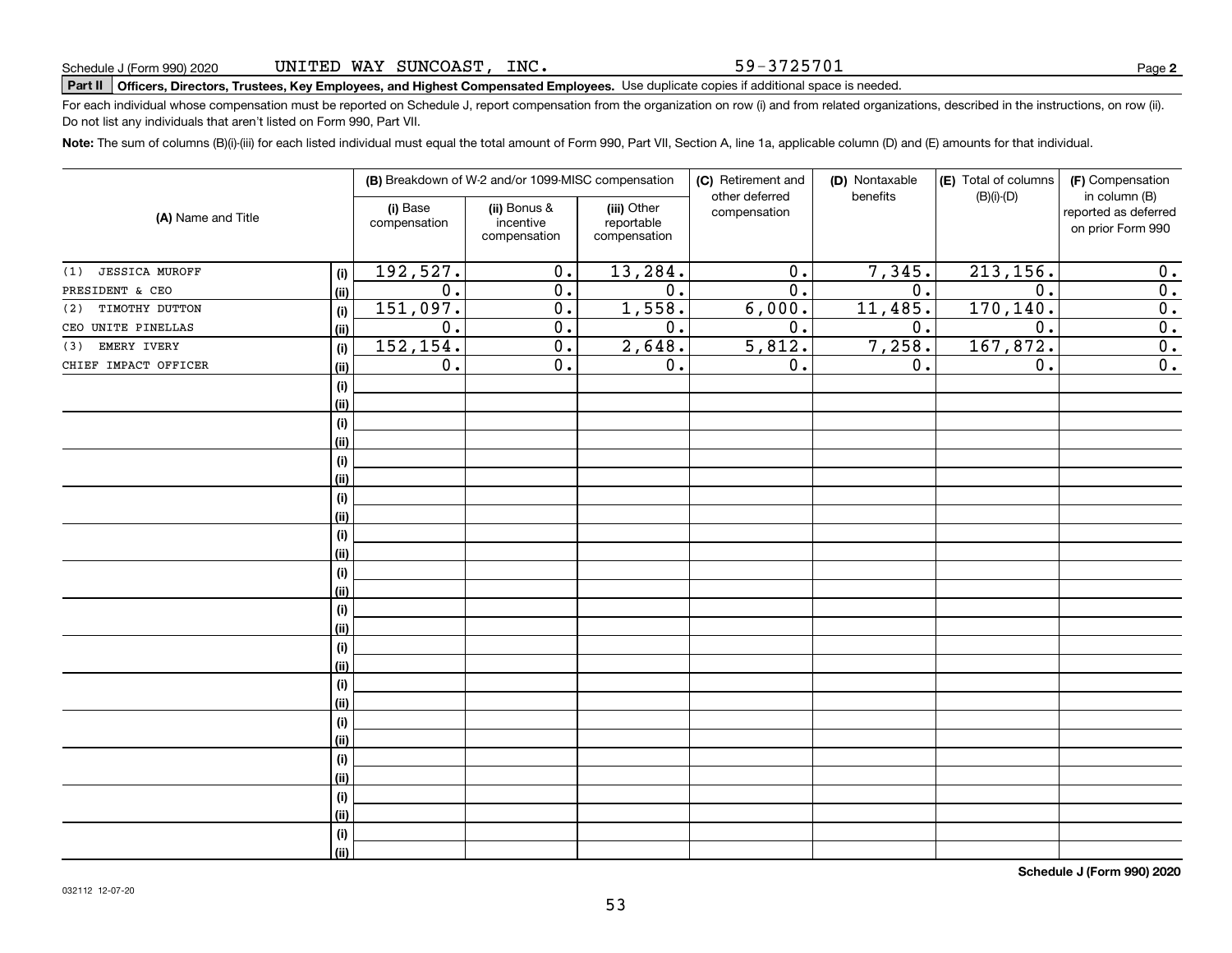## **Part III Supplemental Information**

Schedule J (Form 990) 2020 UNITED WAY SUNCOAST, INC.<br>Part III Supplemental Information<br>Provide the information, explanation, or descriptions required for Part I, lines 1a, 1b, 3, 4a, 4b, 4c, 5a, 5b, 6a, 6b, 7, and 8, and f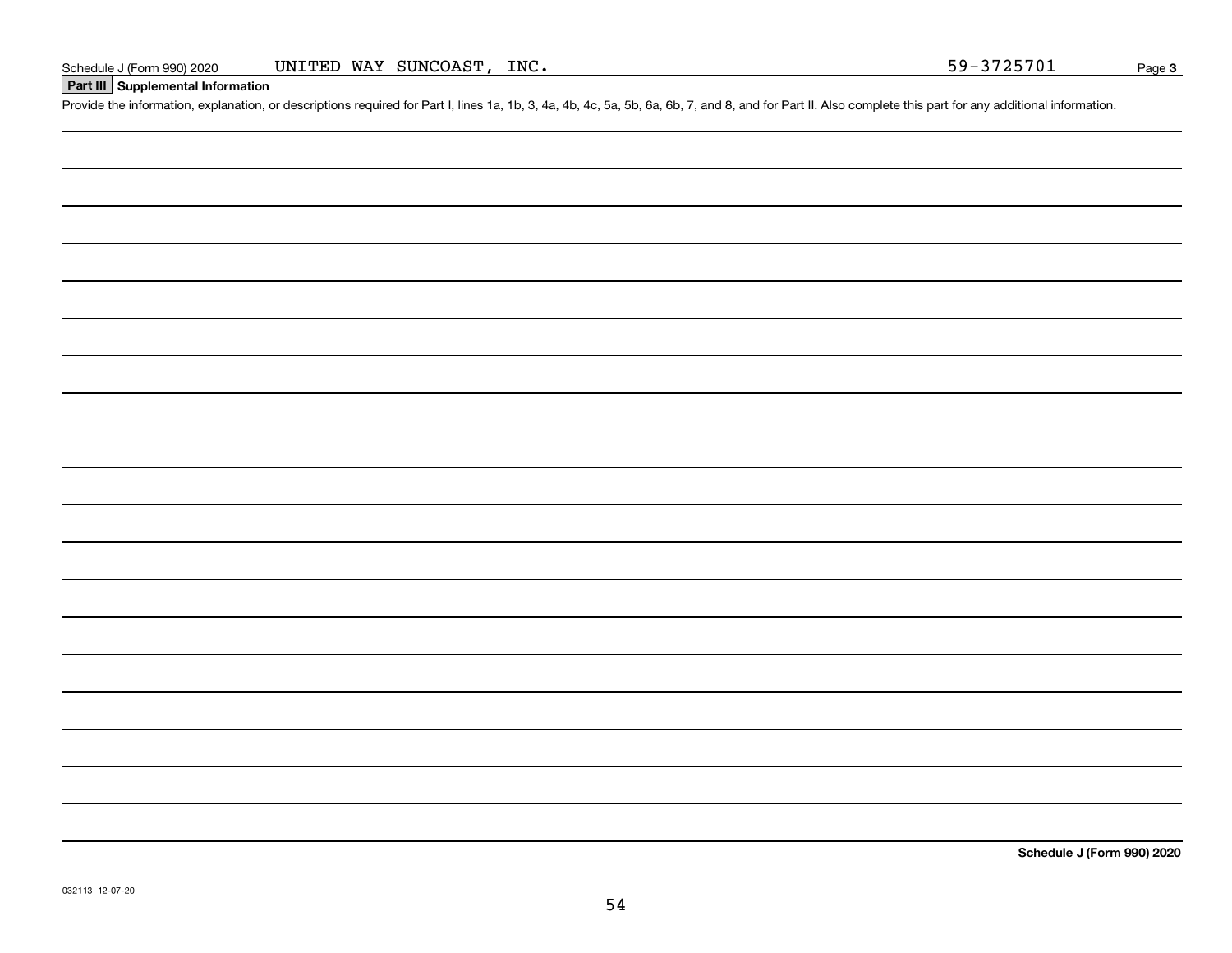### **SCHEDULE M (Form 990)**

# **Noncash Contributions**

OMB No. 1545-0047

| Department of the Treasury |
|----------------------------|
| Internal Revenue Service   |

**Complete if the organizations answered "Yes" on Form 990, Part IV, lines 29 or 30.** <sup>J</sup>**2020 Attach to Form 990.**  $\blacktriangleright$ 

**Open to Public Inspection**

|         | Name of the organization                             | <b>Employer identification number</b> |                                      |                                                                                                       |                                                              |
|---------|------------------------------------------------------|---------------------------------------|--------------------------------------|-------------------------------------------------------------------------------------------------------|--------------------------------------------------------------|
|         | UNITED WAY SUNCOAST, INC.                            |                                       |                                      |                                                                                                       | 59-3725701                                                   |
| Part I  | <b>Types of Property</b>                             |                                       |                                      |                                                                                                       |                                                              |
|         |                                                      | (a)<br>Check if<br>applicable         | (b)<br>Number of<br>contributions or | (c)<br>Noncash contribution<br>amounts reported on<br>litems contributed Form 990, Part VIII, line 1g | (d)<br>Method of determining<br>noncash contribution amounts |
|         |                                                      |                                       |                                      |                                                                                                       |                                                              |
| 2       |                                                      |                                       |                                      |                                                                                                       |                                                              |
| 3       |                                                      |                                       |                                      |                                                                                                       |                                                              |
| 4       |                                                      |                                       |                                      |                                                                                                       |                                                              |
| 5       | Clothing and household goods                         |                                       |                                      |                                                                                                       |                                                              |
| 6       |                                                      |                                       |                                      |                                                                                                       |                                                              |
| 7       |                                                      |                                       |                                      |                                                                                                       |                                                              |
| 8       |                                                      |                                       |                                      |                                                                                                       |                                                              |
| 9       |                                                      | $\mathbf x$                           | 40                                   |                                                                                                       | 307,010. STOCK QUOTE                                         |
| 10      | Securities - Closely held stock                      |                                       |                                      |                                                                                                       |                                                              |
| 11      | Securities - Partnership, LLC, or<br>trust interests |                                       |                                      |                                                                                                       |                                                              |
| $12 \,$ | Securities - Miscellaneous                           |                                       |                                      |                                                                                                       |                                                              |
| 13      | Qualified conservation contribution -                |                                       |                                      |                                                                                                       |                                                              |
|         | Historic structures                                  |                                       |                                      |                                                                                                       |                                                              |
| 14      | Qualified conservation contribution - Other          |                                       |                                      |                                                                                                       |                                                              |
| 15      | Real estate - Residential                            |                                       |                                      |                                                                                                       |                                                              |
| 16      |                                                      |                                       |                                      |                                                                                                       |                                                              |
| 17      |                                                      |                                       |                                      |                                                                                                       |                                                              |

| 28  | റther                                                                                                                      |                                       |     |    |  |  |  |
|-----|----------------------------------------------------------------------------------------------------------------------------|---------------------------------------|-----|----|--|--|--|
| 29  | Number of Forms 8283 received by the organization during the tax year for contributions                                    |                                       |     |    |  |  |  |
|     | for which the organization completed Form 8283, Part V, Donee Acknowledgement<br>29                                        |                                       |     |    |  |  |  |
|     |                                                                                                                            |                                       | Yes | No |  |  |  |
| 30a | During the year, did the organization receive by contribution any property reported in Part I, lines 1 through 28, that it |                                       |     |    |  |  |  |
|     | must hold for at least three years from the date of the initial contribution, and which isn't required to be used for      |                                       |     |    |  |  |  |
|     | 30a<br>exempt purposes for the entire holding period?                                                                      |                                       |     |    |  |  |  |
|     | <b>b</b> If "Yes," describe the arrangement in Part II.                                                                    |                                       |     |    |  |  |  |
| 31  | Does the organization have a gift acceptance policy that requires the review of any nonstandard contributions?<br>31       |                                       |     |    |  |  |  |
| 32a | Does the organization hire or use third parties or related organizations to solicit, process, or sell noncash              |                                       |     |    |  |  |  |
|     | contributions?<br>32a                                                                                                      |                                       |     |    |  |  |  |
|     | <b>b</b> If "Yes," describe in Part II.                                                                                    |                                       |     |    |  |  |  |
| 33  | If the organization didn't report an amount in column (c) for a type of property for which column (a) is checked,          |                                       |     |    |  |  |  |
|     | describe in Part II.                                                                                                       |                                       |     |    |  |  |  |
| .   | Fee Benemical: Bedication Ast Nation and the Instrumenton for Fer                                                          | <b>Calcado La Millerina 000) 0000</b> |     |    |  |  |  |

**For Paperwork Reduction Act Notice, see the Instructions for Form 990. Schedule M (Form 990) 2020** LHA

032141 11-23-20

Other  $\blacktriangleright$ 

Other  $\blacktriangleright$ 

Other  $\blacktriangleright$ 

Collectibles ~~~~~~~~~~~~~~~~ Food inventory ~~~~~~~~~~~~~~ Drugs and medical supplies  $_{\ldots\ldots\ldots\ldots\ldots\ldots\ldots\ldots}$ Taxidermy ~~~~~~~~~~~~~~~~ Historical artifacts ~~~~~~~~~~~~ Scientific specimens ~~~~~~~~~~~ Archeological artifacts ~~~~~~~~~~

 $\blacktriangleright$ 

 $($   $)$ 

 $($   $)$ 

 $\frac{1}{\left(\begin{array}{ccc} 0 & 0 & 0 \\ 0 & 0 & 0 \\ 0 & 0 & 0 \\ 0 & 0 & 0 \\ 0 & 0 & 0 \\ 0 & 0 & 0 \\ 0 & 0 & 0 \\ 0 & 0 & 0 \\ 0 & 0 & 0 \\ 0 & 0 & 0 \\ 0 & 0 & 0 \\ 0 & 0 & 0 \\ 0 & 0 & 0 \\ 0 & 0 & 0 & 0 \\ 0 & 0 & 0 & 0 \\ 0 & 0 & 0 & 0 \\ 0 & 0 & 0 & 0 & 0 \\ 0 & 0 & 0 & 0 & 0 \\ 0 & 0 & 0 & 0 & 0 \\ 0 & 0 & 0$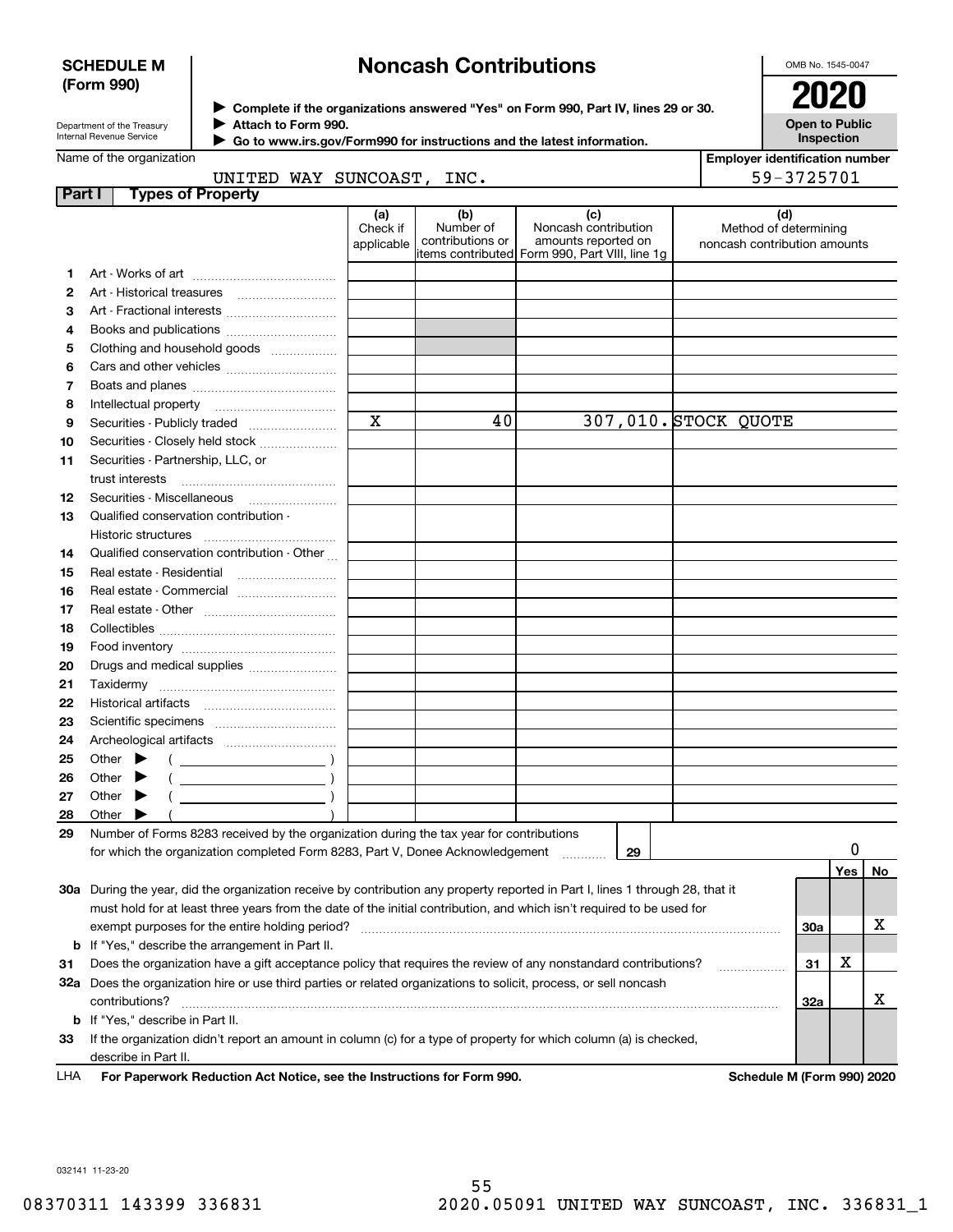Part II | Supplemental Information. Provide the information required by Part I, lines 30b, 32b, and 33, and whether the organization is reporting in Part I, column (b), the number of contributions, the number of items received, or a combination of both. Also complete this part for any additional information.

| 032142 11-23-20 | Schedule M (Form 990) 2020 |
|-----------------|----------------------------|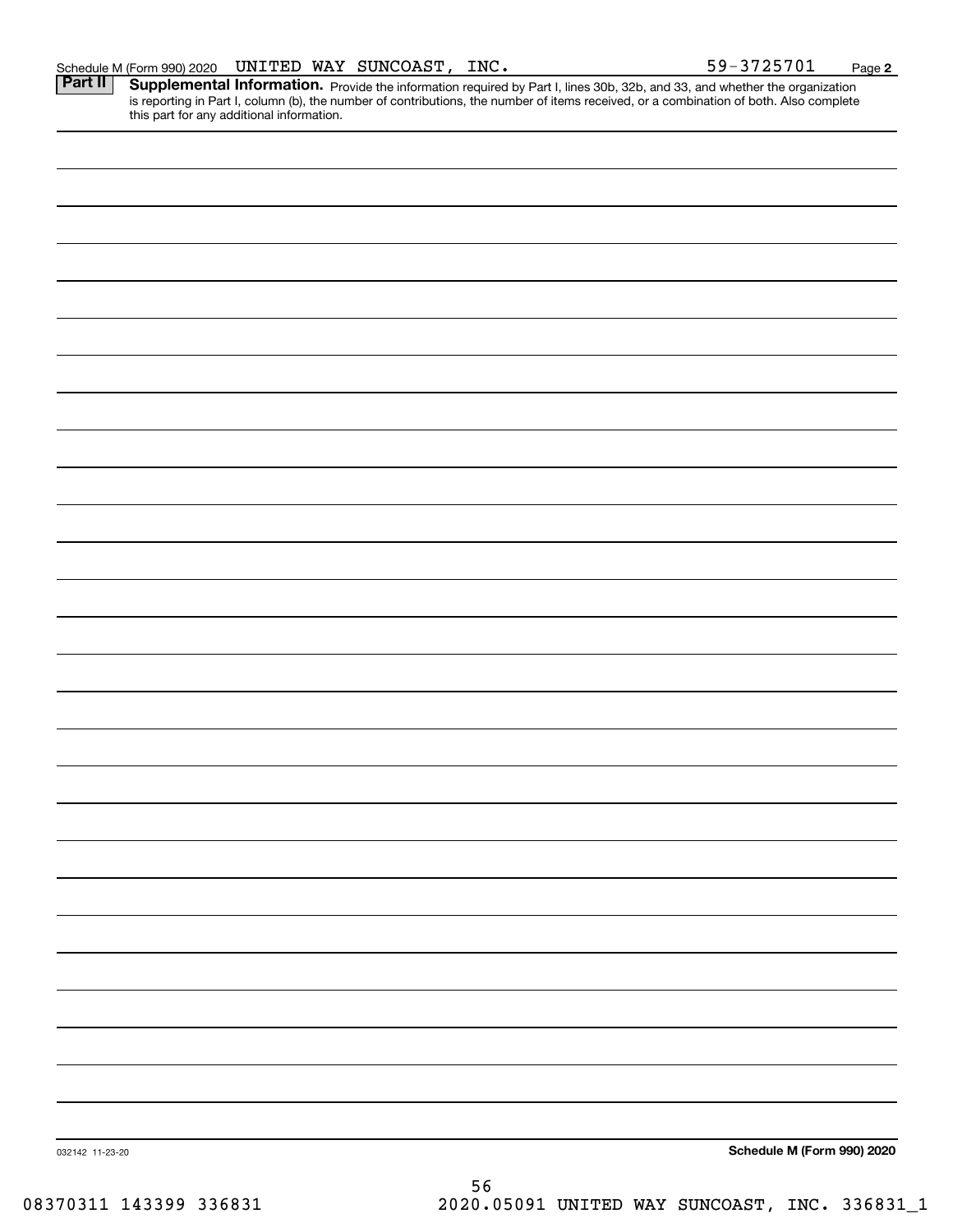**(Form 990 or 990-EZ)**

Department of the Treasury Internal Revenue Service Name of the organization

**Complete to provide information for responses to specific questions on Form 990 or 990-EZ or to provide any additional information. | Attach to Form 990 or 990-EZ. | Go to www.irs.gov/Form990 for the latest information. SCHEDULE O Supplemental Information to Form 990 or 990-EZ**



UNITED WAY SUNCOAST, INC.  $\vert$  59-3725701

FORM 990, PART III, LINE 1, DESCRIPTION OF ORGANIZATION MISSION:

UNITED WAY SUNCOAST SEVERS THE CONSTRAINTS THAT PREVENT FAMILIES FROM

THRIVING. WE DISMANTLE THE BARRIERS TO HUMAN PROSPERITY, UNITING OUR

COMMUNITY ALONG THE WAY. WHEN WE PROVIDE PATHWAYS TO EARLY LEARNING,

FINANCIAL STABILITY AND YOUTH SUCCESS, WE LIFT UP FAMILIES AS THEY

CULTIVATE A FUTURE BEYOND THE CIRCUMSTANTIAL CONSTRAINTS PUT ON THEM.

WE PROVIDE CHOICES. WE PROVIDE OPPORTUNITIES. WE CREATE SPACE FOR

FAMILIES TO GROW WITHOUT LIMITATIONS, ELEVATING COMMUNITIES BY BUILDING

FUTURE WITH EQUITY FOR ALL. WE ARE PROUD TO SERVE THE PEOPLE OF

DESOTO, HILLSBOROUGH, MANATEE, PINELLAS AND SARASOTA COUNTIES BY

OPERATING AND FUNDING SERVICES AND PROGRAMS TO HELP OUR COMMUNITY HAVE

THE FREEDOM TO RISE.

FORM 990, PART III, LINE 3, CHANGES IN PROGRAM SERVICES:

UNITE PINELLAS DISCONTINUED IN APRIL 2021. SEE PROGRAM DESCRIPTION ON

SCHEDULE O IN RESPONSE TO FORM 990, PART III, LINE 4D.

FORM 990, PART III, LINE 4A, PROGRAM SERVICE ACCOMPLISHMENTS:

STRATEGIES INCLUDE IMPROVING THE QUALITY OF EARLY CARE AND EDUCATION,

HELPING FAMILIES ACQUIRE APPROPRIATE KNOWLEDGE OF AND/OR ENGAGEMENT IN

THEIR CHILD'S DEVELOPMENT, PROVIDING ACCESS TO BOOKS FOR CHILDREN,

QUALITY OUT-OF-SCHOOL TIME OPPORTUNITIES THAT REINFORCE LEARNING, AND

57

IMPROVING ABSENTEEISM AND TARDINESS IN TARGETED SCHOOLS AND

NEIGHBORHOODS, MENTORING AND TUTORING, AND REDUCING BARRIERS TO

LEARNING DUE TO DENTAL, VISION, ASTHMA AND NUTRITION ISSUES.

032211 11-20-20 LHA For Paperwork Reduction Act Notice, see the Instructions for Form 990 or 990-EZ. Schedule O (Form 990 or 990-EZ) 2020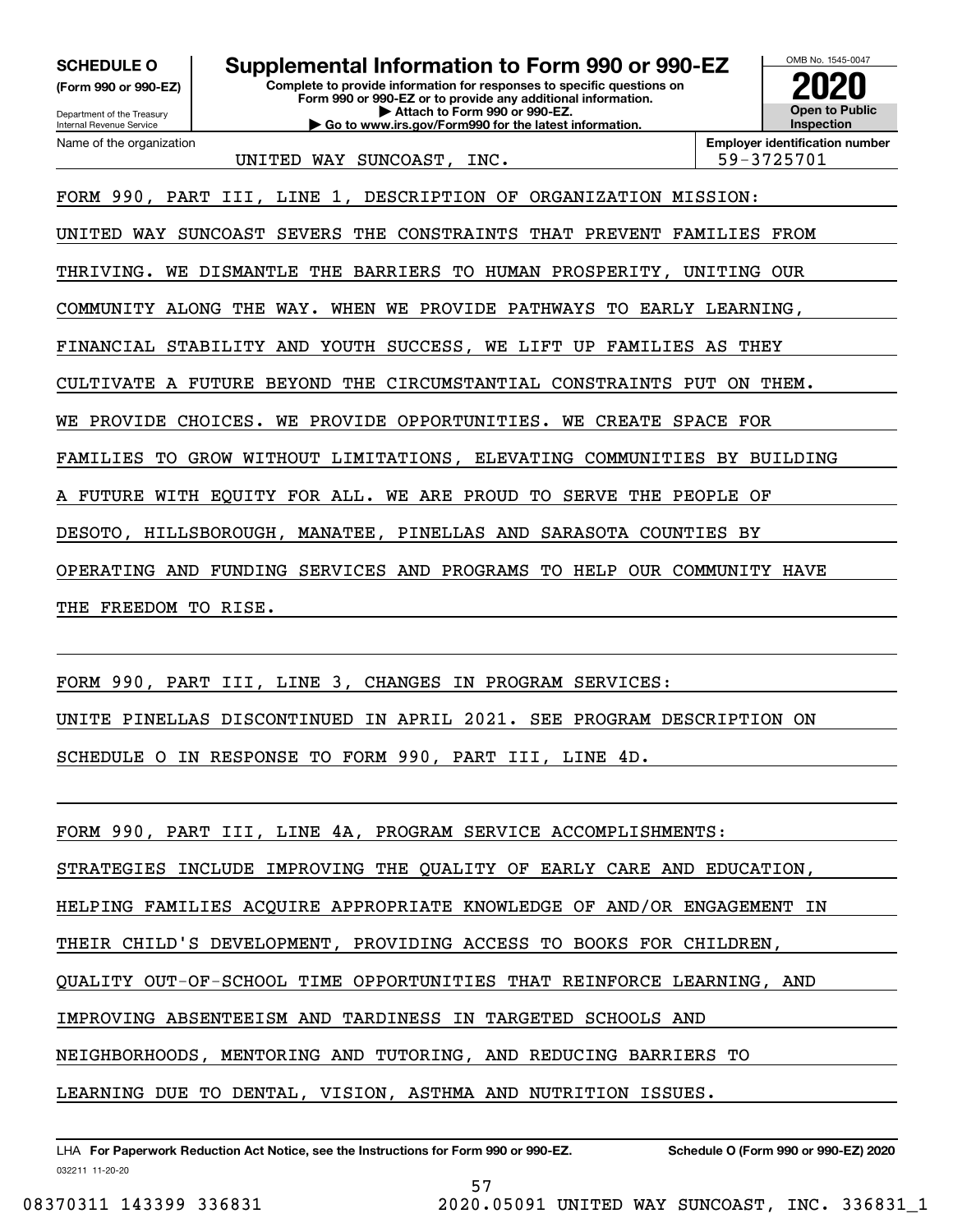| Schedule O (Form 990 or 990-EZ) 2020                                               | Page 2                                              |
|------------------------------------------------------------------------------------|-----------------------------------------------------|
| Name of the organization<br>UNITED<br>WAY SUNCOAST, INC.                           | <b>Employer identification number</b><br>59-3725701 |
| INVESTMENT OF \$2.72 MILLION, LOCAL CHILDREN RECEIVED<br>THROUGH<br>OUR.           |                                                     |
| WAY TO<br>IMPROVE THEIR EDUCATIONAL OPPORTUNITIES. WE<br>FROM<br>UNITED<br>SUPPORT |                                                     |
| PROVIDED 3,035 BOOKS FOR THE CHILDREN IN SUMMER PROGRAMMING.                       | 78%                                                 |
| INCREASED THEIR READING LEVEL.<br>MAINTAINED<br>OR.<br>ADDITION<br>IN<br>TО        |                                                     |
| AGENCY-BASED PROGRAMS, UNITED WAY SUNCOAST DIRECTLY MANAGES                        | SPECIFIC                                            |
| FOCUSED<br>EARLY LEARNING TO HELP<br>PROGRAMS<br>ON.<br>CHILDREN<br>IN<br>THE      | SUNCOAST                                            |
| SUCCEED.<br>REGION                                                                 |                                                     |
|                                                                                    |                                                     |

SUMMER CARE: IN ORDER TO PREVENT LEARNING LOSS OVER THE SUMMER, UNITED WAY SUNCOAST BUDGETS \$450,000 IN SCHOLARSHIPS FOR LOW-INCOME CHILDREN TO ATTEND FREE, FULL-TIME, HIGH-QUALITY SUMMER PROGRAMS. ADULT FAMILY MEMBERS OF CHILDREN RECEIVING SCHOLARSHIPS ATTEND EDUCATIONAL WORKSHOPS TO HELP BUILD MORE FINANCIALLY SECURE HOUSEHOLDS. ALL CHILDREN AT THE SUMMER CARE SITES RECEIVE A SUMMER BRIDGE BOOK AND SPEND A MINIMUM OF 30 MINUTES WORKING ON THE CURRICULUM DAILY, WITH SOME STRUGGLING READERS GETTING ADDITIONAL TUTORING SUPPORT. DURING THE SUMMER OF 2021, 608 CHILDREN RECEIVED SCHOLARSHIPS.

READING ALL-STARS: READING ALL-STARS IS AN ACADEMIC MENTORING AND TUTORING PROGRAM FOR CHILDREN IN GRADES K-5. THE PROGRAM FOCUSES ON HELPING STRUGGLING READERS EXCEL, TO FOSTER AN APPRECIATION FOR READING IN CHILDREN, AND TO BUILD LITERACY SKILLS. THROUGH READING ALL-STARS, VOLUNTEER READING COACHES DIRECTLY IMPACT CHILDREN'S ACADEMIC SUCCESS BY SPENDING 30 MINUTES EACH WEEK VIRTUALLY READING WITH STUDENTS WHO NEED HELP THE MOST, MAKING SURE THEY HAVE THE BEST CHANCE FOR SUCCESS. IN FISCAL 2021, OUR COMBINED READING ALL-STARS PROGRAM IN HILLSBOROUGH AND PINELLAS COUNTIES COLLECTIVELY HAD 63 VOLUNTEERS, SERVED 78 CHILDREN, AND GAVE 228 TAKE-HOME BOOKS.

58

032212 11-20-20

**Schedule O (Form 990 or 990-EZ) 2020**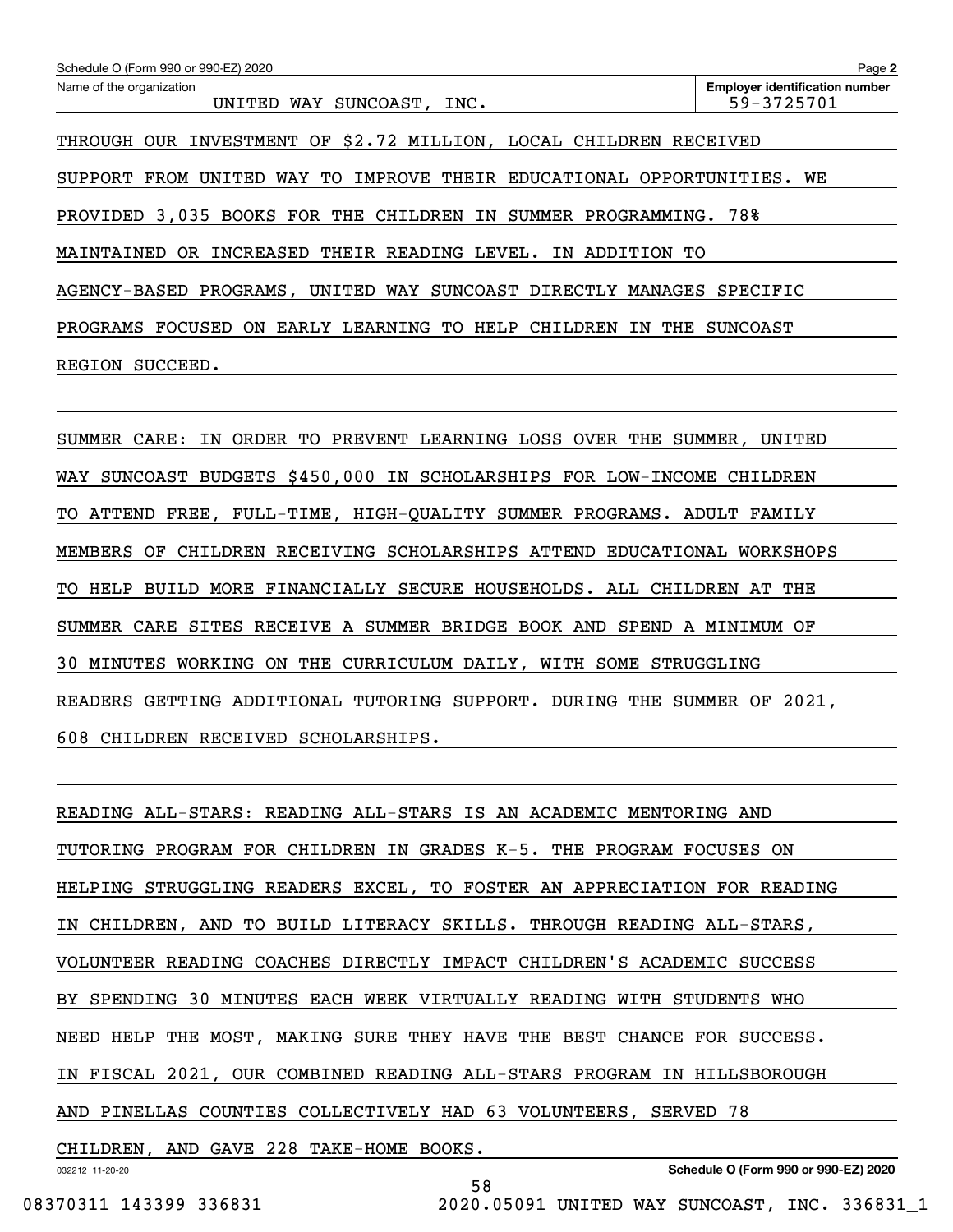MYON: THE MYON PARTNERSHIP PROVIDES ALL CHILDREN FROM BIRTH THROUGH EIGHTH GRADE IN HILLSBOROUGH AND PINELLAS COUNTIES WITH ACCESS TO MORE THAN 8,500 E-BOOKS. THE GOAL OF THE MYON PARTNERSHIP IS TO PROVIDE EACH CHILD IN OUR COMMUNITY WITH EQUITABLE ACCESS TO THE LARGEST COLLECTION OF ENHANCED DIGITAL BOOKS TO ENCOURAGE READING, INCREASE LITERACY RATES, AND PROMOTE LITERACY THROUGHOUT THE REGION. IN FISCAL 2021, HILLSBOROUGH COUNTY STUDENTS BROWSED 5,291,143 BOOKS AND READ 1,363,241 BOOKS. PINELLAS COUNTY SAW STUDENTS BROWSE 1,970,620 BOOKS AND READ 640,417 BOOKS.

QUALITY CHILDCARE INITIATIVE: UNITED WAY SUNCOAST OFFICIALLY LAUNCHED ITS QUALITY CHILDCARE INITIATIVE AT MRS. B'S IN ARCADIA. IN COLLABORATION WITH LOCAL EARLY LEARNING COALITIONS, UNITED WAY SUNCOAST SUPPORTS THE KEY QUALITY COMPONENTS OF CHILDCARE AT SELECTED EARLY CHILDCARE CENTERS IN SARASOTA, DESOTO, AND MANATEE COUNTY. IT SEEKS TO ENHANCE THE LEARNING ENVIRONMENTS OF EARLY LEARNING CENTERS, ESTABLISH AN EXPERIENCED AND STABLE WORKFORCE, CREATE CONSISTENT FAMILY ENGAGEMENT AND REFERRALS AND ADVOCATE.

READING ROOMS: IN MANATEE COUNTY, TWO READING ROOMS HAVE BEEN ESTABLISHED TO BRING EARLY EDUCATION RESOURCES AND PROGRAMS TO WHERE THE MOST VULNERABLE CHILDREN AND FAMILIES LIVE: COMMUNITY SUPPORTED HOUSING NEIGHBORHOODS. THE INITIATIVE IS DESIGNED TO ELIMINATE THE BARRIERS TO QUALITY EDUCATION, WHILE PROVIDING A PLATFORM TO FINANCIAL STABILITY RESOURCES FOR FAMILIES.

|                 |                        | CAMPAIGN FOR GRADE-LEVEL READING: UNITED WAY IS THE LEAD AGENCY FOR THE |    |  |  |                                               |  |  |  |
|-----------------|------------------------|-------------------------------------------------------------------------|----|--|--|-----------------------------------------------|--|--|--|
| 032212 11-20-20 |                        |                                                                         |    |  |  | Schedule O (Form 990 or 990-EZ) 2020          |  |  |  |
|                 |                        |                                                                         | 59 |  |  |                                               |  |  |  |
|                 | 08370311 143399 336831 |                                                                         |    |  |  | 2020.05091 UNITED WAY SUNCOAST, INC. 336831 1 |  |  |  |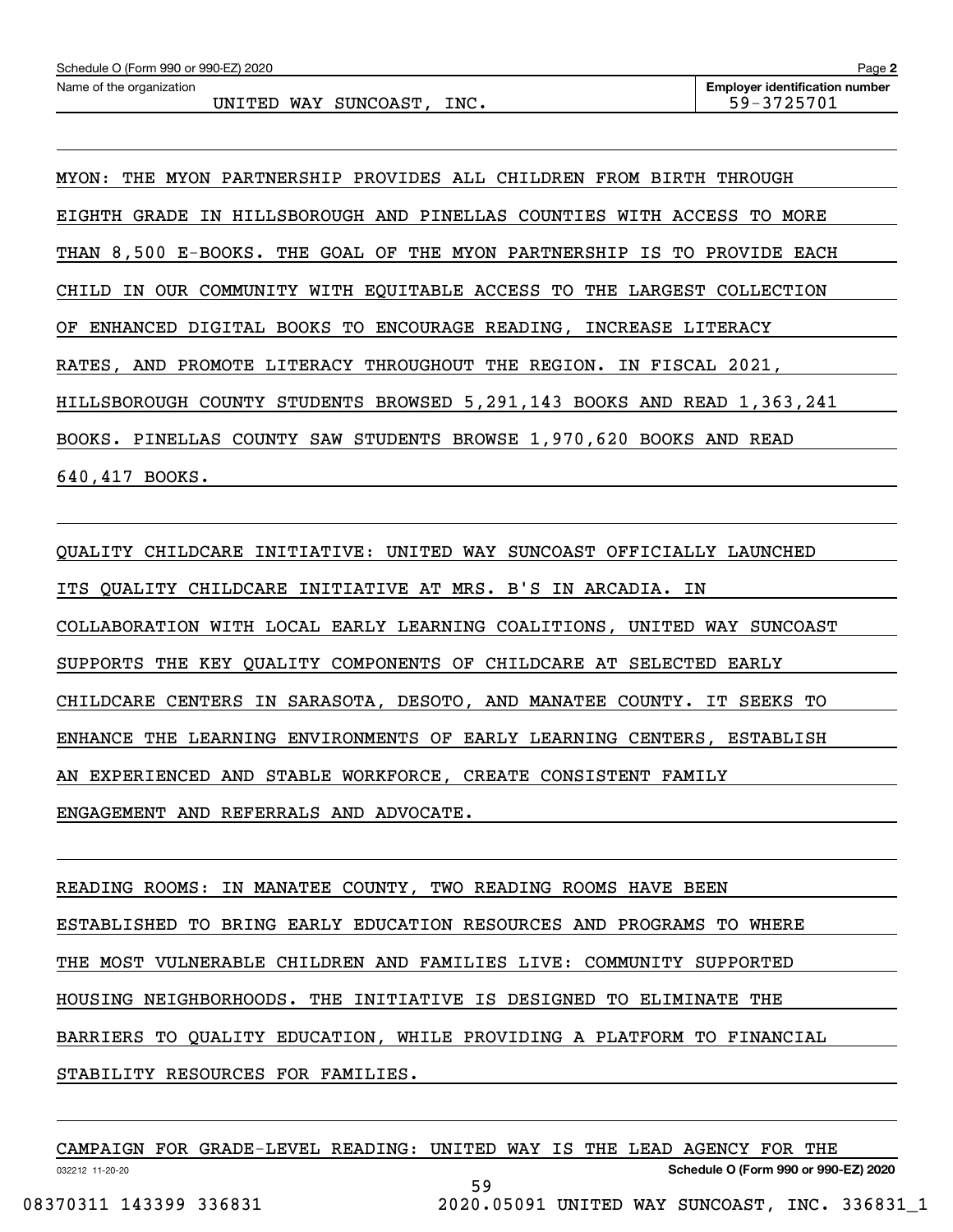| Schedule O (Form 990 or 990-EZ) 2020                                    | Page 2                                              |
|-------------------------------------------------------------------------|-----------------------------------------------------|
| Name of the organization<br>UNITED WAY SUNCOAST, INC.                   | <b>Employer identification number</b><br>59-3725701 |
| SUNCOAST CAMPAIGN FOR GRADE-LEVEL READING IN DESOTO AND MANATEE         |                                                     |
| COUNTIES, WHERE THROUGH PARTNERSHIPS WITH THE SCHOOL DISTRICTS,         |                                                     |
| COMMUNITY FOUNDATIONS, COUNTY GOVERNMENT, EARLY LEARNING COALITIONS AND |                                                     |
| OTHER STRATEGIC COMMUNITY PARTNERS, THE COMMUNITY COMES TOGETHER TO     |                                                     |
| IMPROVE READING RATES. THE BIG PLAN IN MANATEE COUNTY CONTINUED ITS     |                                                     |
| FOCUS ON 10 NEIGHBORHOOD SCHOOLS WITH A GOAL OF DOUBLING THE NUMBER OF  |                                                     |
| THIRD GRADERS READING ON LEVEL BY 2026. WE EXPANDED THE EFFORT BY       |                                                     |
| FUNDING FIVE PARAPROFESSIONALS FOR THE SCHOOL DISTRICT. IN DESOTO       |                                                     |
| COUNTY, A COMMUNITY COALITION SEEKS TO IMPROVE READING RATES BY         |                                                     |
| EXPLORING AND REMOVING SYSTEMIC BARRIERS TO ACCESS AND EQUITY IN EARLY  |                                                     |
| EDUCATION.                                                              |                                                     |
|                                                                         |                                                     |
|                                                                         |                                                     |

FORM 990, PART III, LINE 4B, PROGRAM SERVICE ACCOMPLISHMENTS: VOLUNTEER SUPPORT: VOLUNTEERS SUPPORT MUCH OF THE WORK THAT IS DONE BOTH INTERNALLY AT UNITED WAY AS WELL AS EXTERNALLY THROUGH OUR VARIOUS PROGRAMS AND PARTNERS. IN FISCAL 2021, UNITED WAY SUNCOAST LED 3,663 VOLUNTEERS TO DEVOTE 38,022 HOURS TO 48 DIFFERENT ORGANIZATIONS IN OUR FIVE-COUNTY REGION. THIS INCLUDES A SUCCESSFUL WEEK OF CARING EFFORT IN APRIL THAT SAW 426 VOLUNTEERS AND COMPLETED 71 PROJECTS FOR 33 NONPROFIT ORGANIZATIONS. THE 1,286 HOURS THEY DEVOTED DURING WEEK OF CARING HELD A VALUE OF \$36,702. FOR THE YEAR, THE WORK TRANSLATES TO \$1,085,109 OF VOLUNTEER SUPPORT DELIVERED BACK INTO OUR COMMUNITY. WE ALSO WITNESSED A 56% INCREASE IN THE AVERAGE NUMBER OF HOURS SERVED PER VOLUNTEER.

FORM 990, PART III, LINE 4C, PROGRAM SERVICE ACCOMPLISHMENTS:

UNITED WAY SUNCOAST FINANCIAL STABILITY STRATEGIES INCLUDE: INCREASE

ENROLLMENT IN AND COMPLETION OF DEGREE, CERTIFICATION AND/OR TRAINING

60

032212 11-20-20

08370311 143399 336831 2020.05091 UNITED WAY SUNCOAST, INC. 336831\_1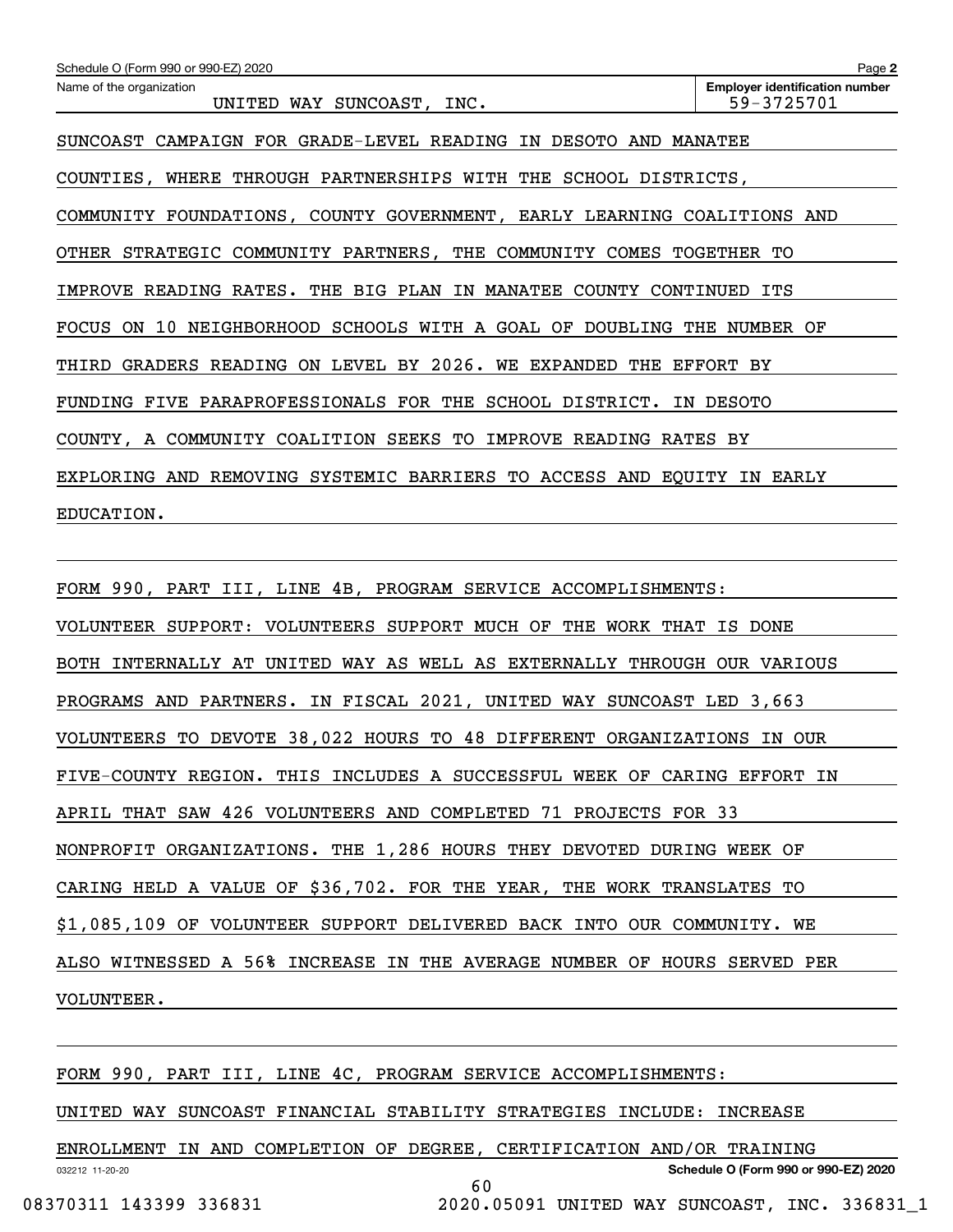| Schedule O (Form 990 or 990-EZ) 2020                                    | Page 2                                              |
|-------------------------------------------------------------------------|-----------------------------------------------------|
| Name of the organization<br>UNITED WAY SUNCOAST, INC.                   | <b>Employer identification number</b><br>59-3725701 |
| PROGRAMS; PROVIDE SUPPORTS TO HELP INDIVIDUALS RETAIN EMPLOYMENT AND    |                                                     |
| ENHANCE THEIR CAREERS; INCREASE FINANCIAL KNOWLEDGE AND SKILLS; CONNECT |                                                     |
| LOW-INCOME WORKING FAMILIES WITH AFFORDABLE HOUSING: INCREASE AWARENESS |                                                     |
| AVAILABLE INCOME SUPPORTS THROUGH EDUCATION AND OUTREACH EFFORTS:<br>ΟF |                                                     |
| SYSTEMS THAT ENABLE LOW-INCOME<br>PRODUCTS AND<br>AND<br>IMPROVE        | WORKING                                             |
| FAMILIES TO SAVE.                                                       |                                                     |

THROUGH OUR INVESTMENT OF \$2.07 MILLION IN FINANCIAL STABILITY PROGRAMS IN 2021, ADULTS WERE PROVIDED PRE-EMPLOYMENT SERVICES AND FINANCIAL EDUCATION SUPPORTS TO HELP MOVE FORWARD ON THE PATH TO FINANCIAL STABILITY. OF THOSE ADULTS WHO TOOK A CERTIFICATION OR LICENSING PROGRAM, MOST RECEIVED OR MADE STRONG GROWTH TOWARD THIS LICENSE, INCREASING THE FINANCIAL STABILITY OF THEIR HOUSEHOLD. IN ADDITION TO AGENCY-BASED PROGRAMS, UNITED WAY SUNCOAST DIRECTLY MANAGES SPECIFIC PROGRAMS FOCUSED ON FINANCIAL STABILITY TO HELP FAMILIES IN THE SUNCOAST REGION SUCCEED.

FREE INCOME TAX PREPARATION/VOLUNTEER INCOME TAX ASSISTANCE: UNITED WAY SUNCOAST BELIEVES THAT NO LOW TO MODERATE INCOME HOUSEHOLDS SHOULD PAY SOMEONE TO FILE THEIR TAXES. EACH YEAR, WE HELP RESIDENTS WITH A HOUSEHOLD INCOME OF \$66,000 OR LESS KEEP THEIR HARD EARNED MONEY BY OFFERING FREE INCOME TAX PREPARATION THROUGH THE VOLUNTEER INCOME TAX ASSISTANCE PROGRAM. DURING THE 2021 TAX YEAR, 8,449 TAX RETURNS WERE PREPARED BY TRAINED VITA VOLUNTEERS, RETURNING NEARLY \$11 MILLION TO OUR FIVE-COUNTY REGION.

INDIVIDUAL DEVELOPMENT ACCOUNTS: UNITED WAY SUNCOAST'S INDIVIDUAL

032212 11-20-20 **Schedule O (Form 990 or 990-EZ) 2020** DEVELOPMENT ACCOUNT (IDA) IS A MATCHED SAVINGS ACCOUNT PROGRAM THAT 61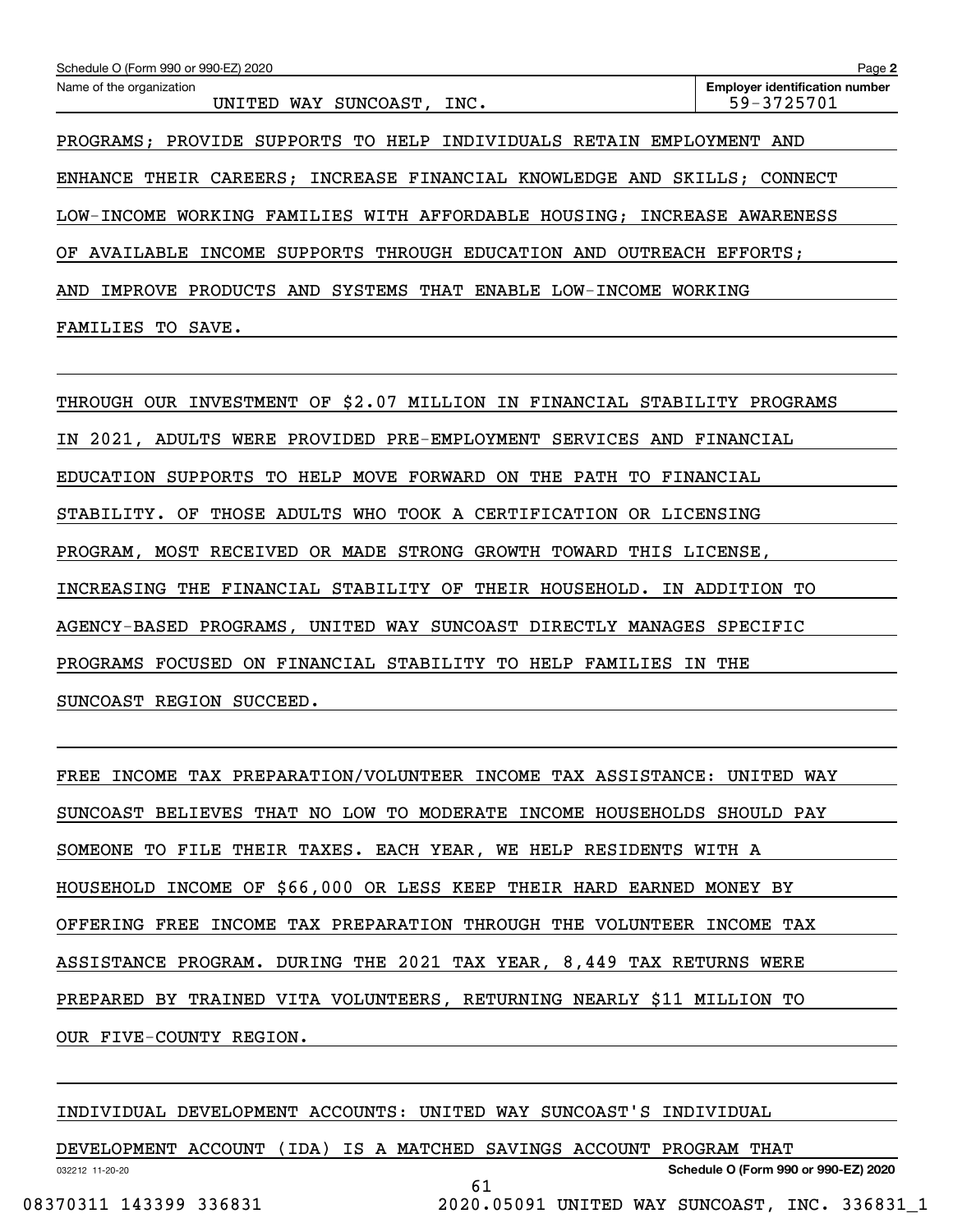| Schedule O (Form 990 or 990-EZ) 2020                                      | Page 2                                              |
|---------------------------------------------------------------------------|-----------------------------------------------------|
| Name of the organization<br>UNITED WAY SUNCOAST, INC.                     | <b>Employer identification number</b><br>59-3725701 |
| HELPS LOW-INCOME INDIVIDUALS ACHIEVE THEIR GOALS OF BUYING A HOME,        |                                                     |
| ATTENDING SCHOOL OR OPENING A BUSINESS. ELIGIBLE PARTICIPANTS ARE         |                                                     |
| SAVE MONEY WHILE ALSO ACQUIRING CRITICAL FINANCIAL<br>REQUIRED<br>TO      |                                                     |
| EDUCATION AND LONG-TERM MONEY MANAGEMENT SKILLS. DURING FISCAL YEAR       |                                                     |
| SIX (6)<br>INDIVIDUALS COMPLETED THE PROGRAM RESULTING IN<br>2021,        | \$8,500                                             |
| BY PARTICIPANTS BACKED BY \$16,000 IN MATCHED FUNDS DISTRIBUTED<br>SAVED  | BY                                                  |
| SUNCOAST FOR HOME, BUSINESS, AND EDUCATION.<br>UNITED<br>WAY              |                                                     |
|                                                                           |                                                     |
| SUNCOAST FINANCIAL COACHING<br>FINANCIAL COACHING:<br>THE<br>UNITED WAY   | PROGRAM                                             |
| ARE<br>TRAINS AND<br>PARTNERS<br>VOLUNTEERS<br>WITH<br>INDIVIDUALS<br>WHO | READY<br>TO.<br>TAKE                                |

CONTROL OF THEIR FINANCIAL SITUATION. IN THE 2021 FISCAL YEAR, 15

INDIVIDUALS WERE MATCHED WITH A FINANCIAL COACH IN THE TAMPA AREA AND

COMPLETED 35 COACHING SESSIONS.

BANK ON SUNCOAST: BANK ON IS A LOCAL COALITION THAT WORKS WITH COMMUNITY STAKEHOLDERS TO IMPROVE THE FINANCIAL STABILITY OF INDIVIDUALS WHO DO NOT HAVE ANY BANK ACCOUNTS OR USE ALTERNATIVE FINANCIAL SERVICES, LIKE CHECK CASHING SERVICES AND PAYDAY LOANS. BANK ON'S GOAL IS TO ENSURE THE UNBANKED AND THE UNDERBANKED GAIN ACCESS TO SAFE AND AFFORDABLE BANKING PRODUCTS AND SERVICES. DURING FISCAL 2021, BANK ON ACCOUNTS INCREASED FROM 7 TO 20.

032212 11-20-20 **Schedule O (Form 990 or 990-EZ) 2020** RESOURCE CENTERS: WE MAINTAIN THREE RESOURCE CENTERS SULPHUR SPRINGS (TAMPA), NORTH GREENWOOD (CLEARWATER) AND CAMPBELL PARK (ST. PETERSBURG), UNDERSCORING OUR COMMITMENT TO PLACE-BASED COMMUNITY INITIATIVES. EACH CENTER FOCUSES ON WORKFORCE DEVELOPMENT AND ECONOMIC SUPPORTS FOR AREA RESIDENTS AND HAVE BECOME PART OF THE FABRIC OF THE COMMUNITY IN THE AREA IT REPRESENTS. IN FISCAL 2021, COMMUNITY MEMBERS 62

08370311 143399 336831 2020.05091 UNITED WAY SUNCOAST, INC. 336831\_1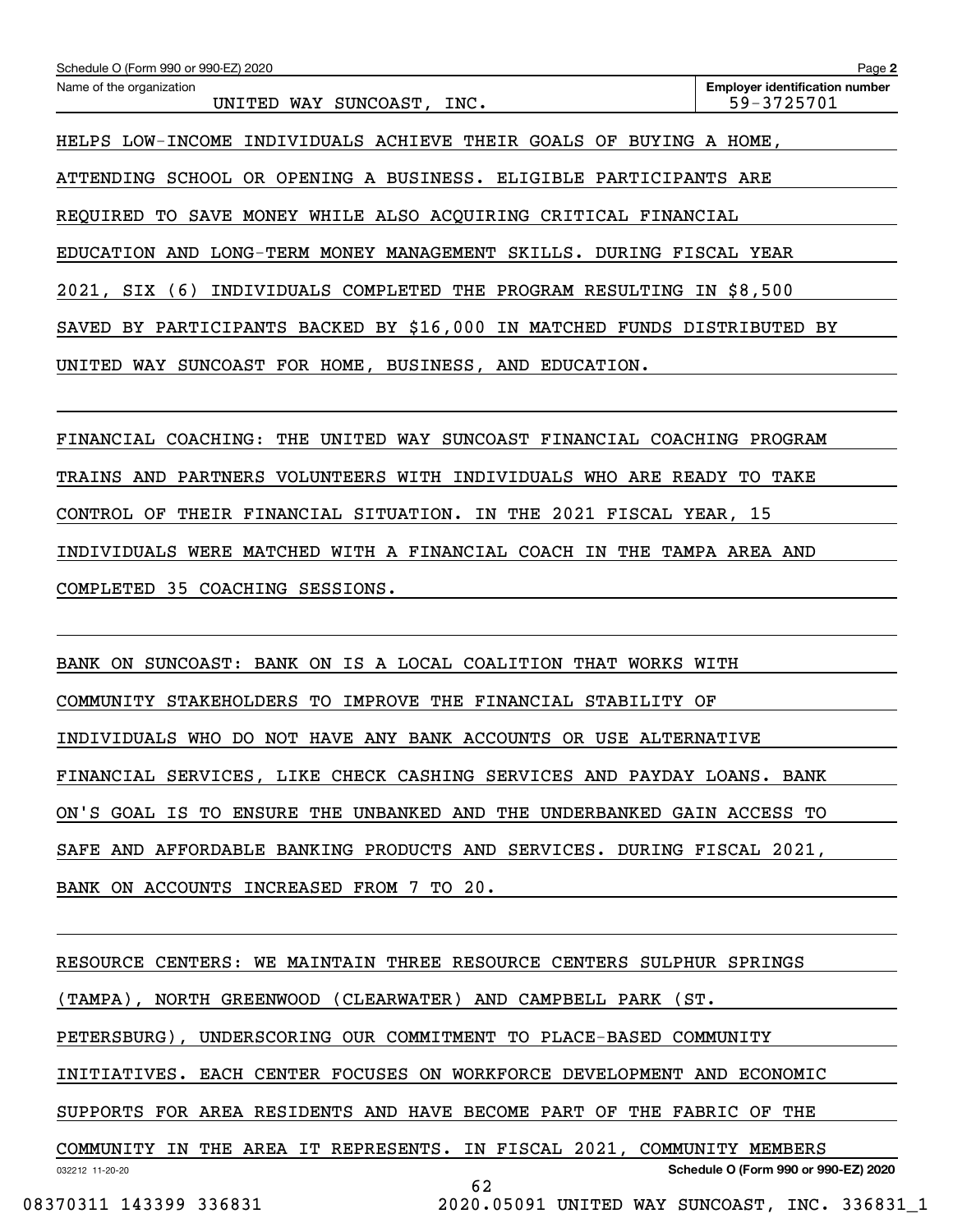| Schedule O (Form 990 or 990-EZ) 2020                                  | Page 2                                |
|-----------------------------------------------------------------------|---------------------------------------|
| Name of the organization                                              | <b>Employer identification number</b> |
| UNITED WAY SUNCOAST, INC.                                             | 59-3725701                            |
| MADE 3,500 VISITS TO OUR CENTERS FOR SERVICES, AND WEEKLY FOOD        |                                       |
| DISTRIBUTIONS WERE CONDUCTED DURING THE FIRST HALF OF THE YEAR. THE   |                                       |
| CENTERS ALSO TRAINED 40 COMMUNITY MEMBERS TO BECOME CERTIFIED NURSING |                                       |

ASSISTANTS OR PHLEBOTOMISTS.

EVICTION MITIGATION: DURING THE FOURTH QUARTER OF FISCAL 2021, UNITED WAY SUNCOAST DEVOTED \$3 MILLION TOWARDS ADDRESSING THE EVICTION CRISIS IN OUR FIVE-COUNTY REGION. THE EVICTION DEFENSE PLAN FOCUSES ON SIX MAIN AREAS ACROSS ALL FIVE COUNTIES, INCLUDING FUNDING RENTAL NAVIGATOR POSITIONS THROUGH STRATEGIC PARTNERS.

FORM 990, PART III, LINE 4D, OTHER PROGRAM SERVICES:

DONOR DESIGNATED CONTRIBUTIONS: CONTRIBUTIONS TO UNITED WAY THAT DONORS

DIRECT TO SPECIFIC 501(C)(3) AGENCIES.

EXPENSES \$ 1,702,646. INCL GRANTS OF \$ 1,702,646. REVENUE \$ 136,501.

YOUTH SUCCESS: GRADUATING FROM HIGH SCHOOL ON-TIME IS AN ESSENTIAL

BUILDING BLOCK FOR FUTURE SUCCESS. UNITED WAY SUNCOAST INVESTS \$314,000

IN ORDER TO SUPPORT OUR STRATEGIES OF INCREASING QUALITY OUT-OF-SCHOOL

TIME EXPERIENCES THAT REINFORCE LEARNING, INCREASING PARENTAL

INVOLVEMENT AND CONNECTION TO SCHOOLS, EXPOSING YOUTH TO LIFE AND

WORKFORCE SKILLS, AND IMPROVING ABSENTEEISM AND TARDINESS IN TARGETED

SCHOOLS AND NEIGHBORHOODS. IN ADDITION TO AGENCY-BASED PROGRAMS, UNITED

WAY SUNCOAST DIRECTLY MANAGES SPECIFIC PROGRAMS FOCUSED ON YOUTH

SUCCESS TO HELP YOUTH IN THE SUNCOAST REGION SUCCEED.

OPERATION GRADUATE: OPERATION GRADUATE IN PINELLAS COUNTY PROVIDES

032212 11-20-20 **Schedule O (Form 990 or 990-EZ) 2020** EDUCATIONAL OPPORTUNITIES AND A FOCUS ON LIFE SKILLS TO DEVELOP A 63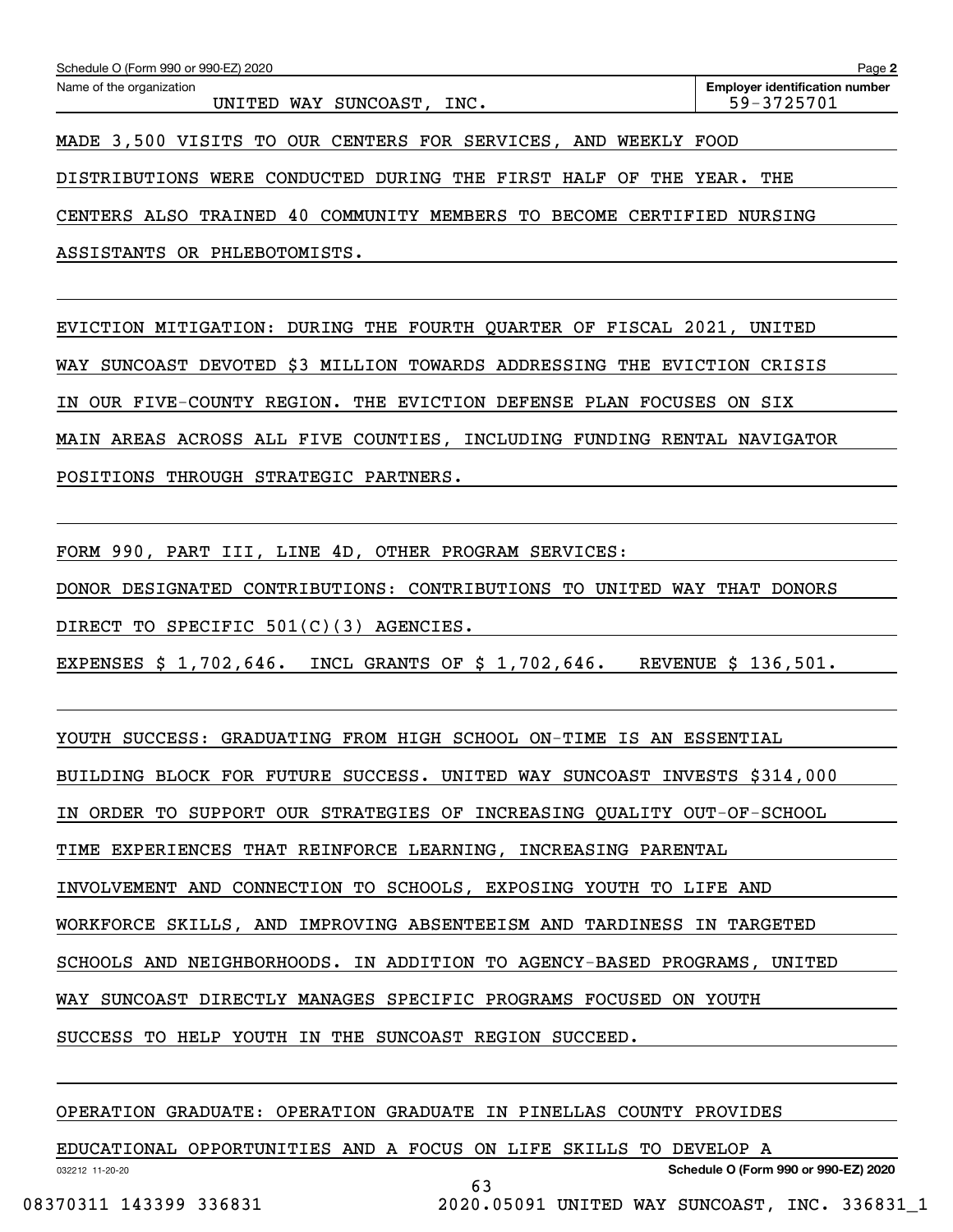| Schedule O (Form 990 or 990-EZ) 2020                                       | Page 2                                              |
|----------------------------------------------------------------------------|-----------------------------------------------------|
| Name of the organization<br>UNITED WAY SUNCOAST,<br>INC.                   | <b>Employer identification number</b><br>59-3725701 |
| FOUNDATION FOR TEENS TO BECOME SUCCESSFUL, CONTRIBUTING MEMBERS            | OF                                                  |
| SOCIETY. THE PROGRAM TARGETS TEENS THAT HAVE BEEN IDENTIFIED AS AT-RISK    |                                                     |
| OR NOT ACHIEVING THEIR FULL POTENTIAL. THIS INCLUDES HIGH SCHOOL           |                                                     |
| STUDENTS WHO ARE<br>THE<br>"ACADEMIC MIDDLE" - NOT<br>IN<br>THE<br>IN      | HIGHEST OR                                          |
| STUDENTS ACADEMICALLY; MIDDLE AND HIGH SCHOOL<br>LOWEST QUARTER OF         |                                                     |
| STUDENTS THAT ARE BEHIND IN THE NUMBER OF<br>CREDITS NEEDED<br>TO          | <b>GRADUATE ON</b>                                  |
| TIME; AND MIDDLE AND HIGH SCHOOL STUDENTS THAT WERE RECOMMENDED BY         |                                                     |
| OR COMMUNITY MEMBERS AS NEEDING SUPPORT AND ACADEMIC<br>SCHOOL PERSONNEL   |                                                     |
| TUTORING AFTER SCHOOL TO<br>IMPROVE GRADES.<br>THE PROGRAM HAS             | THREE TRACKS:                                       |
| DUAL ENROLLMENT, CREDIT RECOVERY, AND TUTORING. IN FISCAL 2021, THE        |                                                     |
| TO HAVE 100% OF ITS DUAL ENROLLMENT STUDENTS COMPLETE<br>PROGRAM CONTINUES |                                                     |
| PROGRAM AND SUCCESSFULLY GRADUATED ON TIME WITH A HIGH SCHOOL<br>THE       |                                                     |
| DIPLOMA AND AN ASSOCIATE ARTS DEGREE.                                      |                                                     |

PARTNERSHIP PROGRAMS: UNITED WAY SUNCOAST PARTNERS WITH THE BOYS & GIRLS CLUB OF TAMPA BAY AND THE BOYS & GIRLS CLUB OF THE SUNCOAST TO FUND PROGRAMS THAT HELP PREPARE MIDDLE SCHOOL AND HIGH SCHOOL STUDENTS FOR POST-SECONDARY OPPORTUNITY. THE BOYS & GIRLS CLUB OF TAMPA BAY'S THINK BIG FOR KIDS PROGRAM INTRODUCES STUDENTS AGES 12-18 TO EXCITING CAREER OPPORTUNITIES, PROVIDES MENTORSHIP AND ASSISTS THEM IN ACHIEVING POST-GRADUATION GOALS, THROUGH AN EXPANSION OF THE YOUTH EMPLOYMENT SERVICES (YES) PROGRAM. THE BOYS & GIRLS CLUB OF SUNCOAST'S TEEN WORKFORCE DEVELOPMENT PROGRAM EMPHASIZES CAREER EXPLORATION, SKILLS DEVELOPMENT AND WORK-BASED LEARNING EXPERIENCES. EXPENSES \$ 1,182,616. INCLUDING GRANTS OF \$ 396,545. REVENUE \$ 0.

DURING FISCAL YEAR JUNE 30, 2019, UNITED WAY SUNCOAST PARTNERED WITH

032212 11-20-20 **Schedule O (Form 990 or 990-EZ) 2020** FOUNDATION FOR HEALTHY ST. PETERSBURG AND PINELLAS COUNTY JUVENILE 64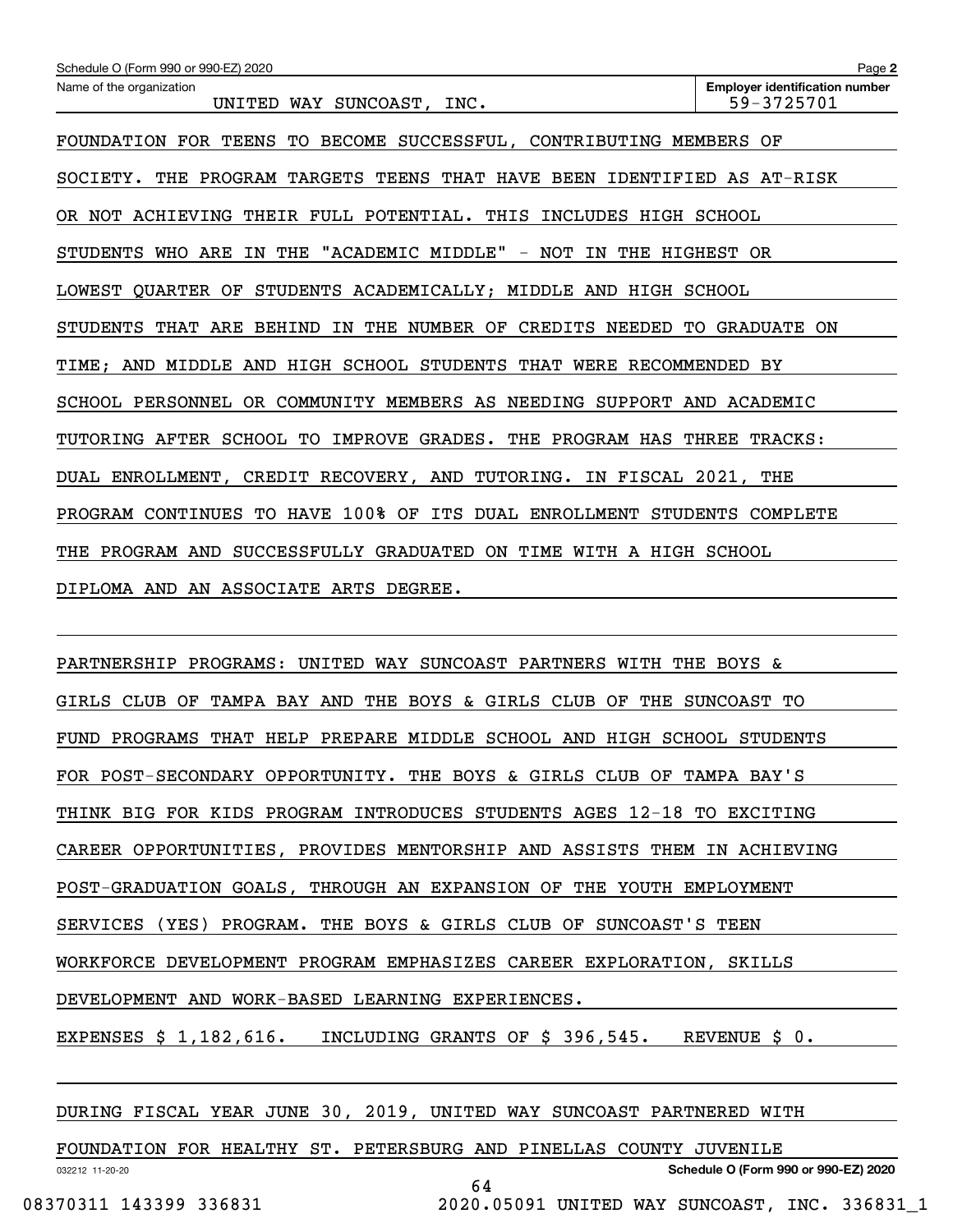| Schedule O (Form 990 or 990-EZ) 2020                                            | Page 2                                              |  |  |  |  |  |
|---------------------------------------------------------------------------------|-----------------------------------------------------|--|--|--|--|--|
| Name of the organization<br>UNITED WAY SUNCOAST, INC.                           | <b>Employer identification number</b><br>59-3725701 |  |  |  |  |  |
| WELFARE BOARD<br>TO<br>CREATE<br>UNITE PINELLAS. UNITE PINELLAS IS A COLLECTIVE |                                                     |  |  |  |  |  |
| IN A COMMON MISSION TO INCREASE INCOME AND RACE<br>ΟF<br>ORGANIZATIONS UNITED   |                                                     |  |  |  |  |  |
| EQUITY THROUGH COUNTYWIDE SYSTEMS CHANGE. UNITE PINELLAS FOCUSES ON             |                                                     |  |  |  |  |  |
| POLICY SOLUTIONS AS A PART OF A CONTINUUM OF MANY PEOPLE AND                    |                                                     |  |  |  |  |  |
| ORGANIZATIONS WHO HAVE A LONG HISTORY OF WORKING FOR FAIRNESS AND               |                                                     |  |  |  |  |  |
| JUSTICE.                                                                        |                                                     |  |  |  |  |  |
|                                                                                 |                                                     |  |  |  |  |  |
| UNITE PINELLAS DEVELOPED AN EQUITY PROFILE USED TO HELP PINPOINT SOME           |                                                     |  |  |  |  |  |
| AREAS THAT DESERVE MORE DETAILED EXAMINATION RELATED TO POLICIES,               |                                                     |  |  |  |  |  |
| INSTITUTIONAL PRACTICES, AND NARRATIVES. PEOPLE MOST IMPACTED BY THOSE          |                                                     |  |  |  |  |  |
| IN CONCERT WITH POLICY AND PRACTICE SPECIALISTS, WILL DEVELOP<br>ISSUES,        |                                                     |  |  |  |  |  |
| SOLUTIONS AND INFLUENCE THEIR ADOPTION. THE NONPROFIT, PHILANTHROPIC            |                                                     |  |  |  |  |  |
| AND GOVERNMENTAL SECTORS WILL BE ENCOURAGED TO INCREASE THE LEVEL OF            |                                                     |  |  |  |  |  |
| DIVERSITY AND INCLUSION WITHIN THEIR ORGANIZATIONS CODIFIED BY SPECIFIC         |                                                     |  |  |  |  |  |
| POLICIES.                                                                       |                                                     |  |  |  |  |  |
|                                                                                 |                                                     |  |  |  |  |  |

UNITE PINELLAS DISCONTINUED IN APRIL 2021.

EXPENSES \$ 5,996. INCLUDING GRANTS OF \$ 0. REVENUE \$ 0.

STRATEGIC VISION: IN 2021, UNITED WAY SUNCOAST UNVEILED A NEW STRATEGIC VISION. THE FIVE-YEAR PLAN WILL ELEVATE AND ENHANCE OUR CURRENT WORK AND FOCUS ON EARLY LEARNING, YOUTH SUCCESS AND FINANCIAL STABILITY. IT WILL ALSO UNDERSCORE OUR ROLE AS A LEADER, CONVENER AND PARTNER. WE WILL DEEPEN OUR COMMUNITY PARTNER ROLE, ENGAGE VOLUNTEERS AND DONORS AS PARTNERS IN CARING, AND INFUSE DIVERSITY, EQUITY AND INCLUSION IN ALL THAT WE DO.

|                        |  | RISE TASK FORCE: FORMED AFTER WE RECEIVED A TRANSFORMATIONAL GIFT FROM |                                               |  |
|------------------------|--|------------------------------------------------------------------------|-----------------------------------------------|--|
| 032212 11-20-20        |  |                                                                        | Schedule O (Form 990 or 990-EZ) 2020          |  |
|                        |  |                                                                        |                                               |  |
| 08370311 143399 336831 |  |                                                                        | 2020.05091 UNITED WAY SUNCOAST, INC. 336831 1 |  |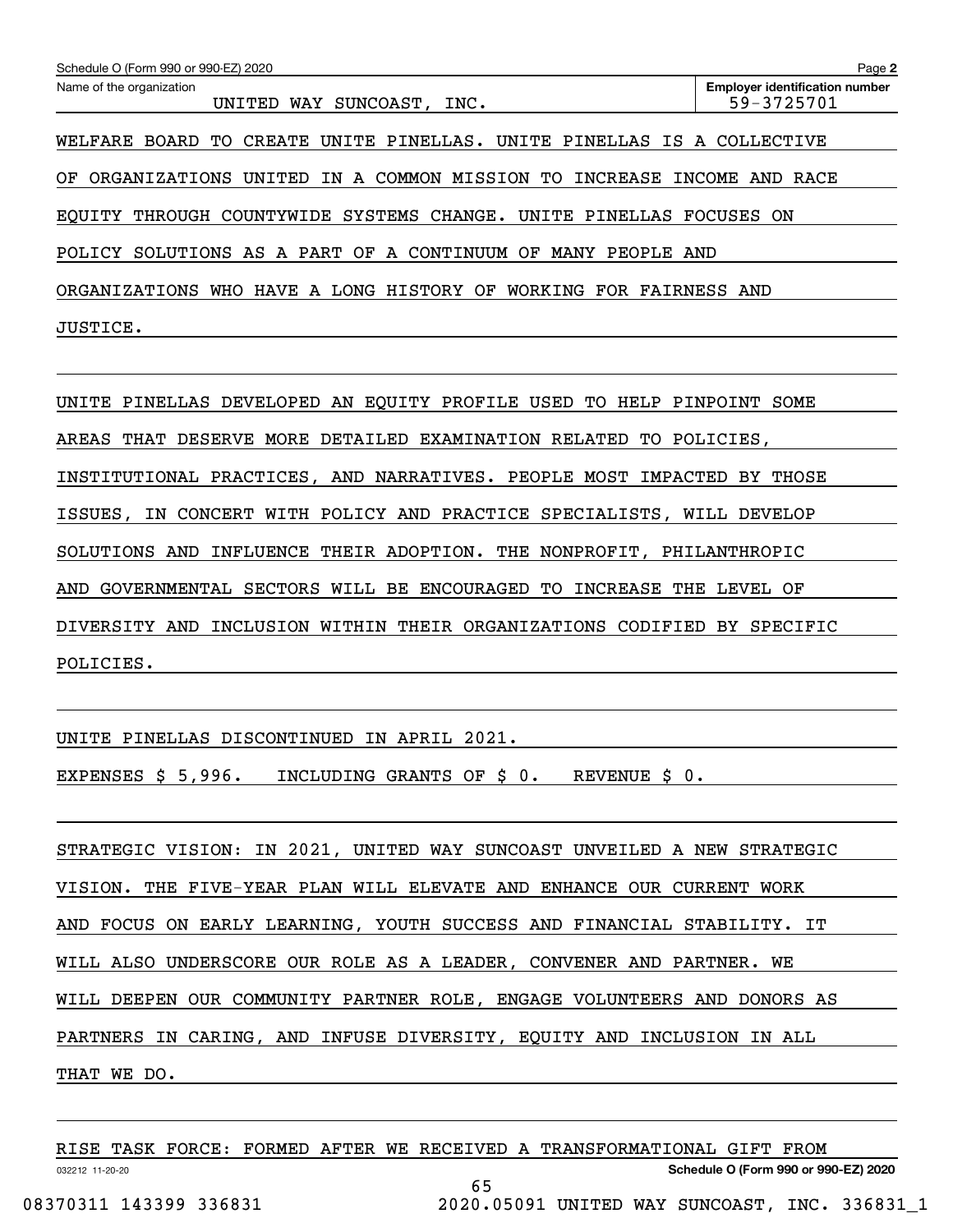| Schedule O (Form 990 or 990-EZ) 2020                                        | Page 2                                              |
|-----------------------------------------------------------------------------|-----------------------------------------------------|
| Name of the organization<br>UNITED WAY SUNCOAST, INC.                       | <b>Employer identification number</b><br>59-3725701 |
| PHILANTHROPIST MACKENZIE SCOTT, THE RISE TASK FORCE DETERMINED A            |                                                     |
| PROCESS AND ORGANIZATION STRATEGY FOR THE GIFT THAT ALIGNED WITH THE        |                                                     |
| STRATEGIC VISION WHILE<br>STAYING<br>FOCUSED ON THE KEY IMPACT AREAS: EARLY |                                                     |
| LEARNING, YOUTH SUCCESS AND FINANCIAL STABILITY.                            |                                                     |

FORM 990, PART VI, SECTION A, LINE 4:

THE ORGANIZATION'S BYLAWS WERE AMENDED AND RESTATED EFFECTIVE OCTOBER 28, 2020. REVISIONS INCLUDE: (1) THE NUMBER OF DIRECTORS WAS UPDATED TO NO FEWER THAN 18 AND NO MORE THAN 30; (2) THE TITLE OF THE EXECUTIVE OFFICER HAS BEEN CHANGED FROM PRESIDENT TO CHIEF EXECUTIVE OFFICER; AND (3) THE VACANCIES AND REMOVAL PROCESS FOR THE AREA BOARDS HAS BEEN CLARIFIED. ADDITIONS INCLUDE: (1) VIRTUAL MEETINGS OF THE BOARD OF DIRECTORS ARE PERMISSIBLE WHEN DEEMED NECESSARY BY THE CHAIR; (2) THE BOARD OF DIRECTORS MAY ESTABLISH OTHER COMMITTEES, SPECIAL COMMITTEES, AND/OR TASK FORCE GROUPS AS IT DEEMS NECESSARY OR ADVISABLE; AND (3) THE CHAIR OF THE BOARD IS AUTHORIZED TO DECIDE WHETHER AND HOW UNITED WAY SUNCOAST WILL VOTE ON UNITED WAY WORLDWIDE MEMBER VOTES AFTER CONSULTATION WITH THE CEO (THE CHAIR MAY CHOOSE TO CONSULT WITH THE EXECUTIVE COMMITTEE OR BOARD MEMBERS AT THE CHAIR'S DISCRETION BEFORE SUCH VOTE OCCURS).

FORM 990, PART VI, SECTION A, LINE 6:

032212 11-20-20 **Schedule O (Form 990 or 990-EZ) 2020** THE CORPORATION HAS THREE CLASSES OF MEMBERS: THE MEMBERS OF THE MANATEE AREA BOARD (MANATEE MEMBERS), THE MEMBERS OF THE SARASOTA/DESOTO AREA BOARD (SARASOTA/DESOTO MEMBERS), AND THE MEMBERS OF THE HILLSBOROUGH/PINELLAS AREA BOARD (HILLSBOROUGH/PINELLAS MEMBERS). EACH AREA BOARD SHALL CONSIST OF NOT LESS THAN 9 AND NOT MORE THAN 25 MEMBERS. THE PURPOSES OF EACH AREA BOARD ARE: (A) TO LEAD FUNDRAISING IN THE COUNTIES APPLICABLE TO SUCH AREA BOARD; (B) TO HAVE A SUBSTANTIAL ROLE WITH RESPECT TO THE ALLOCATION OF 66

08370311 143399 336831 2020.05091 UNITED WAY SUNCOAST, INC. 336831\_1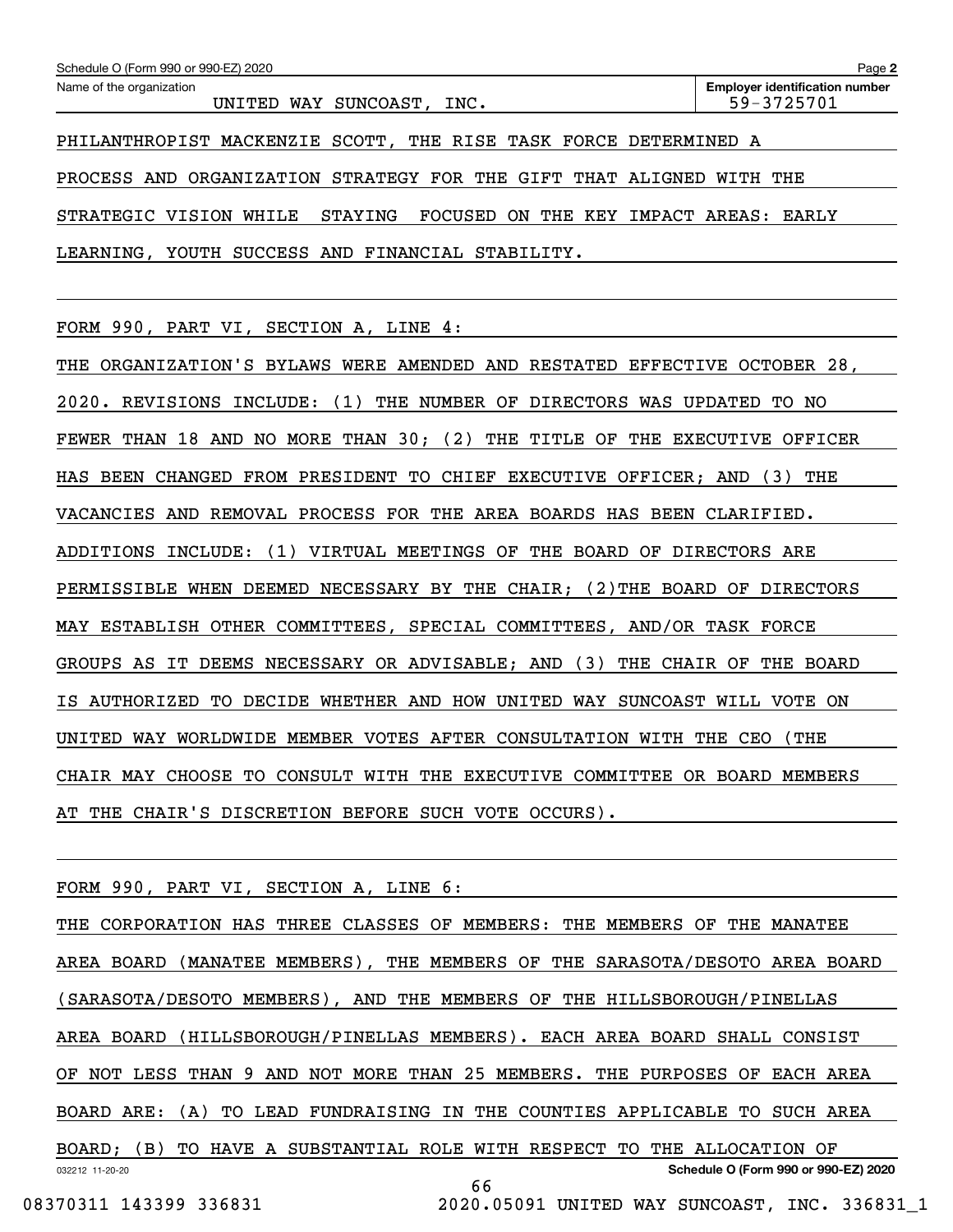| Schedule O (Form 990 or 990-EZ) 2020                                           | Page 2                                              |
|--------------------------------------------------------------------------------|-----------------------------------------------------|
| Name of the organization<br>SUNCOAST, INC.<br>UNITED WAY                       | <b>Employer identification number</b><br>59-3725701 |
| FUNDS RAISED WITH RESPECT TO SUCH COUNTIES TO AGENCIES AND INITIATIVES         |                                                     |
| IN SUCH COUNTIES; (C) TO APPOINT THE MEMBERS OF<br>LOCATED                     | SUCH AREA BOARD;                                    |
| APPOINT CERTAIN INDIVIDUALS TO THE BOARD OF DIRECTORS OF<br>, D)<br>AND<br>TO. | THE                                                 |
| CORPORATION.                                                                   |                                                     |

EACH AREA BOARD SHALL MEET SEPARATELY NOT LESS THAN FOUR TIMES PER YEAR. ONE OF SUCH MEETINGS SHALL BE AN ANNUAL MEETING. AT EACH ANNUAL MEETING OF AN AREA BOARD, THE MEMBERS OF THE AREA BOARD SHALL ELECT A CHAIR, VICE CHAIR, AND SECRETARY.

FORM 990, PART VI, SECTION A, LINE 7A:

032212 11-20-20 **Schedule O (Form 990 or 990-EZ) 2020** EACH AREA BOARD SHALL SUBMIT TO THE BOARD OF DIRECTORS OF THE CORPORATION, NOT EARLIER THAN 90 DAYS, AND NOT LATER THAN 30 DAYS, BEFORE THE DATE OF EACH ANNUAL MEETING OF THE BOARD OF DIRECTORS, THE NAME OF ANY INDIVIDUAL WHOM SUCH AREA BOARD WISHES TO ELECT TO THE BOARD OF DIRECTORS OF THE CORPORATION AT SUCH ANNUAL MEETING. SUCH INDIVIDUAL SHALL BE DEEMED ELECTED TO THE BOARD OF DIRECTORS OF THE CORPORATION AT SUCH ANNUAL MEETING UNLESS SUCH ELECTION IS VETOED BY A VOTE OF NOT LESS THAN TWO-THIRDS OF THE ENTIRE BOARD OF DIRECTORS. WITHIN 10 DAYS AFTER ANY SUCH VETO, THE AREA BOARD WHOSE ELECTION WAS VETOED MAY SUBMIT TO THE BOARD OF DIRECTORS THE NAME OF ANOTHER INDIVIDUAL WHOM THE AREA BOARD PROPOSES TO ELECT TO THE BOARD OF DIRECTORS INSTEAD OF THE INDIVIDUAL WHO WAS VETOED, AND SUCH OTHER INDIVIDUAL WILL BECOME A MEMBER OF THE BOARD OF DIRECTORS UNLESS, AT OR BEFORE THE NEXT REGULARLY SCHEDULED MEETING OF THE BOARD OF DIRECTORS, SUCH OTHER INDIVIDUAL'S ELECTION IS VETOED BY THE VOTE OF NOT LESS THAN TWO-THIRDS OF THE ENTIRE BOARD OF DIRECTORS. THE APPLICABLE AREA BOARD SHALL CONTINUE TO SUBMIT THE NAMES OF INDIVIDUALS PURSUANT TO THE PROCESS DESCRIBED ABOVE UNTIL AN INDIVIDUAL IS NOT VETOED BY THE BOARD OF 67

08370311 143399 336831 2020.05091 UNITED WAY SUNCOAST, INC. 336831\_1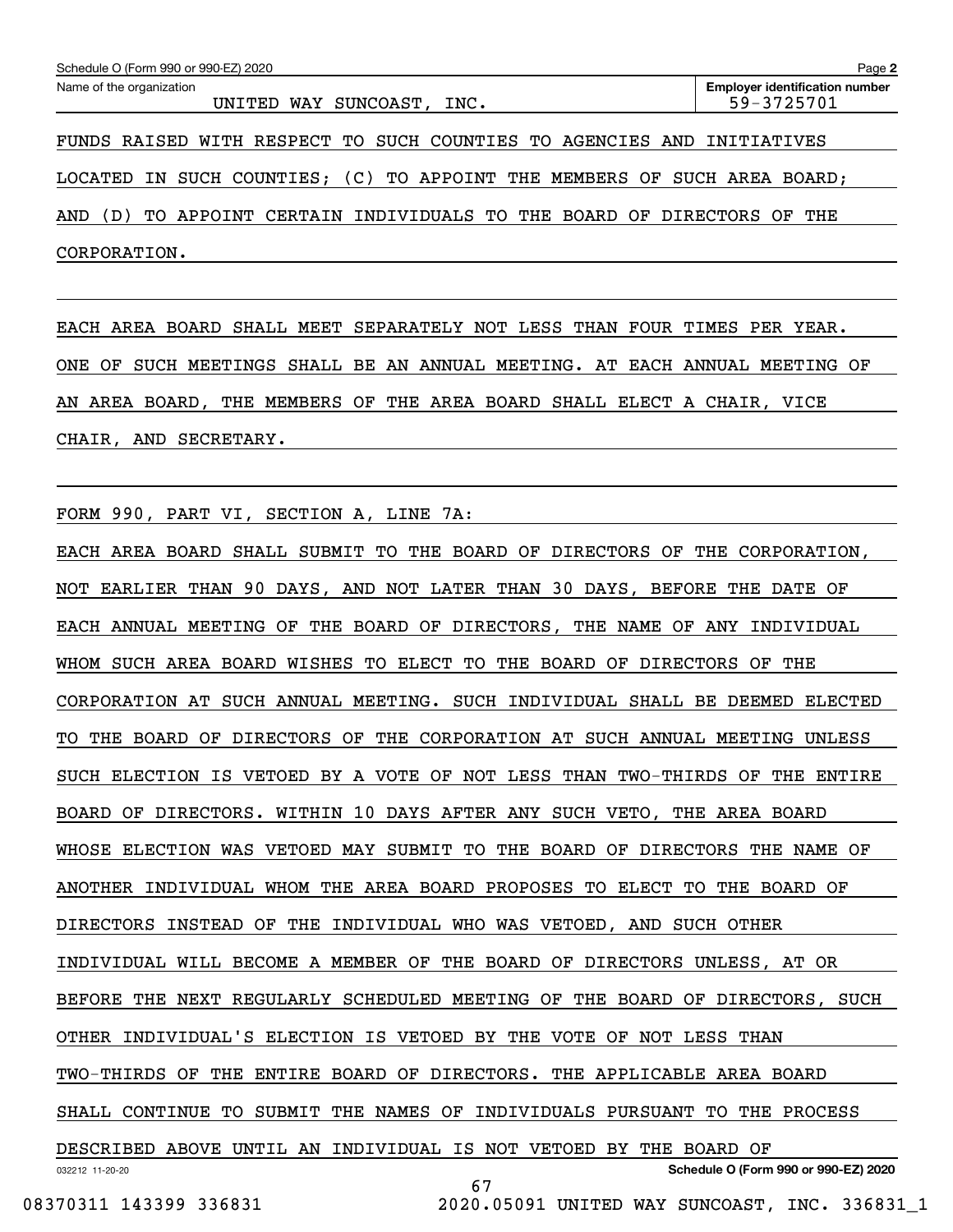INDIVIDUAL WHO WAS VETOED.

FORM 990, PART VI, SECTION B, LINE 11B:

UPON APPROVAL BY THE AUDIT AND ETHICS COMMITTEE, THE DRAFT FORM 990 IS SENT TO THE UNITED WAY SUNCOAST REGIONAL BOARD FOR REVIEW AND APPROVAL. THE BOARD SENDS BACK, VIA ELECTRONIC VOTING, AN APPROVAL OF THE RETURN AS PRESENTED BEFORE FILING. IT IS MANDATORY THAT THERE BE 100% PARTICIPATION BY THE MEMBERS OF THE BOARD TO VOTE BEFORE A FINAL JUDGEMENT CAN BE MADE.

FORM 990, PART VI, SECTION B, LINE 12C:

ANNUALLY ALL BOARD MEMBERS AND STAFF ARE REQUIRED TO COMPLETE AND SUBMIT A SIGNED CONFLICT OF INTEREST FORM TO THE GOVERNANCE COMMITTEE. THE GOVERNANCE COMMITTEE REVIEWS ALL SUBMISSIONS AND, IF NECESSARY, FOLLOWS UP WITH ANY POSSIBLE CONFLICTS. ANY MEMBERS WITH CONFLICTS MUST RECUSE THEMSELVES FROM ANY RELATED ACTION OR VOTE.

FORM 990, PART VI, SECTION B, LINE 15:

THE EXECUTIVE COMPENSATION COMMITTEE IS A COMMITTEE OF THE BOARD OF DIRECTORS, AND IS RESPONSIBLE, SUBJECT TO APPROVAL OF THE BOARD, FOR ESTABLISHING AND MAINTAINING A BROAD COMPETITIVE COMPENSATION PROGRAM FOR THE EXECUTIVES OF UNITED WAY SUNCOAST IN ORDER TO ATTRACT, RETAIN, AND MOTIVATE EXECUTIVE LEVEL EMPLOYEES; AND FOR ENSURING THAT THE COMPENSATION PROGRAM MEETS ALL LEGAL REQUIREMENTS UNDER THE IRS INTERMEDIATE SANCTION RULES AND BEST GOVERNANCE PRACTICES FOR TRANSPARENCY AND ACCOUNTABILITY. THE COMMITTEE MAKES RECOMMENDATIONS TO THE BOARD WITH RESPECT TO COMPENSATION PROGRAM STRUCTURE, POLICY, PAY LEVELS AND SUCCESSION PLANS FOR KEY STAFF.

68

032212 11-20-20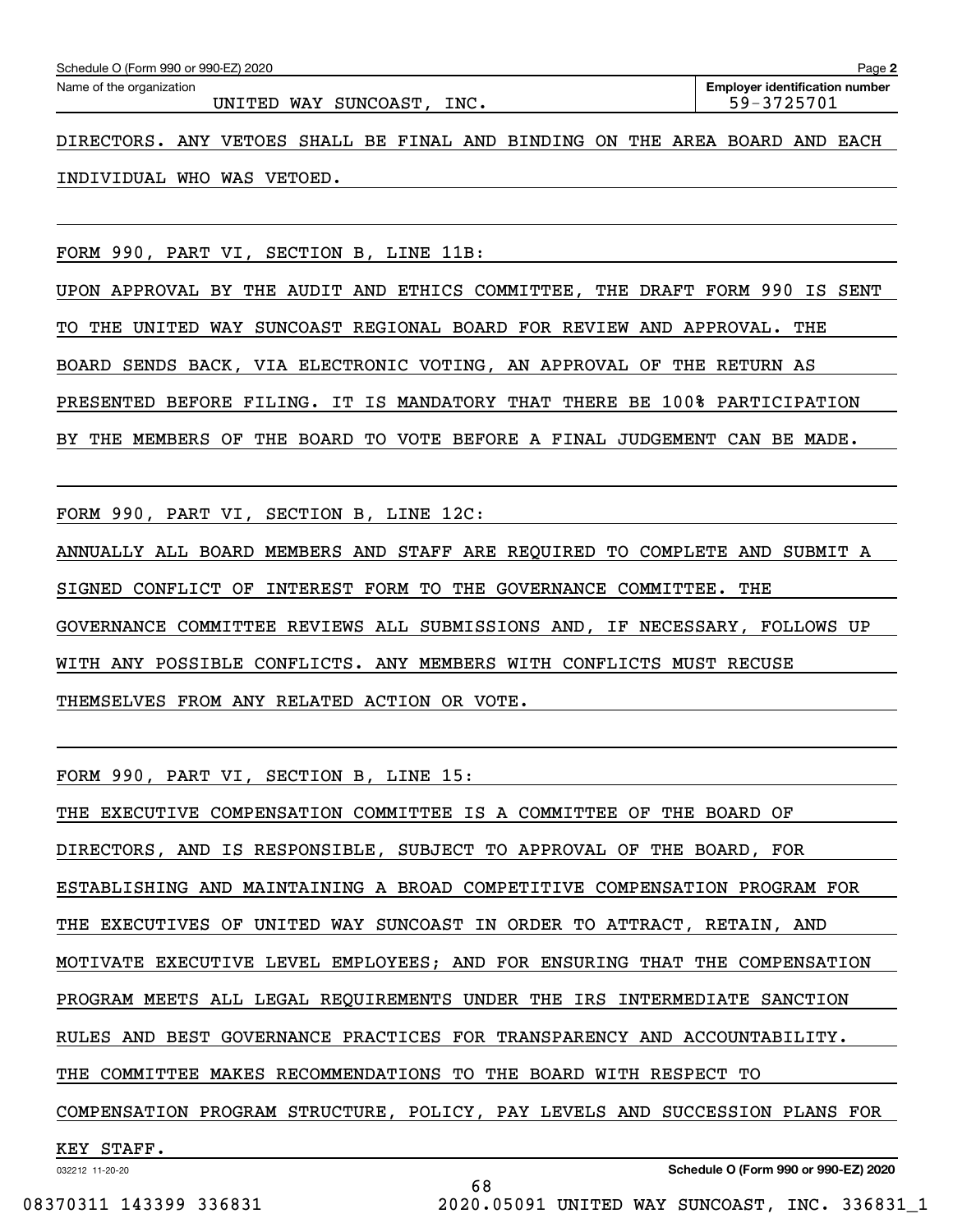UNITED WAY SUNCOAST, INC.  $\vert$  59-3725701

THE EXECUTIVE COMPENSATION COMMITTEE REGULARLY REVIEWS COMPENSATION COMPARABILITY DATA. BIANNUALLY, AN INDEPENDENT CONSULTANT CONDUCTS A COMPENSATION STUDY FOR THE ORGANIZATION INCLUDING THE CEO. THE LAST STUDY WAS CONDUCTED MAY 2021.

"EXECUTIVES" REFERS TO THE CHIEF EXECUTIVE OFFICER (CEO), THE CHIEF FINANCIAL OFFICER (CFO), CEO DIRECT REPORTS AND/OR ANY EMPLOYEE THAT HAS SIGNIFICANT MANAGEMENT RESPONSIBILITY FOR A SEGMENT OF THE ORGANIZATION OR WOULD OTHERWISE BE CONSIDERED A "DISQUALIFIED PERSON" UNDER THE INTERMEDIATE SANCTION RULES.

THE COMMITTEE CONSISTS OF THREE OR MORE MEMBERS, THE MAJORITY (TWO) OF WHICH SHALL BE MEMBERS OF THE BOARD OF DIRECTORS. THE COMMITTEE CHAIR IS APPOINTED BY THE BOARD CHAIR, AND MUST BE A MEMBER OF THE BOARD. WHENEVER POSSIBLE, THE BOARD CHAIR WILL SERVE AS THE VICE CHAIR OF THE COMMITTEE IN RECOGNITION OF HIS/HER RELATIONSHIP TO THE CEO AND HIS/HER RESPONSIBILITY IN CARRYING OUT THE CEO PERFORMANCE REVIEW ON BEHALF OF THE BOARD OF DIRECTORS. COMMITTEE MEMBERS ARE RECRUITED BY THE COMMITTEE CHAIR. THE COMMITTEE INCLUDES MEMBERS OF THE COMMUNITY WHO POSSESS EXPERIENCE AND EXPERTISE IN HUMAN RESOURCES, BENEFITS OR COMPENSATION.

THE CEO PRESENTS THE RECOMMENDED SALARY AND TOTAL BENEFITS COMPENSATION FOR OTHER KEY EXECUTIVES ANNUALLY TO THE EXECUTIVE COMPENSATION COMMITTEE FOR APPROVAL.

FORM 990, PART VI, SECTION C, LINE 19:

032212 11-20-20 **Schedule O (Form 990 or 990-EZ) 2020** THE ORGANIZATION MAKES ITS FINANCIAL STATEMENTS, ANNUAL REPORT, AND ITS 69 08370311 143399 336831 2020.05091 UNITED WAY SUNCOAST, INC. 336831\_1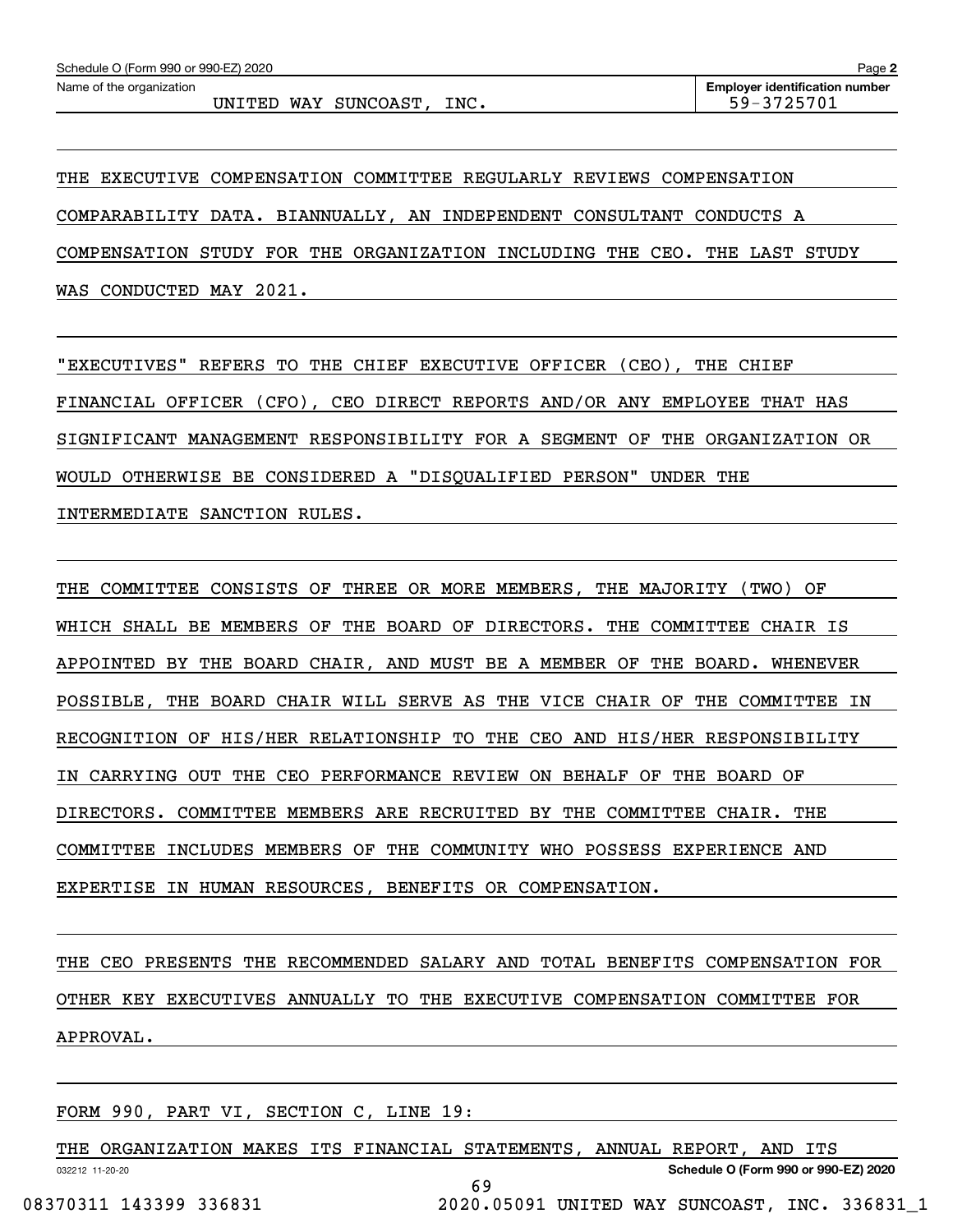| Schedule O (Form 990 or 990-EZ) 2020                                     | Page 2                                              |
|--------------------------------------------------------------------------|-----------------------------------------------------|
| Name of the organization<br>UNITED WAY SUNCOAST, INC.                    | <b>Employer identification number</b><br>59-3725701 |
| FORM 990 AVAILABLE TO THE PUBLIC ON ITS WEBSITE AS WELL AS UPON REQUEST. |                                                     |
| GOVERNING DOCUMENTS AND CONFLICT OF INTEREST POLICY ARE AVAILABLE UPON   |                                                     |
| REQUEST.                                                                 |                                                     |
|                                                                          |                                                     |

FORM 990, PART VII:

AT THE BEGINNING OF 2018, UNITED WAY SUNCOAST (UWS), FOUNDATION OF HEALTHY ST PETE (FHSP) AND JUVENILE WELFARE BOARD (JWB) PARTNERED TO CREATE UNITE PINELLAS, A COMMUNITY COLLABORATION PROGRAM. THE MAJORITY OF FUNDING FOR THIS COLLABORATION COMES FROM FHSP AND JWB WITH A MINOR AMOUNT COMING FROM UWS. UWS ACTS AS THE FISCAL AGENT FOR THIS PROGRAM AND THUS, THE UWS FINANCE DEPARTMENT PROCESSES UNITE PINELLAS PAYROLL, PAYABLES AND DOES THE FINANCIAL REPORTING. UNITE PINELLAS IS INCLUDED IN UWS'S BOOKS, HOWEVER ACTS COMPLETELY INDEPENDENT FROM UWS. TIMOTHY DUTTON'S OFFICIAL TITLE IS CEO OF UNITE PINELLAS AND HE REPORTS TO THE CEO'S OF THE 3 ORGANIZATIONS. SINCE UWS PROCESSES THE PAYROLL FOR UNITE PINELLAS, TIMOTHY DUTTON'S COMPENSATION IS REPORTED ON UWS'S RETURN ALTHOUGH THE MAJORITY OF IT IS REIMBURSED BY FHSP AND JWB. UNITE PINELLAS DISCONTINUED IN APRIL 2021.

| FORM 990, PART XI, LINE 9, CHANGES IN NET ASSETS: |                |
|---------------------------------------------------|----------------|
| CHANGE IN VALUE OF SPLIT-INTEREST AGREEMENTS      | 972.           |
| PROVISION FOR UNCOLLECTIBLE PLEDGES               | $-1,526,720.$  |
| CHANGE IN CSV OF LIFE INSURANCE                   | 10,671.        |
| TOTAL TO FORM 990, PART XI, LINE 9                | $-1,515,077$ . |
|                                                   |                |

FORM 990, PART XII, LINE 2C:

| THE ORGANIZATION'S AUDIT AND ETHICS COMMITTEE |    | (THE COMMITTEE) IS                            |                                      |
|-----------------------------------------------|----|-----------------------------------------------|--------------------------------------|
| 032212 11-20-20                               |    |                                               | Schedule O (Form 990 or 990-EZ) 2020 |
|                                               | 70 |                                               |                                      |
| 08370311 143399 336831                        |    | 2020.05091 UNITED WAY SUNCOAST, INC. 336831 1 |                                      |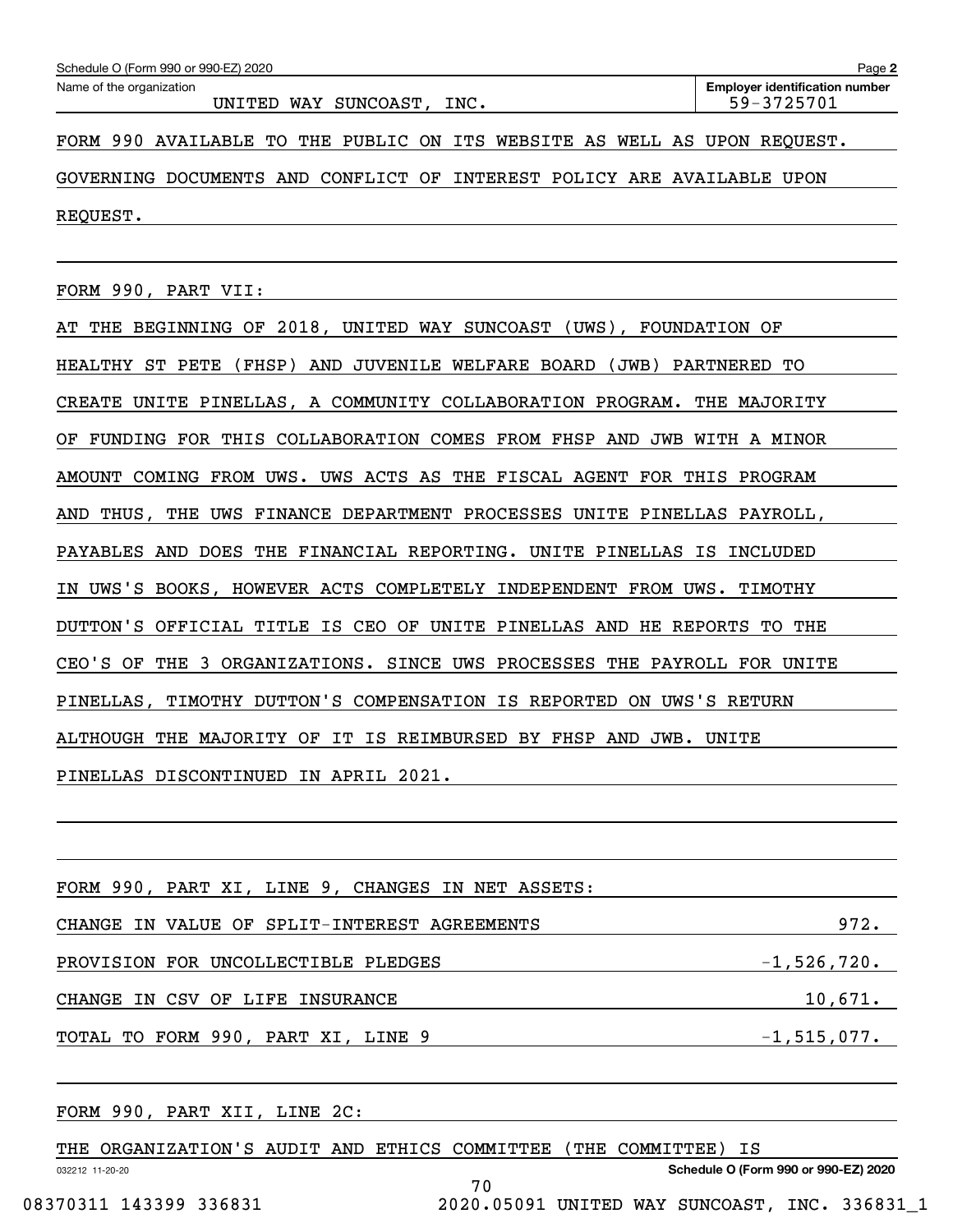| Schedule O (Form 990 or 990-EZ) 2020<br>Name of the organization                               | Page 2<br><b>Employer identification number</b> |
|------------------------------------------------------------------------------------------------|-------------------------------------------------|
| UNITED WAY SUNCOAST,<br>INC.                                                                   | 59-3725701                                      |
| RESPONSIBLE FOR ASSISTING THE BOARD OF DIRECTORS IN FULFILLING ITS                             |                                                 |
| OVERSIGHT RESPONSIBILITIES. AMONG THE RESPONSIBILITIES OF THE COMMITTEE                        |                                                 |
| IS THE OVERSIGHT OF THE INTEGRITY OF THE ORGANIZATION'S FINANCIAL                              |                                                 |
| ACCOUNTING PROCESSES AND SYSTEMS OF INTERNAL CONTROLS REGARDING                                |                                                 |
| FINANCE, ACCOUNTING AND USE OF ASSETS; THE INDEPENDENCE AND PERFORMANCE                        |                                                 |
| THE INDEPENDENT AUDITORS AND STAFF WITH FINANCE RESPONSIBILITIES;<br>ΟF                        |                                                 |
| AND<br>THE AUDITOR SELECTION PROCESS.                                                          |                                                 |
|                                                                                                |                                                 |
| IN RELATION TO THE ANNUAL AUDIT, THE COMMITTEE:                                                |                                                 |
| -MEETS IN EXECUTIVE SESSION WITH THE INDEPENDENT AUDITORS                                      |                                                 |
| -OBTAINS A FORMAL STATEMENT FROM THE AUDITORS ANNUALLY REGARDING THEIR                         |                                                 |
| INDEPENDENCE                                                                                   |                                                 |
| -OBTAINS A REPORT ANNUALLY REGARDING THE AUDITORS'                                             | QUALITY CONTROL                                 |
| PROCEDURES AND ANY REPORT ISSUED AS A RESULT OF A QUALITY CONTROL                              |                                                 |
| REVIEW OF THE AUDITORS                                                                         |                                                 |
| -OBTAINS AND REVIEWS ANY SIGNIFICANT CORRECTING AUDIT ADJUSTMENTS OR                           |                                                 |
| PASSED CORRECTING AUDIT ADJUSTMENTS                                                            |                                                 |
| -REVIEWS THE DISPOSITION OF ANY MANAGEMENT LETTER COMMENTS, INTERNAL                           |                                                 |
| CONTROL AND/OR FRAUD RELATED MATTERS THAT ARISE DURING THE COURSE OF                           |                                                 |
| THE ANNUAL AUDIT                                                                               |                                                 |
| -PRE-APPROVES ALL NON-AUDIT SERVICES (OTHER THAN 990 AND 5500                                  |                                                 |
| PREPARATION)                                                                                   |                                                 |
| -REVIEWS AND DISCUSSES WITH MANAGEMENT AND THE INDEPENDENT AUDITOR ALL                         |                                                 |
| CRITICAL ACCOUNTING POLICIES                                                                   |                                                 |
| <u>-REQUIRES THE INDEPENDENT AUDITING FIRM TO ROTATE AUDIT MANAGER EVERY</u>                   |                                                 |
| $3-5$ YEARS                                                                                    |                                                 |
| -REVIEWS ANNUALLY THE FORM 990 PRIOR TO FILING AND ENSURES THE CEO AND                         |                                                 |
| COO HAVE CERTIFIED THE CONTENTS OF THE FORM <b>COO</b> HAVE CERTIFIED THE CONTENTS OF THE FORM |                                                 |

71

032212 11-20-20

**Schedule O (Form 990 or 990-EZ) 2020**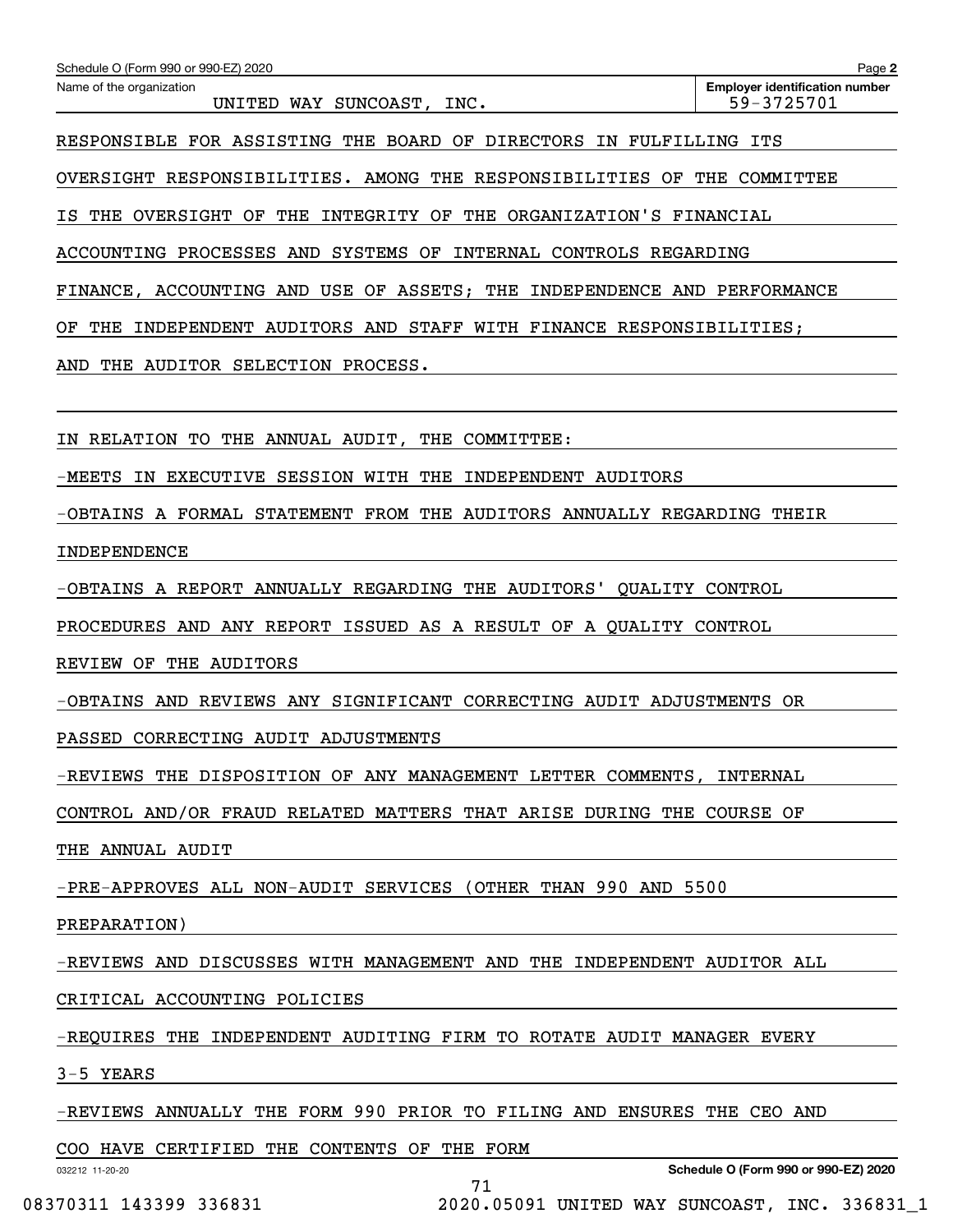| Name of the organization<br>UNITED WAY SUNCOAST, INC.               | <b>Employer identification number</b><br>59-3725701 |
|---------------------------------------------------------------------|-----------------------------------------------------|
|                                                                     |                                                     |
| -PROVIDES AN AVENUE OF COMMUNICATION AMONG THE ORGANIZATION'S       |                                                     |
| INDEPENDENT AUDITORS, MANAGEMENT, STAFF, AND THE BOARD OF DIRECTORS |                                                     |
|                                                                     |                                                     |
|                                                                     |                                                     |
|                                                                     |                                                     |
|                                                                     |                                                     |
|                                                                     |                                                     |
|                                                                     |                                                     |
|                                                                     |                                                     |
|                                                                     |                                                     |
|                                                                     |                                                     |
|                                                                     |                                                     |
|                                                                     |                                                     |
|                                                                     |                                                     |
|                                                                     |                                                     |
|                                                                     |                                                     |
|                                                                     |                                                     |
|                                                                     |                                                     |
|                                                                     |                                                     |
|                                                                     |                                                     |
|                                                                     |                                                     |
|                                                                     |                                                     |
|                                                                     |                                                     |
|                                                                     |                                                     |
|                                                                     |                                                     |
|                                                                     |                                                     |
|                                                                     |                                                     |
|                                                                     |                                                     |
|                                                                     |                                                     |
|                                                                     |                                                     |
|                                                                     |                                                     |
|                                                                     |                                                     |
|                                                                     |                                                     |
|                                                                     |                                                     |
|                                                                     |                                                     |
|                                                                     |                                                     |
|                                                                     |                                                     |
|                                                                     |                                                     |
|                                                                     |                                                     |
|                                                                     |                                                     |
| 032212 11-20-20                                                     | Schedule O (Form 990 or 990-EZ) 2020                |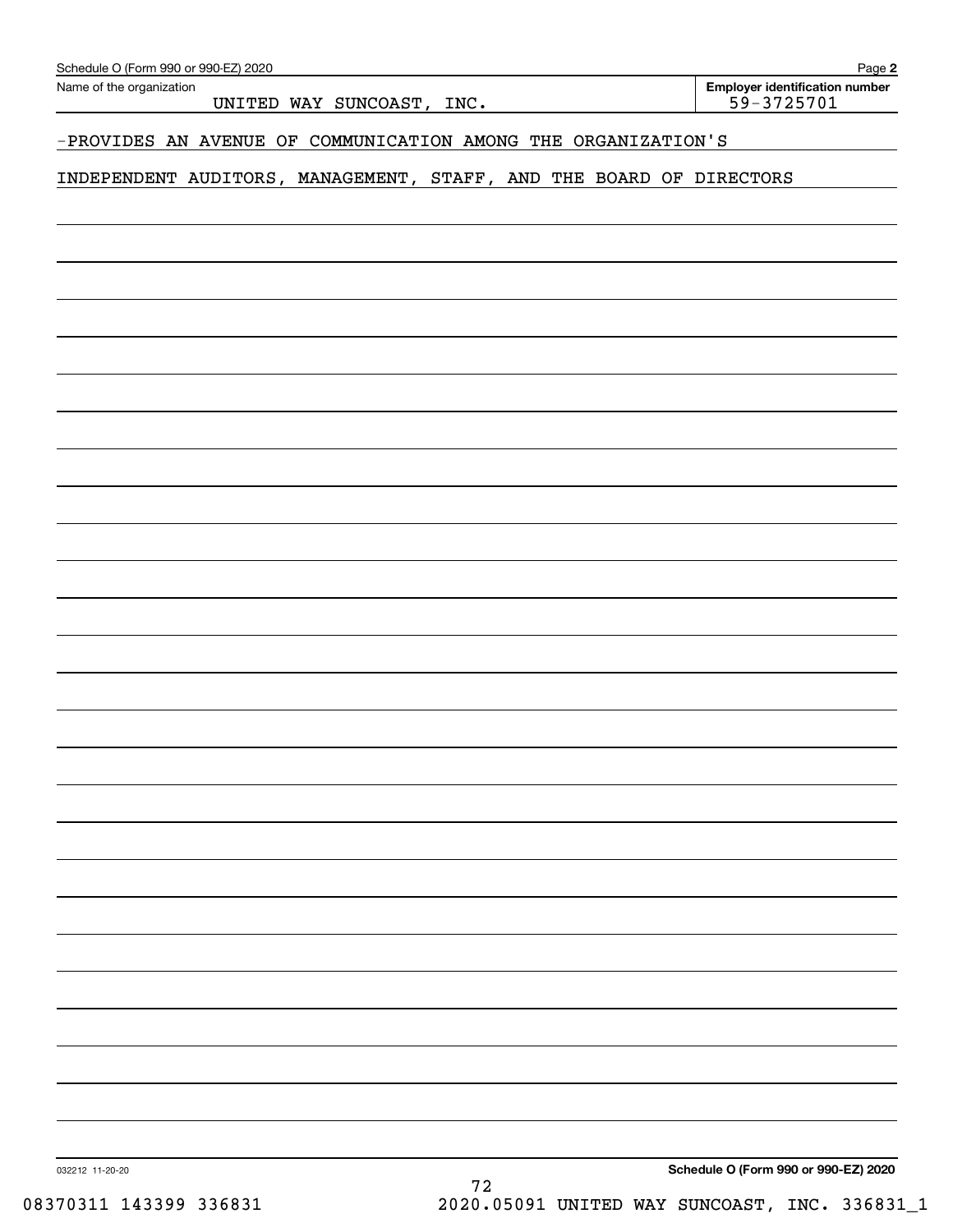| (Form 990) |  |
|------------|--|
|------------|--|

# **SCHEDULE R**

## **Related Organizations and Unrelated Partnerships**

**Complete if the organization answered "Yes" on Form 990, Part IV, line 33, 34, 35b, 36, or 37.** |

**Attach to Form 990.**  |

OMB No. 1545-0047

**Open to Public | Go to www.irs.gov/Form990 for instructions and the latest information. Inspection 2020**

**Employer identification number**

59-3725701

Department of the Treasury Internal Revenue Service Name of the organization

UNITED WAY SUNCOAST, INC.

**Part I Identification of Disregarded Entities.**  Complete if the organization answered "Yes" on Form 990, Part IV, line 33.

| (a)<br>Name, address, and EIN (if applicable)<br>of disregarded entity | (b)<br>Primary activity | (c)<br>Legal domicile (state or<br>foreign country) | (d)<br>Total income | (e)<br>End-of-year assets | (f)<br>Direct controlling<br>entity |
|------------------------------------------------------------------------|-------------------------|-----------------------------------------------------|---------------------|---------------------------|-------------------------------------|
|                                                                        |                         |                                                     |                     |                           |                                     |
|                                                                        |                         |                                                     |                     |                           |                                     |
|                                                                        |                         |                                                     |                     |                           |                                     |
|                                                                        |                         |                                                     |                     |                           |                                     |

#### **Identification of Related Tax-Exempt Organizations.** Complete if the organization answered "Yes" on Form 990, Part IV, line 34, because it had one or more related tax-exempt **Part II** organizations during the tax year.

| (a)<br>Name, address, and EIN<br>of related organization | (b)<br>Primary activity   | (c)<br>(d)<br>Legal domicile (state or<br>Exempt Code<br>section<br>foreign country) |           | (f)<br>(e)<br>Public charity<br>Direct controlling<br>status (if section<br>entity |  |     | $(g)$<br>Section 512(b)(13)<br>controlled<br>entity? |
|----------------------------------------------------------|---------------------------|--------------------------------------------------------------------------------------|-----------|------------------------------------------------------------------------------------|--|-----|------------------------------------------------------|
|                                                          |                           |                                                                                      |           | 501(c)(3))                                                                         |  | Yes | No                                                   |
| UNITED WAY FOUNDATION OF MANATEE COUNTY -                |                           |                                                                                      |           |                                                                                    |  |     |                                                      |
| 65-0836972, 5201 W KENNEDY BLVD SUITE 600,               | INCREASE AWARENESS OF     |                                                                                      |           |                                                                                    |  |     |                                                      |
| TAMPA, FL 33609                                          | UNITED WAY SUNCOAST, INC. | FLORIDA                                                                              | 501(C)(3) | LINE 12A, I                                                                        |  |     | x                                                    |
|                                                          |                           |                                                                                      |           |                                                                                    |  |     |                                                      |
|                                                          |                           |                                                                                      |           |                                                                                    |  |     |                                                      |
|                                                          |                           |                                                                                      |           |                                                                                    |  |     |                                                      |

**For Paperwork Reduction Act Notice, see the Instructions for Form 990. Schedule R (Form 990) 2020**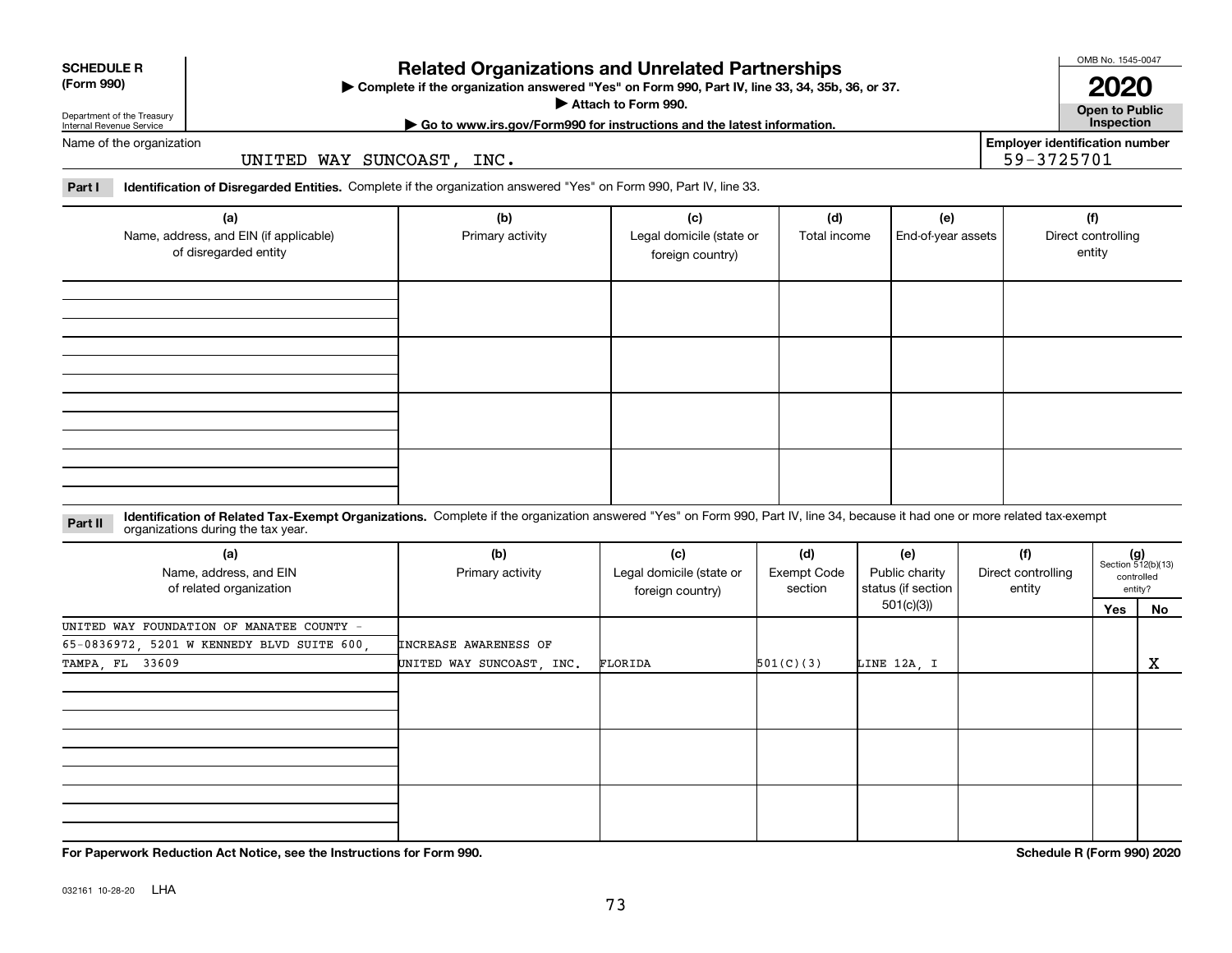**Identification of Related Organizations Taxable as a Partnership.** Complete if the organization answered "Yes" on Form 990, Part IV, line 34, because it had one or more related **Part III** organizations treated as a partnership during the tax year.

| (a)                     | (b)              | (c)                 | (d)                | (e)                                                                                                          | (f)    | (g)         |         | (h)              | (i)                                                              | (i) | (k)                                                       |
|-------------------------|------------------|---------------------|--------------------|--------------------------------------------------------------------------------------------------------------|--------|-------------|---------|------------------|------------------------------------------------------------------|-----|-----------------------------------------------------------|
| Name, address, and EIN  | Primary activity | Legal<br>domicile   | Direct controlling | Predominant income<br>(related, unrelated,<br>excluded from tax under<br>sections 512-514)<br>Share of total |        | Share of    |         | Disproportionate | Code V-UBI                                                       |     | General or Percentage<br>managing<br>partner?<br>partner? |
| of related organization |                  | (state or           | entity             |                                                                                                              | income | end-of-year |         | allocations?     | amount in box<br>20 of Schedule<br>K-1 (Form 1065) <b>Yes No</b> |     |                                                           |
|                         |                  | foreign<br>country) |                    |                                                                                                              |        | assets      | Yes $ $ | No               |                                                                  |     |                                                           |
|                         |                  |                     |                    |                                                                                                              |        |             |         |                  |                                                                  |     |                                                           |
|                         |                  |                     |                    |                                                                                                              |        |             |         |                  |                                                                  |     |                                                           |
|                         |                  |                     |                    |                                                                                                              |        |             |         |                  |                                                                  |     |                                                           |
|                         |                  |                     |                    |                                                                                                              |        |             |         |                  |                                                                  |     |                                                           |
|                         |                  |                     |                    |                                                                                                              |        |             |         |                  |                                                                  |     |                                                           |
|                         |                  |                     |                    |                                                                                                              |        |             |         |                  |                                                                  |     |                                                           |
|                         |                  |                     |                    |                                                                                                              |        |             |         |                  |                                                                  |     |                                                           |
|                         |                  |                     |                    |                                                                                                              |        |             |         |                  |                                                                  |     |                                                           |
|                         |                  |                     |                    |                                                                                                              |        |             |         |                  |                                                                  |     |                                                           |
|                         |                  |                     |                    |                                                                                                              |        |             |         |                  |                                                                  |     |                                                           |
|                         |                  |                     |                    |                                                                                                              |        |             |         |                  |                                                                  |     |                                                           |
|                         |                  |                     |                    |                                                                                                              |        |             |         |                  |                                                                  |     |                                                           |
|                         |                  |                     |                    |                                                                                                              |        |             |         |                  |                                                                  |     |                                                           |
|                         |                  |                     |                    |                                                                                                              |        |             |         |                  |                                                                  |     |                                                           |
|                         |                  |                     |                    |                                                                                                              |        |             |         |                  |                                                                  |     |                                                           |
|                         |                  |                     |                    |                                                                                                              |        |             |         |                  |                                                                  |     |                                                           |
|                         |                  |                     |                    |                                                                                                              |        |             |         |                  |                                                                  |     |                                                           |
|                         |                  |                     |                    |                                                                                                              |        |             |         |                  |                                                                  |     |                                                           |

**Identification of Related Organizations Taxable as a Corporation or Trust.** Complete if the organization answered "Yes" on Form 990, Part IV, line 34, because it had one or more related **Part IV** organizations treated as a corporation or trust during the tax year.

| (a)<br>Name, address, and EIN<br>of related organization | (b)<br>Primary activity | (c)<br>Legal domicile<br>(state or<br>foreign | (d)<br>Direct controlling<br>entity | (e)<br>Type of entity<br>(C corp, S corp,<br>or trust) | (f)<br>Share of total<br>income | (g)<br>Share of<br>end-of-year<br>assets | (h)<br>Percentage<br>ownership | (i)<br>Section<br>512(b)(13)<br>controlled<br>entity? |
|----------------------------------------------------------|-------------------------|-----------------------------------------------|-------------------------------------|--------------------------------------------------------|---------------------------------|------------------------------------------|--------------------------------|-------------------------------------------------------|
|                                                          |                         | country)                                      |                                     |                                                        |                                 |                                          |                                | Yes   No                                              |
| AN IRREVOCABLE TRUST                                     |                         |                                               |                                     |                                                        |                                 |                                          |                                |                                                       |
| C/O RAYMOND JAMES TRUST CO-880 CARILLON PKWY             | CHARITABLE REMAINDER    |                                               |                                     |                                                        |                                 |                                          |                                |                                                       |
| ST PETERSBURG, FL 33716                                  | UNITRUST                | FL                                            | N/A                                 | TRUST                                                  | N/A                             | N/A                                      | N/A                            | X                                                     |
|                                                          |                         |                                               |                                     |                                                        |                                 |                                          |                                |                                                       |
|                                                          |                         |                                               |                                     |                                                        |                                 |                                          |                                |                                                       |
|                                                          |                         |                                               |                                     |                                                        |                                 |                                          |                                |                                                       |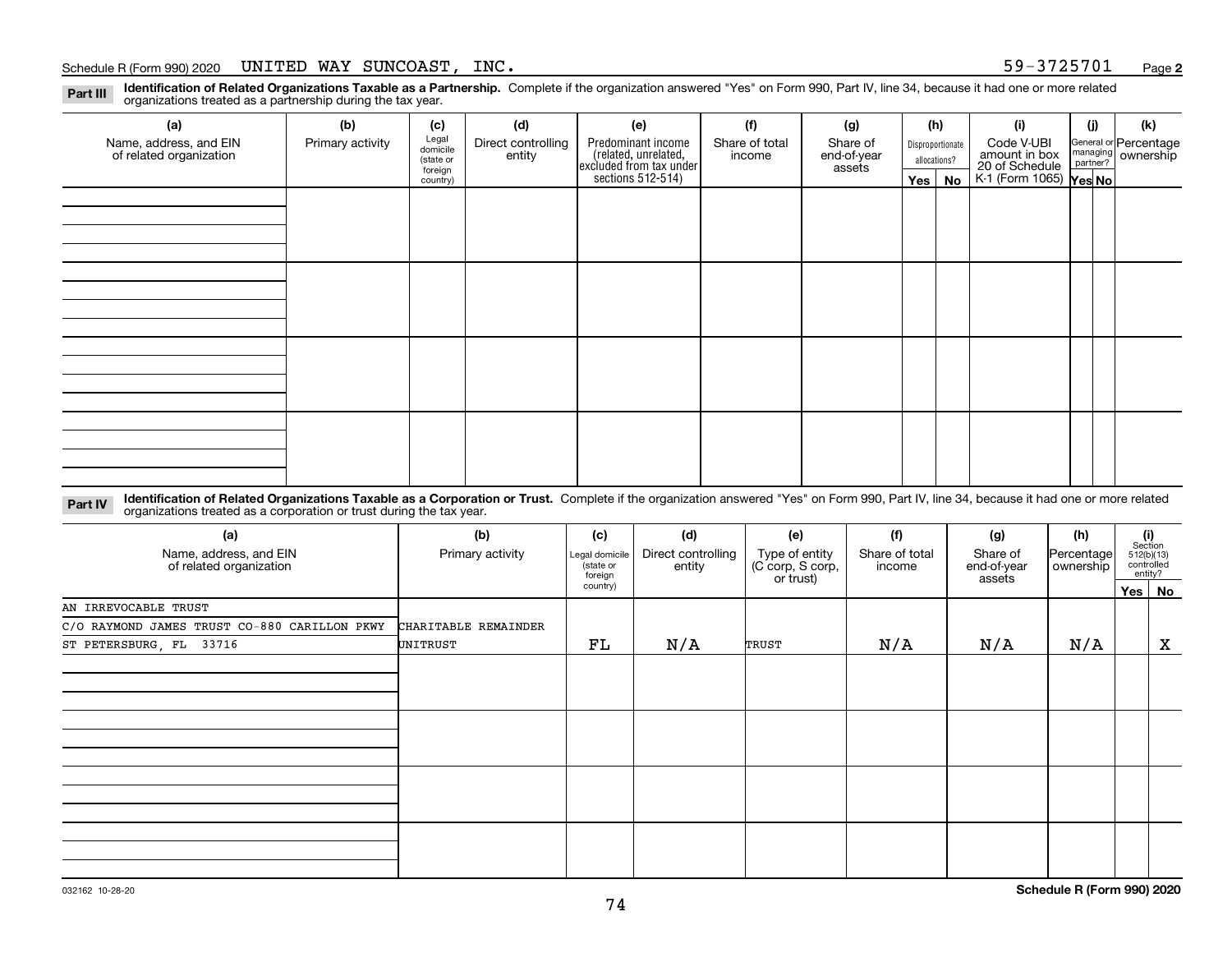## Schedule R (Form 990) 2020 Page UNITED WAY SUNCOAST, INC. 59-3725701

**Part V** T**ransactions With Related Organizations.** Complete if the organization answered "Yes" on Form 990, Part IV, line 34, 35b, or 36.

|   | Note: Complete line 1 if any entity is listed in Parts II, III, or IV of this schedule.                                                                                                                                        |                 | Yes I | No                      |
|---|--------------------------------------------------------------------------------------------------------------------------------------------------------------------------------------------------------------------------------|-----------------|-------|-------------------------|
|   | During the tax year, did the organization engage in any of the following transactions with one or more related organizations listed in Parts II-IV?                                                                            |                 |       |                         |
|   |                                                                                                                                                                                                                                | 1a              |       | х                       |
|   | b Gift, grant, or capital contribution to related organization(s) manufaction contains and contribution to related organization(s) manufaction contribution to related organization(s) manufaction contains and contribution o | 1b              |       | X                       |
|   |                                                                                                                                                                                                                                | 1c              |       | $\mathbf X$             |
|   |                                                                                                                                                                                                                                | 1 <sub>d</sub>  |       | $\mathbf X$             |
|   |                                                                                                                                                                                                                                | 1e              |       | X                       |
|   |                                                                                                                                                                                                                                |                 |       |                         |
|   | Dividends from related organization(s) machinesis and contract and contract and contract and contract and contract and contract and contract and contract and contract and contract and contract and contract and contract and | 1f              |       | х                       |
| a |                                                                                                                                                                                                                                | 1g              |       | X                       |
|   | h Purchase of assets from related organization(s) manufactured and content to the content of the content of the content of the content of the content of the content of the content of the content of the content of the conte | 1 <sub>h</sub>  |       | X                       |
|   |                                                                                                                                                                                                                                | 1i.             |       | X                       |
|   | Lease of facilities, equipment, or other assets to related organization(s) manufactured content and content and content and content and content and content and content and content and content and content and content and co | 1i.             |       | X                       |
|   |                                                                                                                                                                                                                                |                 |       |                         |
|   | k Lease of facilities, equipment, or other assets from related organization(s) manufaction content and the manufacture of facilities, equipment, or other assets from related organization(s) manufaction manufacture manufact | 1k              |       | х                       |
|   |                                                                                                                                                                                                                                | 11              |       | X                       |
|   | m Performance of services or membership or fundraising solicitations by related organization(s)                                                                                                                                | 1 <sub>m</sub>  |       | X                       |
|   |                                                                                                                                                                                                                                | 1n              | X     |                         |
|   | <b>o</b> Sharing of paid employees with related organization(s)                                                                                                                                                                | 10 <sub>o</sub> | X     |                         |
|   |                                                                                                                                                                                                                                |                 |       |                         |
|   | p Reimbursement paid to related organization(s) for expenses [11111] [12] reasonal content of the separation (s) for expenses [11111] [12] reasonal content content of the separation (s) for expenses [1111] [12] reasonal co | 1p              |       | х                       |
|   |                                                                                                                                                                                                                                | 1a              |       | X                       |
|   |                                                                                                                                                                                                                                |                 |       |                         |
|   | Other transfer of cash or property to related organization(s)                                                                                                                                                                  | 1r              |       | X                       |
|   |                                                                                                                                                                                                                                | 1s              |       | $\overline{\mathbf{X}}$ |

| (a)<br>Name of related organization | (b)<br>Transaction<br>type (a-s) | (c)<br>Amount involved | (d)<br>Method of determining amount involved |
|-------------------------------------|----------------------------------|------------------------|----------------------------------------------|
| (1)                                 |                                  |                        |                                              |
| (2)                                 |                                  |                        |                                              |
| (3)                                 |                                  |                        |                                              |
| (4)                                 |                                  |                        |                                              |
| (5)                                 |                                  |                        |                                              |
| (6)                                 |                                  |                        |                                              |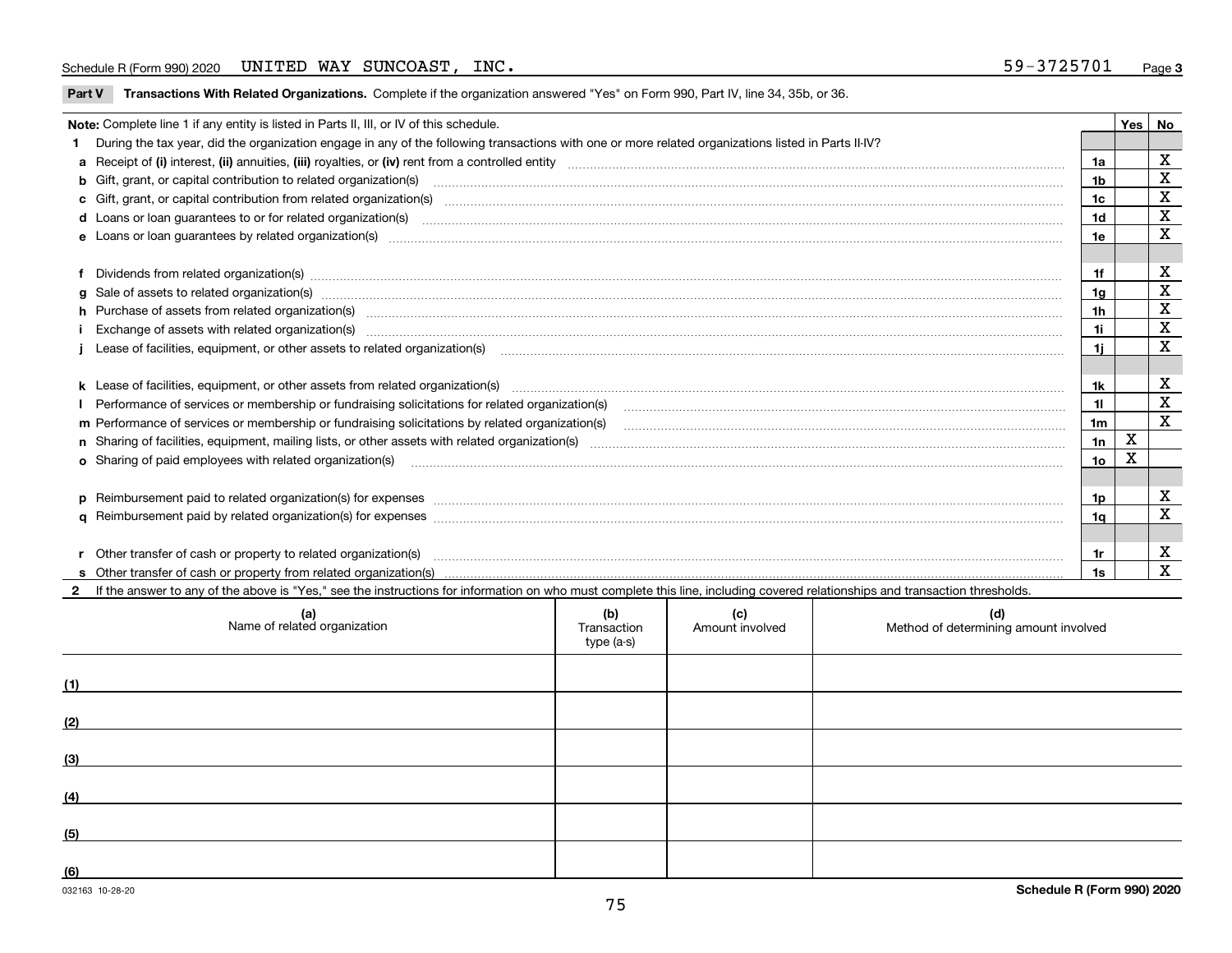### Schedule R (Form 990) 2020 Page UNITED WAY SUNCOAST, INC. 59-3725701

**Part VI Unrelated Organizations Taxable as a Partnership. Complete if the organization answered "Yes" on Form 990, Part IV, line 37.** 

Provide the following information for each entity taxed as a partnership through which the organization conducted more than five percent of its activities (measured by total assets or gross revenue) that was not a related organization. See instructions regarding exclusion for certain investment partnerships.

| (a)<br>Name, address, and EIN<br>of entity | ັ<br>(b)<br>Primary activity | (c)<br>Legal domicile<br>(state or foreign<br>country) | (d)<br>Predominant income<br>(related, unrelated,<br>excluded from tax under<br>sections 512-514) | $(e)$<br>Are all<br>partners sec.<br>501(c)(3)<br>orgs.?<br>Yes No | (f)<br>Share of<br>total<br>income | (g)<br>Share of<br>end-of-year<br>assets | (h)<br>Dispropor-<br>tionate<br>allocations?<br>Yes No | (i)<br>Code V-UBI<br>  amount in box 20 managing<br>  of Schedule K-1 partner? ownership<br>  of Schedule K-1 partner? ownership<br>  Yes No | (i)<br>Yes No | $(\mathsf{k})$ |
|--------------------------------------------|------------------------------|--------------------------------------------------------|---------------------------------------------------------------------------------------------------|--------------------------------------------------------------------|------------------------------------|------------------------------------------|--------------------------------------------------------|----------------------------------------------------------------------------------------------------------------------------------------------|---------------|----------------|
|                                            |                              |                                                        |                                                                                                   |                                                                    |                                    |                                          |                                                        |                                                                                                                                              |               |                |
|                                            |                              |                                                        |                                                                                                   |                                                                    |                                    |                                          |                                                        |                                                                                                                                              |               |                |
|                                            |                              |                                                        |                                                                                                   |                                                                    |                                    |                                          |                                                        |                                                                                                                                              |               |                |
|                                            |                              |                                                        |                                                                                                   |                                                                    |                                    |                                          |                                                        |                                                                                                                                              |               |                |
|                                            |                              |                                                        |                                                                                                   |                                                                    |                                    |                                          |                                                        |                                                                                                                                              |               |                |
|                                            |                              |                                                        |                                                                                                   |                                                                    |                                    |                                          |                                                        |                                                                                                                                              |               |                |
|                                            |                              |                                                        |                                                                                                   |                                                                    |                                    |                                          |                                                        |                                                                                                                                              |               |                |
|                                            |                              |                                                        |                                                                                                   |                                                                    |                                    |                                          |                                                        |                                                                                                                                              |               |                |

**Schedule R (Form 990) 2020**